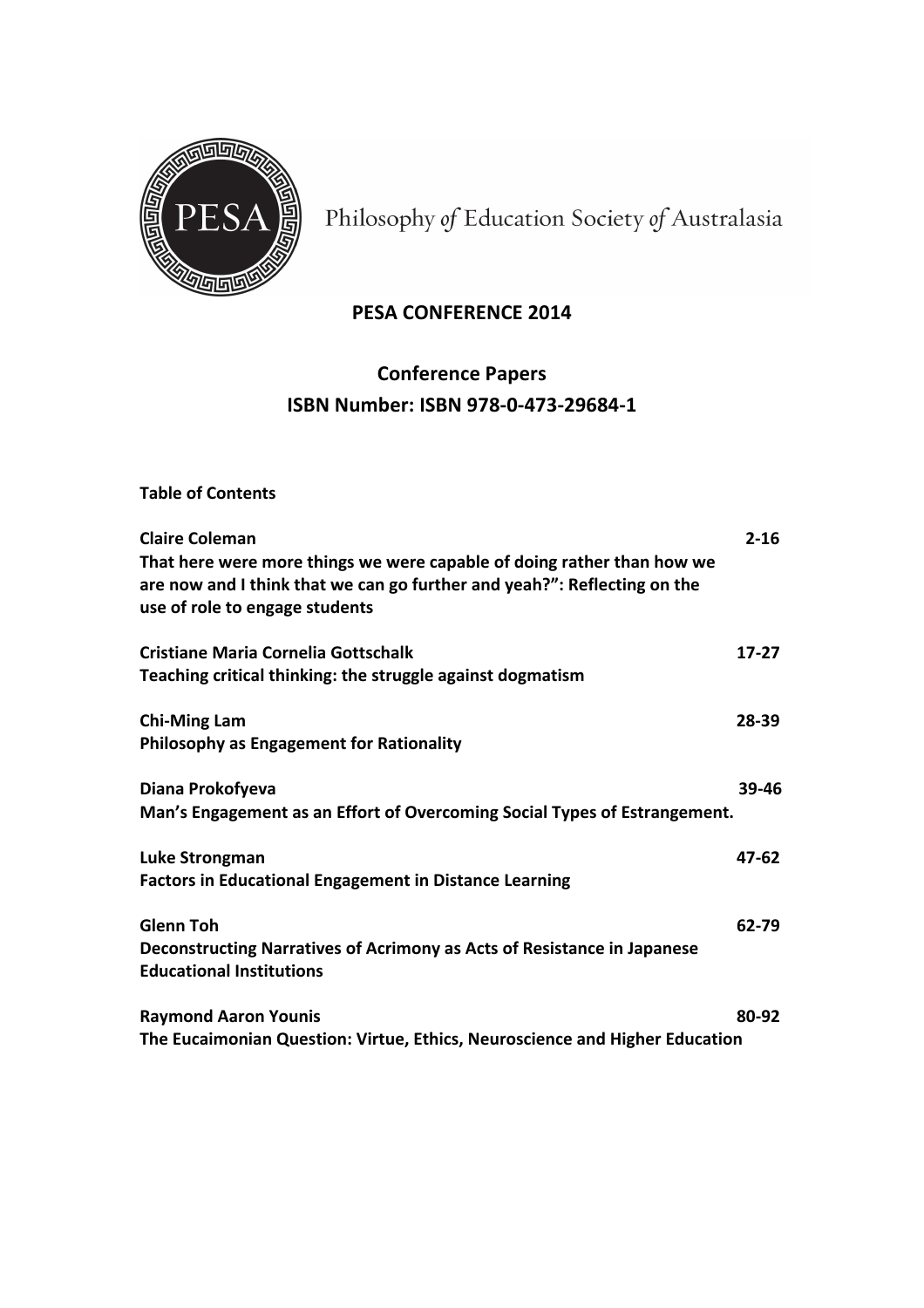

Philosophy of Education Society of Australasia

### **PESA CONFERENCE 2014**

#### **Author name: Claire Coleman**

**University/institution/affiliation: University of Auckland Title:** That here were more things we were capable of doing rather than how we are now and I think that we can go further and yeah?": Reflecting on the use of role to engage students

#### **Abstract:**

This article critically reflects upon my 2010 Masters research into the use of process drama to enhance engagement for Year 10 Pasifika boys in a social studies classroom. During this research students decided not only what they wanted to know but also how. Students also expressed great surprise at their own abilities. These findings motivated my PhD work and have raised a number of questions about notions of engagement that will be considered. Is it enough to have students engaging with the subject or do students need to be aware of pedagogical practices being used in order to fully engage with their education? How might the use of a fictional realm with an authentic focus allow students to engage in a different way? Finally I will consider how process drama actively seeks emotional, creative and thoughtful learning experiences.

**Keywords:** Process Drama, Engagement, Pasifika, Reflective Practitioner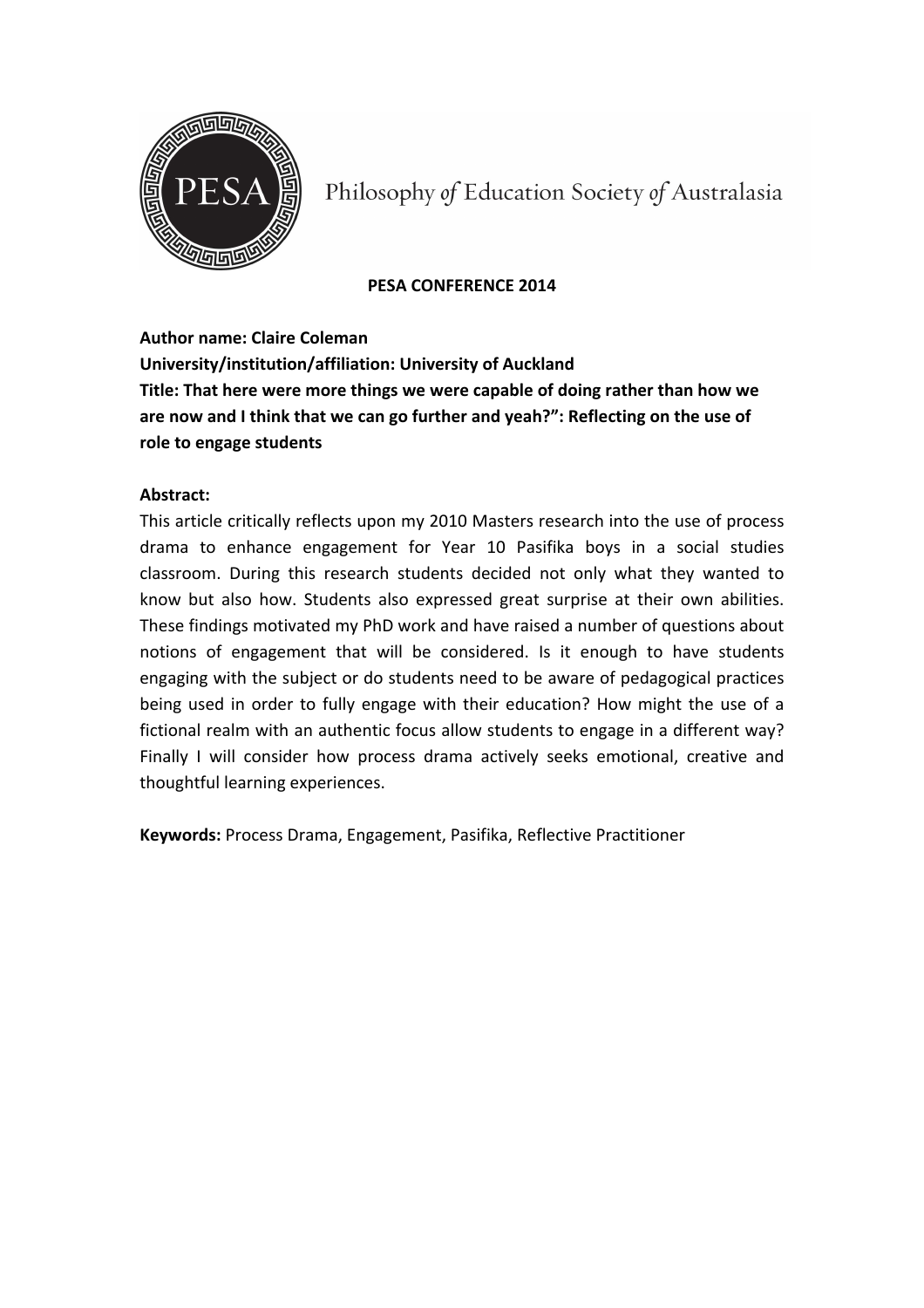#### **A New Scene**

Silent, individuals with their heads down once heralded as the epitome of a well behaving and hard working classroom, have been replaced by the new markers, of  $learning$  – groups in chatter. Action learning, questioning the teacher, presentations and debate are taking the place of dictation, numerous textbooks and endless copying. Classrooms certainly look more fun and students seem to be engaging but how far does that go? How willing are we to let students see behind the curtain of education to see the man who works the levers of Oz the great and powerful? Could "engagement" be a more elaborate method of teaching the same old, same old? We want graduates who can ask questions and solve problems but who identifies the issues and how ready are we for seriously critically questions? While engaging students continues to be a popular focus of research (Gorinski & Fraser, 2006) and seen as the answer to improving student outcomes and raising achievement. The question remains as to whether these concepts are necessarily compatible. Does the constant focus on raising academic achievement merely distract from considering the overarching objectives of education and its philosophical influences. Is schooling still indoctrination into the accepted ways of the world? Do schools offer students a space in which to engage with themselves as human beings?

Using process drama and participating alongside students in role offered new space in which to engage personally with students and share the learning experience.

"Yeah that was good cause Mr Mead doesn't get involved with what we are doing, like he is not that into it, so to have like you be in it was kinda cool" (Interview notes, 4th September 2009)

Working together as collaborators challenged the institutional hierarchies and pushed students to act as creators of their own learning. This article will provide a reflection upon my master's thesis, discuss how role may encourage engagement and raise questions about the aims of engagement.

#### **Previous Research – The Master's Tale**

My master's research sought to use process drama pedagogy to provide a space for Pasifika students to engage outside the hierarchical construct of the classroom. Employing a case study approach and guided by a stance of reflective practitioner, I conducted four process drama sessions based on theme of colonial New Zealand to explore the question:

"Does the use of process drama to teach social studies engage Year 10 Pasifika boys at Ihi College and if so how?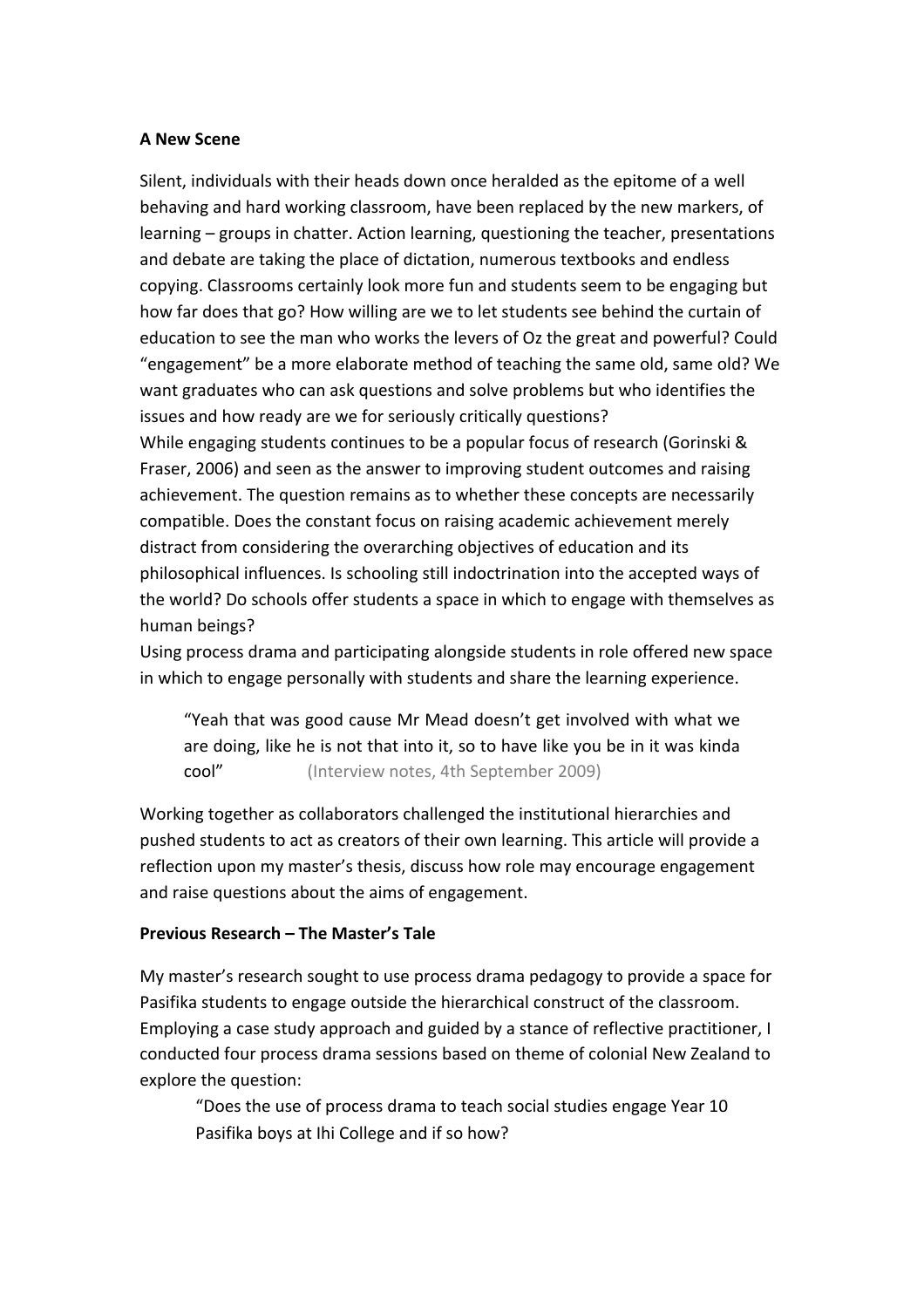Process drama evolved from the work of Dorothy Heathcote and employs both naturalistic techniques of drama, such as role-play and other theatrical (distanced) techniques, focusing not on a final performance but the experience of the participants as it unfolds (Heathcote & Bolton, 1995; O'Toole, 2008; Wagner, 1999). As a piece of problem-based learning, participants work in role and within a fictional framework to tackle a dilemma. Both the teacher and the children actively engage in make-believe and materialise 'temporary worlds' (O'Neill, 1995). While engagement is seen as a positive and sought after goal of NZ teaching practices it remains a deeply contested term (Gibbs & Poskitt, 2010; Ministry of Education, 2009). Despite the intense interest in engagement there is still significant debate around the term and the ideological assumptions associated with it (Coates, 2006; Harris, 2008). Definitions range from simply a physical presence at school (Willms, 2003) to concepts of involvement, effort, commitment and concentration (D. Shernoff & Schmidt, 2008) and a sense of belonging (Libbey, 2004). Limitations in measuring engagement via teacher observation have also led to engagement often being equated with compliance to teacher determined activities. The linking of engagement to academic achievement has also reduced engagement to something that students choose to do and does not consider the impact of ethnic, social or cultural factors (Samu, 2006). Furthermore the definition of engagement has been shaped by the dominant Eurocentric culture and may have limited relevance to minority cultures (Swain & Palgrave Connect (Online service), 2005). My view of engagement recognizes recognizes it as a multifaceted concept influenced by a range of internal and external factors (Gibbs & Poskitt, 2010). It encompasses a sense of connectedness, a sense of agency and a sense of flow (Csikszentmihalyi, 1990; Shernoff, Csikszentmihalyi, Schneider, & Shernoff, 2003). Mindful however of the limitations of a Eurocentric definition of engagement and incorporating ideas of flow theory and students' own beliefs about being engaged. Recognising that an engaged participant requires a sense of connectedness, a sense of agency and a sense of flow (Csikszentmihalyi, 1990; D. J. Shernoff, Csikszentmihalyi, Schneider, & Shernoff, 2003). It values a students' own beliefs about being engaged.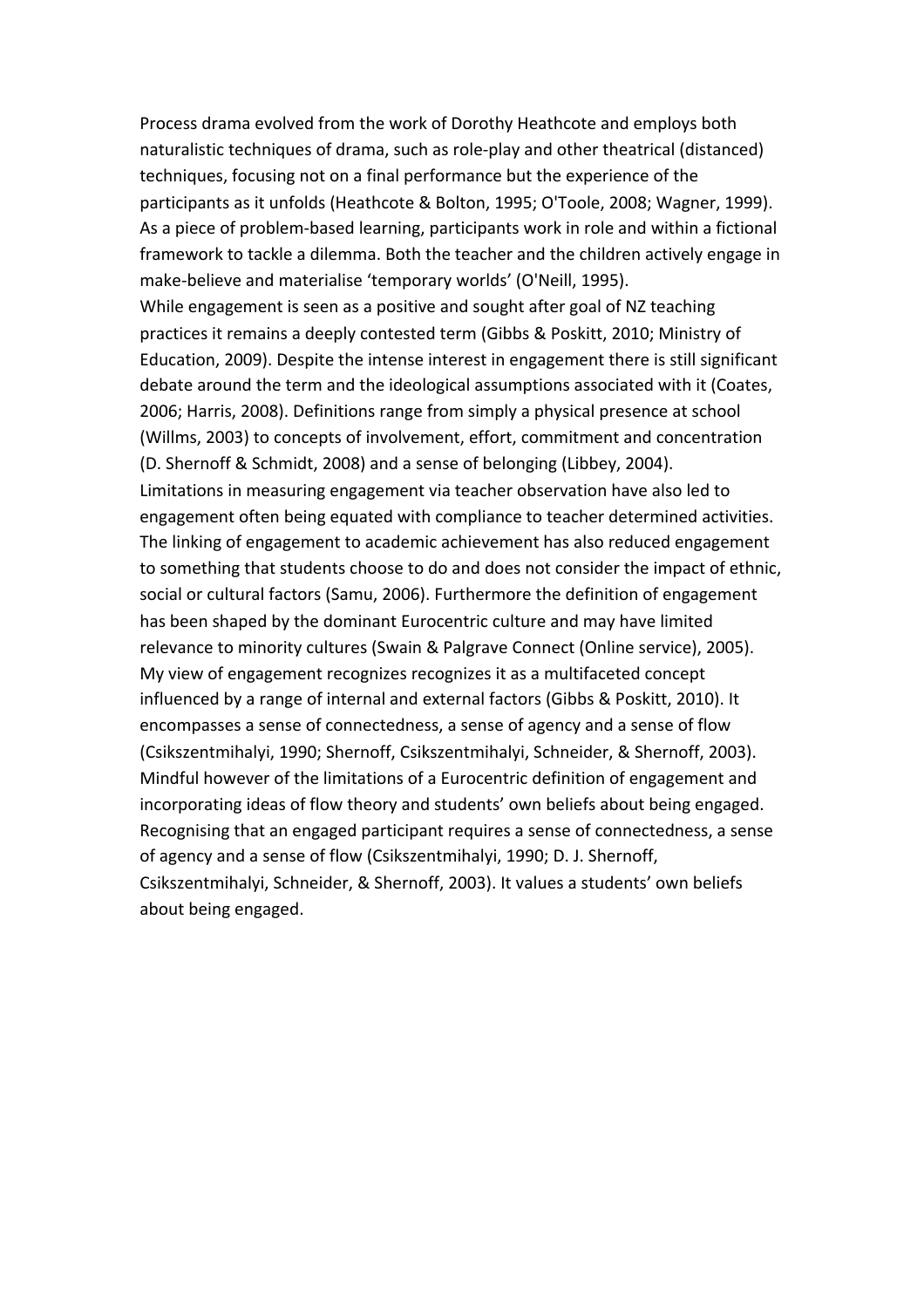#### *The Script – Methodology and Design*

This research was underpinned by constructivist theory, which views knowledge as individually constructed. Rejecting a positivist definition of truth and instead understanding it as evolving and changeable (Schwandt, 1994).

"The constructivist paradigm assumes a relativist ontology (there are multiple realities)"(Denzin & Lincoln, 2005, p. 24)

Constructivist theory acknowledges the potential impact of the researcher upon the all aspects of the study. Maintaining that you cannot separate an objective reality from the person experiencing, processing, and categorising that reality and that reality is not only of our making but, of our collective making (Sciarra cited in Ponterotto, 2005, p. 129; Stake, 1995). Positing that knowledge is created in the interaction between researcher and participants this study presented the findings we generated together while encouraging readers to develop their own understandings (Stake, 1995). Given this pedagogy of collaboration, a qualitative research approach was most suitable (O'Toole, 2006).

Qualitative research involves approaching the world, as it exists and interpreting events in relation to the beliefs people hold within a natural setting (Denzin & Lincoln, 2005). It values the human element and accepts the subjectivity of personal accounts as an essential element so deepening understanding (Stake, 1995). A case study approach was selected because it investigates phenomena in real world

settings and allows for the relationship between phenomena and context. By employing a reflective practitioner stance throughout I attempted to acknowledge my personal connection to the topic and subsequent influence. Capturing tacit and ambiguous understandings, reflective practitioner research (O'Toole, 2006) complements process drama learning which is also emergent and unpredictable (Heathcote, 2008).

This research favored ethnographic tools to gather direct and implied responses (Stake, 1995). In an effort to obtain participants' viewpoints, I used:

participant/teacher observation, critical friend observation, research journal entries and semi-structured interviews. The analysis formed a narrative told from various perspectives and supported by quotes and evidence. While conscious of my own position in the research, I sought to tell the heart of the story. Using crystallization provided an opportunity to reflect from differing viewpoints and create a complex understanding (Ellingson, 2009).

Through this research I hoped to gain a greater understanding of why students would seem to thoroughly engage in some activities and not in others. What influences prevent them from engaging and what it meant to them to be engaged.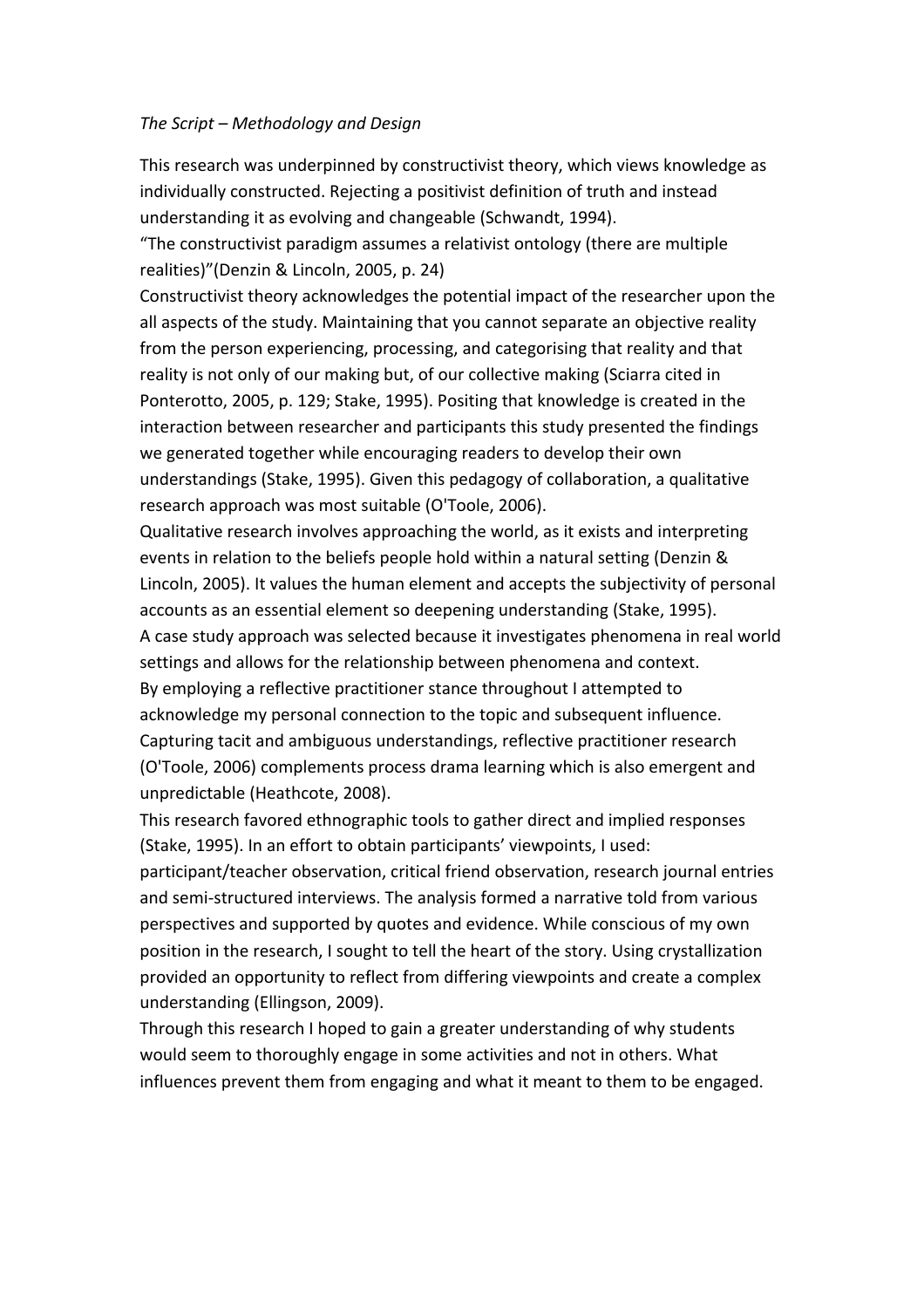### BAG OF BONES: THE PROCESS DRAMA

The four drama sessions were based on an existing resource Jacob's Secret (O'Connor, 1994) which explored the history of colonial New Zealand. It began the inquiry with the discovery of a pile of bones fragments. It required the students to go into role as a group of historians, with me in role as the museum curator. Physical resources were provided as a stimulus for the drama and an outline of the drama structure is provided below:

### **Table 1 Outline of Bag of Bones**

| $\mathbf{1}$   | <b>Miss Connell</b><br>(Teacher in Role)<br><b>Historians</b><br>(students) | Letter from E Mackie<br>Photographs-<br>originals and copies<br>to share<br>- appear to be from<br>early 1900s | Request for assistance over the<br>discovery of some bone fragments<br>in great-grandfathers possessions.<br>Enclosed with the letter and<br>believed to help with investigation                     |
|----------------|-----------------------------------------------------------------------------|----------------------------------------------------------------------------------------------------------------|------------------------------------------------------------------------------------------------------------------------------------------------------------------------------------------------------|
| $\overline{2}$ | <b>Miss Connell</b><br><b>Historians</b><br><b>Simon Mackie</b>             | Simon Mackie                                                                                                   | Came instead of E Mackie.<br>Answered the questions from the<br>historians                                                                                                                           |
| 3              | <b>Miss Connell</b><br><b>Historians</b>                                    | Fragments of diary or<br>letter pages                                                                          | Fragments mention the land as<br>being un-used and resentment<br>over it                                                                                                                             |
|                |                                                                             | Bible page                                                                                                     | Mention of the marriage of<br>Stephen<br>This front page has a dedication,<br>which indicates the family tree of<br>the Mackie family.<br>Notable is the name Wiremu<br>which was changed to William |
| 4              | <b>Miss Connell</b><br><b>Historians</b>                                    |                                                                                                                | Meant to include a visit to Mackie<br>farm with Simon but instead<br>students recreated a freeze frame<br>storyboard of Mackie family<br>moments.                                                    |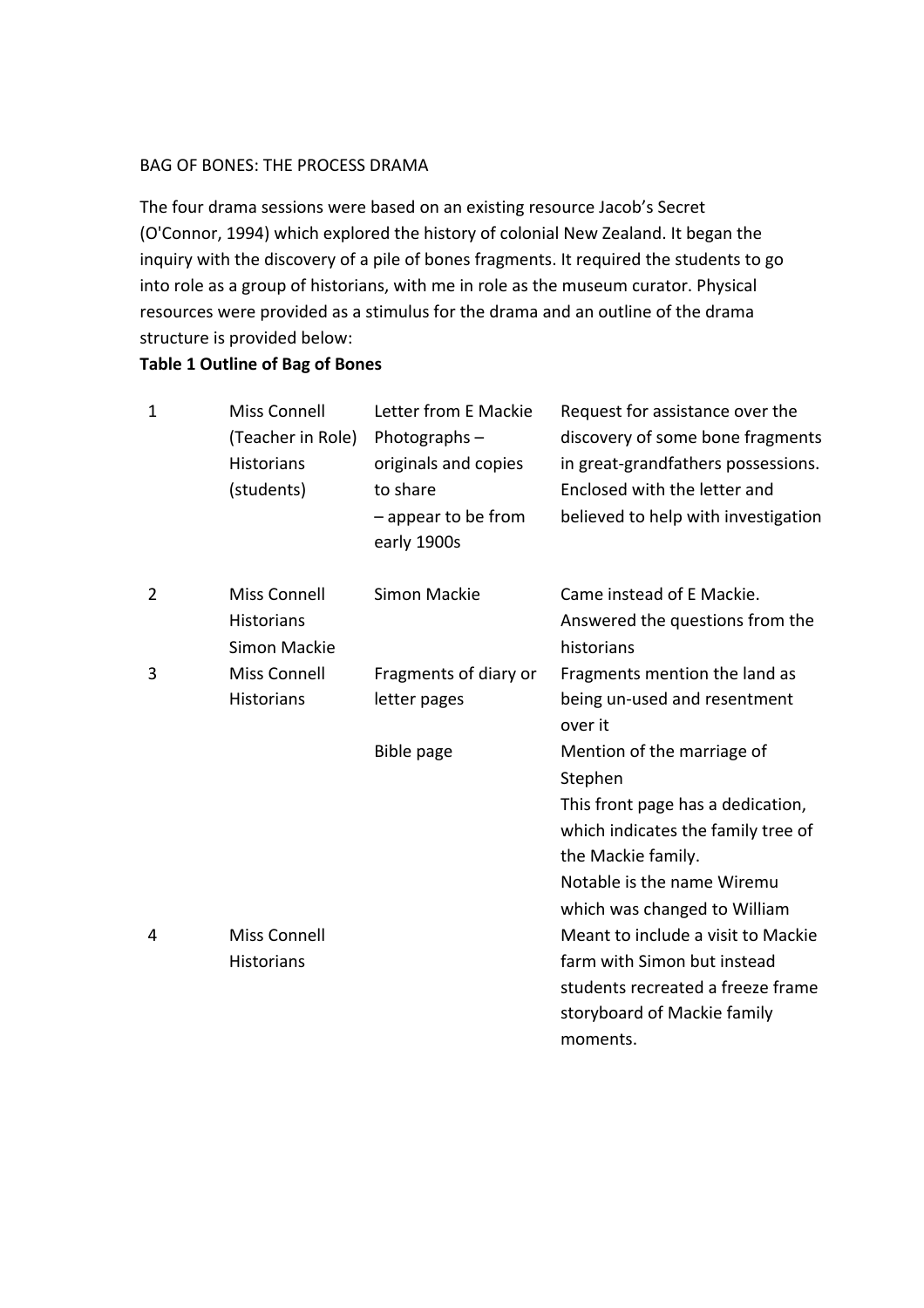While I planned the first session's resources and the stimulus of the letter, I redesigned each subsequent session according to the one previous. The historians led the investigation and chose what to study. In the beginning they wanted me to be the teacher and tell them what to do but quickly realised, that in role it was not up to me. As Miss Connell, I met their requests for documents or access to the Mackie family as a member of the team, not its leader. They chose what to investigate and while I made dramatic offers had no way of knowing how they would be received or controlled the outcome of the inquiry.

### *Findings*

There were three major themes to the findings these were; the altering of the teacher/student relationship, the effect of reconstructing identity through the drama and the importance of fun to the learning.

The two main factors impacting upon student engagement appeared to be, the opportunity for students to take agency and consequently direct the learning and the collaborative teacher/student relationship.

### BEING SOMEONE SMART

"It was nice to pretend to be smart" (Henry, 28th August, 2009) was  $^1$ Henry's response when asked about working in the process drama. Here the student explains how role enabled him to see himself as intelligent. As Neelands (2010) reminds us we "may develop empathy and understanding from our experiences of 'playing' others but we cannot in actuality walk in shoes other than our own. I suggest that drama may offer students a chance to experience agency and offer a space in which they may take actions and be selves unavailable to them within the real world (Boal, 1979; Gallagher, 2006).

When in role the actions, decisions and emotions are authentically experienced. If all participants have an equal ability to act, they can take a more active role in the learning (V. Aitken, 2009). This personal, active experiential learning allows for the production of meaningful learning moments (Urciuol cited in Hull & Zacher, 2007) During the process drama students relished the chance to rename themselves and create fictional characters for themselves. (Research journal, 28th August, 2009). Naming themselves and others as subject specialists and endowing each other with particular skills and knowledge. As illustrated when a student nominated Olive as the Maori cultural expert:

You're the expert I know in real life, but also in the acting

1Pseudonym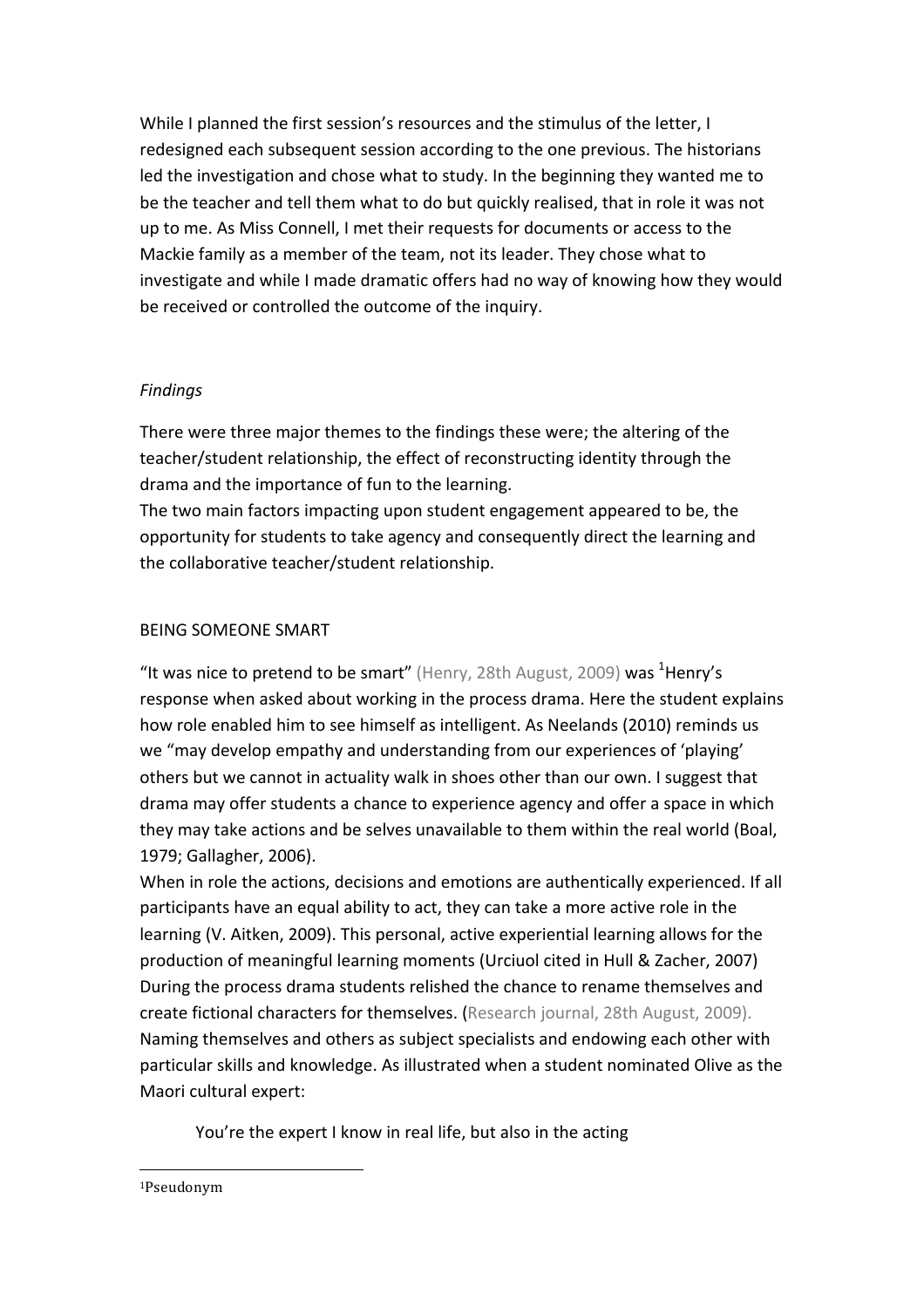### (Research journal, 2nd September 2009)

Shifting the balance of power away from the teacher, they began listening and responding to Olive's contributions and knowledge. Here students recognised their own agency to create and share knowledge. When asked about what they felt they had learnt when working in the drama the students said;

Fleur Yeah asking questions not being afraid to ask questions

(Group Interview, 4th September, 2009)

They explained they felt and viewed themselves differently when taking on the role of the historian.

| Henry        | You can try sound brainy<br>(Group Interview, 4th Sept, 2009)                      |
|--------------|------------------------------------------------------------------------------------|
| Miss C       | Why did you enjoy going into role?                                                 |
| Henry        | You don't wanna be yourself                                                        |
| Henry        | Probably eh, I think it was like expressing                                        |
| <b>Tyler</b> | yeah acting as someone else, but feel different<br>compared to acting as yourself. |

(Group Interview, 4th Sept, 2009)

This suggests a disconnection between the students' sense of self and the selves they deem possible and a subsequent desire to "be" someone else. The simple shift of operating through the different lens of "expert" and in a position of responsibility created a significant shift in behaviour as acknowledged by the students themselves.

### RUNNING THE SHOW

Students happily took on the responsibilities of their new identities as demonstrated when they vigorously questioned Simon Mackie. Working harder and being more involved as described below. 

- Henry yeah that I can do more, instead of like, playing around
- Tai That there were more things we were capable of doing rather than how we are now and I think that we can go further and yeah
- Miss C How do you think you acted differently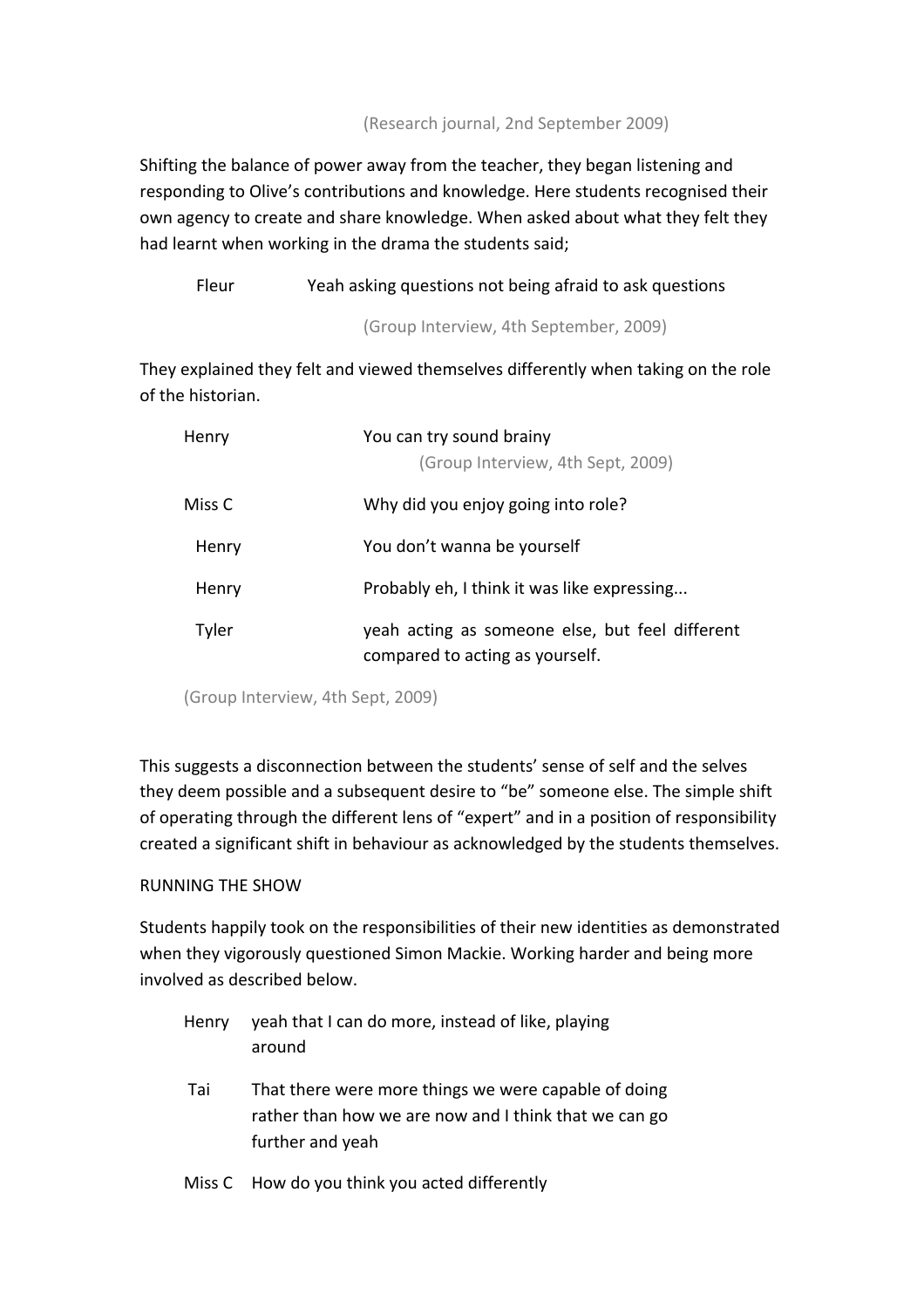Ricky Oh Sarah got to act brainy

(Group Interview, 4th September, 2009)

Many of them also expressed surprise at the skills they demonstrated while acting in role, skills they did not recognise as their own. They reinforced the beliefs Pasifika students have about themselves as low achievers (Samu, 2006) and difficulty they have in recognising themselves as smart. This suggests that the use of role allowed them to reconstruct and raise their expectations of themselves (Research Journal, 4th September, 2009). As Henry (2000, p. 52) explains, through role, students acknowledged their ability to do more and " discover aspects of selves, not the least of which is the significance of their individual perspectives and participation". PART OF THE CHORUS

Being part of the group, rather than outside of it, with the same information, questions and goals allowed me to really walk beside the students. Our roles within the drama led to more collaborative teacher-student relationship, a significant factor in engagement (G. Aitken & Sinnema, 2008). As a member of the group, I sat amongst them deferring to their expertise.

"They were working happily with me in role and I was having a lot of fun – asking questions that just naturally occurred to me and trying to empower them further by asking if anyone was a particular expert/ The students were happy to join me in this and experts popped up!"

### (Research journal 2nd September, 2009)

While working in role I felt released from playing "teacher" and able to join with the students to find and create the knowledge. This liberated me into genuine dialogue with students working as a group of people with similar aims. As noted by one student;

# Phoebe "You didn't seem like a teacher to us, you just seemed like one of us

**(Group Interview, 4th September, 2009)** 

As discussed above the students responded positively to the use of role and revealed how even small changes in their positioning within the inquiry changed their experience. They appreciated the collaborative relationship and seemed to enjoy the process. Startling to me was how the students had internalized perceptions about themselves as unintelligent and their reluctance to accept praise for their work when out of role. This research suggested the way in which dominant ideology can embed itself not only in teachers' perceptions of students but also students' perceptions of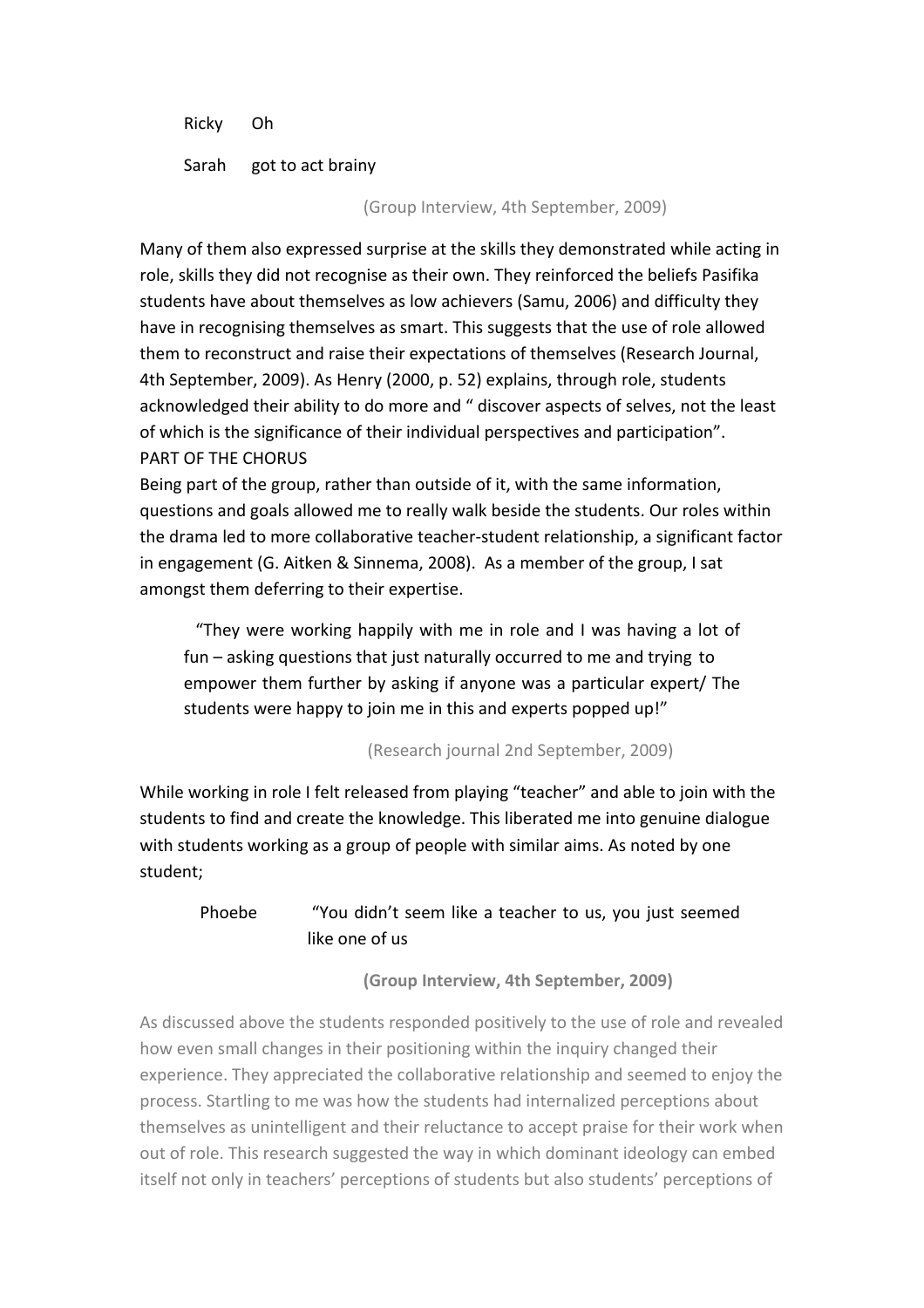themselves. These internal "voices" providing an effective method of maintaining and replicating the status quo.

#### **How Does Role Encourage Engagement?**

Role offers an opportunity for significant engagement because participants are required to engage on some level in order to be in role. The use of the fictional realm is made explicit to students beforehand and their willingness to enter into the fiction along with you is vital (Neelands, 2008). The smallest act of being in role; using a new name, talking differently or behaving differently demands some level of engagement. There willingness to suspend belief and "play" was essential to the drama.

As the creators of the drama, students had to engage in order for the drama to progress. Creating their own roles, the narrative and owning each task ensured everything was relevant to them. In *Bag of Bones* they decided what to do at each stage of the process. They were aware of this maintaining and developing their roles in the drama as it went along. Even a reluctant *historian* justified his lack of prior knowledge by saying he was new to the *historical society*. While not engaging as a well-informed *historian* he still engaged in the role-play by upholding his fictional **identity (Research journal, 2nd September 2009).** 

Managing two identities; historian and students and two worlds; fictional and classroom provides a good level of challenge which contributes to successful engagement. Students had to negotiate between identities and reflect on experiences both in and out of role (Boal, 1979).

Working together in close physical proximity was materially engaging. Students moved, interacted and interrupted one other and freely, which kept things active. Attention quickly shifted around the room allowing little opportunity for passive spectators. As a teacher working in role I was also mindful of the effect my physical position might have. A teacher moves closer to students to ensure "on-task" behaviour, but in role that isn't my concern, instead going to the participants only when I have a reason to talk to them.

Perhaps role offered students an identity excluded from them in real life allowing them to behave, question and act in new ways (Gallagher, 2006, p. 74). Engaging them "to create an identity of someone who is able to achieve meaningful success" (Davis, 2007, p. 6). Offering the students a more authentic and personally relevant voice than in their day to day lives where they perceive themselves as "relatively powerless or insignificant" (Wagner, 1999, p. 122). When students don't think of themselves as capable or having the agency to act, how can we expect them to be engaged?

Finally role gave participants an opportunity take a break from the pressures of maintaining their daily selves. Relieving them from the responsibility of being the self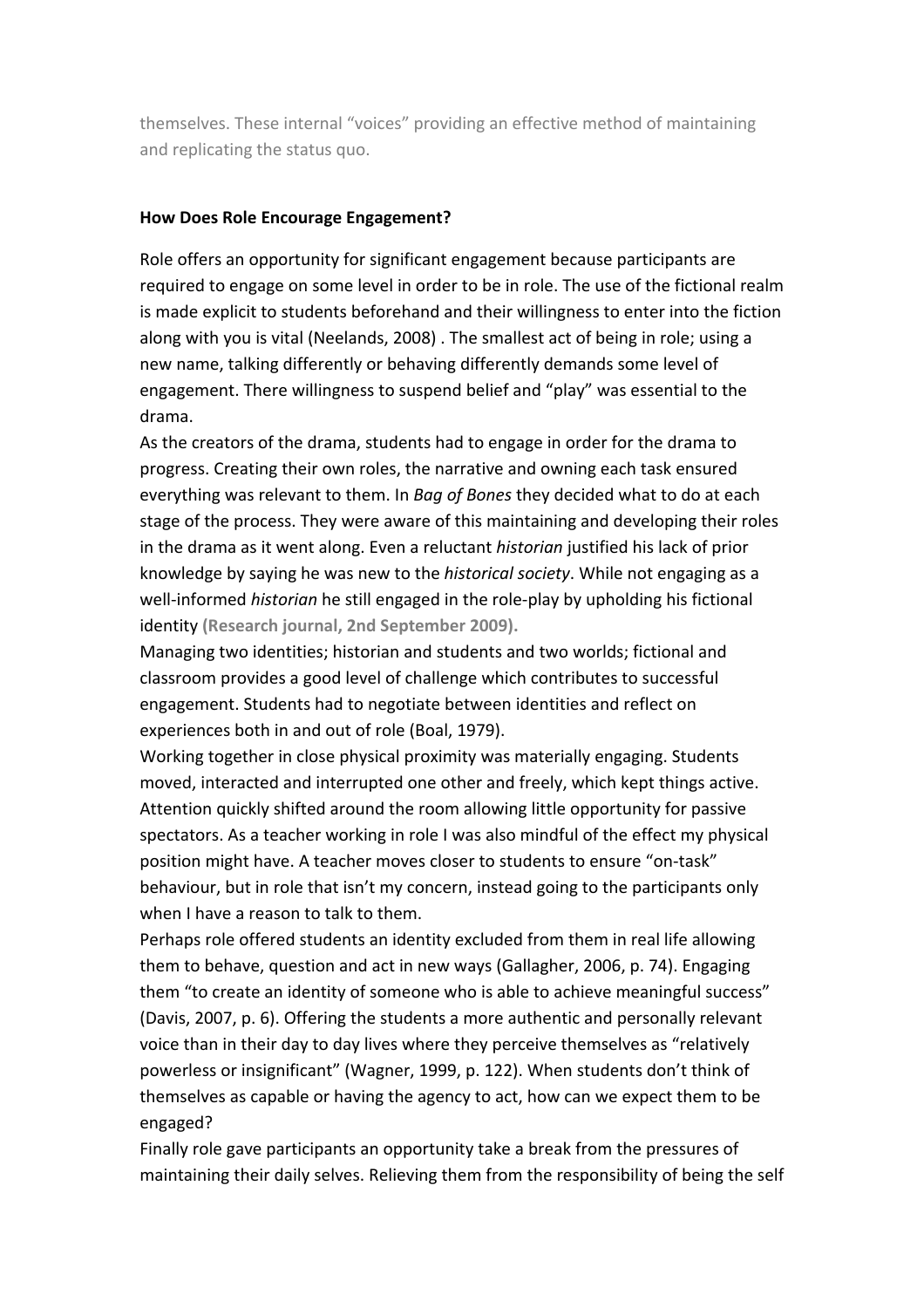closely monitored by teachers, peers, parents and family. Maybe acting in role engages participants because it holds no direct consequences for their real world identities and allows them to play with that identity. Paradoxically while these experiences may lack direct consequences they still provide meaningful personalised knowledge that participants can incorporate into there developing worldview.

# **Critical Reflection**

Since completing this research I have further questions about process drama and whether it really satisfies its lofty ambitions of an emancipatory praxis. Chiefly these are; how useful role-play really is and whether Teacher In Role really offers participants the freedoms it claims to.

In reconsidering engagement as participatory and dialogic (Coates, 2006) perhaps as Cahill (2010) cautions the use of role may not be sufficient to counter hegemonic stereotypes. She suggests that a reliance on naturalistic role-play only allows students to play within a bounded frame of what they know.

In Bag of Bones students were able to "pretend to be smart" because they were not themselves. They accepted that 'smart' was the domain of 'historians'. Naturalism requires participants to be believable, drawing on knowledge of how a historian behaves which in turn may limit participants from real change (Cahill, 2010).As Cahill asserts " rule play runs the role play"  $(2010, p. 161)$  whereby the players understanding of appropriateness influences what is done and said in role. Perhaps more abstract drama activities– some of which I used in my PhD offer more scope for transgressing stereotypes. Greater reflection out of role may allow students to acknowledge their beliefs, questioning rather than replicating dominant views (Friere, 2005). 

As a reflective practitioner I reviewed and negotiated my own performance in and out of role. This was a difficult as I operated throughout in the roles of teacher, researcher and museum curator. It would also be naïve to suggest that the simple act of going into role removed all hierarchical structures or completely negated my institutional authority as "teacher". Participants remain conscious that despite the fictional realm and my best efforts to embody my character, I was still the teacher and they were still students in the classroom. However this offered another opportunity to consider how that relationship could be renegotiated or aspects of it incorporated in a traditional classroom environment. Whether roles are naturalistic or not I do feel that a fictional realm provides different opportunities for engagement. 

### **Rethinking Engagement – Ripples/Questions**

Historically engagement was thought of in three main ways; behavioural, emotional and cognitive (Fredricks, Blumenfeld, & Paris, 2004; Gibbs & Poskitt, 2010). Asserting that students need to be present in class (behaviourally engaged), and experience a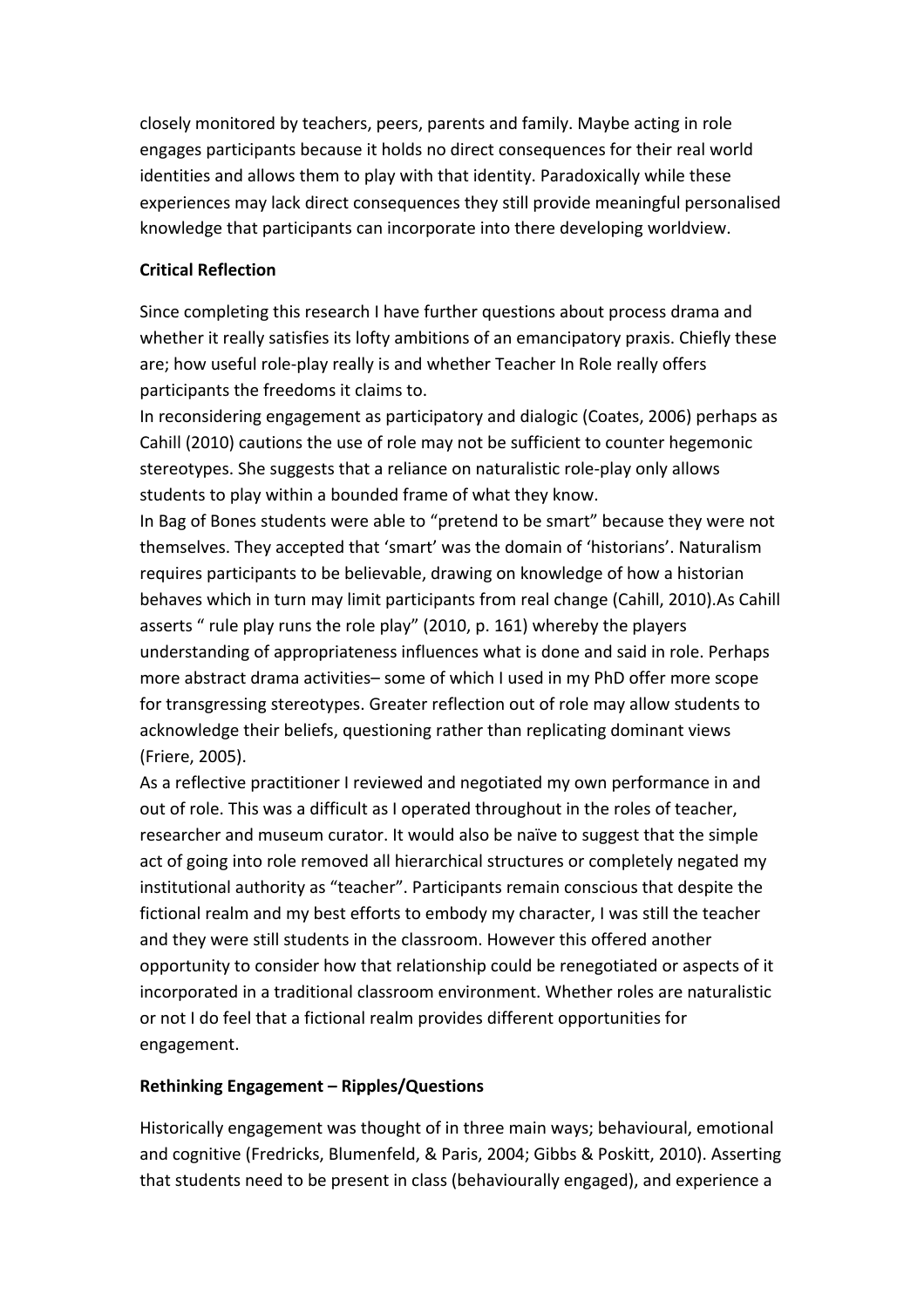degree of emotional comfort and connectedness (emotionally engaged), before they can become cognitively engaged. More recent understandings reflect a broader understanding of engagement and its multidimensionality.

Though much research considers a more holistic view of engagement, primary focus is still on how that translates into academic achievement (Willms, 2003). Linking achievement directly to engagement does not consider the impact of ethnic, social or cultural factors (Samu, 2006; Zyngier, 2008). Certainly students who are identified as disengaged are also linked to higher incidences of social problems. I question the problematic nature of the term "engagement" and its wide acceptance as a focus point for educators. Many people, in my view are disaffected more broadly from society and their own lives.

Getting students to "engage" may just distract from a greater issue if teachers are uncritically encouraged to just find ways to make curriculum more enjoyable for students. Rather than focusing on how to make students engage with schooling perhaps the question should be, why don't they? Inviting a critique of politics, school organization, curriculum, pedagogy and purpose of schooling. Repeated calls for engagement seem synonymous with the goals of a neoliberal agenda preoccupied with educating for our present economy of social inequity. Perhaps privileging Eurocentric concepts while demonizing other cultures. Who identifies engagement? Surely there is much to learn from what students are already invested in rather than trying to shoe horn "appropriate" curriculum content into engaging activities? Is it enough to have students engaging with the subject or do students need to be aware of pedagogical practices being used in order to fully engage with their education? If we extend engagement to include a critical awareness of the process of schooling then educators need to be prepared for opposition as a form of engagement. Can a student refusing to participate be engaging by means of protest?

One student comment, that Bag of Bones was "more open about teaching", seems to reflect the transparency of a process drama. He knew we were genuinely working towards some unknown discovery instead of trying to meet a required learning outcome. All elements of the enquiry were clearly visible. The drama stimulated students' curiosity, it not only invited participation but also relied upon students to create, manage and engage themselves.

Useful is Barnett and Coate's (2004) reflection on the importance of being to engagement and creating space where participants negotiate that sense of being. They cite the value of an individual possessing a sense of self and engaging in personally meaningful tasks. Contending that this occurs only where the participant has space to have their own experiences and a desire to incorporate those experiences. This space is - epistemological, practical and ontological. A place to widen their understanding, accomplish something and develop self awareness through critique and reflection (Coates, 2006). Incorporating a concept of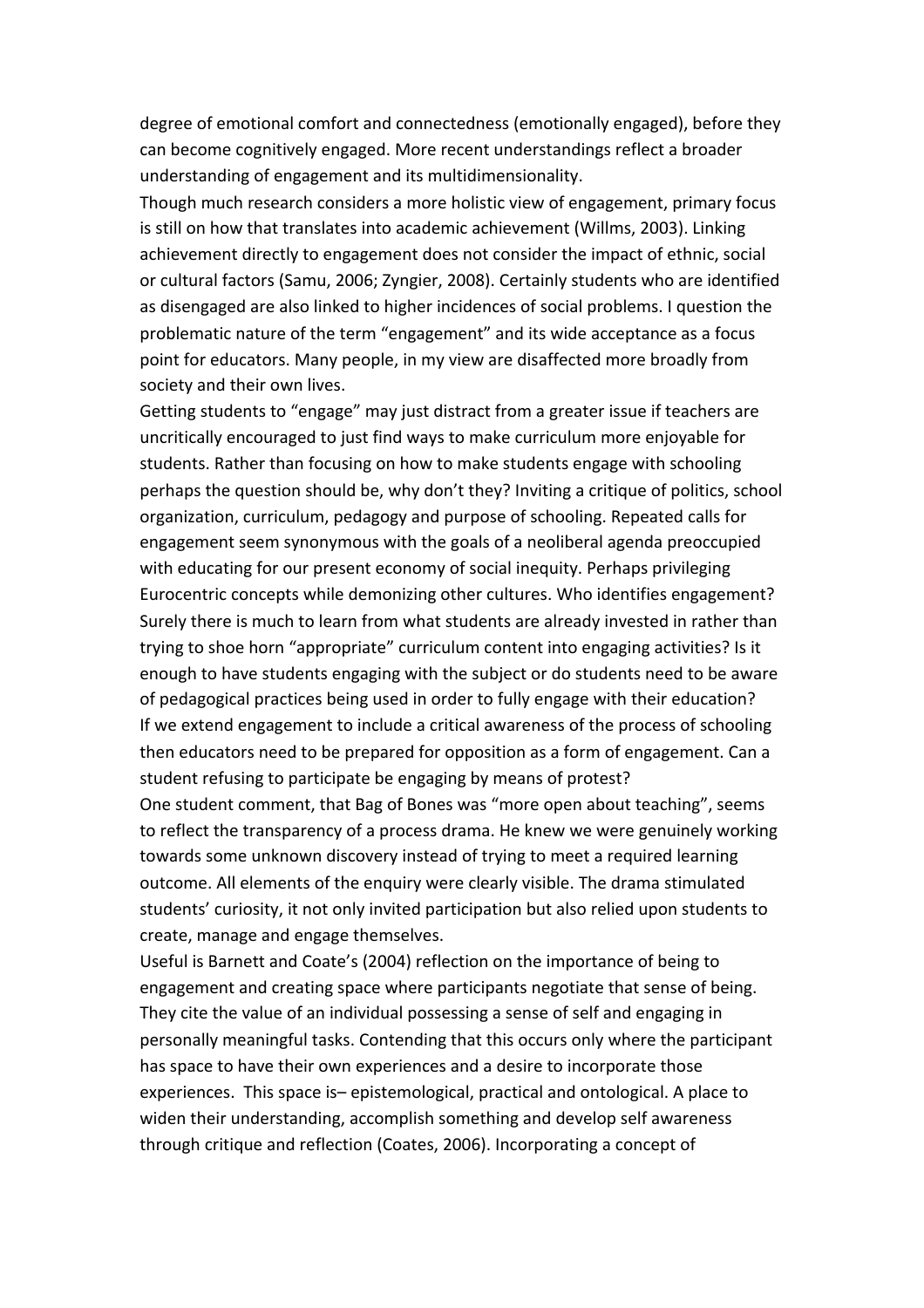engagement that is "participatory, dialogic and leads to not only to academic achievement but success as a an active citizen" (Barnett & Coate, 2004, p. 164). The use of role and fiction in process drama may provide such a space. It offers participants an opportunity to explore outside the position in the world that they already recognize and provides them with the possibility to move beyond that (Freebody & Finneran, 2013).

#### **References**

Aitken, G., & Sinnema, C. (2008). *Effective pedagogy in social sciences/tikanga a iwi:* Best evidence synthesis. Wellington: Ministry of Education Retrieved from http://www.educationcounts.govt.nz/publications/series/2515/32879/35263.

Aitken, V. (2009). Conversations with status and power: How Everyday Theatre offers 'spaces of agency' to participants. *Research in Drama Education, 14*(4), 503-527. doi: 10.1080/13569780903286022

Barnett, R., & Coate, K. (2004). *Engaging the Curriculum in Higher Education*. Berkshire, GBR: McGraw-Hill Education

Boal, A. (1979). *Theatre of the oppressed*. New York: Theatre Commuications Group.

Cahill, H. (2010). Re-thinking the fiction-reality boundary: investigating the use of drama in HIV prevention projects in Vietnam. *Research in Drama Education, 15*(2), 155-174. 

Coates, H. (2006). *Student engagement:* The specification and measurement of student engagement. Paper presented at the Student engagement: Measuring and enhancing engagement with learning, , Lower Hutt, New Zealand.

Csikszentmihalyi, M. (1990). *Flow: The pyschology of optimal experience* (1st ed.). New York, NY: Harper Collins Publishers.

Denzin, N. K., & Lincoln, Y. S. (2005). Introduction: The discipline and practise of qualitative research. In N. K. Denzin & Y. S. Lincoln (Eds.), The SAGE handbook of *qualitative research* (3rd Edition ed., pp. 1-32). Thousand Oaks, California: SAGE Publications 

Ellingson, L. L. (2009). Engaging crystallization in qualitative research : an introduction. Thousand Oaks: Sage Publications.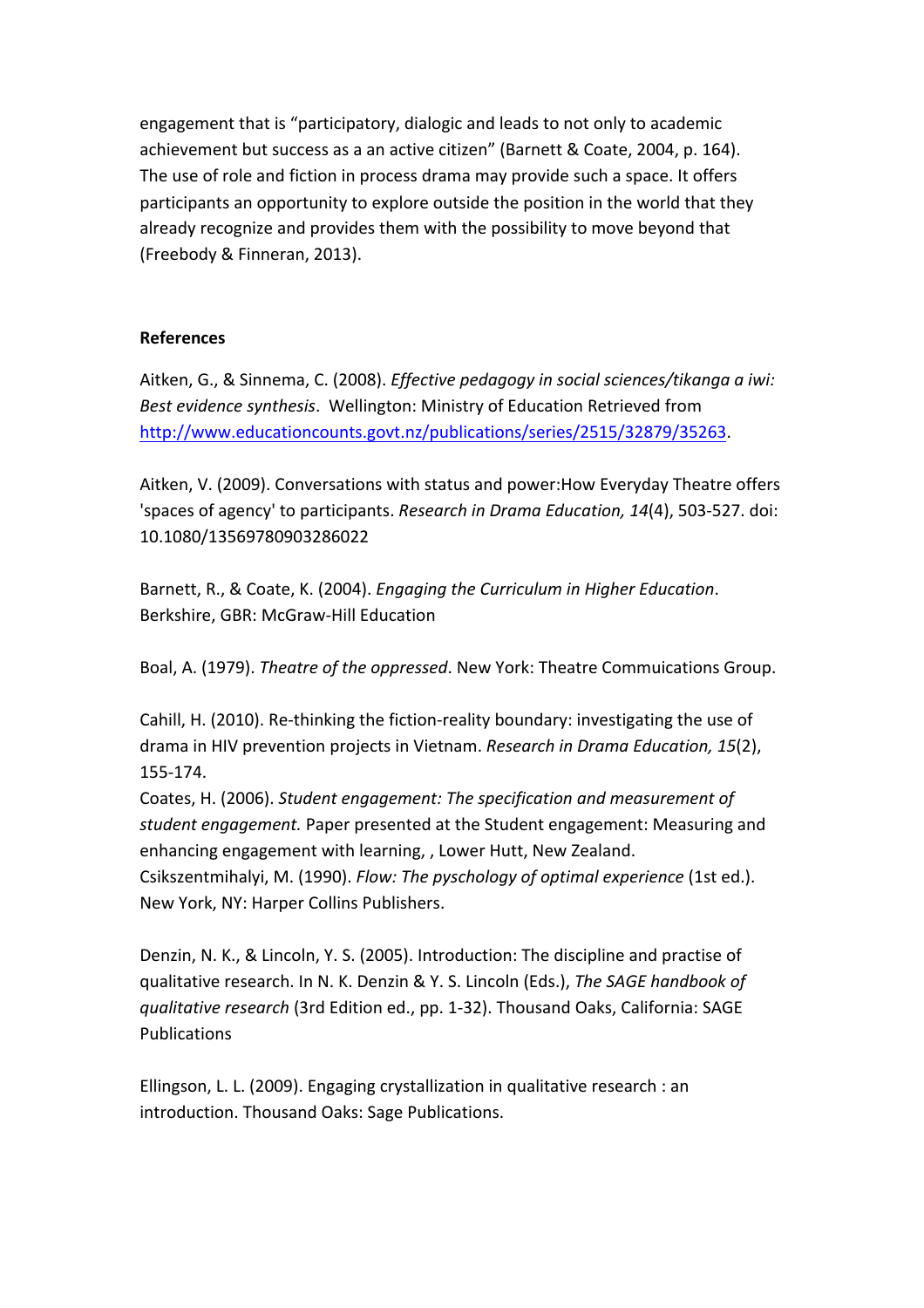Fredricks, J., Blumenfeld, P., & Paris, A. (2004). School Engagement; Potential of the concept, state of the evidence. *Review of Educational Research, 74*(1), 59-109. Freebody, K., & Finneran, M. (2013). Drama and Social Justice: Power, Participation and Possibility. In D. M. Anderson & J. Dunn (Eds.), *How drama activates learning*. London, New York: Bloomsbury Academic

Friere, P. (2005). Pedagogy of the Oppressed

Gallagher, K. (2006). *Touchstone - conference issue*. Paper presented at the Touchstone. 

Gibbs, R., & Poskitt, J. (2010). Student engagement in the middle years of schooling ( Year 7-10): A Literature Review. New Zealand: Ministry of Education.

Gorinski, R., & Fraser, C. (2006). Literature review on the effective engagement of Pasifika parents & communities in education. Wellington: Ministry of Education.

Harris, L. (2008). A phenomenographic investigation of teacher conceptions of student engagement in learning. The Australian Educational Researche, 35(1), 57-79.

Heathcote, D. (2008). Mantle of the Expert: a Further Paradigm for Education. New Zealand Journal of Research in Performing Arts and Education: Nga Mahi a Rehia.

Heathcote, D., & Bolton, G. M. (1995). Drama for learning : Dorothy Heathcote's mantle of the expert approach to education. Portmouth, NH: Heinemann.

Henry, M. (2000). Drama's ways of learning. *Research in Drama Education, 5*(1), 45.

Hull, G. A., & Zacher, J. (2007). Enacting identities: An ethnography of a job training program. *Identity:* An internation journal of theory and research, 7(1), 71-102. Libbey, H. (2004). Measuring student relationships to school: attachment, bonding, connectedness and engagement. The Journal of School Health, 74(7), 274-283. Ministry of Education. (2009). The New Zealand Curriculum 2009, from http://nzcurriculum.tki.org.nz/The-New-Zealand-Curriculum/Vision

Neelands, J. (2010). Mirror, dynamo or lens? Drama, children and social change. In P. O'Connor, Dr (Ed.), *Creating Democratic Citizenship through Drama Education: the* writings of Jonothan Neelands. Stoke on Trent:: Trentham Books

O'Connor, P. (1994). *Jacob's Secret*. Auckland: Reta Publishing.

O'Neill, C. (1995). *Drama Worlds: a Framework for Process Drama*. Portsmouth: Heinemann.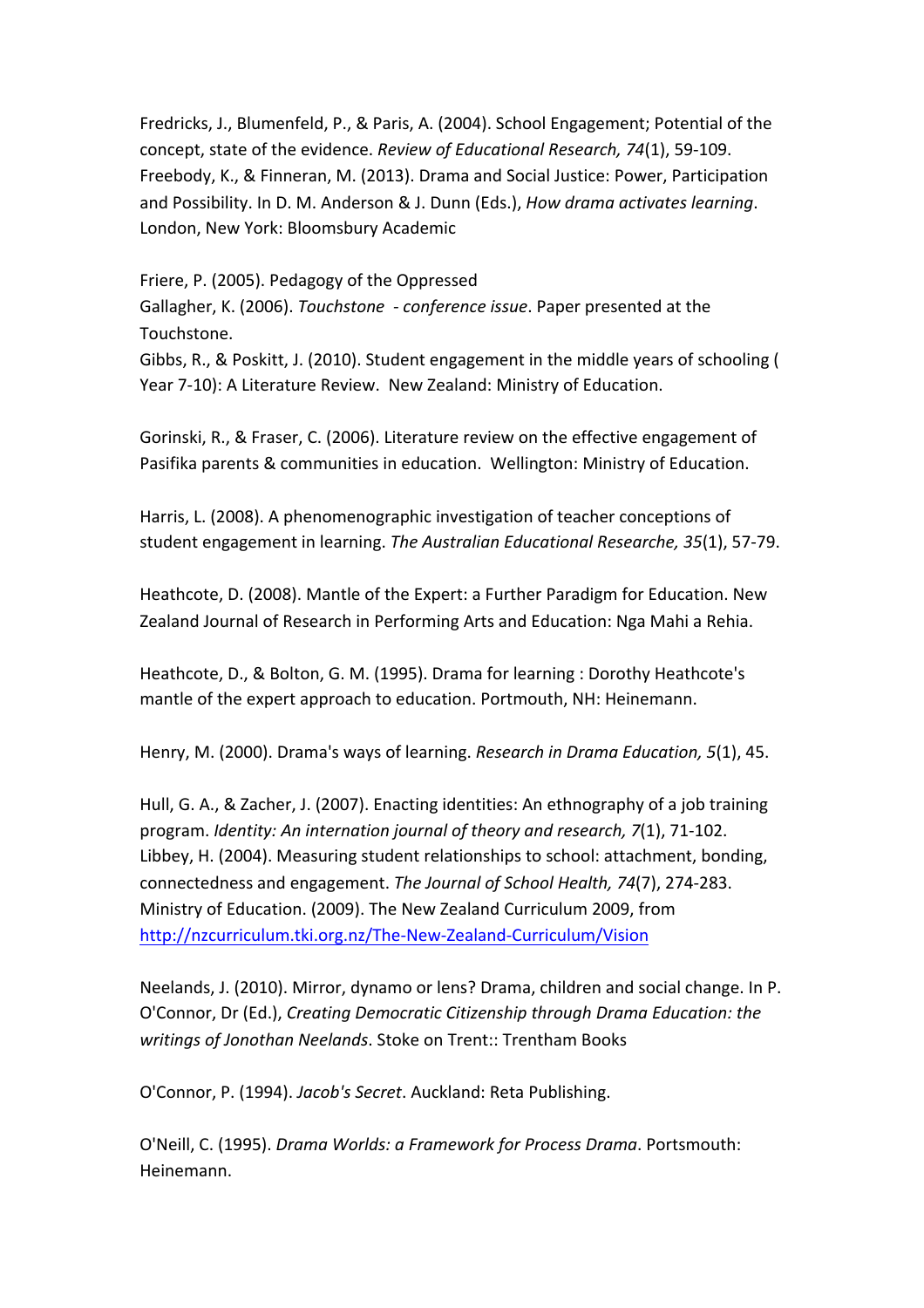O'Toole, J. (2006). Doing drama research: stepping into enquiry in drama, theatre and education. City East, Qld.: Drama Australia.

O'Toole, J. (2008). Process, dialogue and performance: The dramatic art of english teaching. In M. Anderson, J. Hughes, & J. Manuel (Eds.), *Drama and English teaching: Imagination, action and engagement* (pp. 13-32). South Melbourne: Oxford University Press

Ponterotto, J. G. (2005). Qualitative research in counselling psychology: A primer on research paradigms and philosopy of science. *Journal of Counselling Psychology*, *52*(2), 126-136. 

Samu, T. (2006). The 'Pasifika umbrella' and quality teaching: Understanding and responding to the diverse realities within. . *Waikato Journal of Education*(12), 35-49.

Schwandt, T. A. (1994). Constructivist, interpretivist approaches to human inquiry. In N. K. Denzin & Y. S. Lincoln (Eds.), *Handbook of Qualitative Research* (pp. 118-138). Thousand Oaks, California: Sage Publications

Shernoff, D., & Schmidt, J. (2008). Further evidence of an engagement-achievement paradox among US high school student. *Journal of Youth and Adolescence*, 37, 564-580. 

Shernoff, D. J., Csikszentmihalyi, M., Schneider, B., & Shernoff, E. S. (2003). Student engagement in high school classroom from the perspective of flow theory. *School Psychology Quarterly, 18*(2), 158-176. 

Stake, R. (1995). *The art of case study research*. Thousand Oaks: Sage Publications.

Swain, A., & Palgrave Connect (Online service). (2005). *Education as social action knowledge, identity, and power* Retrieved from

http://ezproxy.library.usyd.edu.au/login?url=http://www.palgraveconnect.com/doifi nder/10.1057/9780230505605

Wagner, B. J. (1999). *Dorothy Heathcote : drama as a learning medium* (Rev. ed.). Portland, Me.: Calendar Islands Publishers.

Willms, J. D. (2003). *PISA Student Engagement at School: A sense of belonging and participation*  Retrieved from 

http://www.oecd.org/edu/school/programmeforinternationalstudentassessmentpis a/33689437.pdf

Zyngier, D. (2008). Re)conceptualising student engagement: Doing education not doing time. . *Teaching and Teacher education*,(24), 1765-1776.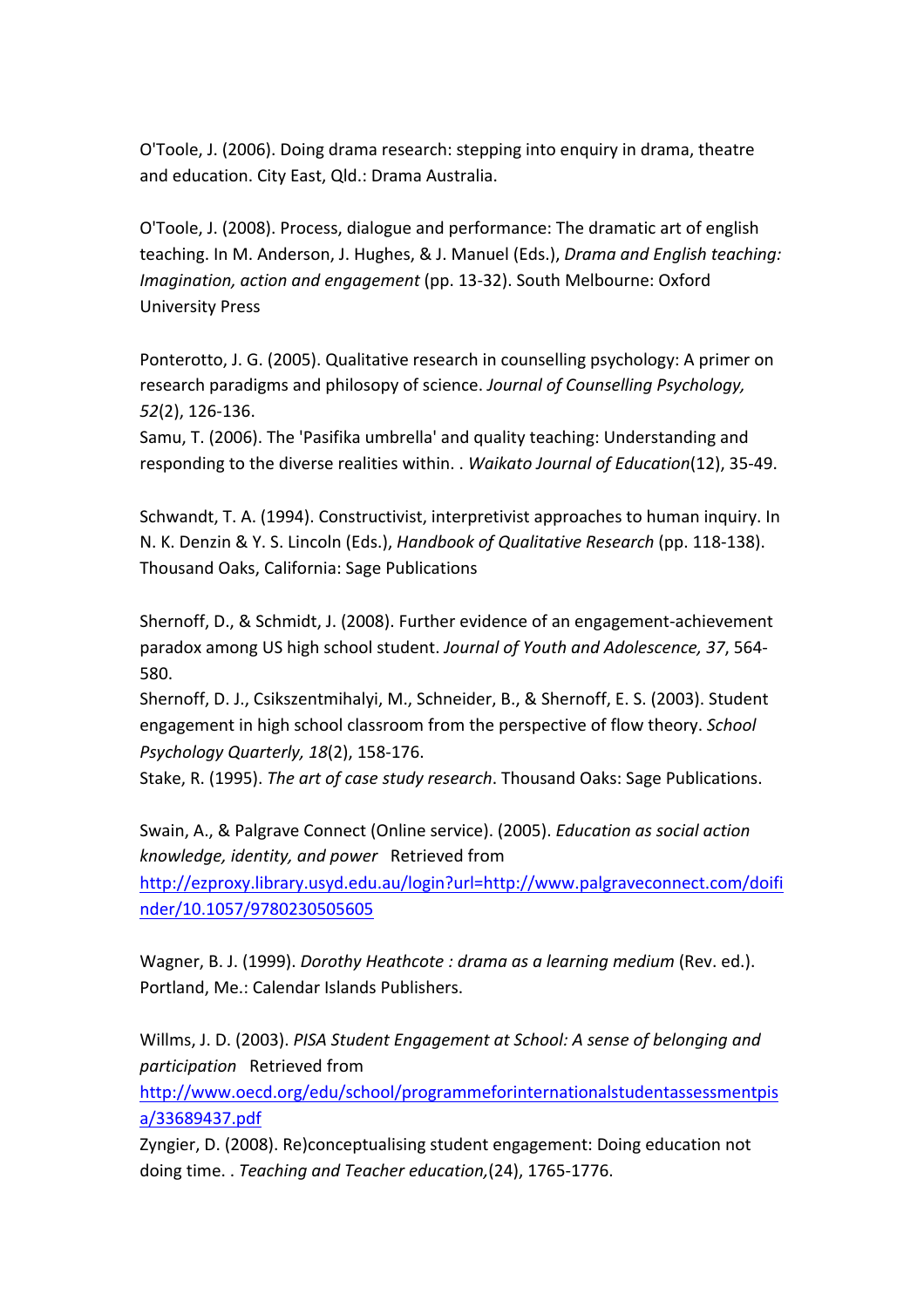

Philosophy of Education Society of Australasia

### **PESA CONFERENCE 2014**

**Author name:** Cristiane Maria Cornelia Gottschalk **University/institution/affiliation:** University of São Paulo, Brazil **Email address:** crisgott@usp.br

**Title:** Teaching critical thinking: the struggle against dogmatism<sup>1</sup>

# **Abstract:**

From a Wittgensteinian point of view, my goal is to argue against the idea that teaching critical thinking should have as one of its aims the possibility of changing or adapting our deeply held beliefs. As pointed out by the Austrian philosopher in *On Certainty*, we have a world-picture which is neither true nor false, but above all, 'it is the substratum of all my enquiring and asserting' (OC, §162). Besides that, in his remarks on Frazer's *Golden Bough*, Wittgenstein insists on the idea that different communities have their own rituals that express ways of acting, which become crystallized in their customs and institutions, similar to the magical rituals described by Frazer. The degree of similarity among them is greater than we suspect, and what interested Wittgenstein was to understand how we see things by looking for the *links* between the various ritualistic events. Based on these remarks, I argue that, if our deeply held beliefs are a source of necessity, instead of aiming to change/adapt them, teaching critical thinking should  $-$  by showing the links between diverse cultures – essentially avoid employing them in a *dogmatic* way, since our own deeply held beliefs could have been different ones.

**Keywords:** critical thinking, belief, ritual, Wittgenstein.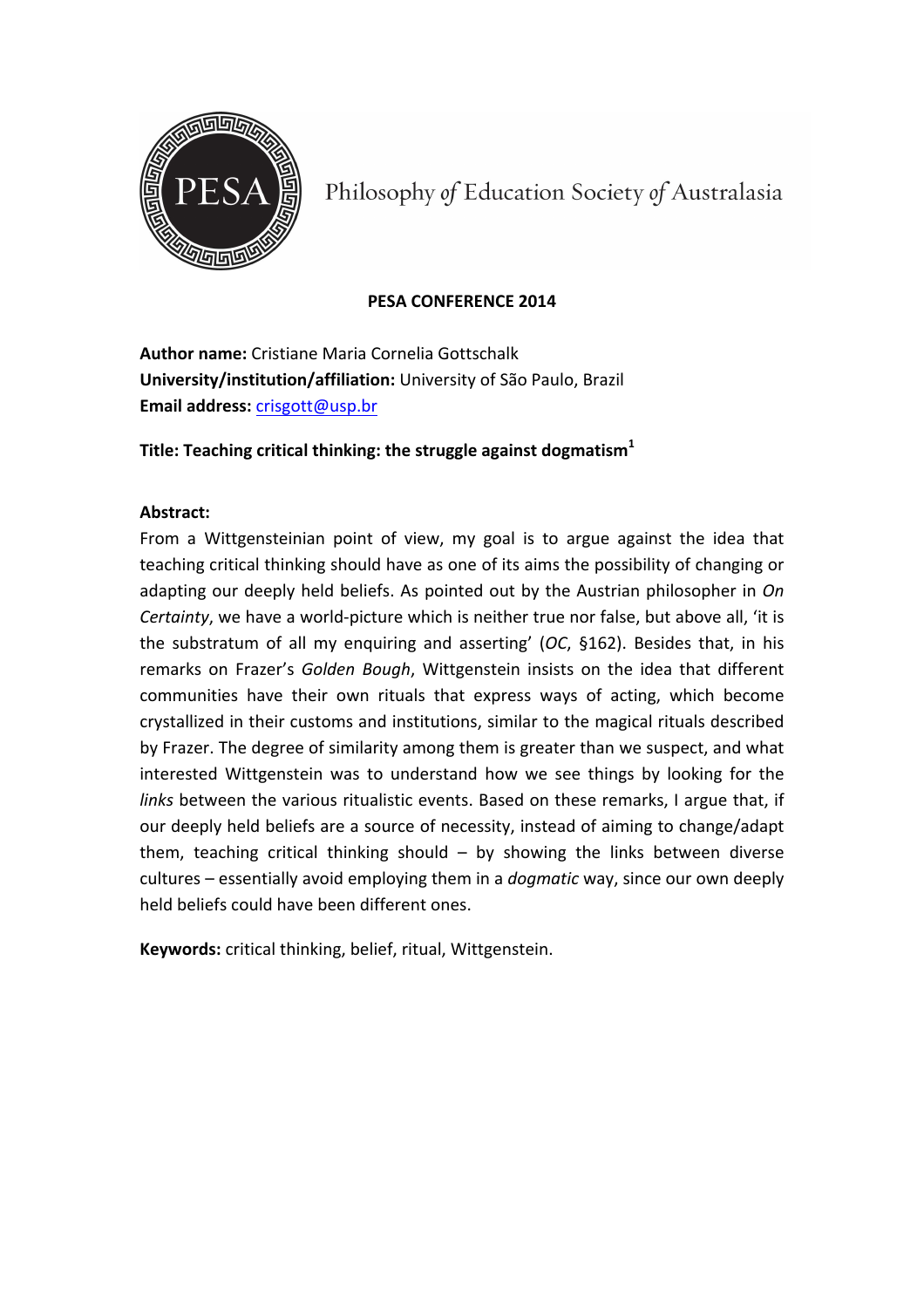How are our most deeply held beliefs constructed? What are the processes that lead us to them? What would be the role of these propositions in the ways we think? These questions interest not only epistemologists but also educators, who have been investigating the possibility of teaching how to think not merely in a pertinent way in the various domains of knowledge but also in a critical and autonomous way. With the purpose of developing a philosophical and educational investigation about the nature of thinking that takes into account the role of language in this process, some researchers have drawn upon Wittgenstein's reflections on 'following rules' and his criticism of the existence of a private language, among them mathematician Charles D. Hardie<sup>2</sup>, who attended Wittgenstein's lectures in the nineteen-thirties in Cambridge. In this essay, I intend to initiate with some of Hardie's reflections on the nature of thought, in which he seeks, through a linguistic approach, to free himself from the mentalist positions prevalent in his time as he, however, dangerously approaches behaviorist theses. My goal is to overcome this epistemological difficulty by using the observations of the second Wittgenstein on the role of certain propositions of language in thought processes, and thus contribute to the clarification of issues regarding the teaching of critical thinking. For example, *how* some of these propositions are incorporated in the context of school, constituting critical thinking.

Hardie begins his article 'Thinking' (1967) with the following epigraph attributed to Wittgenstein: 'Thinking is essentially the activity of operating with signs.' Then he presents some linguistic forms that work as rules, reminding us that we are taught to follow them since the time that we are introduced to our first language, and that they are not limited to common grammar rules: they cover all propositions which define what makes and what does not make sense to say. Thinking would be, therefore, being able to follow these rules. Among these rules, those governing certain words are particularly important, since they allow us to make the transition from a proposition or a group of propositions to another, constituting a fundamental way of thinking: the deductive one. For example, in the classic syllogism 'All men are mortal,' 'Socrates is a man,' therefore, 'Socrates is mortal,' this inference becomes possible due to the use we make of the words 'all', 'not', 'therefore', 'and' etc. Thus, regardless of the empirical content of this syllogism, it is its *shape* that determines the transition from certain propositions to others: 'If all x is y and z is x, then z is y'. This would be the rule we follow to confidently state, for example, that Socrates is mortal<sup>3</sup>. He raises, however, a caveat: the rules based on which we infer are not laws of thought that govern certain *mental processes* seen as something mysterious and unobservable. Rather, they have to do with a 'verbal behavior in which symbolic expressions are manipulated according to certain rules.' Even the meaning of the word 'thinking', like the meaning of any other word, should be explained by means of rules that are agreed upon and expressed in *public* and *observable* terms.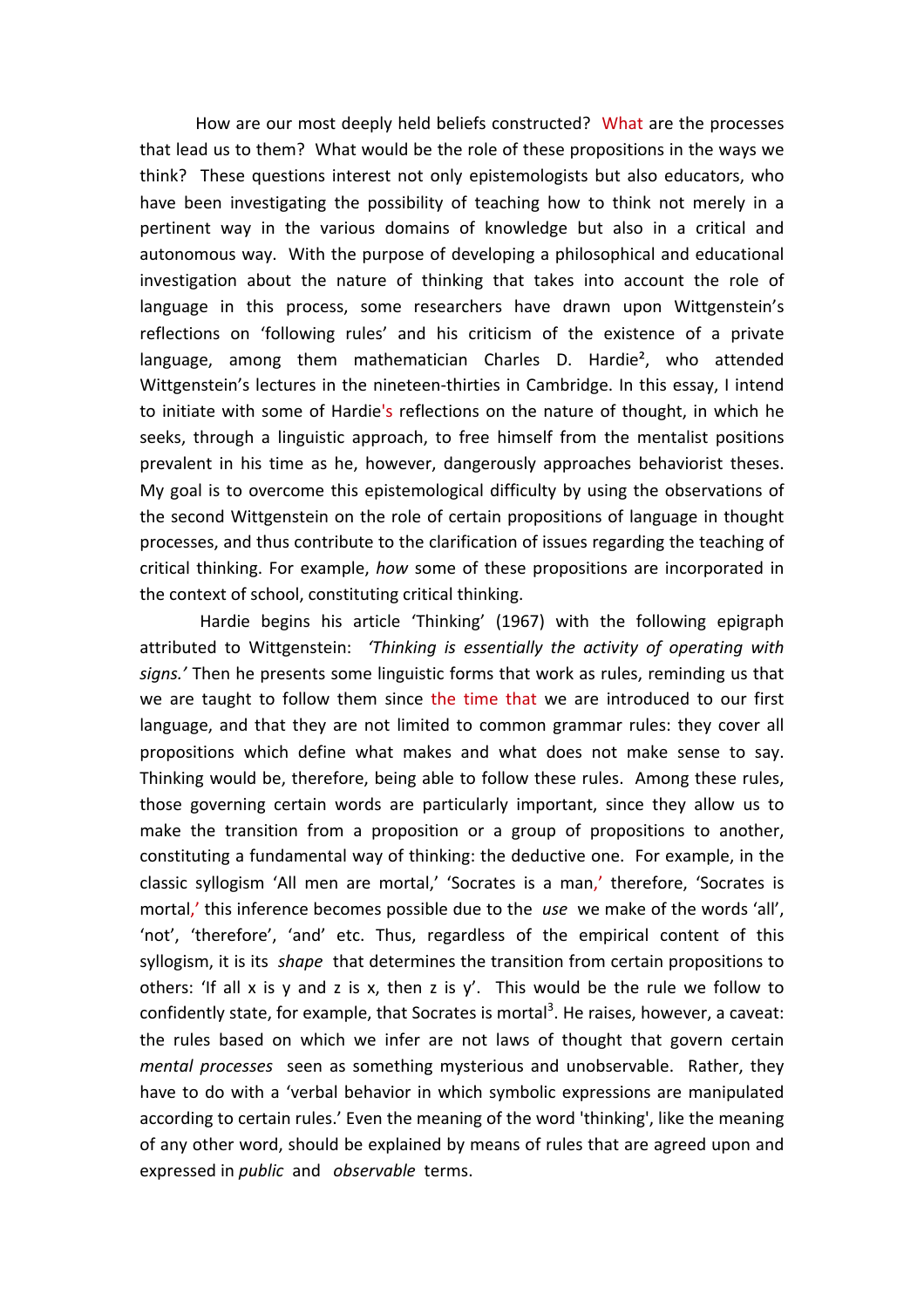However, the deductive way of thinking seemed not to be able to explain the issue of legitimacy of the knowledge thus produced. Since it relied on consensus, one could not *demonstrate* its validity. Thus, still according to Hardie, there would be another even more fundamental way of thinking, the inductive one, which occurs when we generalize from particular cases, and which makes up the foundation of the deductive reasoning itself. For example, when we use the major premise, 'All men are mortal', to confidently conclude that 'Socrates is mortal', we forget that the major premise itself is the result of inductive reasoning. In this sense, according to him, both types of reasoning would be very close to each other<sup>4</sup>. He then solves the issue of validity and justification of these different thought processes by challenging the position of philosophers who claimed that the validity of inductive reasoning was not possible either:

If it [the major premiss] is an inductive generalization obtained from observation of particular cases, then it itself would need some more general truth to iustify it, and so on. Russell takes the heroic line of saying that unless one is willing to make certain assumptions about the universe, then he cannot justify this kind of thinking at all.

This is a strange situation. Inductive thinking is not only characteristic of all the sciences but is part and parcel of our everyday life. We not only think that the sun will rise tomorrow, that the kettle of water on the fire will boil, that our food will nourish us  $(...)$  (1967, pp. 110-111)

To Hardie, such thinking should have a justification. The meaning of words such as 'food' and 'water' are in large part a result of the role that 'inductive thinking has played in the experience of our forefathers' (1967, p.111). He seeks to circumvent this 'strange situation' of a lack of justification of inductive reasoning by looking for its foundations in the experience of our ancestors, which would have been accumulated over the centuries due to their empirical needs. According to him, this kind of thinking leads to the discovery of 'useful rules' which are followed in the application of words such as 'food' and 'water', among others. This is how we organize our experience, as long as these rules are not refutable by this very experience. So one of the differences between the deductive and the inductive modes of thought would lie in the fact that in the former we occupy ourselves with exploring the consequences of certain symbolic rules, while in the latter, we are especially concerned with finding *useful* rules. Based on these observations by Hardie, one concludes that the desired justification of our everyday inferences as well as the validity of our reasoning in various areas of knowledge are both anchored in exclusively utilitarian criteria.

My hypothesis is that the introduction of the criterion of utility as the ultimate foundation of thought (since, according to Hardie, induction logically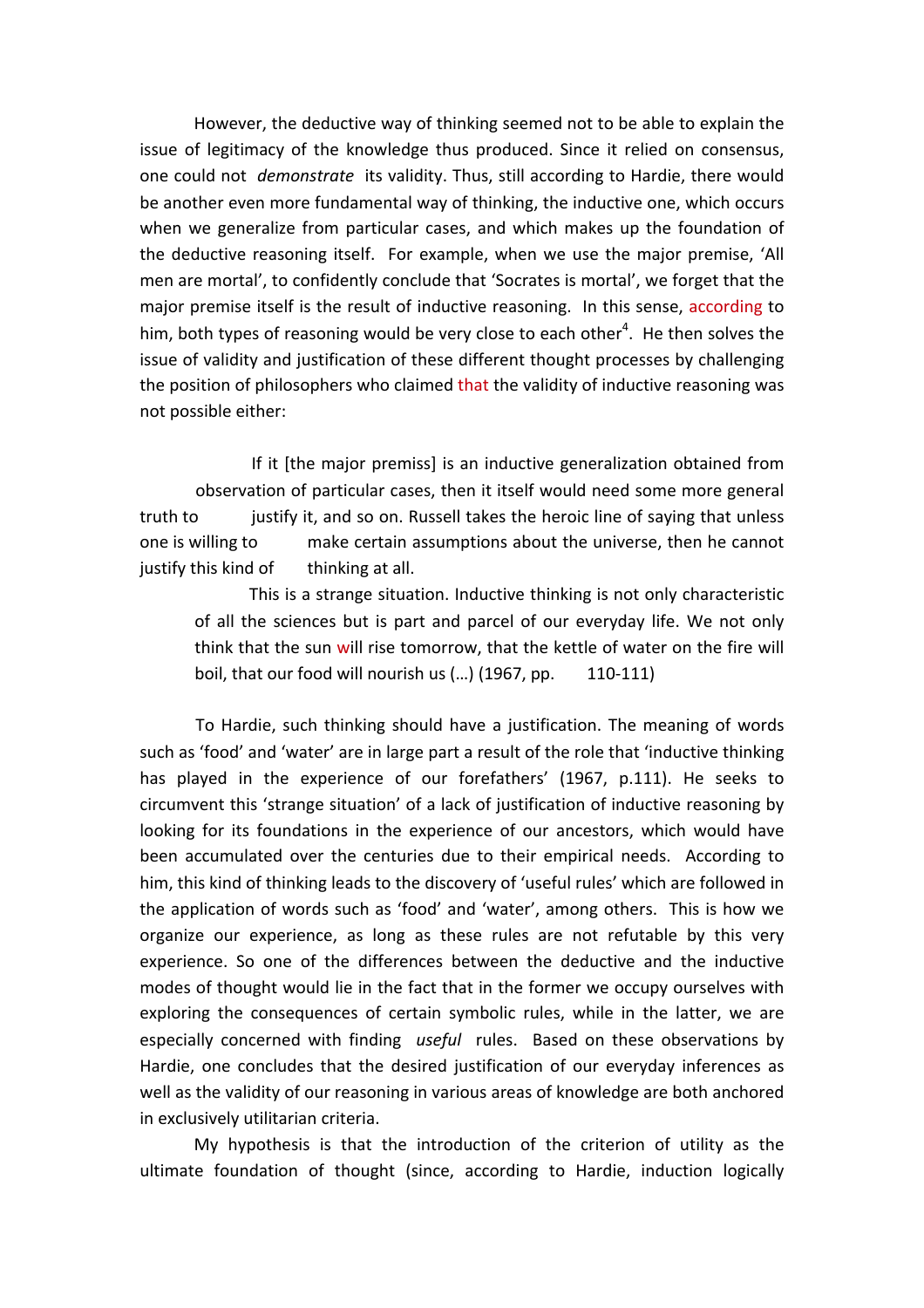precedes deduction) attenuates an essential difference between the two ways of inferring, disregarding the specific role each of them plays in the constitution of the senses of our empirical experience. Indeed, we now have no doubt that the sun will rise or that water will boil, even if we do not find absolute principles that accurately justify these conclusions. But though the justification for these rules is not strictly of logical nature, it is also not, in my view, an empirical process, ultimately based on the principle of utility. There is a transcendental aspect<sup>5</sup> in the construction of these certainties that I would like to stress in this paper, that may elucidate the above difficulty. Let us look at this a little more closely, resuming some of Wittgenstein's ideas<sup>6</sup>.

#### The transcendental aspect of the gramatical propositions

Opposed to the use of the utilitarian criteria as a basis of our reasoning, I would like to emphasize Wittgenstein's recurring observation: whereas all empirical knowledge is refutable, there is other linguistically expressed knowledge that plays a unique role in the system of our empirical propositions, constituting what he calls grammatical propositions. These propositions are characterized by Wittgenstein as our most fundamental beliefs employed in language as rules that we follow blindly. because denying them would endanger the whole system of propositions we believe in. Hence Wittgenstein's undeniable interest in mathematics, an area of knowledge in which *all* propositions are employed in a peculiar way, unlike the use of propositions made by the empirical sciences (descriptive, hypothetical). What characterizes them is essentially their normative function, even if they have been obtained through an inductive process. Once demonstrated, they are not falsifiable. In this sense, the propositions of mathematics are not hypotheses about the world, but forms of representation that play the same role as those forms of logical inferences: they state what thinking correctly is.

Both in the form of theorems and of axioms or postulates, the mathematical propositions exert a similar function to a rule: two plus two *must* equal four, a triangle *must* have three sides, there is only a single straight line between two points etc... Furthermore, we state these propositions with a tone of certainty, and use them to produce other statements that are expressed in the same tone. However, according to Wittgenstein, this conviction is no guarantee of the correctness of what is being stated:

When someone has made sure of something, he says: 'Yes, the calculation is right', but he did not infer that from his condition of certainty. One does not infer how things are from one's own certainty.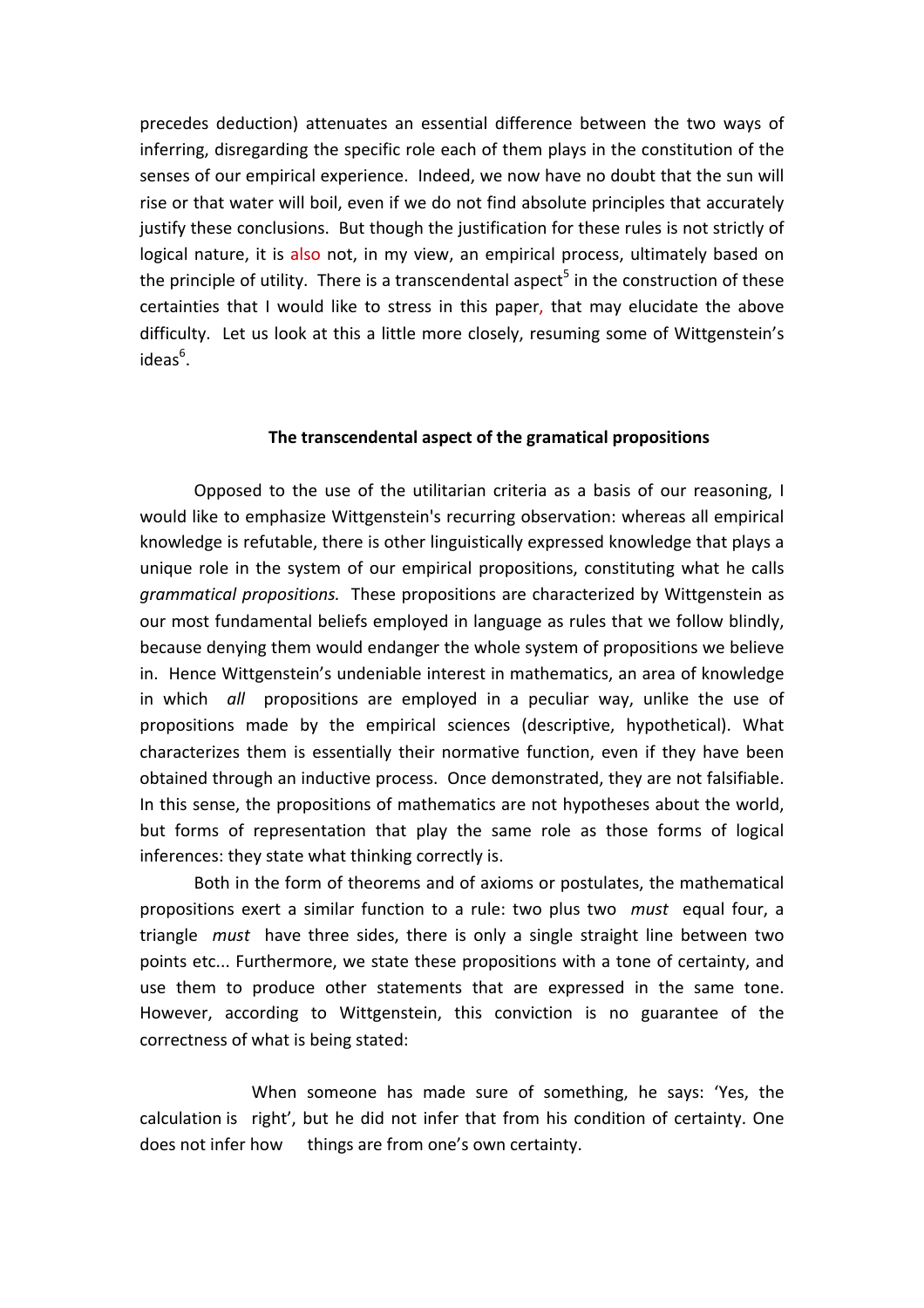Certainty is *as* it were a tone of voice in which one declares how things are, but one does not infer from the tone of voice that one is justified.  $(OC, §30)$ 

The reason comes from a consensus about the rules that we *publicly* follow (for example, the algorithm of a calculation). This is not about subjective processes, anchored in mental structures or in an allegedly private language, that are gradually translated into our ordinary language. In mathematics, these rules are axioms and postulates of a given system. In other language games<sup>7</sup>, however, our most fundamental beliefs are the ones that play this role, as in 'the sun rises every morning' or 'water boils if heated sufficiently' and so on, which are enunciated with the same conviction as that of the mathematicians. Thus, this voice, this attitude of belief that is typical of mathematics, is also present when certain expressions of our ordinary language are enunciated. With the same certainty we follow the rule of sum to conclude that 'two plus two equals four', we follow the rule 'all men are mortal' to then confidently conclude that 'Socrates is mortal'. Thus, beyond the syllogistic form, what is at stake here are the different functions of our statements. The justification for this inference comes not from the tone of certainty we use to state the conclusion of the syllogism, but from a consensus shared by a particular community, namely, the rule that 'all men are mortal.' Even though this rule may have been built over time through inductive processes, when applied to conclude that 'Socrates is mortal', we are making a *normative* use of this premise, it is no longer a hypothesis repeatedly confirmed. At some point in our history, that statement was crystallized as a norm, as so many propositions we learn throughout life:

I am told, for example, that someone climbed this mountain many years ago. Do I always enquire into the reliability of the teller of this story, and whether the mountain did exist years ago? A child learns there are reliable and unreliable informants much later than it learns facts which are told it. It doesn't learn *at all* that that mountain has existed for a long time: that is, the question whether it is so doesn't arise at all. It swallows this consequence down, so to speak, together with *what* it learns. (Wittgenstein, OC, §143)

And some passages later, Wittgenstein insists on the non-inductive nature of these beliefs:

In general I take as true what is found in text-books, of geography for example. Why? I say: All these facts have been confirmed a hundred times over. But how do I know that? What is my evidence for it? I have a worldpicture. Is it true or false? Above all it is the substratum of all my enquiring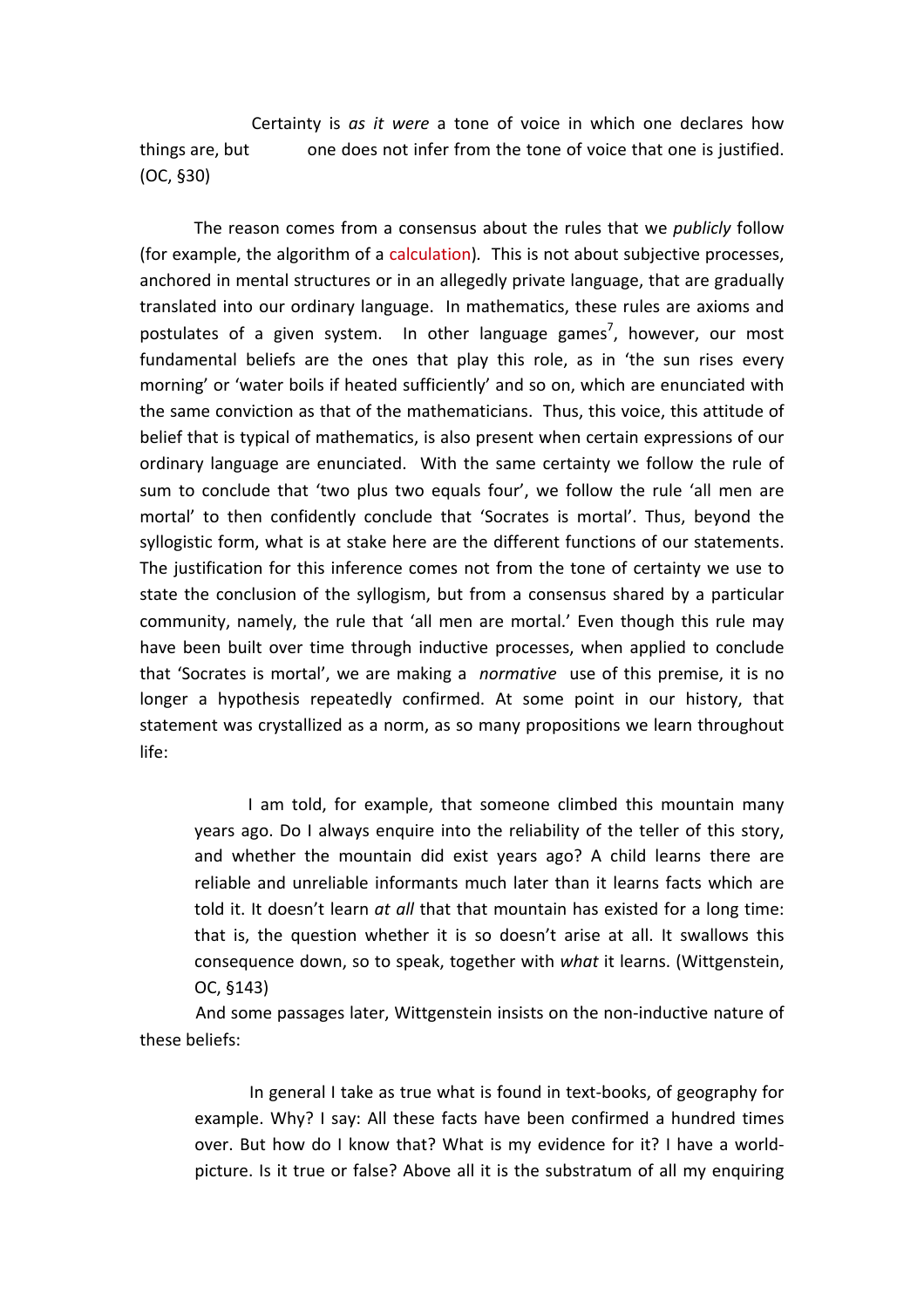and asserting. The propositions describing it are not all equally subject to testing. (Wittgenstein, OC, §162)

As Wittgenstein points out, our most fundamental beliefs are *not* obtained inductively (are not subject to proof). These beliefs are 'swallowed down' in the midst of everything else we are told, they are part of our Weltbild (world-picture). I did not have to observe several particular cases of mountains or other geographical facts to conclude that they exist. The belief that the mountain in question has been there for a long time is one of the certainties that we share, that is, one of the *criteria* we use to make statements that make sense about this geographical formation. Anyway, this belief is not a hypothesis to be verified, nor is it acquired through inductive processes. Rather, it is a rule that *we learn* to follow and that we will use as a *criterion* of the meaning of mountain, that is, it is constitutive of its meaning. This is not a quality or a characteristic of a mountain, like, for example, the measure of its height or its geological composition etc., which are in fact hypothetical knowledge subject to refutation. In other words, the belief that mountains have long existed is of a criterial nature, and not hypothetical. It is a grammatical proposition in the sense given by Wittgenstein, that is, it is a condition of sense for us to make several empirical claims about it, but the proposition itself is not challenged. Similarly, we do not learn by induction that 'all men are mortal,' this is a shared or 'swallowed' certainty as the philosopher says, amid many others that are part of our different language games: 'I believe what people transmit to me in a certain manner. In this way I believe geographical, chemical, historical facts etc. That is how I *learn* the sciences. Of course learning is based on believing' (OC, § 170).

Thus, the grammatical sentences of different areas of knowledge tell us what does and what does not make sense to say, i.e., they play a *transcendental* role. However, it is not due to their *form* (as Hardie affirmed) that these limits are established, but how *we use* certain linguistic expressions that confer a transcendental role to them: they express *conventions*, inventions of men, and could have been others. When the Pythagoreans, for example, realized that it was not possible to measure the hypotenuse of a right triangle of side 1, this type of impasse forced mathematicians many centuries later to invent new numbers, and irrational numbers were created. So what was a secret kept by Pythagoras's followers gave rise to a new kind of number, a new rule of a conventional nature to be followed, which went on to establish a new field of meaning.

In general, not only in the field of the exact sciences, when facing some kind of impasse one *imagines* other ways of organizing his/her formal or empirical experience, creating new rules which crystallize *in the language*. The grammar we 'carry within us,' as Wittgenstein says, is so constituted. The usefulness of these grammatical utterances is contingent: there are multiple criteria we generate to justify their application, where utility itself can be seen as a basic convention, since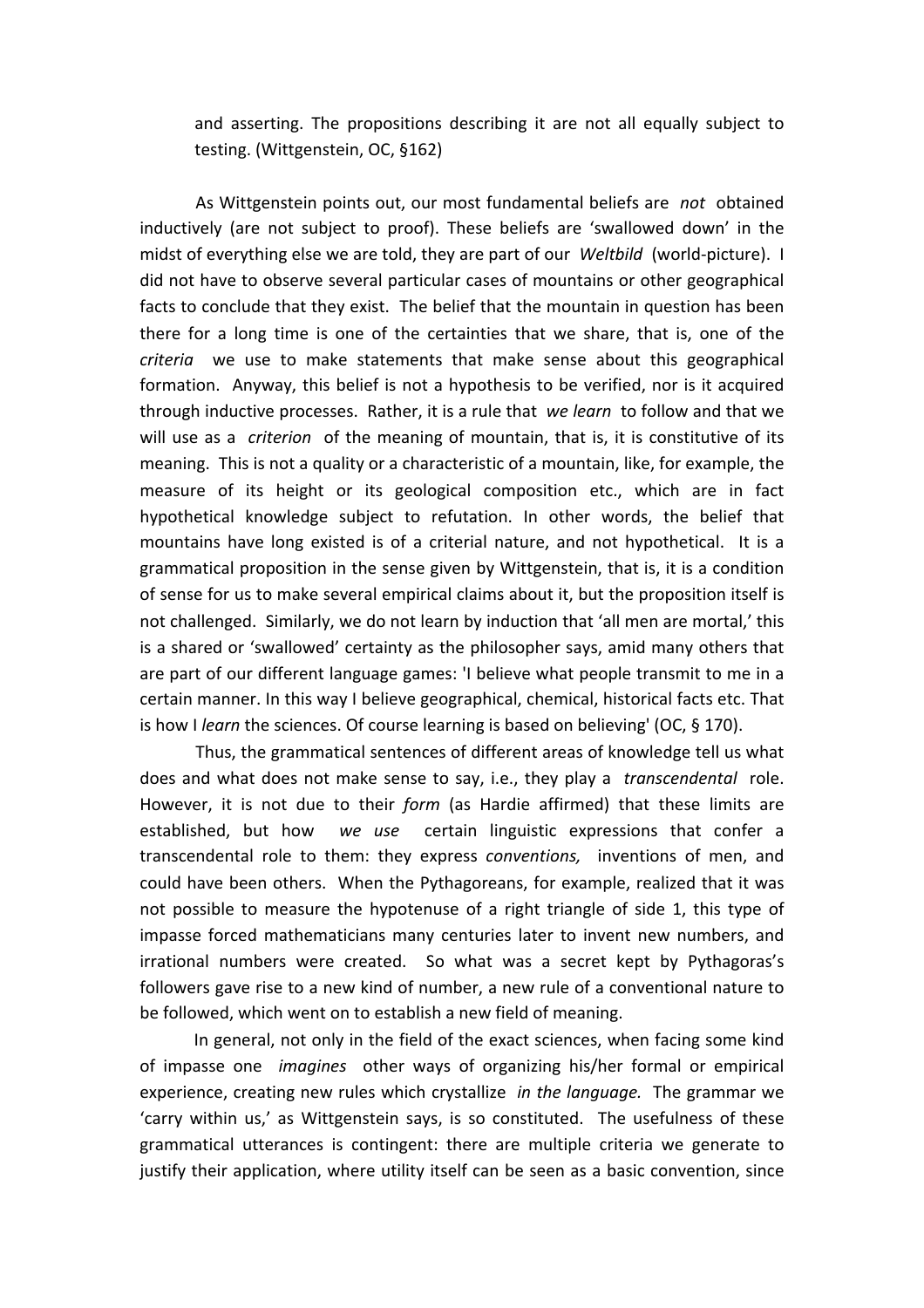our grammar also includes mundane elements (Moreno, 2011). In this sense, grammar is distinguished both from logic (not being reduced to it) and from empirical processes. Although the propositions that constitute it are not necessary (they are conventional), they are the source of need<sup>8</sup>, expressing our deepest beliefs.

From this Wittgensteinian perspective, my hypothesis, unlike Hardie's, is that thinking would be a process that dispenses with inductive mechanisms governed by utilitarian criteria. Reversing Hardie's logical order, the aforementioned reading of Wittgenstein's remarks points to another direction: instead of inductive processes, it is our grammatical propositions of a *conventional* nature that allow us to pass from an empirical proposition to another. Thinking would, therefore, mean to be able to move from one proposition to another, guided by grammatical rules, i.e., with *transcendental* function, regardless of what actually occurs in our empirical world. Hence, our *conventions*, accepted *in the language*, are what justify the validity of our reasoning in general. Returning to our central theme, what would it mean to think *critically*, then?

If learning, as Wittgenstein affirms, is based on believing (OC,  $§170$ ), and thinking is being able to follow these beliefs (rules), and many of them are just like those 'swallowed down' with what you learn, then teaching to think would have, therefore, paradoxically, an uncritical character, in the sense that one teaches students to follow rules, such that, although they are not always explicitly stated, they are learned somehow in the *praxis* of a classroom. Would thinking be, then, *merely being trained*<sup>9</sup> to follow rules? What would, then, thinking as expected in different areas of knowledge be? When avoiding a mentalist conception of thought, are we inexorably led to some form of behaviorism?

#### **Noticing an aspect**

According to Wittgenstein, our certainties are built within a certain way of *life*, 'Whether a proposition can turn out false after all depends on what I make count as determinants for that propositon' (OC, §5). Saying 'I know this is my hand'<sup>10</sup> is a certainty about which I do not see any reason for doubt, as Wittgenstein says, 'Everthing speaks in its favour, nothing against it'. Even assuming that such a statement ('I know this is my hand') has been obtained inductively, the *conviction* with which we state it does not necessarily result from this process. These beliefs are not hypothetical (not submitted to proof), but *criteria* to assert other propositions. They are rules we follow with conviction, allowing us to move from certain empirical propositions to others. They are, therefore, conditions under which thinking can take place. Such thinking would not be only in the sense described by Hardie, as an activity of essentially observing rules and gradually establishing relationships between them through inductive and deductive processes. Thinking, here, also presupposes a distinct use of statements involved in these processes: as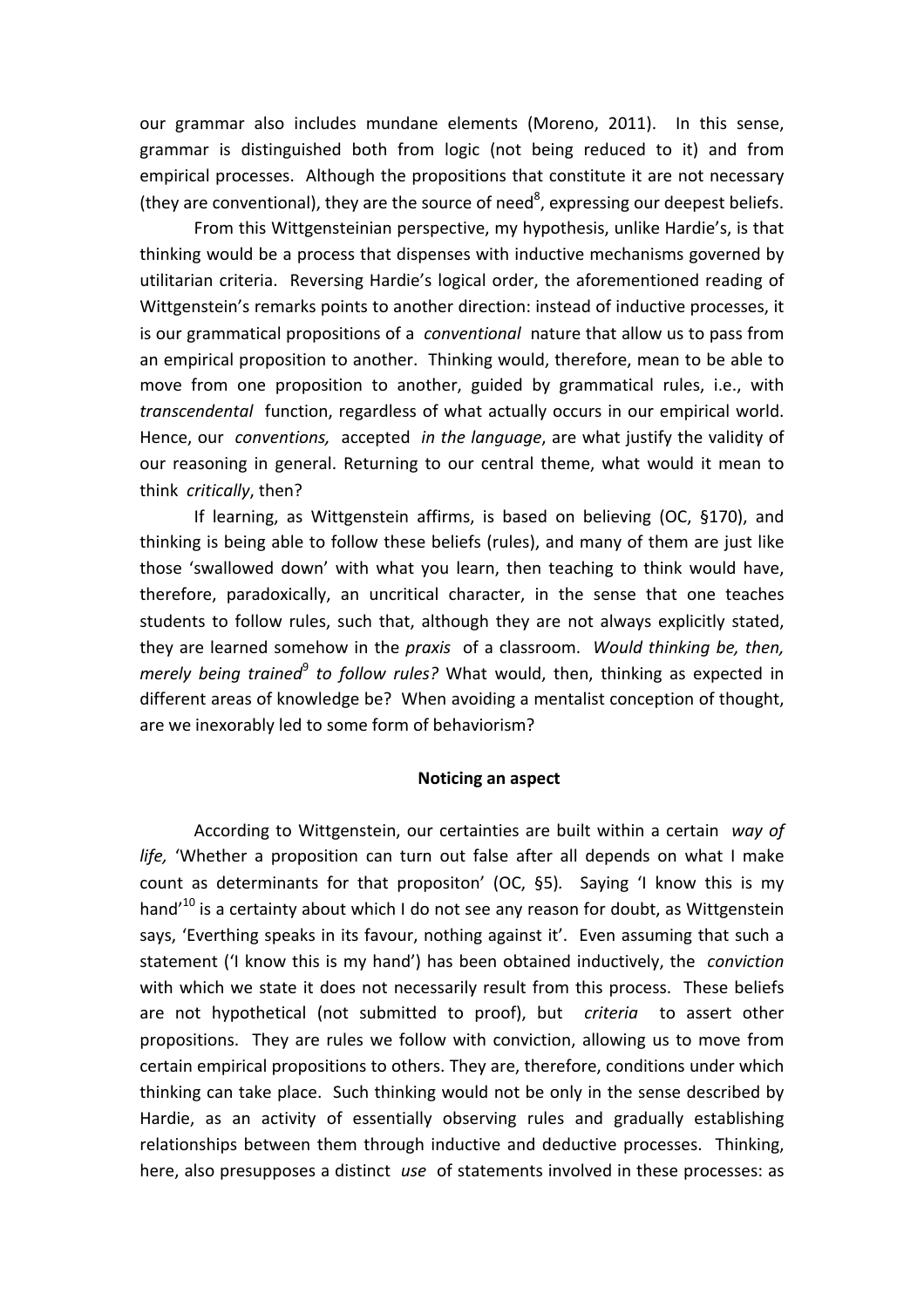a criterion or as a hypothesis. The assertion that 'I know this is my hand', which sounds like a hypothetical knowledge about the outside world, is effectively employed with a normative function, as a *criterion* of meaning for other propositions, such as, 'My hands are freezing in this cold weather,' 'Your hand is bigger than mine', and other hypothetical propositions that can be verified as true or false. Returning once more to the Aristotelian syllogism initially presented, 'All men are mortal' is also one of the criteria for the meaning of the empirical proposition (hypothetical) 'Socrates is mortal'. Being mortal is a constitutive aspect of the concept of 'man', it is *a criterion* for its application. Parodying Wittgenstein, we do not cast doubt on the mortality of man, 'everthing speaks in its favour, nothing against it'. Now, if Socrates is a man, a Greek god, or an invention of Plato and therefore has never existed, these are *hypotheses* to be verified by historical documents. Which are, then, the implications of this distinction between criteria and hypotheses for the learning processes, in particular, when one of the goals of the teacher is to teach how to think?

Since thinking requires an immersion into our most fundamental beliefs, which are conditions for thought to take place, what would critical thinking mean? A recurring answer to this question is that critical thinking would be the ability to raise objections to certain beliefs, and thus we would not be limited to merely mechanically reacting to learned rules, consequently confronting behaviorist theses. This is a solution that, at first, seems to solve the paradox above. But as Wittgenstein shows us, the question is not that simple... Critical thinking cannot be reduced to a mere refutation of isolated rules, which would be analyzed and confronted one by one.

Even before going to school a child learns to believe in a lot of things. For example, that the objects we see actually exist, that she/he has never been to the Moon, that she/he has two legs and two hands, that her/his feelings are private, that the Earth has existed for many years, that her/his name is 'X', that eggs are lay by chickens, and so forth. These beliefs will gradually form a *system* of what she/he believes. Some of these beliefs are stronger than others, but not because they are more obvious than others. They are simply more convincing because of everything that surrounds them, other beliefs are what give them consistency:

I do not explicitly learn the propositions that stand fast for me. I can *discover* them subsequently like the axis around which a body rotates. This axis is not fixed in the sense that anything holds it fast, but the movement around it determines its immobility. (OC, §152)

So when we believe in something, this belief extends to a complete system of propositions. Wittgenstein uses a beautiful metaphor to express this idea: 'Light dawns gradually over the whole' (OC. §141). We form certain images without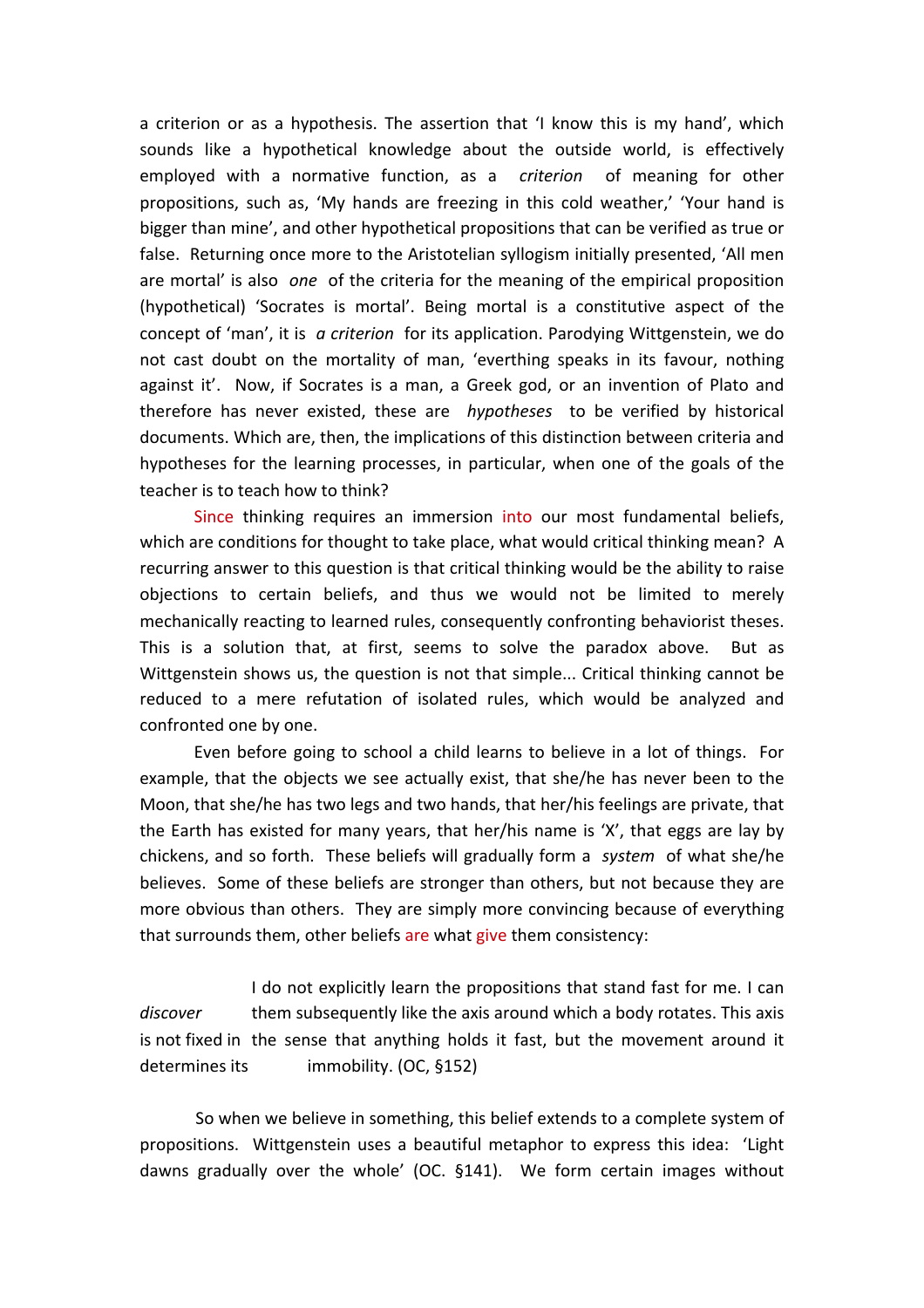doubting them. Challenging one would undermine the entire building of beliefs that we have acquired. Conviction is not something learned, it is something we accumulate. Even in mathematics, in which certainties seem to proliferate, at first one only learns rules. The conviction that follows is only acquired insofar as mathematics plays a role in culture, transcending the role of mere rules.

Thus, an image of the world is formed, which is neither true nor false, it simply is 'the substratum of all my enquiring and asserting', as Wittgenstein observed in the aphorism quoted above (OC,  $§162$ ). When a child says to another that she/he knows that the Earth has existed for billion of years, she/he is just communicating that this was *learned*, and probably learned by 'swallowing down' this statement. Saying this does not mean that she/he is describing anything, although it sounds like a description. It has to do with a grammatical proposition, which is used, as I have said, as a descriptive norm, allowing us to organize the empirical world in certain ways. As the philosopher observed soon after his return to Cambridge in 1929, 'If there were only an external connection no connection could be described at all' (PR, III, 26). In other words, grammatical propositions establish relationships of *meaning* (internal connections) that enable the description of causal relations (external connections) among facts in the world. Although the beliefs of ordinary language do not necessarily have the same degree of accuracy as the statements of mathematics, since they are rules of a more fluid nature that allow for a certain degree of vagueness, this does not prevent clear communication. Rather, in most cases, it is this vagueness that makes it possible for one to understand what is being said. We have a whole set of criteria that can be applied, not always as necessary as in mathematics, but sufficient to determine the correctness of the rule.

What is 'learning a rule'? – This.

What is 'making a mistake in applying it'? – This. And what is pointed to here is something indeterminate. (OC, §28)

Perhaps it is the vagueness in the application of rules, emphasized above by Wittgenstein, that allows, not the objection to certain core beliefs, but, fundamentally, the establishment of unusual relationships between seemingly contradictory beliefs among themselves. In his comments on Frazer's The Golden *Bough*<sup>11</sup>, Wittgenstein insists on the idea that different communities have their own rituals that express ways of acting, which become crystallized in their customs and institutions, similar to the magical rituals described by Frazer. The degree of similarity among them is greater than we suspect, and what interested Wittgenstein was to understand how we see things by looking for the *links* between the various ritualistic events: 'A hypothetical intermediate link, however, should (...) direct attention to the similarity, to the [*formal*] link between the *facts'* (*BFGB*, pp. 16-7).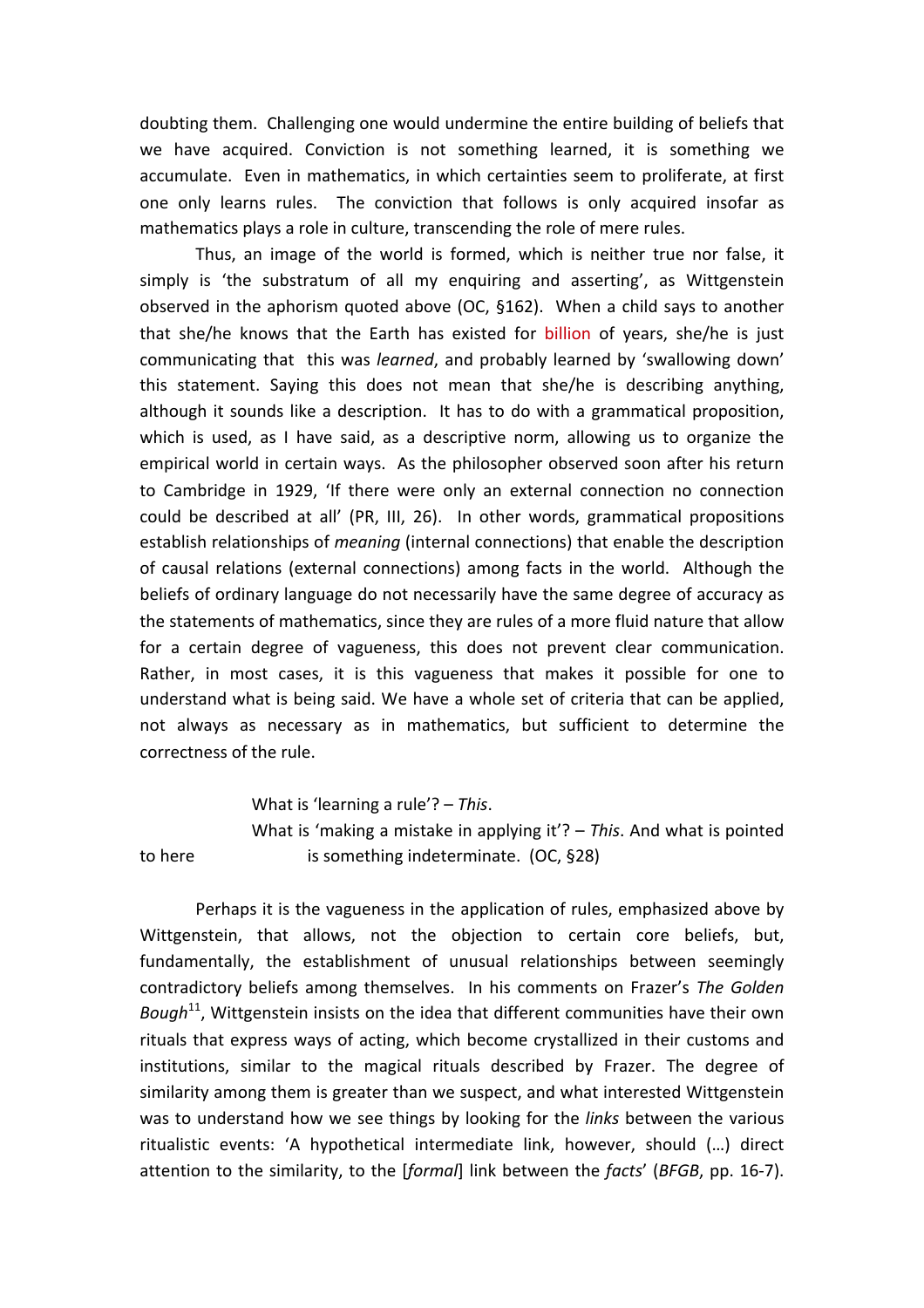These comparisons between different habits and customs throughout history may eventually give rise to new rules, when one notices new aspects in the technical sense attributed by him in Part II of his *Philosophical Investigations:* 'I contemplate a face, and then suddenly notice its likeness to another. I see that it has not changed; and yet I see it differently. I call this experience "noticing an aspect" ' (Part II, PI, p.193). The emergence of a new aspect does not lead us to abandon any previous beliefs. On the contrary, they make up the *background* that allows us to weave new connections, invent new rules, and eventually acquire new certainties. Finally, the condition for the construction of a new certainty is rooted in many others, among which, the ones that assert that every man is mortal, that this is my hand, and so on. It is the image of the world we share that permits the different modes of inference involved in reasoning, regardless of what actually occurs and, at the same time, it allows us to establish new internal relations, which, in turn, generate new needs. In this language working process, another key psychological concept emerges to clarify the development of critical thinking, laying to rest the ghost of behaviorism: imagination. Is this a return to mentalism?

# Criticizing the dogmatism of others without being dogmatic: that is the **question**

As previously mentioned, critical thinking is commonly understood as the ability to raise objections, but if one looks for examples of this mode of thought in the most diverse fields of knowledge, one would agree with the following remark by John Passmore<sup>12</sup>:

Critical thinking as it is exhibited in the great traditions conjoins imagination and criticism in a single form of thinking; in literature, science, history, philosophy or technology the free flow of the imagination is controlled by criticism and criticisms are transformed into a new way of looking at things.  $(1967, p.201)$ 

In his text 'On Teaching to be Critical,' Passmore points out a fundamental element that surfaces in this process: the ability of the imagination, as it enables a new way of looking at things without necessarily giving up our most fundamental beliefs. It is enough to remember a few moments in the history of science, in which epistemological obstacles required the invention of new paradigms, or when two very different cultures were confronted, leading to deadlocks that required new behaviors or actions, or resulted in new theoretical perspectives. Using these facts of our cultural heritage, a teacher could help to avoid, above all, her/his own dogmatism, when she/he recognizes that certain beliefs of our *Weltbild* could be different. The role of the teacher in the classroom would then be to present different perspectives that confront each other, not in the Sophistic way, as a clash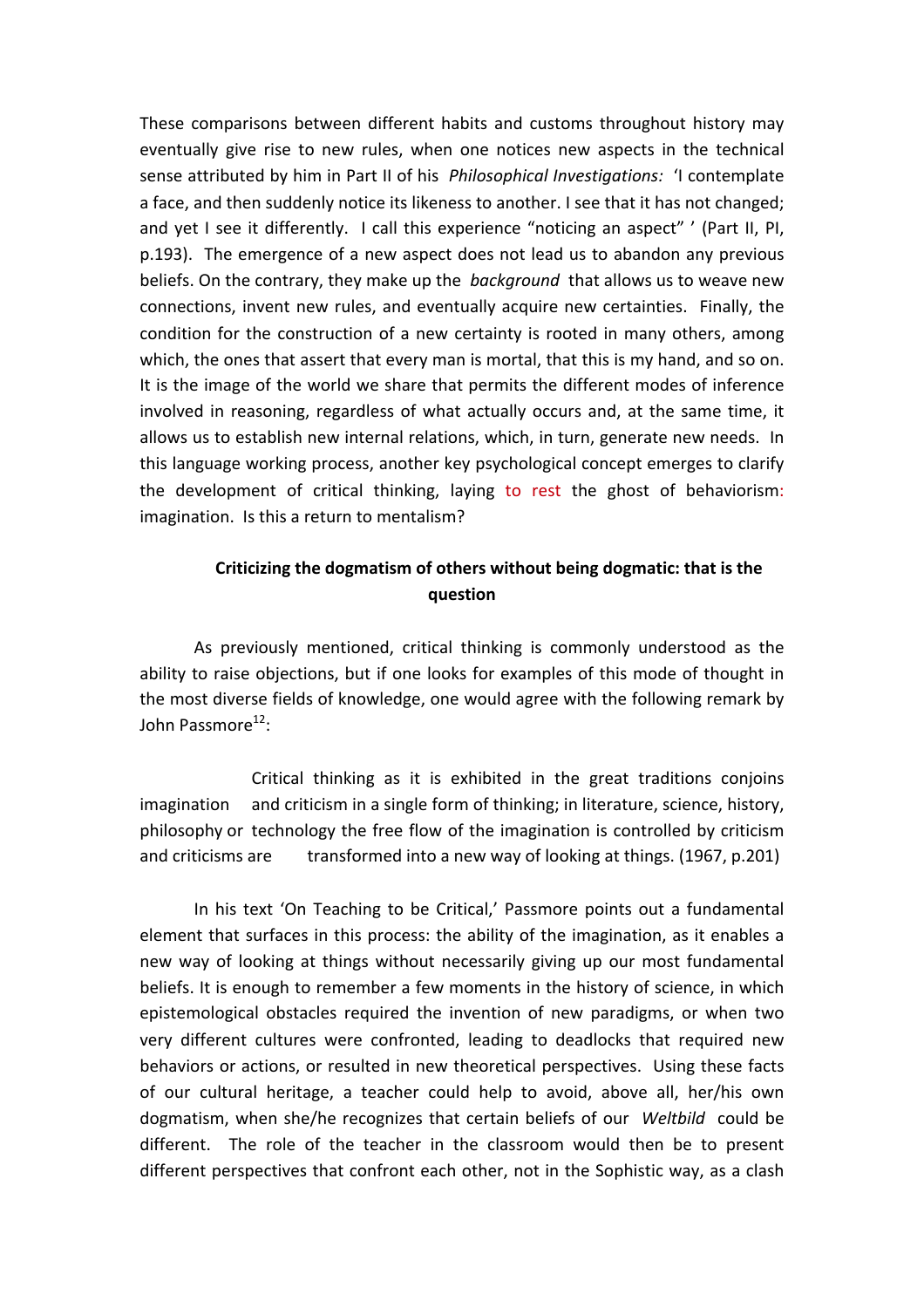of theses, or with the purpose of refuting them; but in the Socratic way: questioning our certainties followed by dogmas, about which we have no doubt, defying them by presenting other certainties that are as fundamental as our own. Thus, it becomes possible to criticize the dogmatism of others without being dogmatic<sup>13</sup> and, at the same time, without incurring the fallacy that everything is reduced to hypothetical beliefs of an inductive nature, naturalizing knowledge (which also expresses a form of dogmatism).

So from this Wittgensteinian perspective, critical thinking in the sense proposed here can be succinctly formulated as follows: far beyond raising objections, critical thinking should be able to introduce new paradigms, new rules to be followed, *imagining* other possibilities, other possible and even unexpected aspects of our most fundamental beliefs. Hence, if our deeply held beliefs are a source of necessity, instead of aiming to refuse/change/adapt them, teaching critical thinking should  $-$  by showing the links between diverse cultures  $-$  essentially avoid employing them in a *dogmatic* way, since our own deeply held beliefs could have been different ones. In other words, criticism presupposes a therapeutic approach to our beliefs, in the Wittgensteinian sense<sup>14</sup> of comparing their different modes of application amongst each other, and even imagining unusual applications, in order to combat the dogmatism of some of them. It is, therefore, about imagining in the sense of being able to see new publicly expressed aspects, and not in that of a solipsistic mentalist position.

It is from this therapeutic perspective that we glimpse the possibility of a pedagogy that will awaken the students to consider other rules to follow, thereby expanding the range of possibilities for organizing their empirical world, and providing the conditions to fight their own dogmatism and consequently that of others as well. In this critical pedagogical perspective, one would begin with epistemological obstacles or any other impasse, aiming at the mobilization of ethical and aesthetic values, such as the struggle against dogmatism and undue generalizations, as well as at the creation of new aspects in different areas of knowledge. That is, a pedagogy that is not merely confined to the pursuit of utilitarian purposes, but that aims to give rise to a critical and combative spirit, capable of imagining and reflecting.

 $1$  This paper is based on part of my research on the formation of concepts in the school context, presented at the III International Wittgenstein Colloquium -Certeza?, in September 2009, at the University of Campinas, Brazil. Some ideas presented at that event were taken up and developed in this paper so as to focus on the teaching of critical thinking.

<sup>2</sup> A mathematician, *Magdalene College* graduate and student of Wittgenstein in Cambridge in the 1930s, Hardie was also a professor of Education at the University of Tasmania, New Zealand, and one of the founders of the Philosophy of Education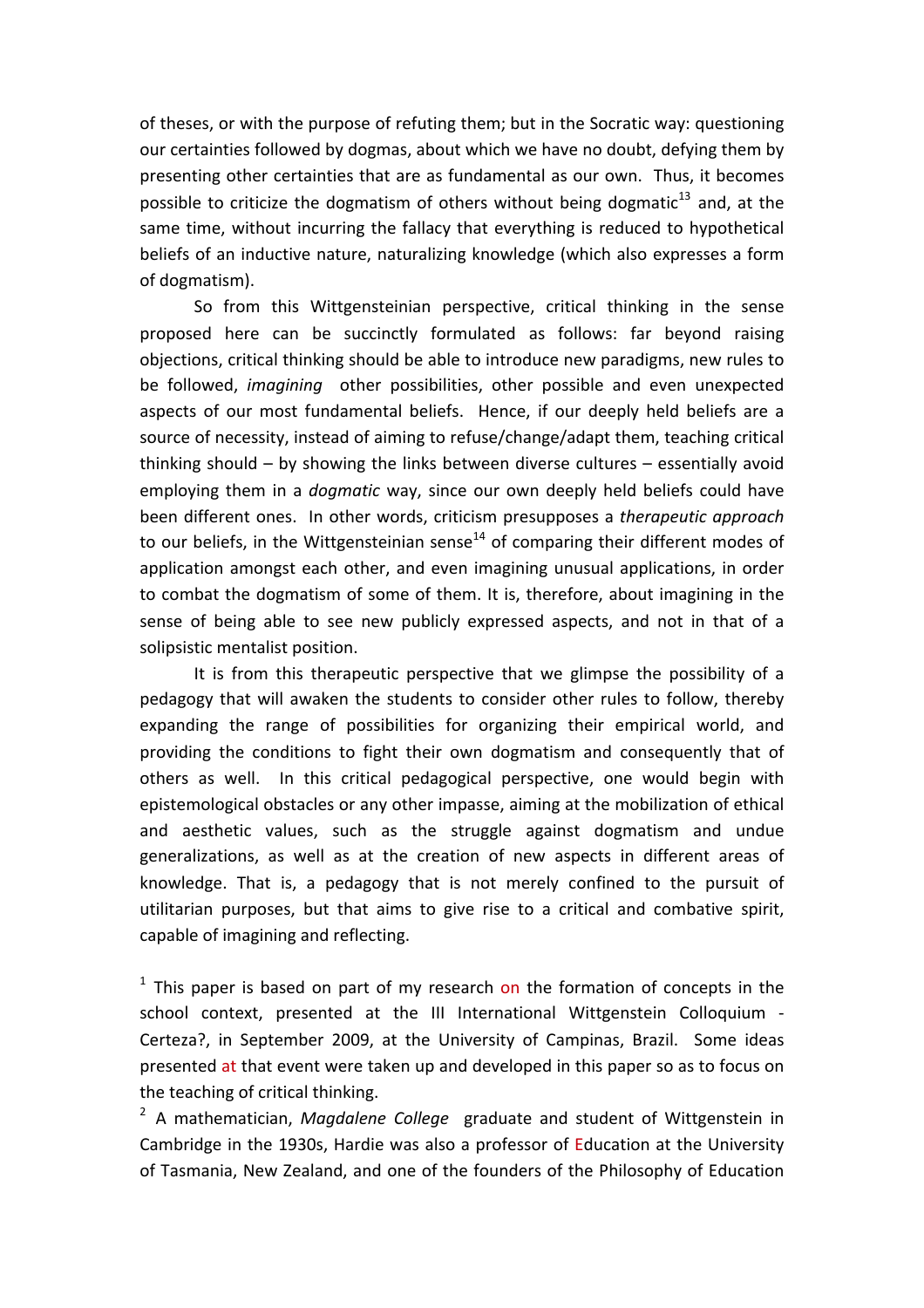Society of Australasia. Influenced by the ideas of the Austrian philosopher, he wrote an article entitled, 'Thinking' (1967). He also has published articles on the nature of scientific theory (1938) and on the philosophy of educational research (1971), having elaborated his own epistemology under the influence of logical positivism and Wittgenstein. See Redpath, 2001.

<sup>3</sup> Other examples of deductive forms of thought given by Hardie are the *modus ponens* and *modus tollens* in symbolic logic.

 $4$  This approach is quite similar to David Bloor's empirical sociology, which proposes a new program for the sociology of knowledge inspired by Wittgenstein and by the ideas of the logical Stuart Mill.

 $5$  The transcendental aspect of language as constitutive of the senses has been greatly emphasized in the writings of Arley Ramos Moreno, among which we highlight the set of articles published in the book *Introduction à une epistemologie de l'usage* (2011). According to him, empirical fragments are used in language as standards for the use of words, such as paradigms of what it is like to be something within a form of life. In other words, these aspects of the empirical transformed into rules of language are the *conditions* for the construction of sense, analogous to the roles that the forms of sensibility and understanding play in Kant's theory of critical reason. It is this pragmatic use of Kant's transcendental concept that we will be referring to throughout this text.

 $6$  Expression used to differentiate his mature reflections published in his first major work, the *Tractatus Logical-Philosophicus.* 

 $<sup>7</sup>$  The term 'language game' is a key theoretical tool in Wittgenstein's philosophy. He</sup> uses it to designate the activities involved in language such as gestures, tables, paradigms, among other fragments of the empirical world that acquire the function of a rule.

 $8$  This does not mean that Wittgenstein can be considered a conventionalist in the sense that the rules could be any, regardless of what happens in the world. Of course, if the world were different, we would formulate other rules to organize it, but what remains the same is the autonomy of these rules in relation to the empirical, as Wittgenstein pointed out in the *Tractatus*. It would be strange if in the transition period (early nineteen-thirties, when Hardie attended his classes) Wittgenstein had broken with this idea of autonomy of the rules to take on an empiricist position, even though he started to employ the concept of *use* as constitutive of sense at that time. Still, he uses this concept in the sense of establishing a norm, which, in certain contexts, can even be used as a hypothesis, but it is not the result of an inductive or deductive process, it is a human creation, an *invention.*

<sup>9</sup> For Wittgenstein, it is during the *usage* of a rule that a mistake in its application is demonstrated. One demonstrates how to add by giving several examples, including (and perhaps mostly) by giving examples of incorrect applications of that rule. (OC,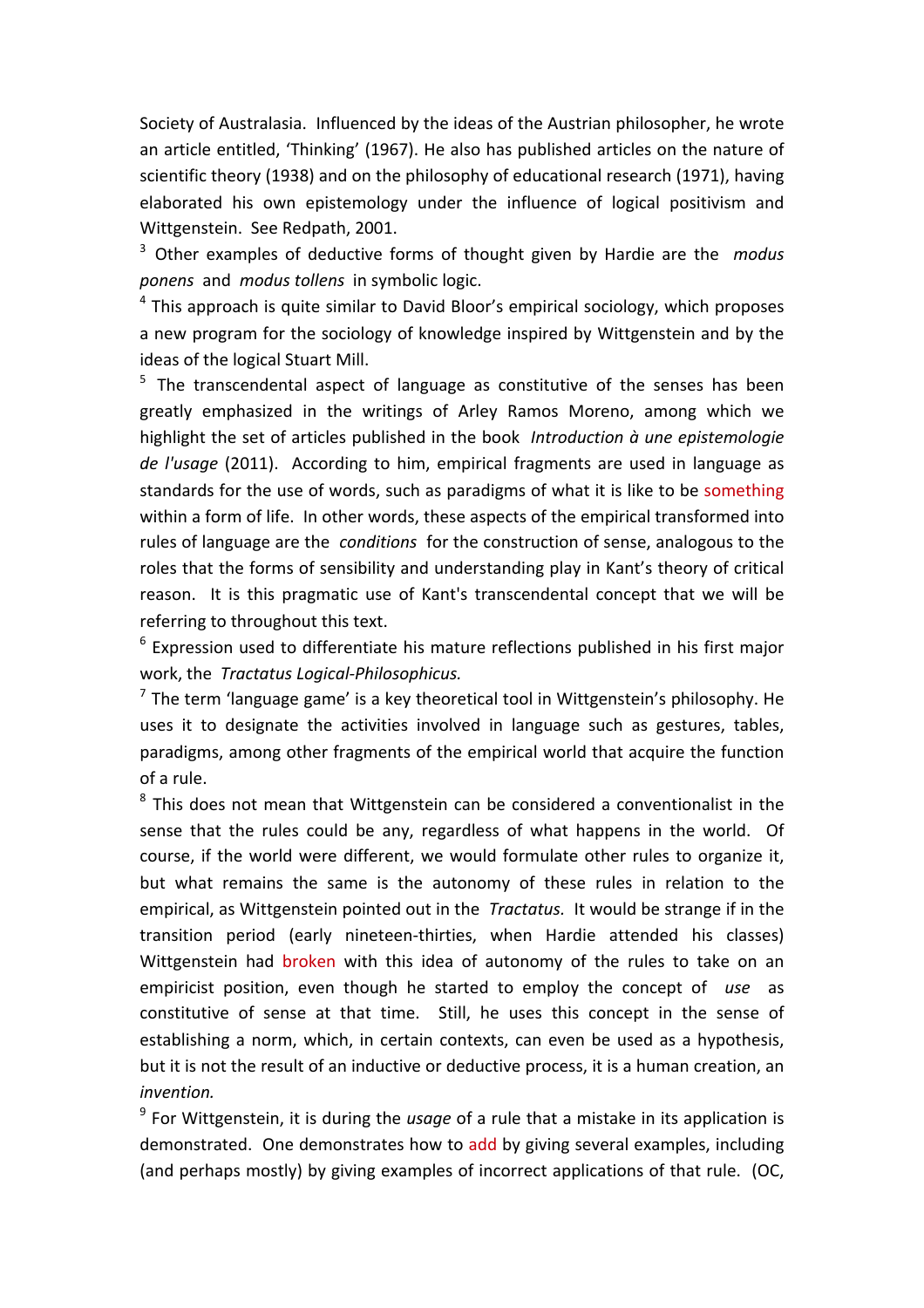§29). These examples are the key to learn a rule because, according to Wittgenstein, our rules have loopholes and the practice has to speak for itself. (OC, §139). As of a certain moment, not previously determined, the learner starts to act correctly, i.e., as expected within a given language game. So, it is during the *use* of our linguistic expressions, in certain circumstances, that one learns to follow rules. Rules that do not refer to anything, they just indicate a mode of representation of the empirical world, and which are always likely to be incorrectly followed. Hence the importance of training and practicing, to establish the foundation of a correct application of the rules.

 $10$  This is one of the expressions used by Moore, a philosopher, contemporary and friend of Wittgenstein, in his defense of common sense, as an example of a proposition that would prove the existence of an external world. According to him, our certainties are rooted in evidences like this. See GE Moore, 'Proof of an External World' and 'A Defence of Common Sense'. In: Philosophical Papers, London, 1959.

<sup>11</sup> The Golden Bough (1890) was written by Scottish anthropologist James George Frazer (1854-1941), one of the founding fathers of the modern studies of mythology and comparative religion.

 $12$  Considered an analytic philosopher of education, John Passmore, like Hardie, had also been influenced by the ideas of Wittgenstein, but he incorporated the reflections upon 'following rules' in a different way.

 $13$  Remember that Wittgenstein's assumption is that for you to give therapy to someone else, you must have previously undergone self-therapy yourself.

 $14$  Note that the Wittgensteinian therapy is different from the Kantian critique of reason, since Wittgenstein does not intend to formulate new theses, but to compare different points of view in order to show a new aspect and thus to dissolve any confusion of a philosophical nature.

#### **REFERENCES**

HARDIE, C. D. 'Thinking'. In: Komisar, B. P.e Macmillan, C. J., B. (eds). *Psychological Concepts in Education.* Chicago: Rand McNally, 1967.

MORENO, A. R. *Introduction à une épistémologie de l'usage*. Paris: L'Harmattan, 2011.

PASSMORE, J. 'On Teaching to be Critical'. IN: The Concept of Education. London: Routledge & Kegan Paul, 1967.

REDPATH, T. Wittgenstein à Cambridge – Souvenirs d'un disciple. Paris: Science Infuse, 2001.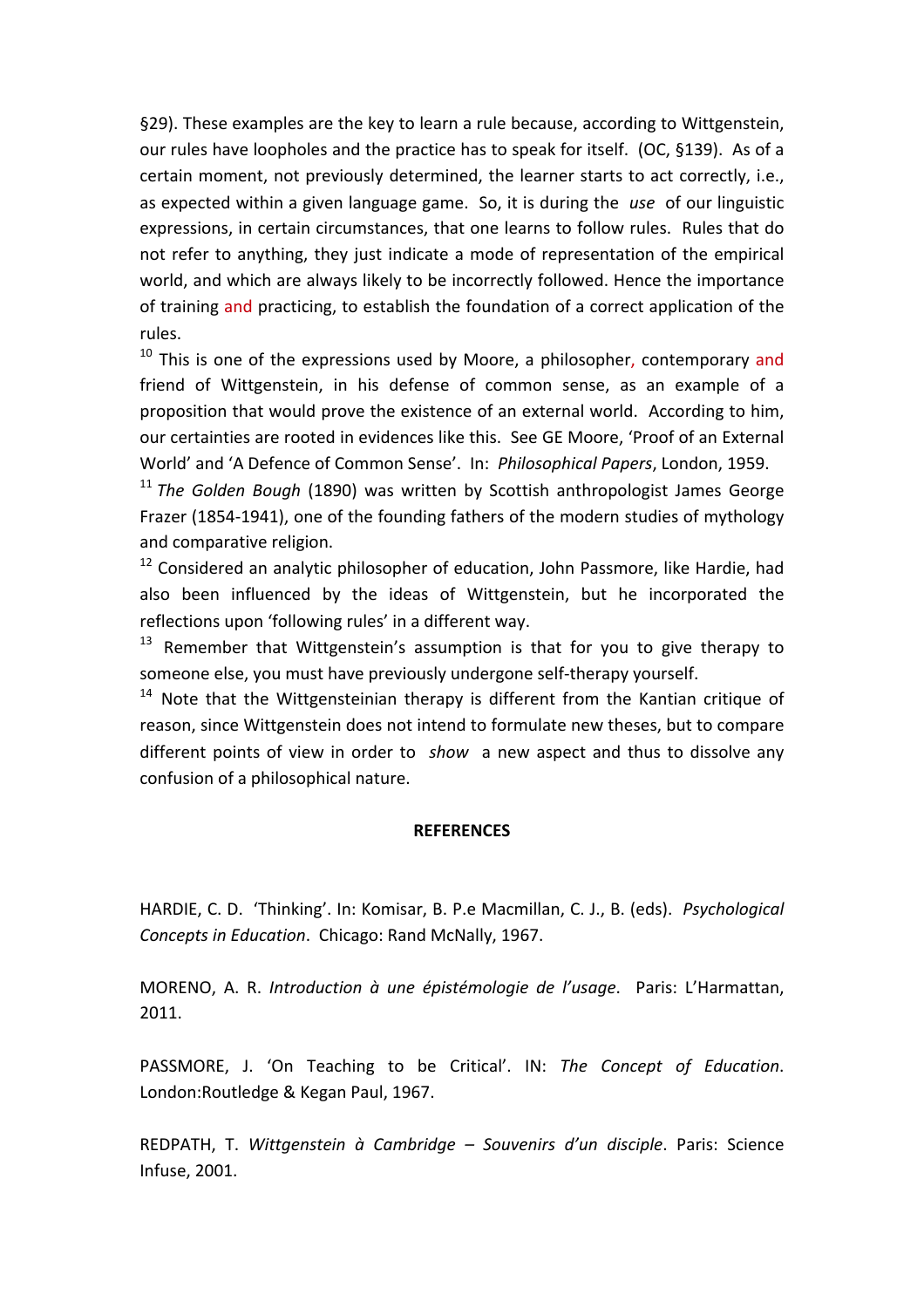WITTGENSTEIN, L. Philosophical Remarks. London: Basil Blackwell, 1975.

*Philosophical Investigations*. Translated by G.E.M.Anscombe. Oxford: Blackwell, 1997.

*Über Gewissheit/On Certainty*. G. E. Anscombe e G. H. Von Wright (eds). Oxford: Blackwell, 1998.

*Bemerkungen über Frazers 'The Golden Bough'*. German/ Portuguese bilingual text. http://www.unicamp.br/~joaojose/observacoes\_ramo\_de\_ouro.pdf.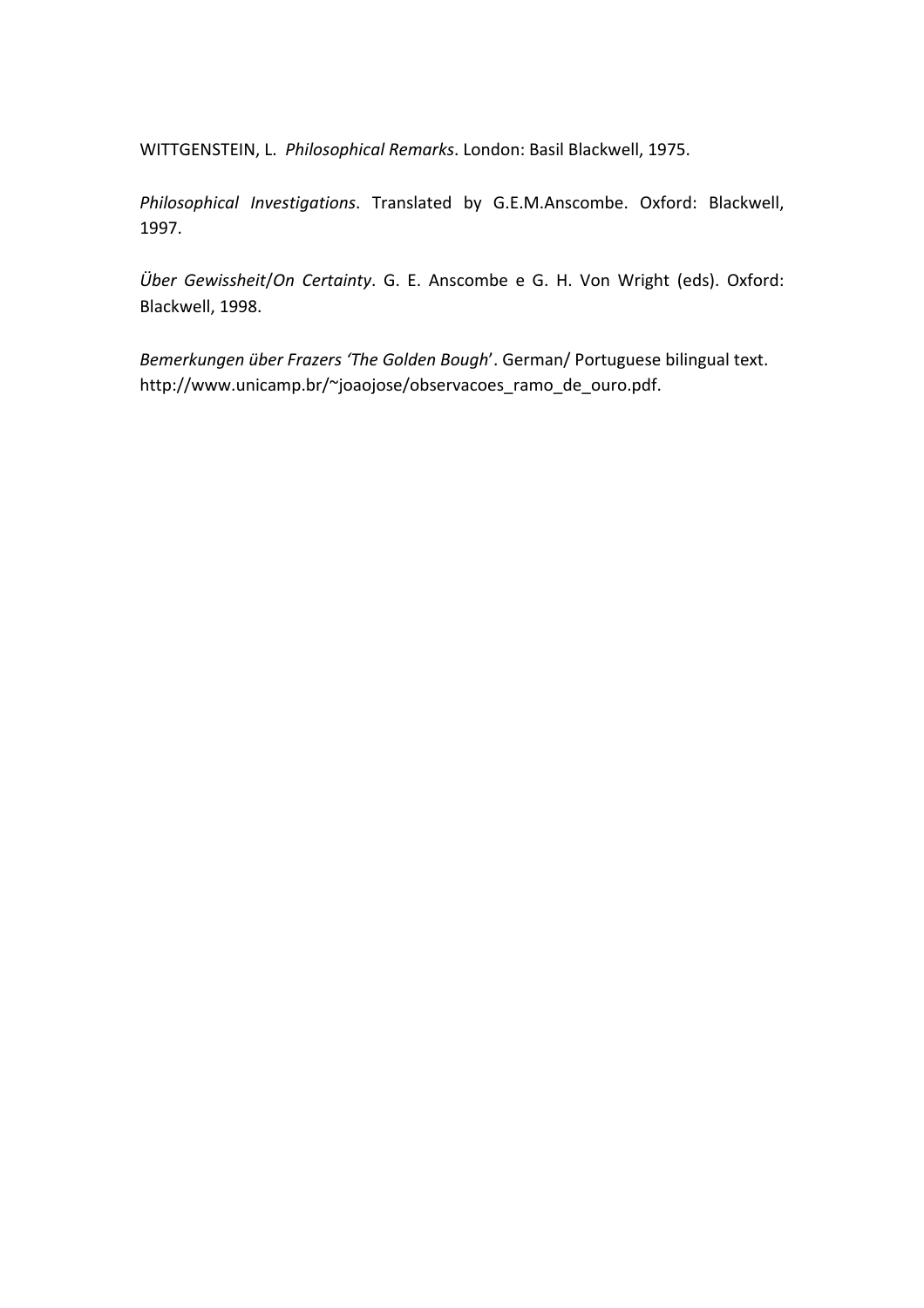

Philosophy of Education Society of Australasia

#### **PESA CONFERENCE 2014**

**Author name: Dr. Chi-Ming Lam University/institution/affiliation: The Hong Kong Institute of Education Email address: chimingl@ied.edu.hk Title: Philosophy as Engagement for Rationality**

#### **Abstract:**

Despite the apparent ample justification for teaching children to be rational, there is considerable controversy among philosophers over whether rationality is worth defending as a basic educational ideal. For instance, while some critical theorists assert that the extraordinary success of reason, in the form of scientific rationality and means/end calculations, in offering mankind domination over nature leads inexorably to domination of humans over humans, many feminist philosophers argue against rationality on the grounds that our traditional ideals of rationality are often modelled on stereotypically masculine traits (e.g. being dispassionate) and then used to denigrate the stereotyped nature of women (e.g. being emotional). In this paper, I first argue that, following Nicholas Rescher, rationality should be conceptualized as comprising cognitive, practical, and evaluative rationality. For one thing, this conception is comprehensive and thus able to remedy the defects of the popular means/end theory. For another, the ideal of rationality implicit in this conception is an inclusive rather than an exclusive one: not only does it not force us to choose between the cognitive and emotional components of our nature, it actually forbids nothing that is good for us. Based on this tripartite conception of rationality, I then advance an argument founded on pragmatic considerations for rationality as a fundamental educational ideal. Finally, in order to promote the development of rationality in children, I suggest that teachers should engage them in doing philosophy in the classroom, especially by means of Matthew Lipman's Philosophy for Children programme.

# **Keywords (Limit 6 keywords): Conceptions of rationality; development of** rationality in children; philosophical inquiry; Philosophy for Children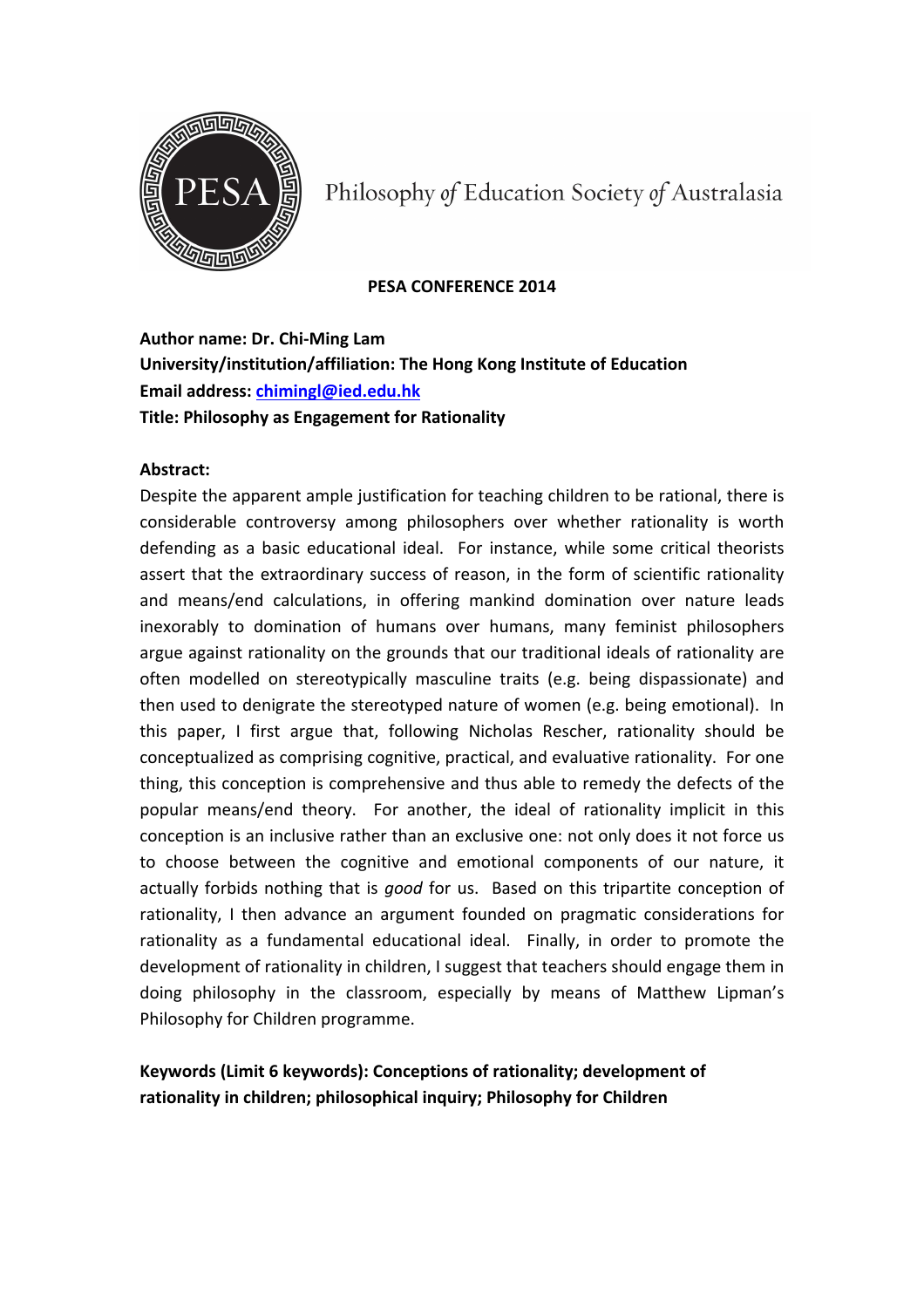#### **Introduction**

Many philosophers of education seem to feel fully justified in teaching children to be rational. For instance, Scheffler (1973) claims that the importance of rationality as a fundamental educational ideal lies in its contribution to not only the intellectual but the moral life of students, and Greene (1984) points out that some philosophers of education stress the centrality of critical reflection in lived situations when they speak of rationality as fundamental to the literacy sought by means of education: "For them, this type of reflection constitutes the most productive mode of rational action; they view it as a way of transforming the lived world" (p. 547).

However, not all philosophers regard such capability of "transforming the lived world" as a blessing. Just as Adorno and Horkheimer (1972) assert that the extraordinary success of reason, in the form of scientific rationality and means/end calculations, in offering mankind domination over nature leads inexorably to domination of humans over humans, Niznik (1998) criticizes rationality for creating an illusion of controlling the world and thus failing to secure not only human solidarity but even human survival. Besides, many feminist philosophers also argue against rationality on the grounds that our traditional ideals of rationality are often modelled on stereotypically masculine traits (e.g. being dispassionate) and then used to denigrate the stereotyped nature of women (e.g. being emotional). As Ruddick (1989) puts it, "Reason, at least as Western philosophers had imagined Him, was infected by - and contributed to - the pervasive disrespect for women's minds and lives ... For a woman to love Reason was to risk both self-contempt and a selfalienating misogyny" (pp. 4-5).

In the face of these contrary views on rationality, a question arises whether rationality is really a good thing and worth defending as a fundamental educational ideal. In the following discussion, I first make a careful analysis of the concept of rationality and then examine how to justify teaching children to be rational. Finally, I explore how rationality can be promoted in children through engaging them in doing philosophy in the classroom.

#### **Rationality as a Tripartite Concept**

According to Rescher (1988), rationality consists in the appropriate use of reason to resolve choices in the best possible way. Corresponding to three major contexts of choice (i.e. those of belief, action, and evaluation), there are three types of rationality, viz. the *cognitive* / theoretical (reasoning about matters of information), *practical* (reasoning about actions), and *evaluative* (reasoning about values, ends,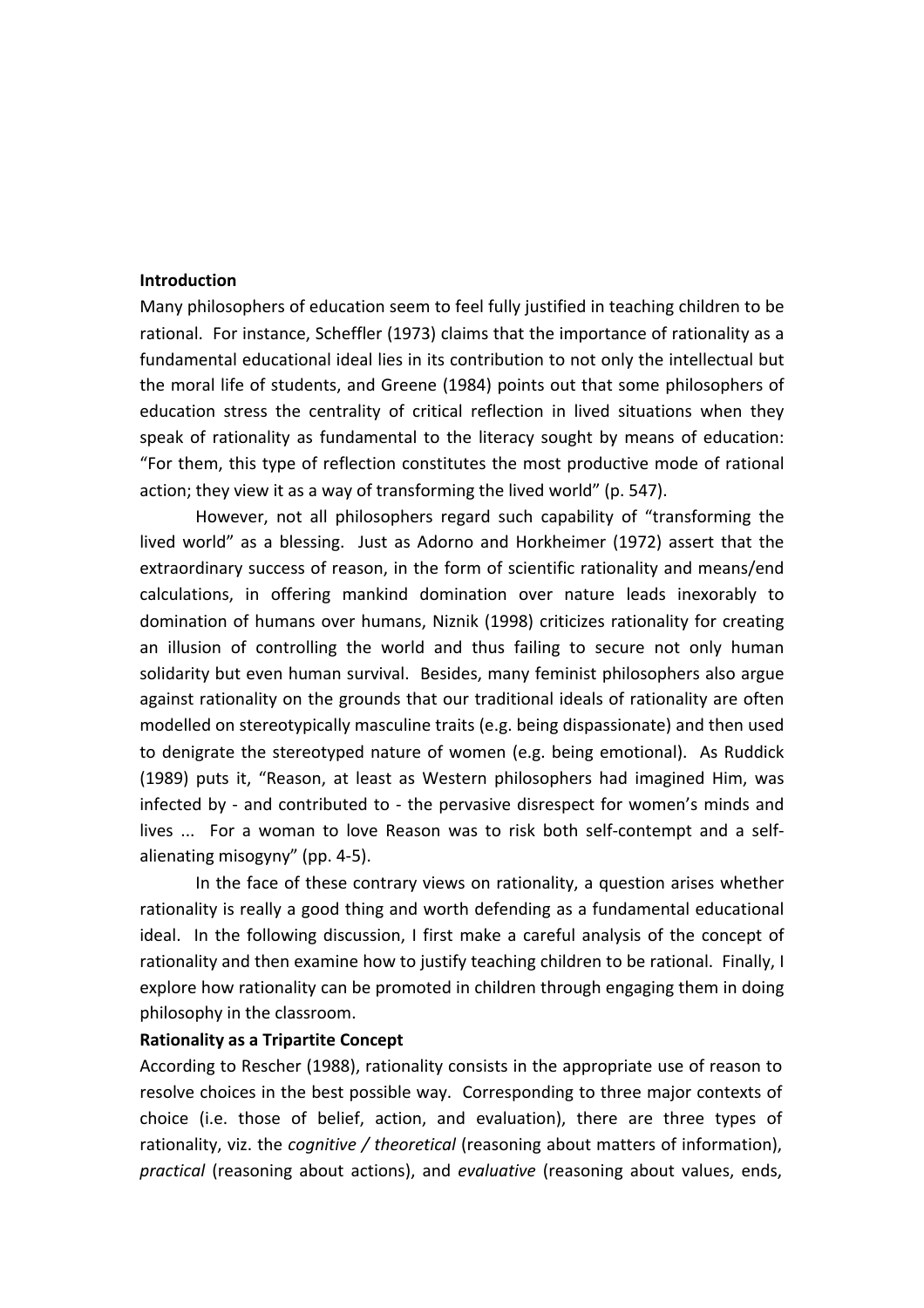and preferences) rationality. Here, despite the very different contexts within which rationality operates, it demands a common task of resolving choices in accordance with the best reasons. While the best reasons refer to those whose guidance can optimally serve our real or best interests in the matters at issue, rationality is basically a matter of seeking to do our very best to work *cost-effectively* towards the realization of our cognitive, practical, and evaluative goals. As a result, rationality in all its forms calls for the comparative assessment of feasible alternatives and thus five faculties: the faculties for contemplating alternatives, determining what can and cannot be done, appraising alternatives, effecting a choice between alternatives, and implementing choices.

Additionally, owing to its systematic nature, rationality demands five other things whether in matters of belief, action, or evaluation: consistency (to avoid selfcontradiction), uniformity (to treat like cases alike), coherence (to ensure that our commitments hang together), simplicity (to avoid needless complications), and economy (to be efficient). The systematic character of rationality inheres in its drive for intelligibility, or in its demand for ways of proceeding whose appropriateness other rational agents can in principle perceive. Indeed, Rescher (1988) claims that it is in this sense alone that one can maintain the universality of the force of rationality: "Whatever considerations render it rational for someone to do A will *ipso facto* render it rational for anyone 'in his circumstances' to do A - anyone placed in conditions sufficiently like his" (p. 17).

However, there exists an awkward predicament of rationality every rational agent needs to face. While rationality is information-sensitive in the sense that exactly what qualifies as the most rational resolution of a particular problem of belief, action, or evaluation depends on the precise content of our information about the situation at issue, our information in the real world is always incomplete. Since mere additions to our information can always disprove the initial optimum decision, there is no guarantee that what *seems* the best thing to do actually is so. This reflects an important fact that rationality is always a matter of optimization relative to constraints like imperfect information, of doing the best one can in the prevailing circumstances (Rescher, 1988).

In spite of its inherent predicament, this rather comprehensive tripartite conception of rationality appears reasonable and acceptable. More importantly, it can effectively remedy the deficiencies and mistakes of the means/end conception that an action is rational if it is the act most likely to produce consequences the agent desires (Nathanson, 1994). Admittedly, the means/end conception has been a very widely held view of rationality among philosophers all along. For instance, Aristotle (1984) asserts that "We deliberate not about ends but about what contributes to ends" (p. 1756) in the Nicomachean Ethics, and Russell (1962) states even more unequivocally that "'Reason' ... signifies the choice of the right means to an end that you wish to achieve. It has nothing whatever to do with the choice of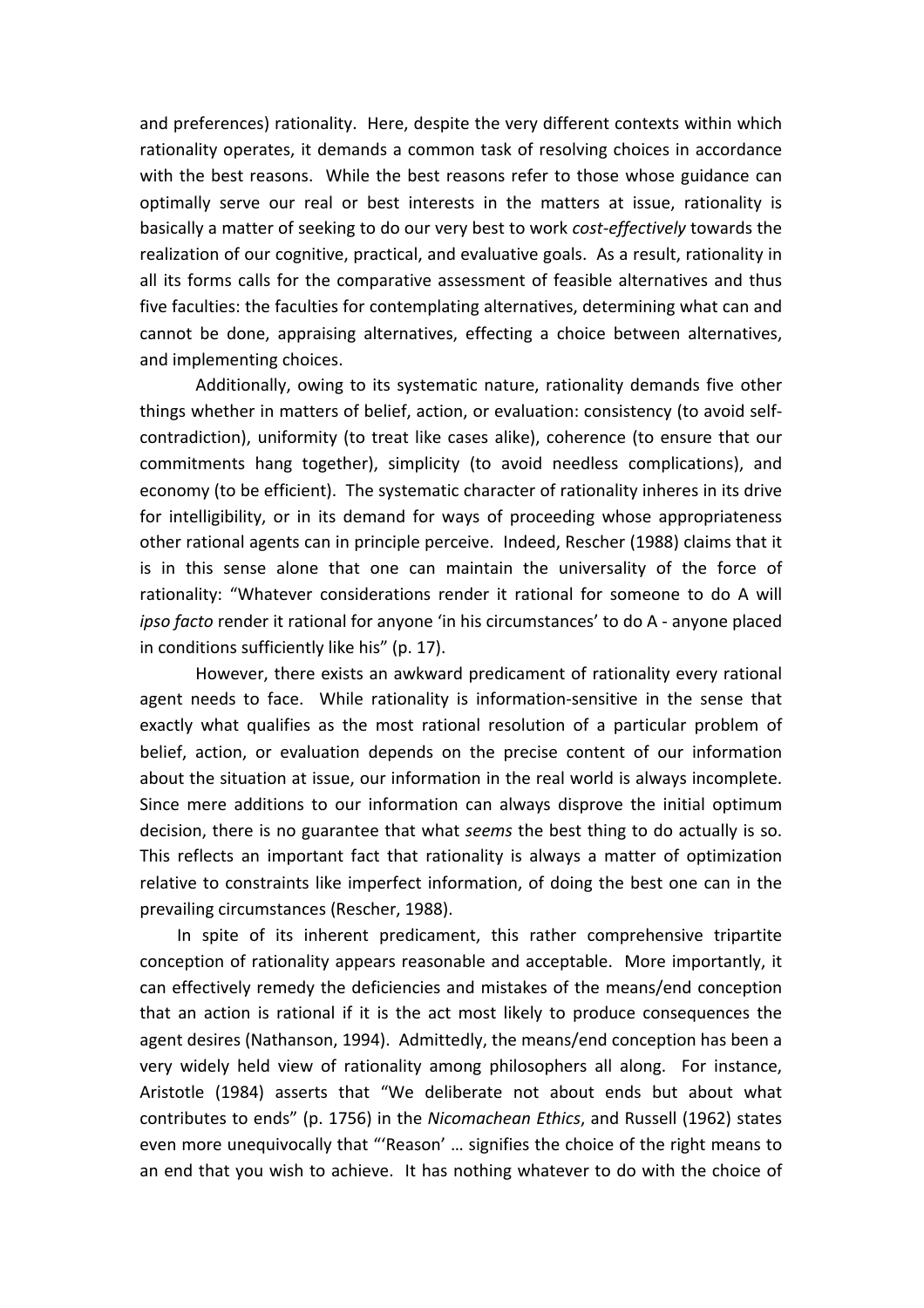ends" (p. viii). Important as they are in the history of philosophy, Aristotle and Russell are mistaken as they focus exclusively on cognitive rationality that relates to the choice of means without paying attention to the role evaluative rationality plays in the choice of ends. In other words, the means/end theorists' grievous error lies in their mistaking a part of rationality for the whole of it. Indeed, such preoccupation with means in preference to ends has been criticized by many critical theorists for bringing disastrous consequences for both individuals and society. In Gibson's (1986) words, "It is a kind of intellectual activity which actually results in the decline of reason itself, and it therefore stultifies, distorts and malforms individual and social growth" (p. 7).

Accordingly, rationality as a whole must care for the worth of ends as well as the efficacy of means. After all, if our ends are themselves inappropriate, or if they run counter to our real interests, then we are not completely rational, no matter how wisely we cultivate them. But a question arises here: what is it that is in a person's real interests? Is it just a matter of what one simply happens to want as those means/end theorists imagine it to be? For Rescher (1988), the answer to the latter question is definitely negative because any want-related interest of a person is valid as such only if it can be subordinated to a *universal* interest: the fact that X wants A remains a mere motive (as opposed to a reason) for his or her action in pursuing A until such time as it is rationalized through the fact that X recognizes A to have the desirable feature, which is not just something that X wants, but is something that *any and every reasonable person would want*. Obviously, what rationality demands in this process of interest validation is an assessment of preferability rather than a mere expression of preference - that's where evaluative rationality comes in while the means/end conception comes to grief.

#### **A Pragmatic Answer to the Question "Why be Rational?"**

Apart from remedying the deficiencies of the means/end theory, the tripartite conception of rationality suggested above is also conducive to justifying a commitment to rationality. Indeed, it is the emphasis of this conception on the quest for optimality that underlies a *practical* justification for why we should be rational. This can be understood in two ways. First, although rationality does not afford assurance of success due to its own "predicament", its demand for adopting the overall best available alternative (i.e. the apparent optimum) does afford the best overall chances of reaching our goals and thus makes following the path of rationality the rational course. Second, the demand of rationality for "the best available" leads one to fix on that alternative at which others could also be expected to arrive in the circumstances so that they are able to explain, understand, and anticipate one's choices. Here, rationality is justified in the sense that it provides a principle for the guidance of action that can achieve the crucial requisites of social co-ordination - mutual predictability and mutual understanding - in the most efficient and realizable way (Rescher, 1988).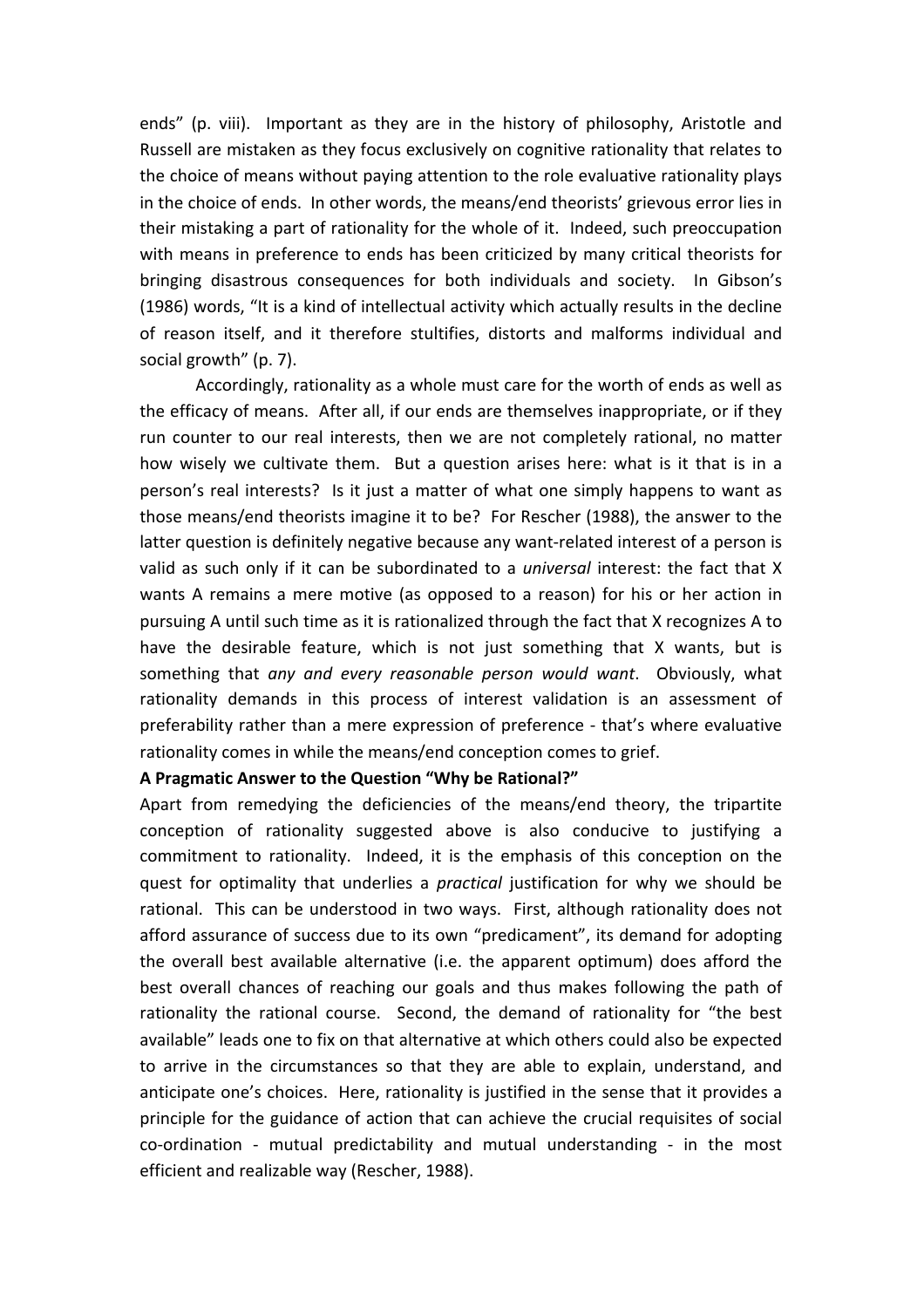However, in the face of such practical line of argumentation, a sceptic may seem to be correct in objecting that it actually conforms to the *circular* pattern: "You should be rational just because that is the rational thing to do!" After all, is it possible to justify *rationally*, if not practically, a commitment to rationality? Many eminent philosophers are pessimistic about the possibility of doing so. For instance, just as O'Hear (1980) claims that since it is logically impossible to provide a noncircular justification of rationality the demand for such a justification is false per se, Popper (1966) also admits to the impossibility of rationally justifying rationality and suggests that what he calls critical rationalism should be based on an irrational faith in reason. Despite these rather pessimistic views, I think that an illuminating point made by Siegel (1997) can help resolve the problem. Siegel maintains that the aforementioned circularity - establishing the jurisdiction of reason by appealing to the judgement of reason itself - is not problematic at all because a justification of rationality must be self-reflexive. As he puts it,

To ask 'Why be rational?' is to ask for *reasons* for and against being rational; to entertain the question seriously is to acknowledge the force of reasons in ascertaining the answer. The very raising of the question, in other words, commits one to a recognition of the epistemic force of reasons. To recognize that force is to recognize the answer to the question: we should be rational because (for the reason that) reasons, as the rationalist holds, have force. (Siegel, 1997, pp. 82-83)

Persuasive as Siegel's *rational* justification is, it appears hard to meet another *practical* challenge of the sceptics that rationality is not realizable at all. The rationale behind this sceptical challenge is that we can never accept anything which does not come with ironclad proofs. As the apparent optima pursued by rationality are not necessarily the real ones, according to the sceptics, the products of rationality (i.e. beliefs, action recommendations, and evaluations) are all unacceptable. Admittedly, if what the sceptics insist is correct, rationality is really not realizable. However, judging from the fact that the object of rational endeavour is not just to avoid error but to achieve our cognitive, practical, and evaluative goals, the sceptics' policy of systematic avoidance of risk  $-$  and hence avoidance of acceptance - is basically insensible since it blocks from the very beginning any prospect of realizing these goals. To be sure, the policy of rationality to accept the apparent optima is a risky one, for it cannot guarantee they are the right choices, let alone the best choices. But I agree with what Price (1996) holds that it is reasonable to take this risk and unreasonable not to take it: "If we refuse to take it, we have no prospect of getting answers, not even the most tentative ones, for many of the questions which interest us" (p. 128).

After all, we as rational animals have questions and want, nay need, to have answers to them. We cannot feel at ease in situations of which we can make no cognitive sense. And such a feeling of discomfort caused by lack of knowledge or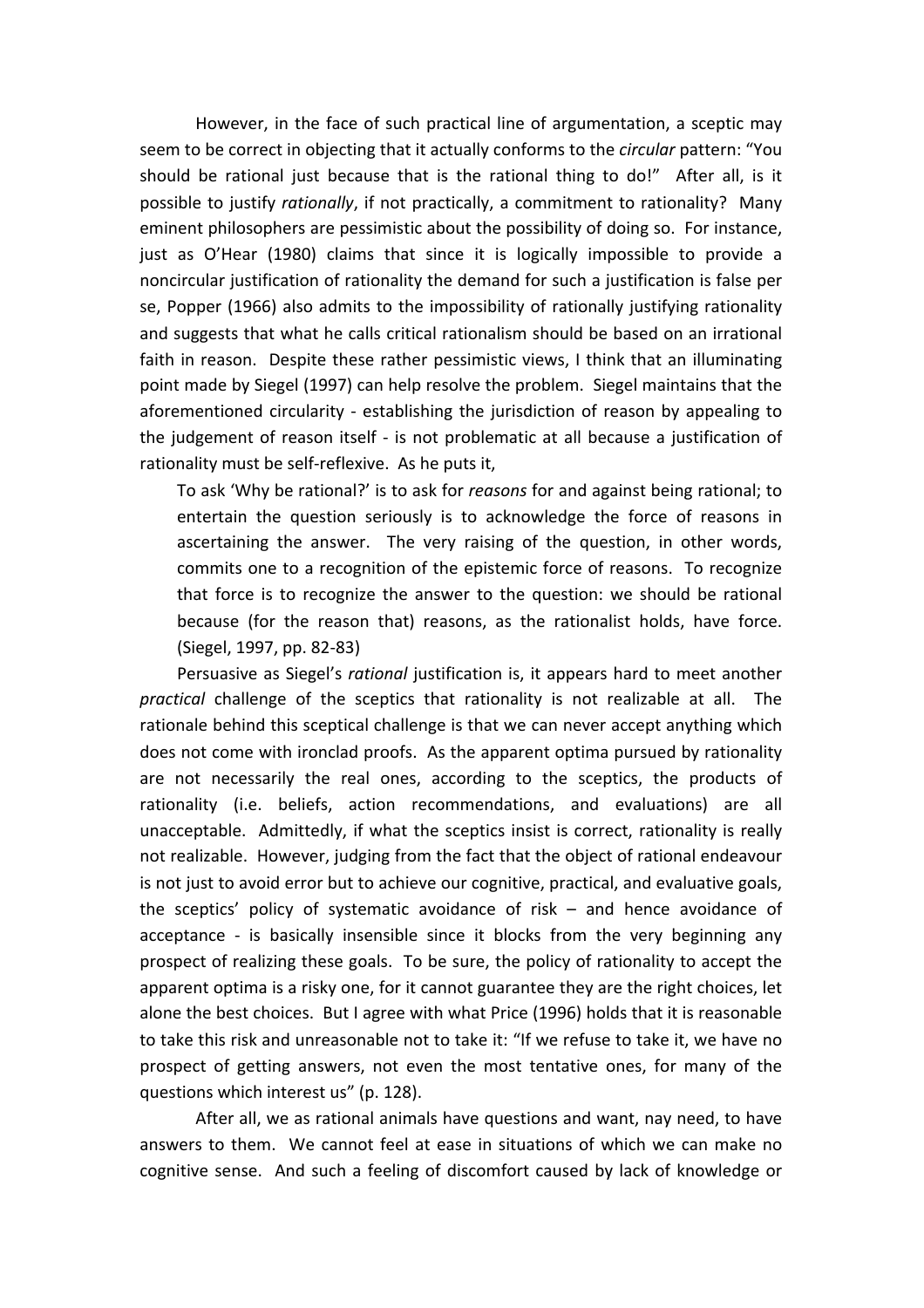understanding is of practical significance to humans from an evolutionary point of view. As James (1956) points out perceptively, "The utility of this emotional effect of expectation is perfectly obvious; 'natural selection', in fact, was bound to bring it about sooner or later. It is of the utmost practical importance to an animal that he should have prevision of the qualities of the objects that surround him" (pp. 78-79). Moreover, since the sceptics refuse to accept the ground rules of our reasoning as appropriate, and hence the ground rules of communication, they are also blocked from the enterprise of communication, thereby leading to a withdrawal from the human community (Rescher, 1988). A question arises here whether it is humanly possible to lead such a sceptical life, as even the founder of the sceptical tradition, Pyrrho, admits that it is difficult to rid oneself completely of one's humanity. In a famous reply to his critic, Pyrrho says that "it was not easy entirely to strip oneself of human weakness; but one should strive with all one's might against facts, by deeds if possible, and if not, in word" (Laertius, 1950, p. 479). Owing to the high price we must pay for being a sceptic - the collapse of the prospect of rational inquiry and effective communication - a commitment to rationality is obviously preferable to adopting a sceptical lifestyle.

#### **Fostering Rationality Through Philosophical Inquiry**

Human life has philosophical dimensions, including epistemological, metaphysical, ethical, and aesthetic ones. It is revealed by the following sample of perennial philosophical questions that are typically raised and found intriguing: What is knowledge? Does God exist? How should I treat others? What makes somebody beautiful? Our capacity and inclination to reflect on such philosophical questions of human existence arising from our own experience, as distinct from those posed to us by the philosophical tradition, Fisher (2009) calls "Philosophical Intelligence". Although this intelligence requires the exercise of certain habits of rational behaviour, like using reasoning and argument to justify views, it is possessed not only by adults but by children. Indeed, research on cognitive development has shown that children, even by the age of 4 or 5, have reasons for their beliefs and actions, and routinely draw logical and reasonable inferences (Moshman, 2009). In other words, young children are rational agents in the sense that they have reasons, and often logical ones, for what they believe and do. Accordingly, the fostering of rationality in education must recognize that students as early as kindergarten are already rational agents, and thus that it should not consist of the transformation of irrational or non-rational beings into rational agents, but, at its core, the promotion of development of rationality in students.

Here, it is worth noting that there are intimate connections between the development of rationality and key concepts of philosophy. For instance, as a discipline that seeks to examine the criteria for making and evaluating judgements as well as to search for meaning by connecting thoughts and experiences into a coherent and cohesive world view, philosophy can meet the aforementioned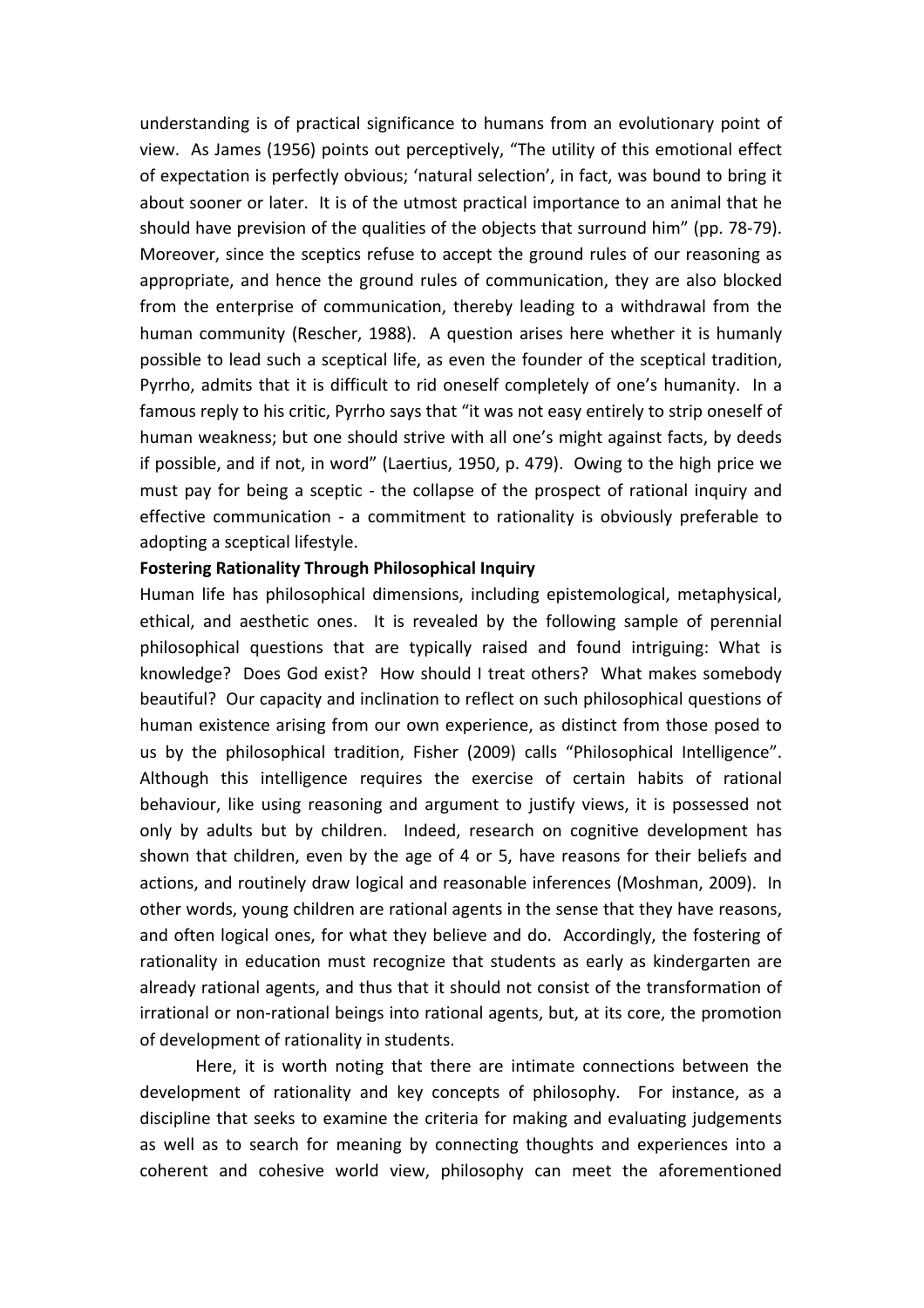demands of rationality, especially for faculties of appraising alternatives and effecting a choice between alternatives. Moreover, philosophy is also conducive to the development of two other faculties demanded by rationality, i.e. the faculties of contemplating alternatives and determining what can and cannot be done. The reason is that philosophy is characterized by the asking of open and creative questions, which encourage one to constantly probe deeper into the implications of one's own thinking and to imagine new alternatives and possibilities, respectively. As for the remaining action-oriented faculty of implementing choices demanded by rationality, philosophy has a lot to offer those who are developing it, considering that one's motive for acting in a certain way is based on one's values, a study of which is the focus of philosophy.

Perhaps more importantly, it is arguable that, in the context of education, philosophy can foster children's rationality more effectively than the traditional subjects of the school curriculum. On the one hand, owing to flexibility of thought and openness to new ideas presupposed in philosophical questioning, philosophy gives children the courage and opportunity to think for themselves. This capacity for independent thinking is a prerequisite for the comparative assessment of feasible alternatives demanded by rationality, whether cognitive, practical, or evaluative. Yet, the emphasis on closed questioning in schools, as Murris (2009) asserts, has a damaging effect on children's ability and courage to question and think for themselves: "Slowly, and from an early age, children's confidence as independent thinkers disappears under the waves of closed questions asked by teachers and assumed by curriculum materials, whatever the subject" (p. 115). On the other hand, critical thinking, which is arguably conceived as "the *educational cognate* of rationality" (Siegel, 1988, p. 32), is promoted more effectively through philosophy than through traditional school subjects during classroom discussion because philosophy is not determined by a substantial empirical knowledge base (Winstanley, 2009). Specifically, in contrast to knowledge-based subjects in which the discussion is usually skewed in favour of those having the most facts, thereby discouraging children who have limited subject knowledge from participating; philosophy enables children to participate with confidence without fear of making embarrassing factual errors in that it is ideas rather than facts that are under discussion in philosophical inquiry. And ideas are potential sources of truth to which all children have ready access.

One of the most successful attempts to establish a coherent curriculum for teaching philosophy in schools is the Philosophy for Children (commonly known as P4C) programme. Devised by Matthew Lipman and his colleagues at the Montclair State University, the P4C curriculum is composed of philosophical novels for students and instructional manuals for teachers, aiming to engage students from kindergarten to  $12<sup>th</sup>$  grade in exploring the philosophical dimensions of their experience (Lipman, Sharp, & Oscanyan, 1980). In a typical P4C session, students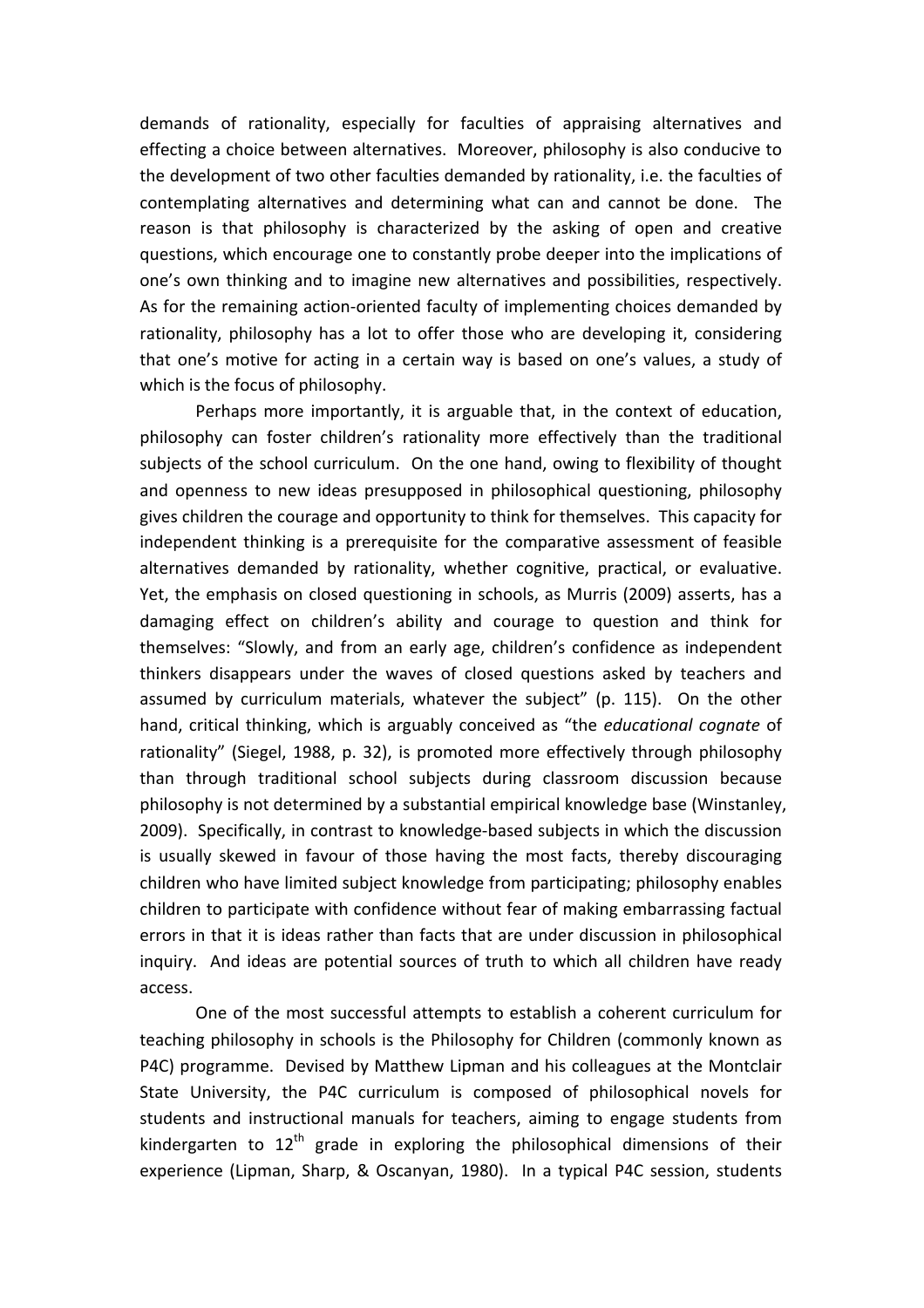first read an episode from a philosophical novel, then suggest questions for discussion after pondering on what is puzzling or interesting about the episode, and lastly discuss the questions as a community of philosophical inquiry. The success of P4C lies in its use of *community of inquiry* as the methodology of teaching and *logic* as the purpose of learning, apart from *philosophy* as the subject matter for inquiry (Lam, 2013). Two features of the community of inquiry, viz. deliberation and questioning, are particularly important to the development of rationality in children. As Lipman (2003) explains it,

[Deliberation] involves a consideration of alternatives through examination of the reasons supporting each alternative. Since the deliberation usually takes place in preparation for the making of a judgment, we speak of the process as a "weighing" of the reasons and the alternatives. ... [Questioning] is the leading edge of inquiry: It opens the door to dialogue, to self-criticism, and to selfcorrection. Each question has a global potential of putting a portion of the world in question, and this helps pave the way to fallibilism, the practice of assuming one's incorrectness in order to discover errors one did not know one had made. To question is to institutionalize and legitimize doubt and to invite critical evaluation. (pp.  $96 & 99$ )

With regard to logic, it has two main meanings in P4C, viz. formal logic and good reasons logic (Lipman, Sharp, & Oscanyan, 1980), the learning of which can meet such systematic demands of rationality as consistency, uniformity, coherence, and simplicity. While formal logic, as a system of rules governing sentence structure and connections between sentences, is characterized by consistency, uniformity, and coherence; good reasons logic, as a process of giving good reasons, uses simplicity as one of the criteria for evaluating reasons.

#### **Conclusion**

To sum up: the preceding argument founded on pragmatic considerations has demonstrated that rationality is a good thing and worth defending as a fundamental educational ideal for children. Here I suggest, following Nicholas Rescher, construing rationality as a tripartite concept comprising cognitive, practical, and evaluative rationality, and base the argument on this conception. For one thing, this conception is comprehensive and thus able to remedy the defects of the popular means/end theory. For another, the ideal of rationality implicit in this conception is an inclusive rather than an exclusive one: not only does it not force us to choose between the cognitive and emotional components of our nature, it actually forbids nothing that is *good* for us. In order to promote the development of rationality in children, I suggest engaging them in doing philosophy in the classroom, especially by means of Lipman's Philosophy for Children programme. After all, children have the capacity and inclination to reflect on various philosophical questions arising from their own experience. And such reflection is effective in fostering children's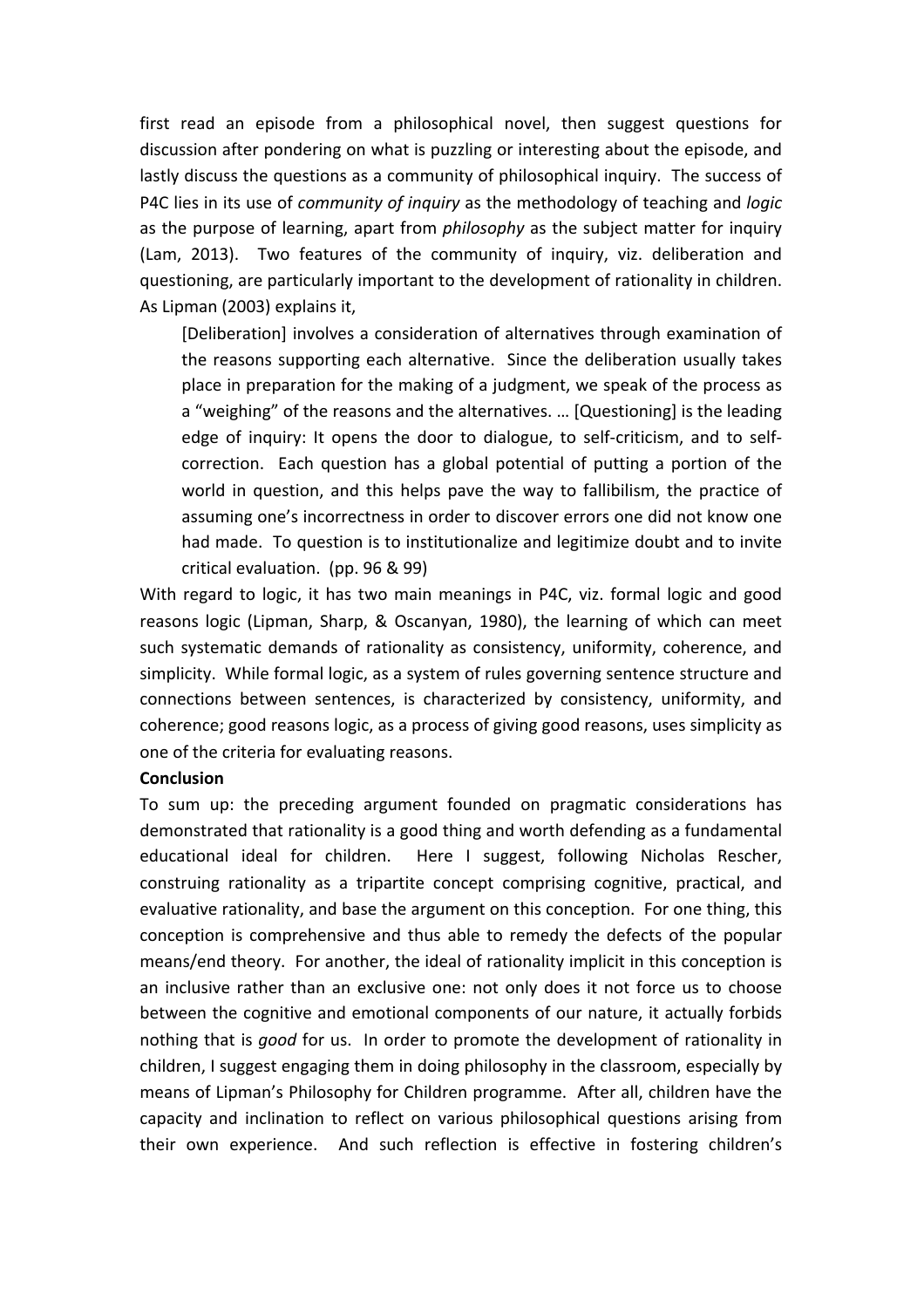rationality if it is done with community of inquiry as the methodology of teaching and logic as the purpose of learning.

#### **References**

- Adorno, T. W., & Horkheimer, M. (1972). Dialectic of enlightenment. New York: Herder and Herder.
- Aristotle (1984). The complete works of Aristotle: The revised Oxford translation (Rev. ed., Vol. 2, J. Barnes, Ed.). Princeton, NJ: Princeton University Press.
- Fisher, R. (2009). Philosophical intelligence: Why philosophical dialogue is important in educating the mind. In M. Hand & C. Winstanley (Eds.), *Philosophy in* schools (pp. 96-104). London: Continuum International Publishing Group.
- Gibson, R. (1986). *Critical theory and education*. London: Hodder and Stoughton Ltd.
- Greene, M. (1984). Philosophy, reason, and literacy. Review of Educational *Research, 54* (4), 547-559.
- James, W. (1956). The will to believe and other essays in popular philosophy and human immortality. London: Constable & Co. Ltd.
- Kohli, W. (1995). Educating for emancipatory rationality. In W. Kohli (Ed.), *Critical conversations in philosophy of education* (pp. 103-115). New York: Routledge.
- Laertius, D. (1950). Lives of eminent philosophers (Vol. 2, R. D. Hicks, Trans.). London: William Heinemann Ltd.
- Lam, C.-M. (2013). *Childhood, philosophy and open society: Implications for education in Confucian heritage cultures*. Singapore: Springer.
- Lipman, M. (2003). *Thinking in education* (2<sup>nd</sup> ed.). Cambridge, England: Cambridge University Press.
- Lipman, M., Sharp, A. M., & Oscanyan, F. S. (1980). *Philosophy in the classroom* (2<sup>nd</sup> ed.). Philadelphia: Temple University Press.
- Moshman, D. (2009). The development of rationality. In H. Siegel (Ed.), The Oxford *handbook of philosophy of education* (pp. 145-161). New York: Oxford University Press, Inc.
- Murris, K. (2009). Autonomous and authentic thinking through philosophy with picturebooks. In M. Hand & C. Winstanley (Eds.), *Philosophy in schools* (pp. 105-118). London: Continuum International Publishing Group.
- Nathanson, S. (1994). The ideal of rationality: A defense, within reason. Chicago & La Salle, Illinois: Open Court Publishing Company.
- Niznik, J. (1998). The idea of rationality and the contemporary status of philosophy. In D. R. Gordon & J. Niznik (Eds.), *Criticism and defense of rationality in contemporary philosophy* (pp. 7-15). Amsterdam-Atlanta, GA: Rodopi B. V. O'Hear, A. (1980). Karl Popper. London: Routledge.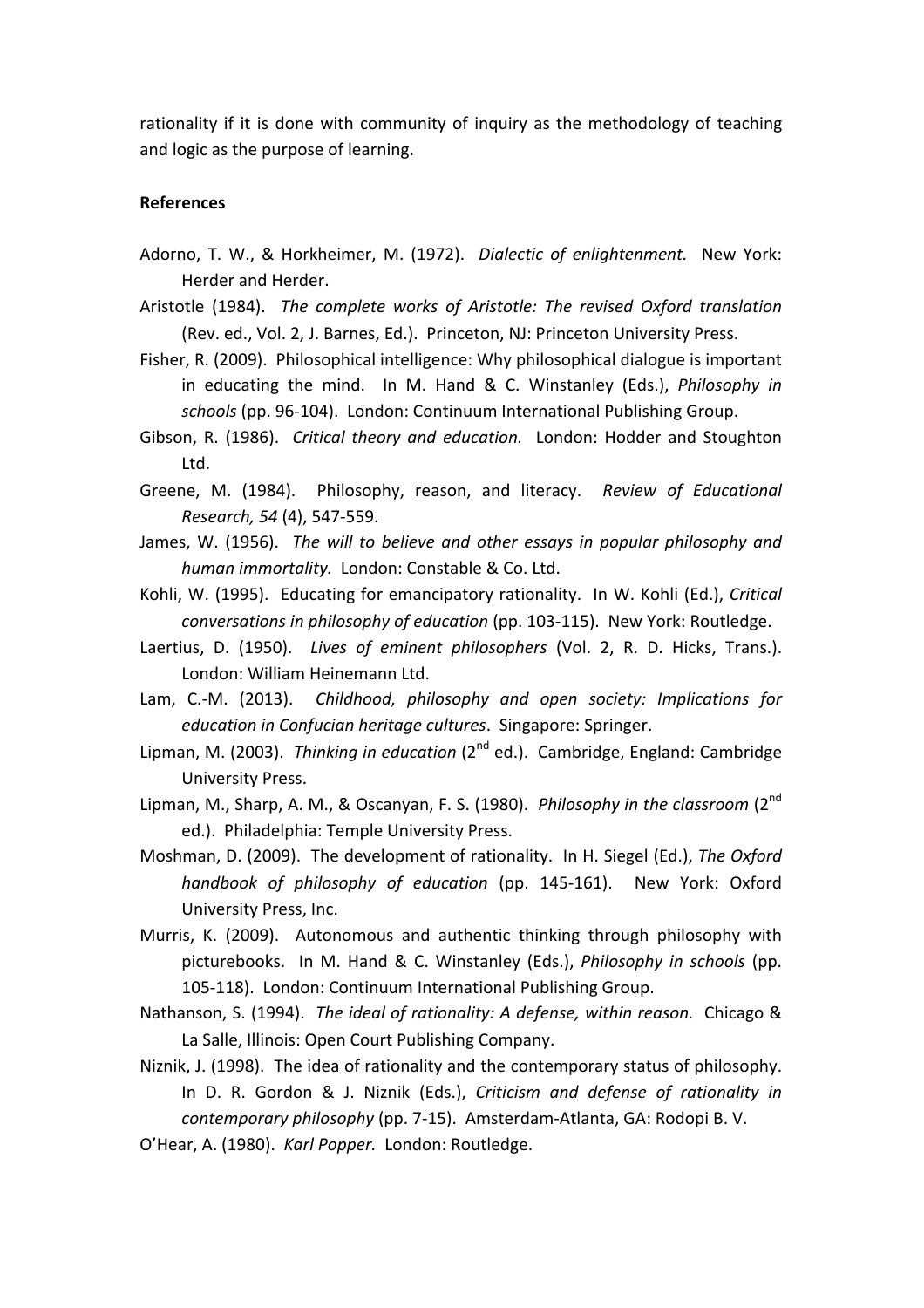- Popper, K. R. (1966). *The open society and its enemies: The high tide of prophecy* (5<sup>th</sup>) ed., Vol. 2). London: Routledge.
- Price, H. H. (1996). Belief: The Gifford Lectures delivered at the University of Aberdeen in 1960. Bristol, England: Thoemmes Press.
- Rescher, N. (1988). Rationality: A philosophical inquiry into the nature and the rationale of reason. New York: Oxford University Press.
- Ruddick, S. (1989). Maternal thinking: Toward a politics of peace. Boston: Beacon Press.
- Russell, B. (1962). *Human society in ethics and politics.* New York: New American Library.
- Scheffler, I. (1973). Reason and teaching. London: Routledge & Kegan Paul.
- Siegel, H. (1988). Educating reason: Rationality, critical thinking, and education. New York: Routledge Inc.
- Siegel, H. (1997). Rationality redeemed?: Further dialogues on an educational ideal. New York: Routledge.
- Winstanley, C. (2009). Philosophy and the development of critical thinking. In M. Hand & C. Winstanley (Eds.), *Philosophy in schools* (pp. 85-95). London: Continuum International Publishing Group.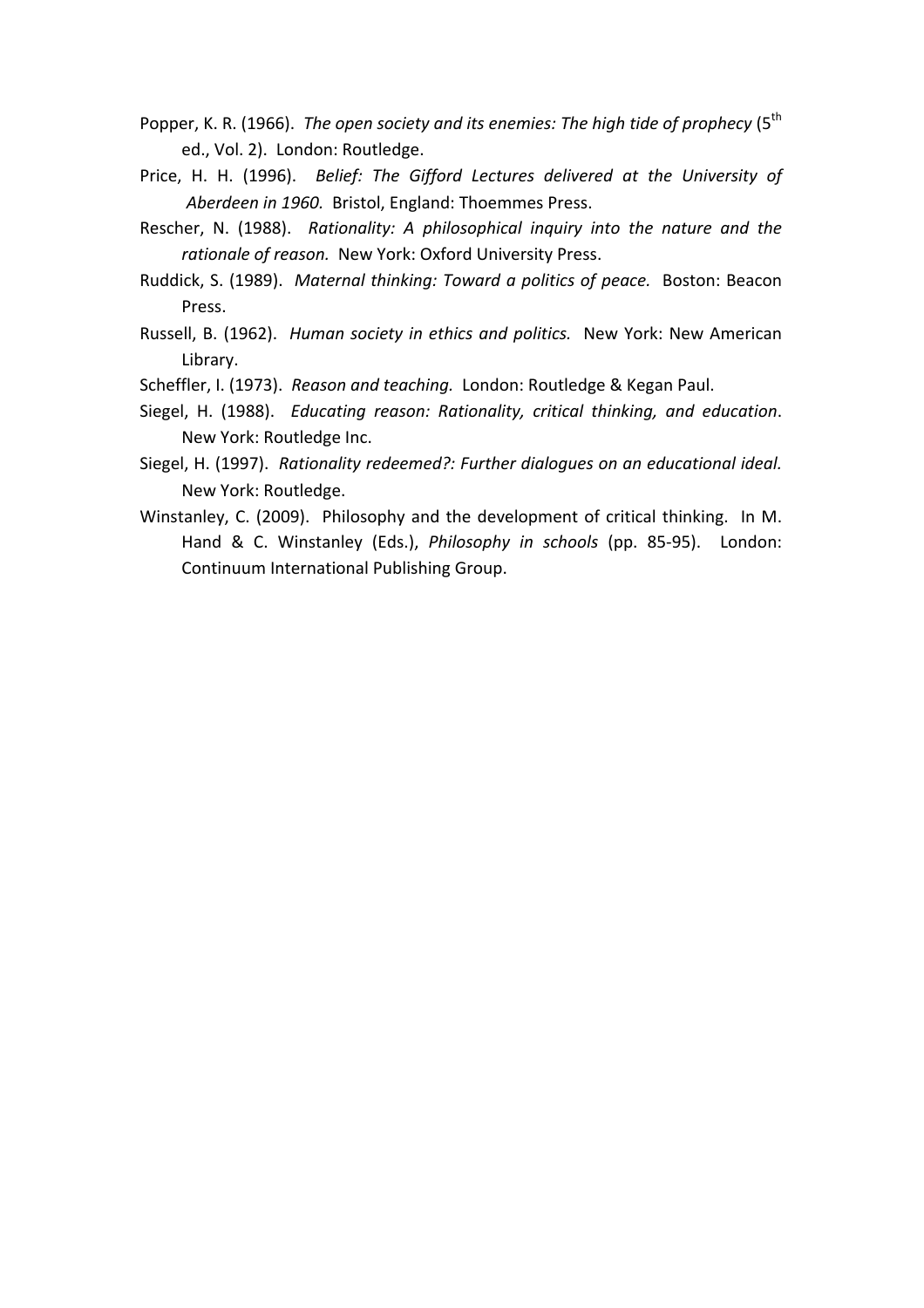

Philosophy of Education Society of Australasia

## **PESA CONFERENCE 2014**

**Author name: Diana Prokofyeva University/institution/affiliation:** Bashkir State University **Email address:** Janis-Lsfloyd@rambler.ru Title: Man's Engagement as an Effort of Overcoming Social Types of Estrangement.

## **Abstract:**

The article is devoted to the phenomenon of Estrangement and Engagement as its alternative. I would like to offer my own classification of Estrangement which is divided into "existential" irresistible type and "historical" type which has its historical implementations. "Historical" types are closely connected to social life and have historical modifications during the history. To those types I refer political, economical and technological estrangement. I made a hypothesis that historical estrangement could be overcome and put forward Estrangement as an effort of its overcoming. I also give an example of social Estrangement in modern Russia which is Estrangement from values of education and culture.

**Keywords:** estrangement, engagement, historical estrangement, political estrangement, economical estrangement, technological estrangement.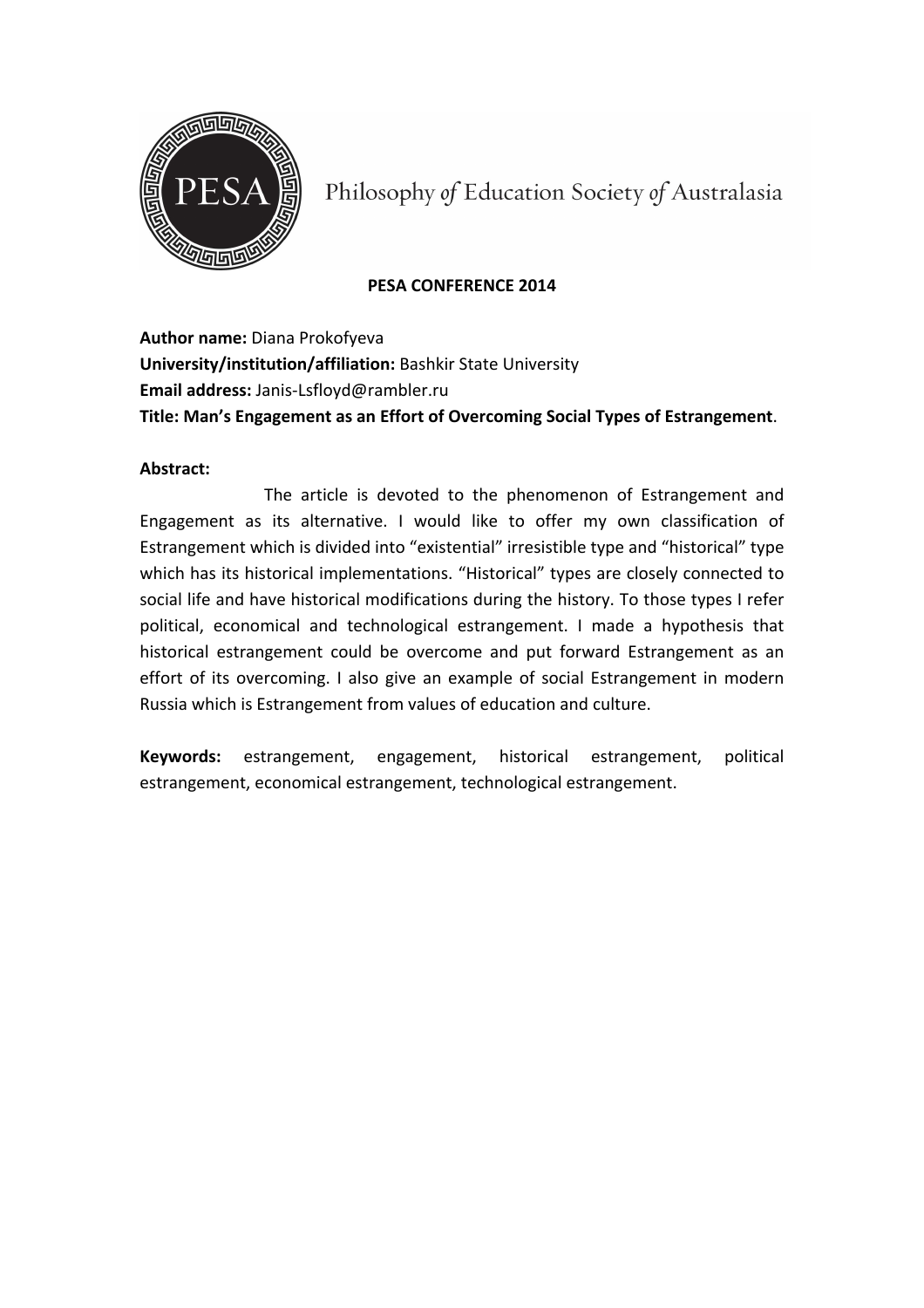The philosophy of Engagement is first of all the philosophy of human being, philosophy of a Person and of involving into different aspects of society and its life. Engagement is a process and it implicates active participation of a person in a surrounding life. For some people being involved into the life and different processes of this life is perfectly natural. But for most people an Engagement into political, economical, social or cultural life of their country is not a usual practice needless to say about whole world's life. That is why, for my opinion, it is very important to talk about Engagement as an alternative to Estrangement in our modern society.

The problem of overcoming Estrangement doesn't loose its sharpness. On the one hand, technological advances make the quality of people's life higher, and the life itself easier. But on the other hand people become alienated from their natural habitat, this progress puts them into a world of artificial and synthetic. The World Web connected people and made them closer to each other. But at the same time youth prefer internet communications to the real "live" relations. The other point is that we live in the consumer society now and almost every person is going round in circles of production and consumption. And the last one is that governments still use political ideologies as a covert form of violence against a person. All this bring person to Estrangement from his inner circle, from himself, to loosing the interest to life and other negative reactions.

The term "Engagement" was introduced by French philosophers-personalists and especially by Emmanuel Mounier [Mounier, Emmanuel. The Personalist Manifesto. Moscow: Respublica, 1999]. They appealed to the practical aspects of human's life and called for active political and civic position, to economical activity and to spiritual awakening.

Personalists proclaimed a Person as a highest value from which the upbuilding and learning of this world begins. The Person combines material and spiritual aspects and has a real freedom to choose. Personalists taught that the crisis of a man is the consequence of the crisis of Civilization which was pronounced in Europe in 20-30<sup>th</sup>. But we can say that in particular the Person is a creator of history, so human's activities and evolvement in some special way brought to different forms of Estrangement and the whole Civilization to the crisis. So we appeal to the philosophy of Human because only sane and well-oriented persons could come out of the crisis.

When we learn literature about Estrangement we can see that different thinkers highlight different aspects of Estrangement. For some of them the main aspect of this problem is economics, for others  $-$  politics, etc. But in consequence they all arrive at a conclusion that Estrangement presence in all spheres of the man's life. That is why I don't take one aspect of our life and don't investigate just one type of Estrangement. 

In my concept I divide the Estrangement into two types: Historical and Existential. The Existential Estrangement, according to my hypothesis, in principle is irresistible. It is closely connected with human existence as being "free", but at the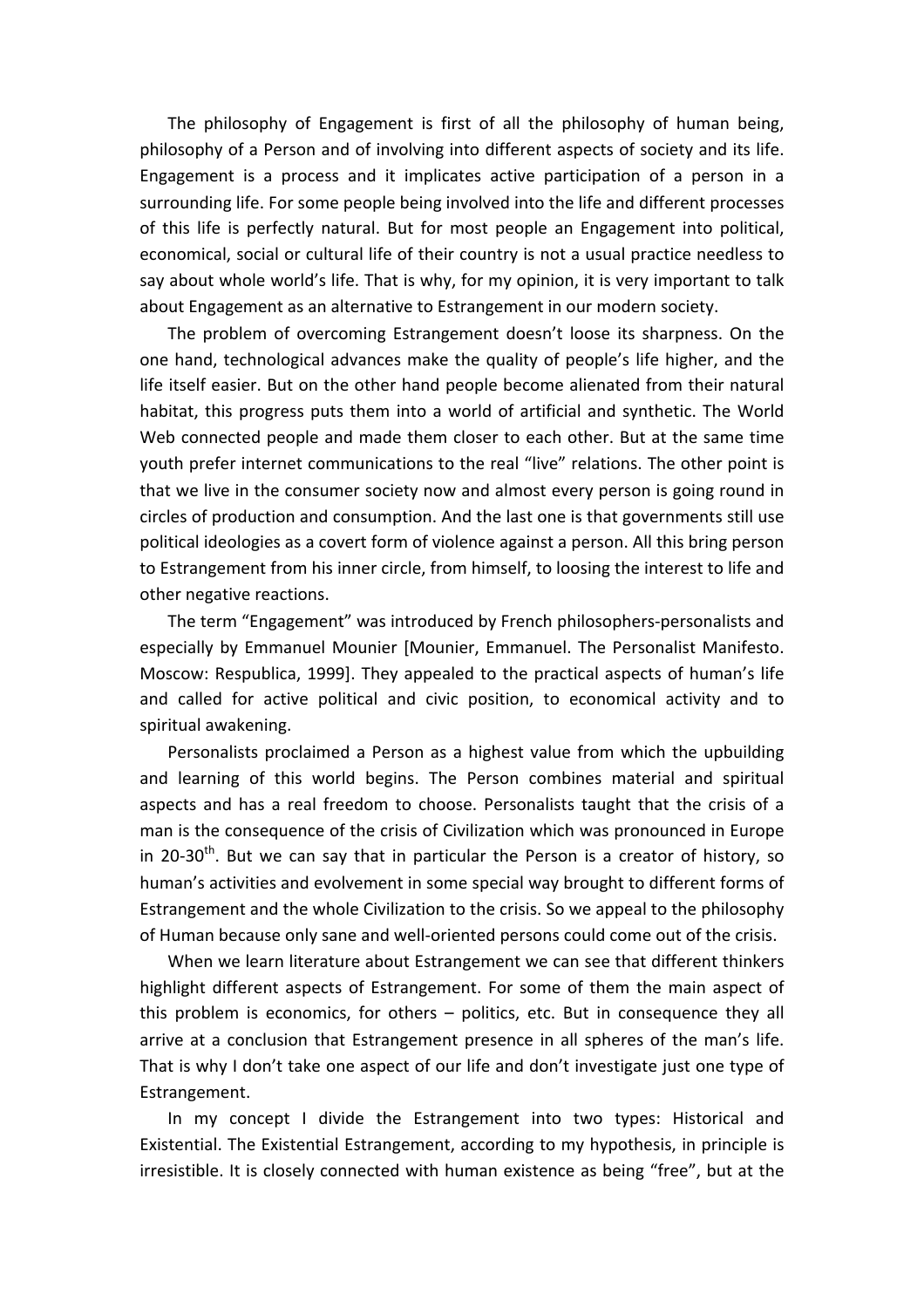same time  $-$  of an "absurd", "abandoned" and "disturbed". At all times religious quest, the discrepancy actually practiced moral norms to moral ideals, constant reflection were the manifestation of this kind of Estrangement.

The second Estrangement  $-$  historical  $-$  has historically modified manifestations, which I conventionally called forms. The bases for the allocation of these forms are such aspects of society as politics and economics. Separately, I have identified technological Estrangement, becoming increasingly prominent in the post-industrial society. As history has shown mitigating contradictions of these forms of Estrangement in the historical process, I put forward a hypothesis that we can overcome those manifestations of Estrangement.

At the same time I would like to underline that all kinds of Estrangement are closely interrelated. Together they resemble a prism, which can be viewed from any angle and every kind of Estrangement can be derived from any other. Overcoming the Estrangement of the man is only possible in a complex approach that will cover the main areas of life – moral, political, economic. Changes only in one aspect of life will only reinforce the heel and show us that the other aspects are not covered.

I would like to set apart Existential type of Estrangement which might be a theme of another big philosophical discussion. Now I would like to stop at the discernable types of "Historical" Estrangement and Engagement.

Reasoning about problems of the Political Estrangement Erich Fromm wrote: "The very fact that we are governed by laws which we do not control, and do not even want to control, is one of the most outstanding manifestations of alienation" [Fromm, Erich. Sane Society. Moscow: AST: Khranitel, p. 187]. Political Estrangement is the feeling of man's exclusion of the power. It appears because of dissatisfaction and disappointment of the actions of political forces and of the political system itself. In consequence we can see the estrangement of people from the political life, their passivity and their indifference to all political possesses going around. Another logical result is rejection of electoral participation. People think that their electoral participation is useless and will change nothing. All this is enhanced by the knowledge that the government agencies look like abstract shapes pursuing only their own interests, which are far from the people interests.

At the same time our historical experience shows us that orientation on the overcoming of man's Political Estrangement could bring us to new forms of the Estrangement. For example in the Soviet period there were a lot of people who were living in the best interests of the country and for the idea of "bright future". They sacrificed their interests for those ideas. It was man's Estrangement from himself for the communistic ideals and for collective values.

The overcoming of the Political Estrangement on the base of the Engagement is an active civic position. It is coming from the realization that the main value is the human person and it is impossible to build a happy and sane society ignoring this fact.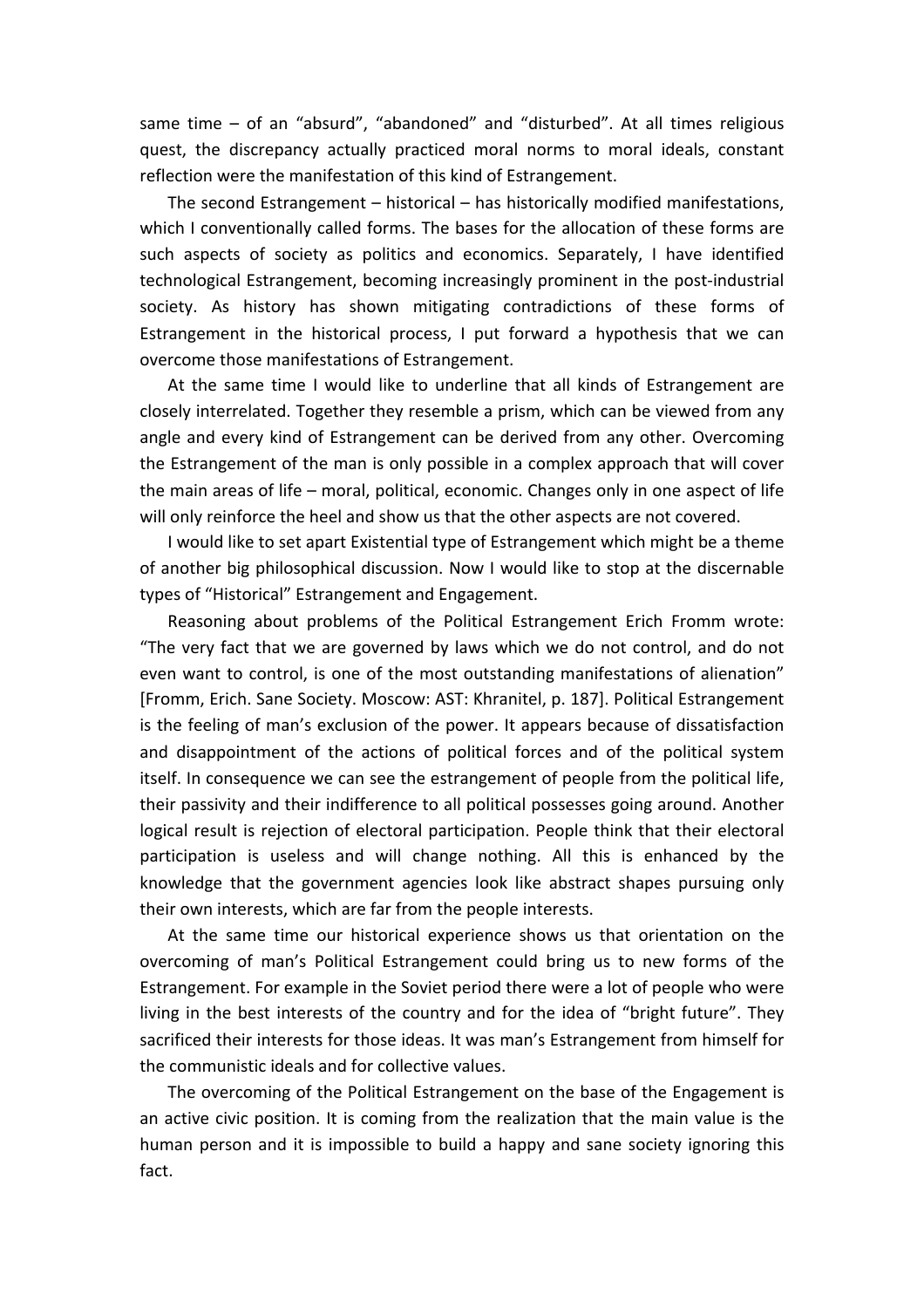Personalists suggested building society of free, responsible and engaged individuals. And of course they understood that this transformation cannot happen in one moment as a miracle.

Nowadays in the Russian society we can see the tendency when people don't dissemble their dissatisfaction of the government. They try to avow their position and agitate for the electoral participation. More and more people including youth are urging for the fight against corruption. They maintain permanent efforts of "average citizens" to breakthrough into this system will be successful and we will get a chance to change this system. Some people are trying to organize the political parties which can become real opposition. Unfortunately it is still not an easy task but the fact of the awakening of people tells us about gradual Engagement into the political life. Most importantly, entering the power structures, these people should choose the right course to improve the live of the population, to strengthen the position of Russia as a whole, rather than their own enrichment. We can also find an active agitation for electoral participation to change the situation in the country. More people are coming to the conclusion that active citizenship can change something for the better. And the number of people who believe that they can get into the political system without money or protection is growing.

The appearance of new liberal, democratic and socialist parties which can become a real opposition to acting government is necessary for Russian politics. They should involve more people into the political life and prove by their activities and steps that they are not indifferent for the future of the country.

Another type of the "Historical Estrangement" is Economical Estrangement. The detailed analysis of it we can find in the writings of Karl Marx. According to Marx, the man is more alienated from the other and from his human nature the level of exploitation is higher in the society. It becomes the most noticeable in the age of development of the capitalism. The labour loses its inner meaning for the man and getting the economic value becomes the main goal. Money become the measure of man's success and getting money one feels comfortable and confident.

Man is also estranged from the heads of big enterprise which became a norm of capitalist society. Administration here is something far and abstract. For administrative staff workers are just faceless units which are useful for getting profit only. Trade-unions soften this situation but they should be more involved into the cooperation of workers to help them to feel that they are participating in the enterprise's life. Each person needs to recognize that he or she is not just a cog in the soulless machine but a person and individual whose rights and interests are important. 

According to Marx, private property was simultaneously the reason and the result of labour's Estrangement. Because of the appearance of the private property and division of labour people start to perceive this world as one-sided. The feeling of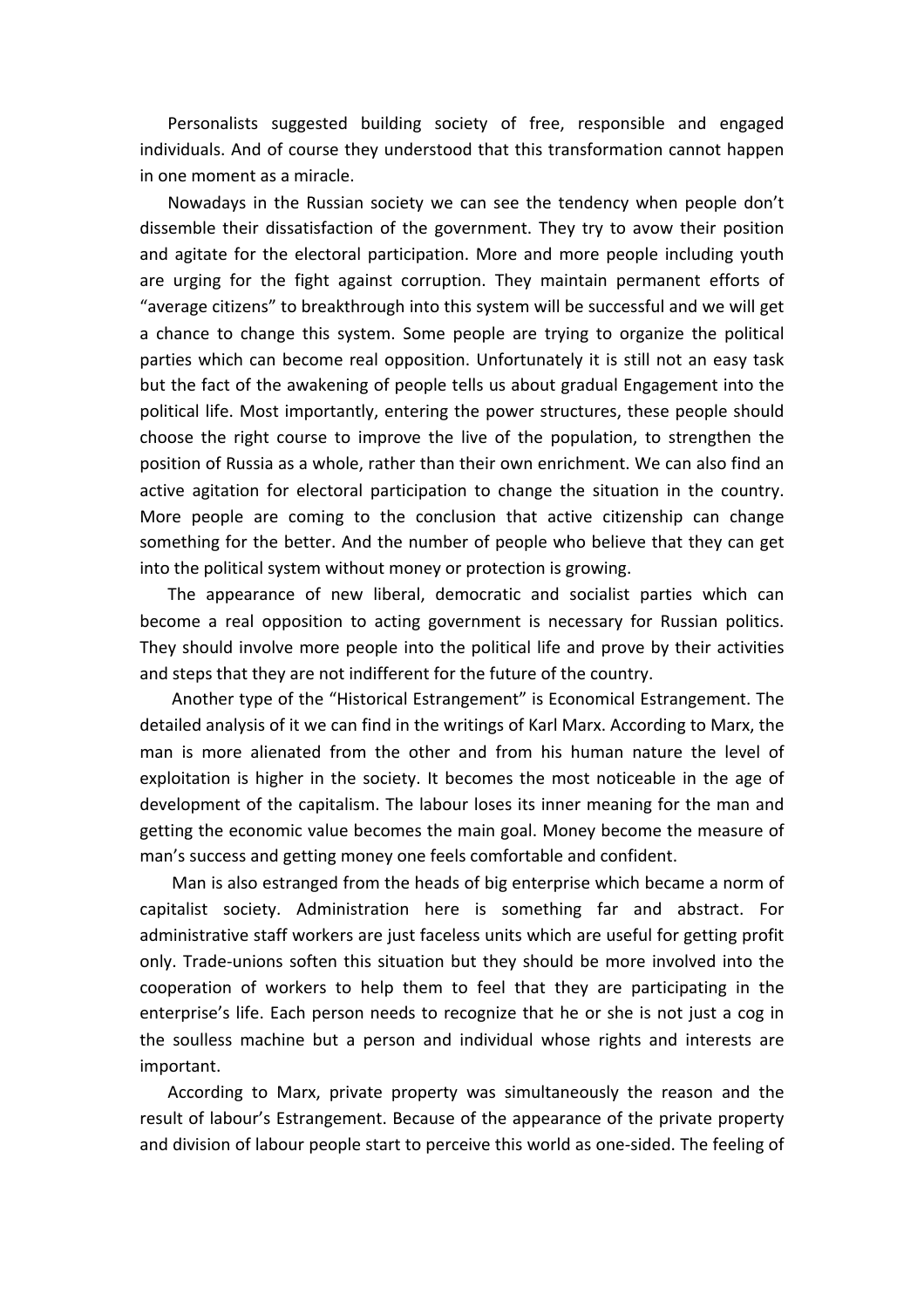possession became a fundamental and replaces many other physical and spiritual requirements. 

The main consequence of those is the man's Estrangement from other people. A desire of economical benefit makes people to use each other and come to each other consumer.

Our modern society is characterized as "consumer society" in which aspiration of getting profit leads to a full depersonalization of the man and the society in common. This society inculcates to man its standards and dictates him what to want and what needs to fill. It always presses the person and this pressure makes the man "feverish thirsty for activity" by van den Haag [Ernest van den Haag, "Of happiness and Despair We have No Measure"]. The main criteria of the value of labour now is getting a profit not a satisfying the requirements in creativity and self-realization. All this leads to the feeling of anxiety.

The same thing was mentioned also by Erich Fromm. He said that the principle of capital accumulation dominates in our society [Fromm, Erich. Escape From Freedom. Moscow, Progress, 1989]. That means that man works for getting profit, but most of the people don't spend this profit but invest it to get more profit endlessly. Man in capitalistic society being an employee perceives himself as a thing that should be rented. If his quality is not attractive enough at the market a person looses confidence and feels an inconsistency.

According to personalists in divided industrial society the labour should help people to bring up the true love between each other. Mounier perceived the labour as a creativity act and he said that only during the labour process the man could find himself. So on the one hand the man will find self-realization in labour and on the other hand he will overcome the Estrangement of the results of his labour, because he will work for the sake of the other person.

Personalists stressed that to make the exterior revolution it is necessary to make the interior revolution  $-$  in human's soul and views first of all. And the labour here should be an instrument of self-improvement and self-realization. Spiritual and economical revolutions should make a whole.

The technological Estrangement is the problem of the second half of the XXth century and the beginning of the  $XXI^{st}$  century. The growing temp of life stimulates supply demand for everything that could save our time which is considered the most valuable resource nowadays. Internet which bands people together all over the world solves this task perfectly. We don't need to wait for a postman with a letter or be nervous about undelivered letters. In few minutes someone on the other side of the world might read your email. Internet definitely connects people. In social networks you might find a friend whom you have lost many years ago or you might find new people with similar interests or just in order to improve your foreign language. In the internet there are answers for almost all questions, thousands opportunities including work search in any corner of the world.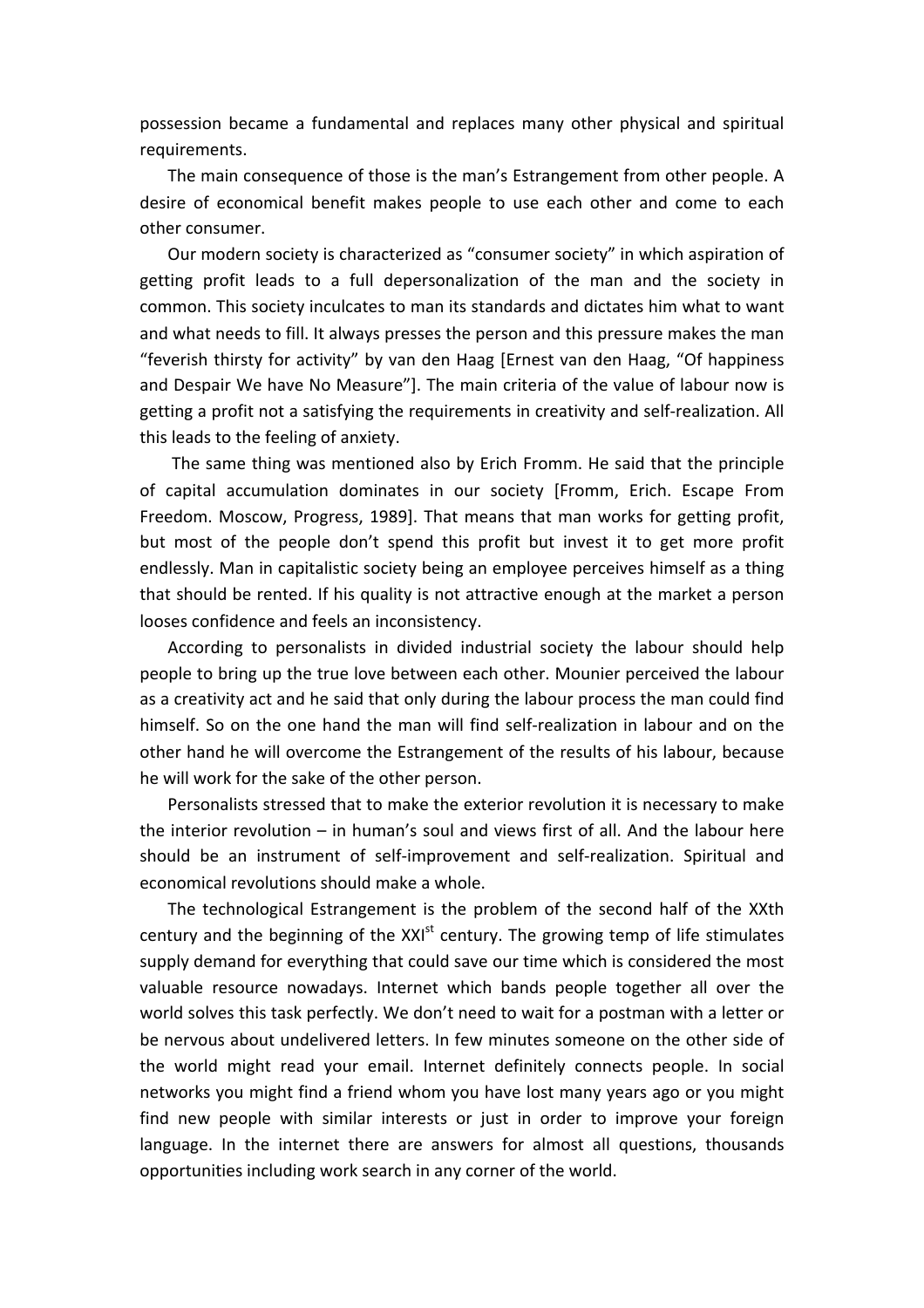The man saves his time sitting in the fast food cafe which is provided with Wi-Fi. There is everything for the comfort. The man snakes and checks his e-mail, news, updates on Stock exchanges; he shares his latest news with his friends in Twitter which widely used. The main characteristic of modern gadgets is their multifunctionality. "To get the maximum result in the minimum time" – might be a slogan of the modern person.

There is a so called substitution: when the man tries to save his time, asks for more, he looses something important and special. The atmosphere of the big city with its rush and vanity makes the man loosing skills of life estimation. He has no time for thinking and admiring and sometimes even for true filings and emotions. There is a real danger of loosing oneself and ones face between hundreds of masks which we used to try every day. We try to correspond to the standards of the society and escape from self. Internet and mass media fasten us the models of behavior and trends of beauty, moral and values. Someone tries to correspond to those trends and fits these frames. And someone just replaces real life and emotions by endless TV-series, reality shows, talk shows ant others. All these give the person possibility to fill emotions which he doesn't get in the real life because of the scheme "homework-home". 

Among public people of art there are lots of those who not only gain the money but try to bring some ideas to make a man to think or to act. Such TV programmes, movies, etc. show sharp problems standing in front of people and society. They usually use rigid forms to shock person and to take him/her out of the routine in which he/she occurred. The author who can see these problems, social isolation and man's estrangement and tries to bring it up to all the people who take above as a norm. Authors consciously do not give the answers to questions or intentionally show everything in negative colour. They show us what might happen if we ignore these signals of spiritual crises.

So we say that technological progress brings us a lot of positive moments and makes our life more comfortable and much easier. Internet gives us communication, books, on-line shopping, conferences, job, self-realization etc. But over-interest in it leads to the person's estrangement from self and from the others, and to the "loneliness in the crowd". This is a very thin borderline and we should learn how to discern when technologies are good for us and when they are bad. Probably in our real life we have to overcome more barriers and it is more difficult but that is why our life is interesting. Engagement into a real life not into a virtual is an answer to the technological estrangement.

As an example of the social estrangement I would like to illustrate the estrangement from the values of education and culture in modern Russia. There is a point of view that it is difficult to get higher education in modern Russia. The reasons are: the growth of number of commercial schools and universities, low salaries of teaching staff, low scholarships. That is why young people have to find a job after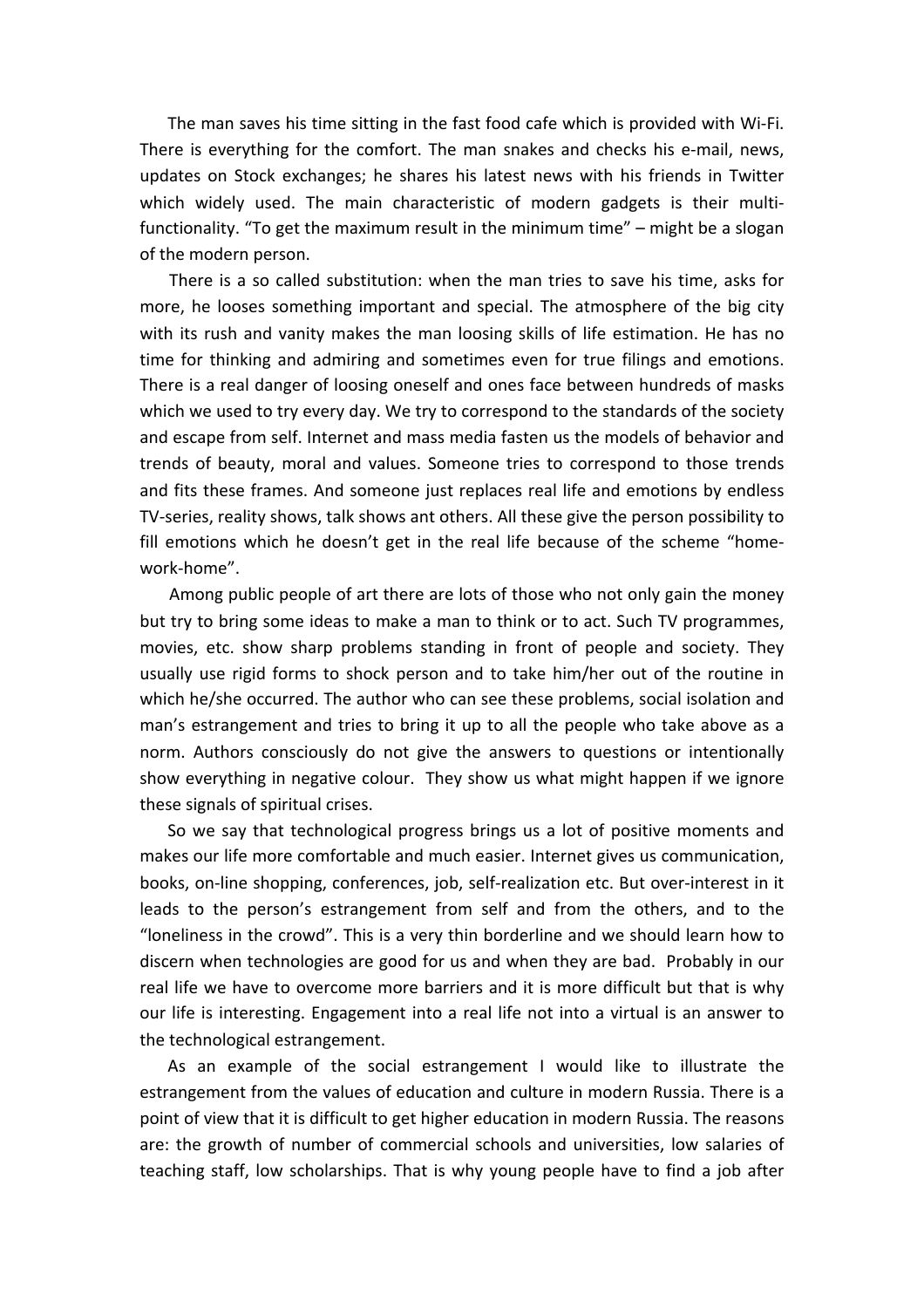finishing school or continue their education at universities they do not prefer. It leads to individual characteristics abuse and to individual estrangement. But the main reason of these is in imperfection of the educational system at all. Firstly, it is a very rare situation when a 17 years old school graduator could exactly know what does he want from his life and to what sphere he wants to belong. We do not have enough carrier-guidance at schools and school-graduators are not mature enough. Secondly, there is a cult of higher education which invaded Russia. Nowadays there exists an opinion that a man without higher education is considered "a man of low caste". This cult is enforced to children by their parents and society and is offered as necessary and obligatory step of social escalator. But they usually forget about the real purpose of higher education which are: individual development, obtaining special skills and abilities, self-realization, getting the harmony with oneself as a result. Young people get their degrees formally. Very often the university and the specialty are chosen by parents because of the future work prestige, wage rate and the opportunity to get the future job by protection.

The process of child education should start from the very young age. No doubt this is the target for parents and highly qualified teaching personnel who are greatly interested in the process and results of their work. Educational process should remain its creative features and individual attention to children. Schools and universities are very important in the process of Human progress; they will help to find right self-orientation in all social spheres of life such as politics, economics and virtual space as well. They are directed to engage young people to the social life and to overcome the estrangement.

#### **References**

Fromm, Erich. Escape From Freedom. Moscow, Progress, 1989.

Fromm, Erich. Sane Society. Moscow: AST: Khranitel, 2006.

Mounier, Emmanuel. The Personalist Manifesto. Moscow: Respublica, 1999

Van den Haag, Ernest. "Of happiness and Despair We have No Measure" http://scepsis.net/library/id\_963.html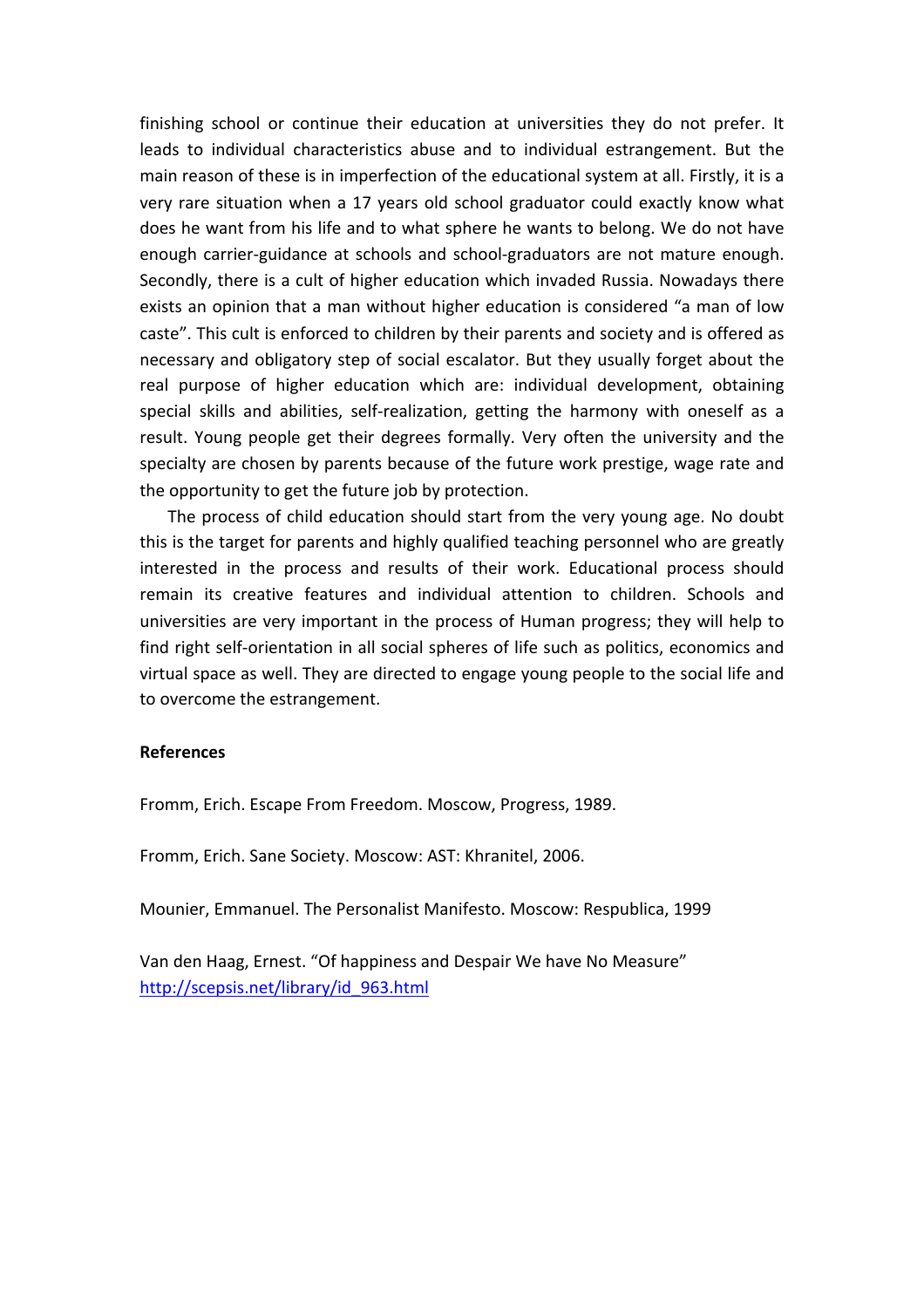

Philosophy of Education Society of Australasia

### **PESA CONFERENCE 2014**

**Author name: Luke Strongman University/institution/affiliation: Open Polytechnic Email address:** Luke.Strongman@OpenPolytechnic.ac.nz **Title: Factors in Educational Engagement in Distance Learning** 

## **Abstract:**

What is 'engagement' in an educational or learning context? For Austin (1984), more involvement in the education process results in 'better learning and development', while for Pace (1982) 'quality and effort' lead to improved educational outcomes. For Kuh, (2001) student engagement is defined by "students involvement in activities and conditions that are linked to high-quality learning" (p. 12). Thus engagement is a form of 'taking part,' paying attention, participating, and transitioning from a state of ignorance to one of knowledge, or up-skilling.

There are a plethora of ways in which educators engage with learning and teaching. Engagement can be measured (as in performance indicators). It can be inspired or motivated (as in attitudinal shifts). It can be debated and discussed (as in dialectal exchange). Engagement is a form of 'becoming' in an educational context, a transition from one state of knowledge to another state. The transition from one learning state to another affords a state of mind or an ability, or a potential for achievement, that wasn't previously possible. Drawing on a range of philosophy of education ideas and concepts, and a variety of learning contexts, this paper will explore the motivational dimensions of educational engagement (with a particular focus on the distance learning context) and try to understand how engagement informs retention. This paper will discuss how engagement may be affected through technology; how a sense of well-being influences engagement; the effect of information overload on engagement and retention; and how some generational differences might reflect different attitudes towards engagement in education and workplace contexts.

**Key words:** Educational engagement, motivation, distance learning, retention and attrition, well-being, information overload, generational differences.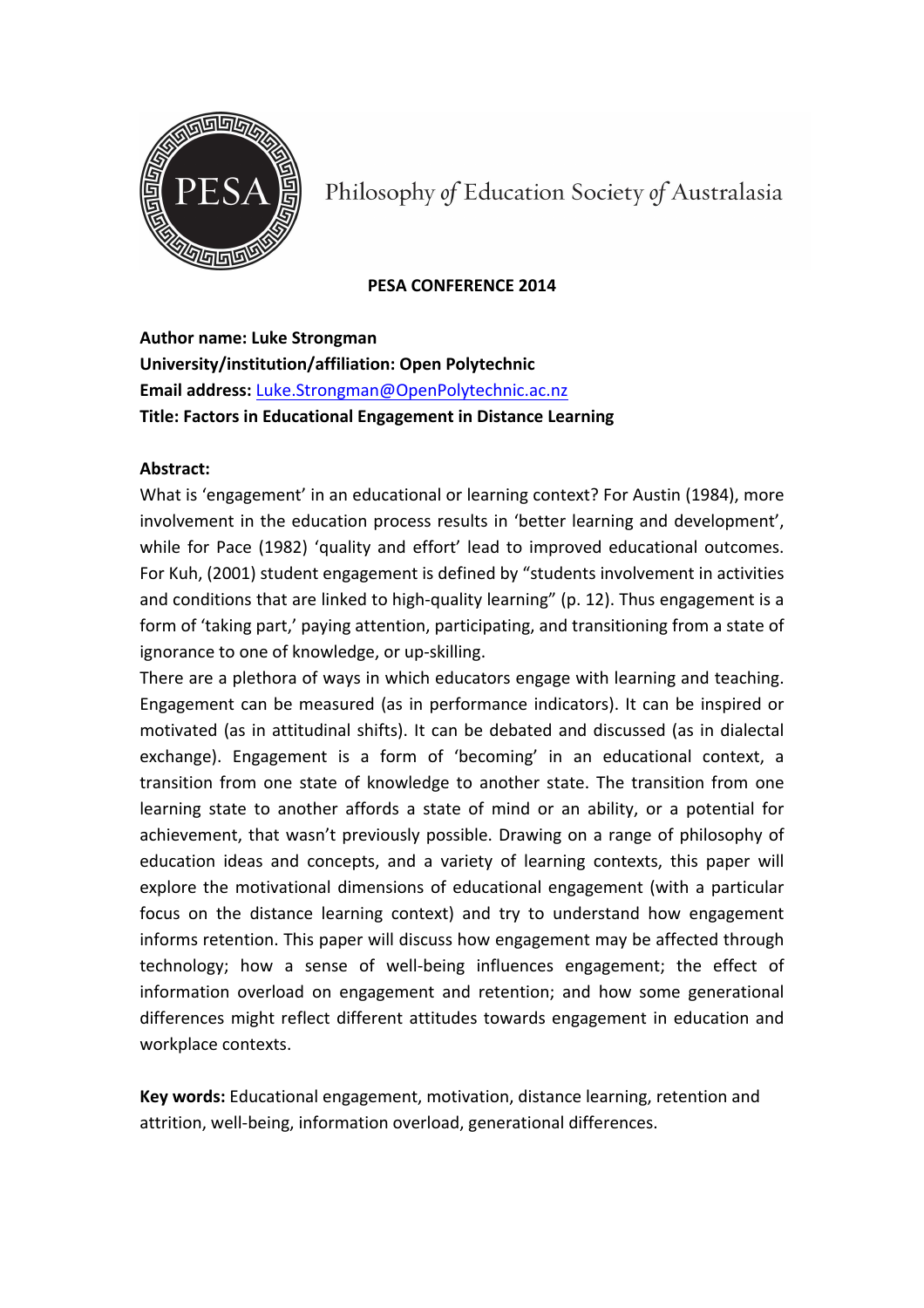#### **Motivation and engagement**

The motivation for engagement in learning is as complex as the issue of motivation in any other facet of life. One useful way to understand the need for educational engagement is through self-determination theory. There are two branches to this theory. The first involves intrinsic motivation  $-$  which holds that people perform learning tasks through inner pleasure and satisfaction, and secondly, it advances the idea of extrinsic motivation, in which people perform tasks either for reward or punishment (Park, 2013, p. 47). For Park, there are two main types of extrinsic motivation: Firstly, introjected motivation in which behaviours are performed to avoid guilt or attain self-worth (2013, p. 48); and secondly, integrated motivation in which an identified activity is integrated into a concept of the 'self' (2013, p. 48). Underpinning self-determination theory (SDT) is the understanding of three psychological needs. These are: autonomy, competence and relatedness. Autonomy involves control of one's behaviour, whereas a sense of learning competence involves receiving positive feedback from others and knowing how to support one's own perceptions through an ability to perceive relatedness with and a sense of belonging to, others (Park, 2013, p. 48). Thus educational engagement involves either intrinsic or extrinsic motivation.

### Web 2.0 and online engagement

It is a characteristic of modern learning environments that they are technologically enhanced in some form, ubiquitously in the developed world, through the use of Information and Computer Technology or ICT. The current era is seeing a transition from early internet based learning to a second phase in its use and development marked by more specialised usage. The two main features of Web 2.0 technologies are that people become producers of content as well as consumers of information, and this can take place in an asynchronous 24/7 environment. But as Li et al. (2014), reveal, there is no major difference between engagement of active e-Learning in different classroom conditions, the main differences are with the efficacy of higher learning and innovative and critical thinking in contact or online settings, arguably students are better able to engage critically in the former (p.  $48$ ). Smith, Salaway and Caruso (2009) surveyed over 30 000 college students in US and found that 90% of college students use SNSs – use Twitter and blog for enhanced engagement. A 'blog' short for 'web log' functions as an online dairy or journal – people have own 'discursive or expressive spaces' and may experience increased learning and motivation after engaging in blog activities (Li, 2014, p. 51).

Furthermore, engagement may be defined by interaction between the environment and individuals working within it. Social, academic exchanges and transactions are carried out which can effect student engagement and perceptions. Engagement may be modified by conduct, by involvement in learning and academic tasks, and by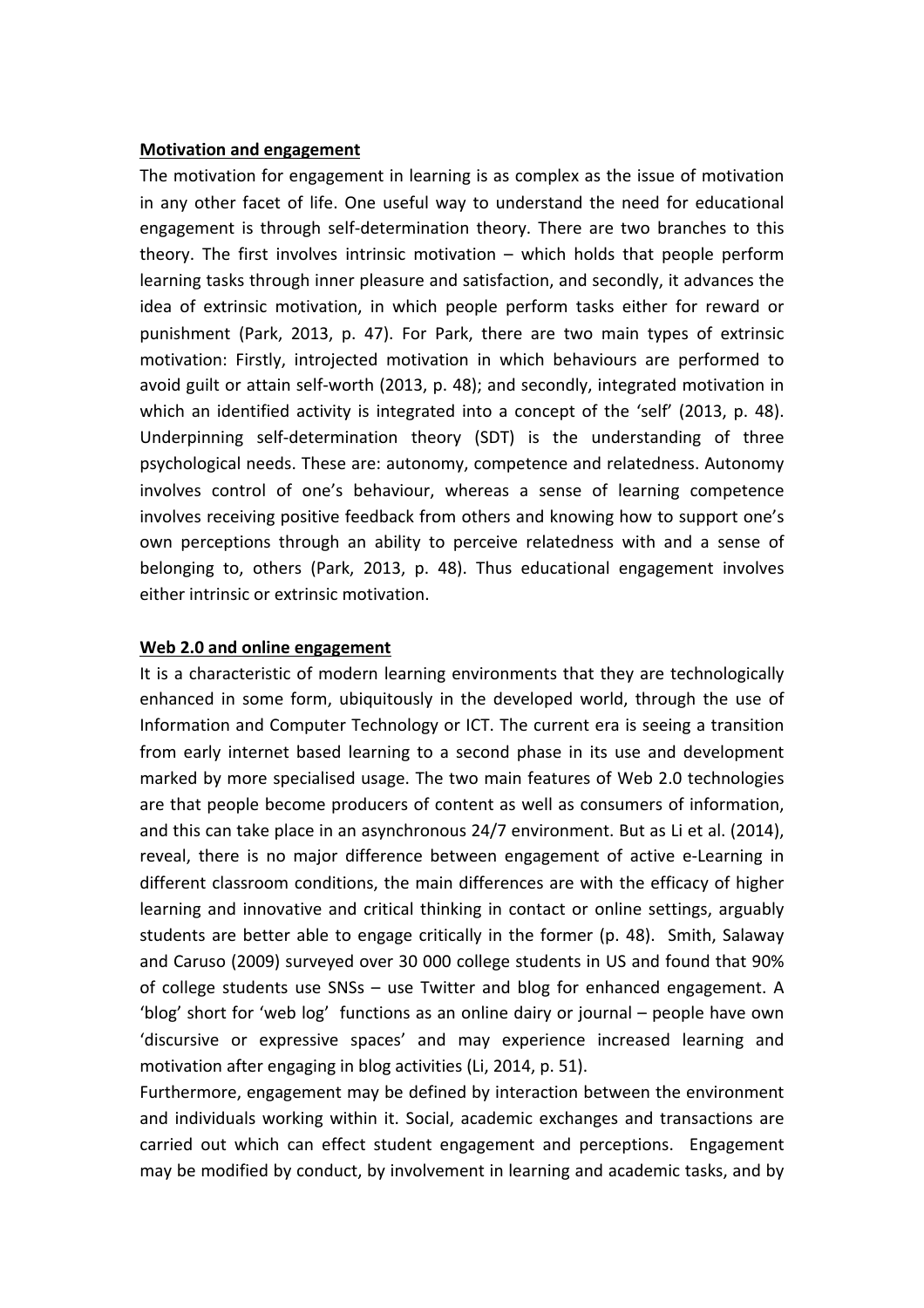participation in school related activities (Li, 2014, p. 49). As Robinson and Hollinger state there is no change in higher education larger than that brought about by the internet, and by web and personal computer (2008, p. 101). It has allowed the learning community to widen and increased peoples' opportunities for participation. However, effectiveness of online learning determined by three factors (Robinson and Hollinger, 2008, p. 103):

- Students' outcome focussed on test scores and grades
- Students attitudes of learning
- Overall experiential satisfaction

In using asynchronous networks there is more time for critique and reflection, and for activities such as stimulating analysis, synthesis, judgement, prompt feedback for student who suffers detachment, and for active collaboration across distance. There is some correlation between social engagement and active e-learning, but approximately 20% of students don't communicate with others socially (Robinson and Hollinger, 2008, p. 106). Such learners may be 'silent participants'. Thus, a person's learning experience is defined by the results and their engagement with study (Ku, 2001, p. 107).

## **Technology and retention**

It is possible that students who are engaged in mixed-mode courses of blended learning encounter a range of pedagogies in their educational experience. Some use of Virtual Learning environments (or VLEs) is intended to enhance learning in contexts where e-learning materials support face-to-face provision rather than replace it (Heaton-Shrestha, 2009, p. 83), in other environments students use of the VLE may be shaped by curriculum design pedagogy that is influenced by both disciplinary content (Linsey, Katsifli, and Gipps, 2005) and technological features. This is consistent with the use of VLEs in solely dedicated distance learning providers. If the concept of social and academic integration leading to student retention is valid (see Tinto, 1993, 1997) then retentions in distance learning (DL) organisations will to some extent be affected by the extent to which the VLE can deliver these features to the student by offering enhanced communication and interaction. However four factors may be involved: importance of peer interaction to aid retention, through both academic acculturation and social adjustment, and appropriate and accurate information being given to potential students before enrolment. (Heaton-Shrestha et al., 2009, p. 84) To some extent then "combination of flexibility with opportunities for social interaction in 'blended learning'" (ie. Combining face-to-face and electronic media) may lead us to expect higher retention rates on 'blended' – mode programmes." (Heaton-Shrestha et al., 2009, p. 85) The use of the VLE or Learning Management System (LMS) may also make students more confidant and motivated, depending on accessibility of resources (Heaton-Shrestha et al., 2009, p. 89).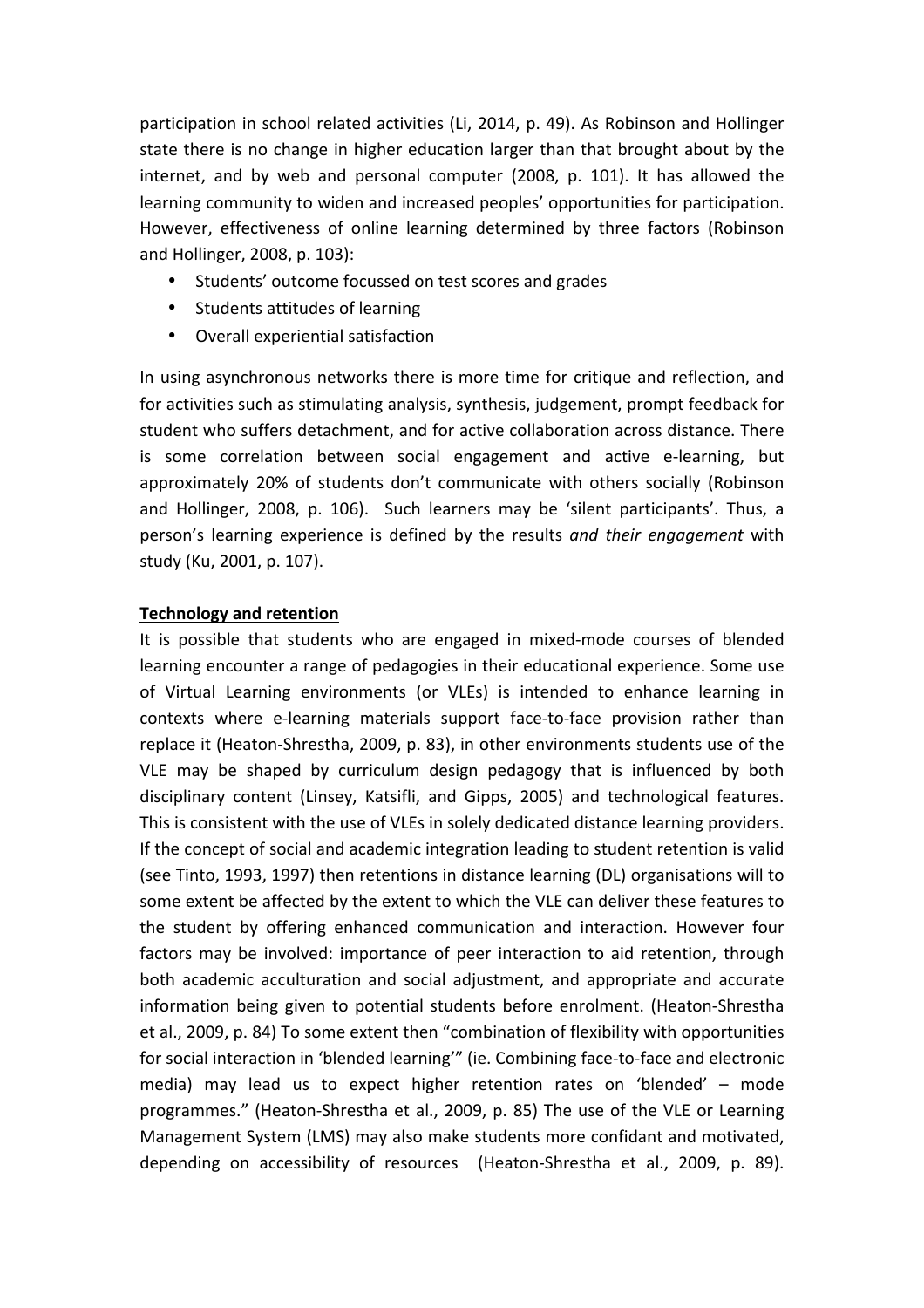Organisations may also look to integrate open source software into the teaching and learning delivery platforms as part of general software digital literacy; these may enhance student's technology competence as well as provide reinforcing interconnections in their learning. It includes the use of "learning platforms, blogs, wikis, *Elluminate*, podcasts and forums, with increasing interest in using social software (Web 2.0) developments such as *Facebook*, *Second Life*, *Twitter* and so on" (Boyle et al., 2010, p. 115).

### **Characteristics of retention and attrition in distance education**

If new media technologies and virtual learning environments support high retention, or retention that is with some forms of pedagogy and use, comparable to face-toface learning, then 'retention and attrition' need defining. A student is 'retained' in education when they successfully complete a course and qualification. Attrition, however, may be understood through varying motivational factors. As Schofield and Dismore suggest there are generally thought to be three forms of attrition: firstly, 'voluntary attrition' is when a student chooses to withdraw from a programme of study; secondly, 'failure' results from an inability to meet assessment standards; and thirdly, 'dismissal' is a rare form of failure or involuntary attrition where a student as not met or transgressed organisational regulations (2010, p. 209).

Distance education is also characterised by a higher proportion of non-traditional students. According to Gilardi and Giglielmetti non-traditional students are frequently those who: i.) have delayed enrolment (the transition from secondary school to higher education is postponed), or ii.) attend part-time, or iii.) work fulltime, or iv.) are financially independent but who are studying for reasons of personal development, v.) have dependents who require care or maintenance, vi.) are a single parent, or vii.) do not have university entry qualifications (2011, p. 34). Thus, there are large group of learners for whom the flexibility of distance education provides a solution to lifestyle issues, as well as simply geographical distance from a traditional tertiary education organisation.

For this cohort of non-traditional students Gilardi and Guglielmetti (2011) have distinguished for main forms of organisational interaction. The first of these is characterised by investing limited time in 'formally appropriate behaviour' (for those in distance educations such as attending lectures and forums online), or secondly in developing non-classroom relationships such as study support groups. This of course excludes a third group of 'silent listeners' who may adopt a strategy of complete retreat but whose learning may not be completely inactive. Conversely, those students in a the traditional group who may have made an easy transition from secondary education to tertiary education, attribute 'less meaningfulness' to their learning experience as one of the causative factors and surprisingly may claim to have less difficulty than those who re-engage enrolment (Gilardi and Guglielmetti,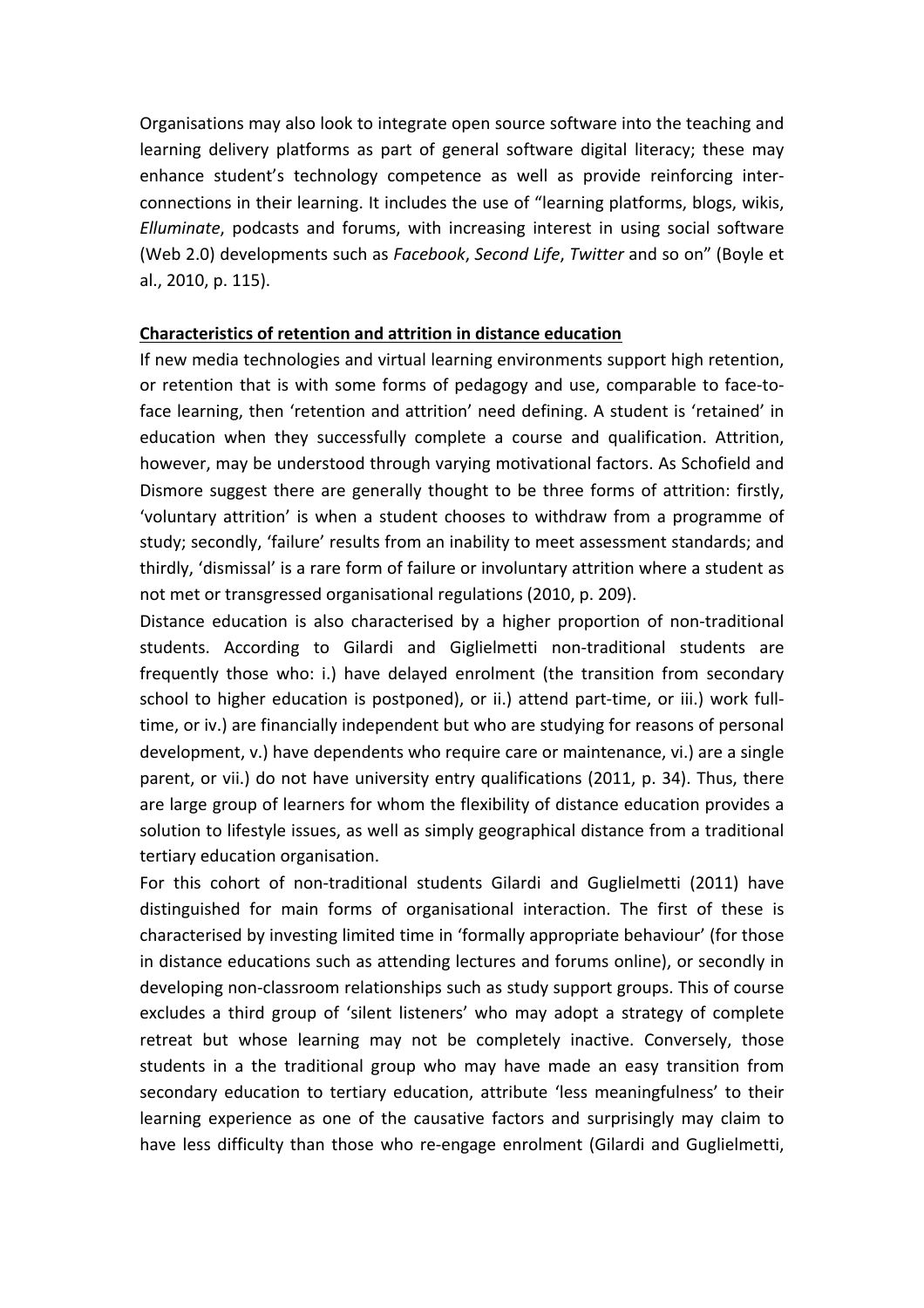2011, p. 45). Of course in the longer-term view, these students may be transitioning from conventional to non-traditional learning patterns of engagement.

The reasons that students do not complete studies in tertiary education are manifold but primarily reasons are given by the following factors: i.) wrong choice of course, ii.) the demands of the course, iii.) the nature of the student experience, iv.) social factors, v.) financial problems, vi.) personal problems, vii.) institutional deficit (Davies and Elias, 2003, p. 47; Yorke, 1999, pp. 39-46). The main pattern of student noncompletion occurs within the first year of study (Bunting, 2004, p. 22; Smith and Naylor, 2001, p. 395; Van Stolk, 2007, p. 9). Of those students who disengage in the first year most do so in the early weeks of the Trimester (Prescott and Simpson, 2004, p. 250). For students themselves, Bryson identified several factors of influence. These include: Aspirations and expectations; challenges of difficulty level and workload; difficulties of choice/autonomy and/or limitation; trust in relationships; communication and discourse; support and social network opportunities; belongingness and community; opportunities for participation and self-efficacy (p. 8). 

Fitzgibbon and Prior identify four time zones when engaged students are at risk of non-engagement throughout the academic year (2003, p. 7). The first of these is upon enrolment and prior to teaching, the second is late enrolment and during early teaching (it is not always straightforward to identify these students); the third is during the main teaching period (where comprehensive feedback rather than encouragement is needed) and the fourth is during final assessment (2003, p. 7). As Buglear relates, departures in the first and second zone are more easily identifiable than those in the third, from an administrative viewpoint (2009, p. 389). Similarly he comments on the rates of attrition of 'TRILL' enrolments - that cohort of students characterised by transfers, repeats, international, late enrollers and locally-based (2009, p. 389). The Beatty-Guenter retention strategy model seeks to remediate this through a series of inter-linking interventions of "sorting, supporting, connecting and transforming" (1994, pp. 114-5). Furthermore, Buglear suggest that "electronic footprint analysis" which measures the timeframes of student engagement with online campus in distance education is a good method of "review" rather than an ameliorative device with the rider that last logins may occur closer to the point of withdrawal than may be detected by administrative procedures within the organisation (2009, p. 390).

### **Enhancing retention and minimising attrition**

According to Fincher, student retention can be enhanced in four primary ways. These methods are: i.) Raising entrance standards, ii.) decreasing academic rigour, iii.) decreasing the pace of learning, and iv.) learning enhancement (2010, p. 14.). For students making choices in their program of study there are a range of factors which may influence their choice (which in turn may impact on their future retention,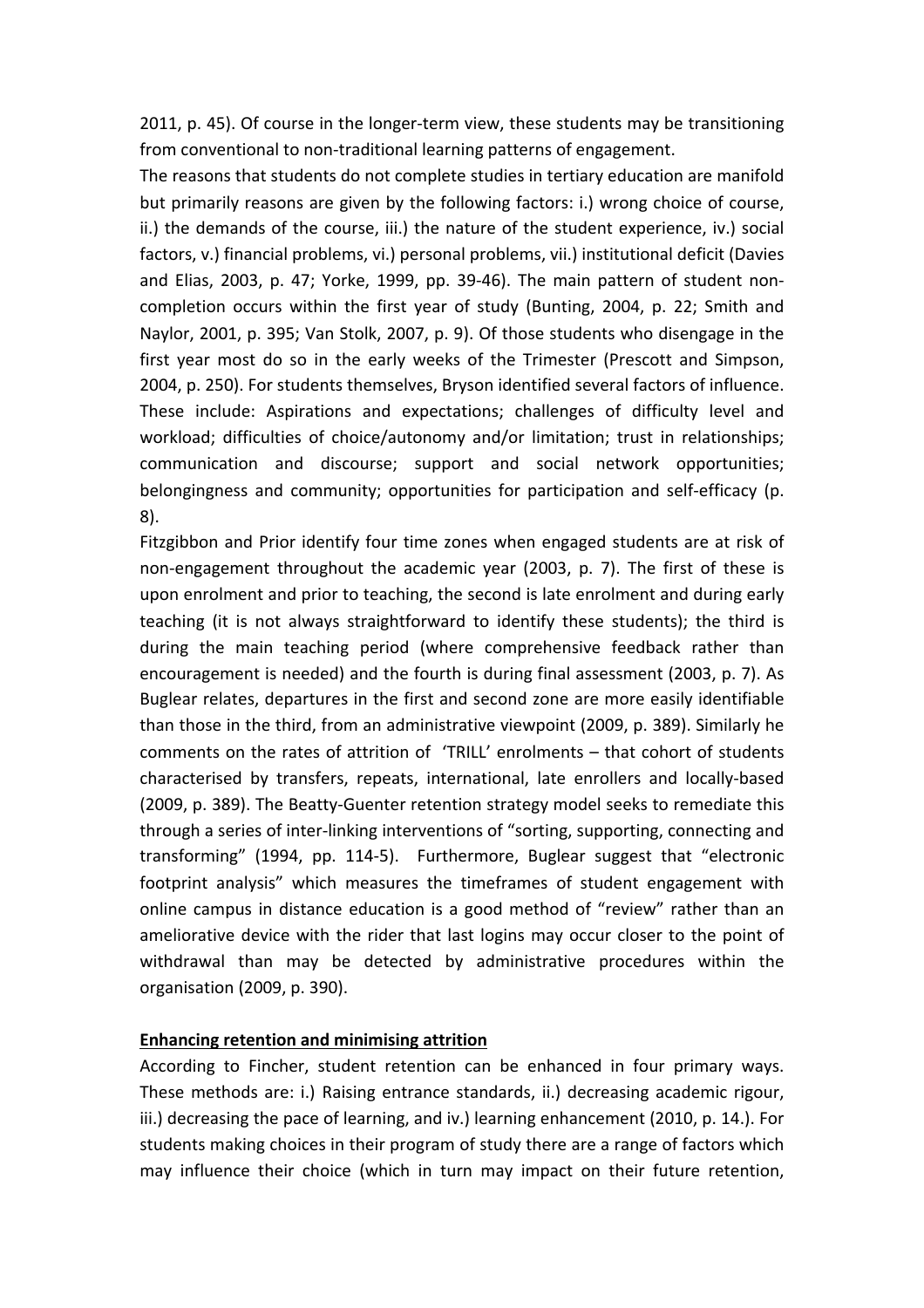progression and/or completion). These factors include: previous knowledge, last type of course (academic or vocational), and academic success (Schofield and Dismore, 2010, p. 210). If a student's course and their intended qualifications are directly inter-related it is more likely to affect their retention positively (2010, p. 210). Successful students may have developed advanced study skills through formal education, better subject knowledge, deeper learning foundation, or increased levels of confidence but this does not preclude the influence of new media and relating to others through technological use as influencing some forms of education in a positive way (Schofield and Dismore, 2010, p. 218).

Mature students who are more likely to be retained at entry level  $-$  due to the opportunity to apply learning from 'real world' may be inspired by the determination to succeed. As Schofield and Dismore suggest, "[m]any jobs will require the organisation, planning and execution of even the simplest projects, as well as the consequences of not doing this efficiently to be established. These are the types of skills that may help students with an untraditional learner background to become more successful than their younger counterparts" (2010, p. 218). Age and gender may be reflected in retention analysis  $-$  with older students and females slightly more likely to be retained than younger students and males (Schofield and Dismore, 2010, p. 219).

As Gilardi and Guglielmetti state, social integration and the persistence of students in a course of study may be correlated  $(2011, p. 35)$ . Building relationships with faculty members and other students plays a role for retention of non-traditional students (2011, p. 48) although relationships with faculty are understood to be more important for employed students than non-employed students (2011, p. 48). These factors can be distinguished from enhanced support in learning. Furthermore the type of employment contracts students may have also impacts on retention  $-$  those with temporary contracts are more vulnerable and employment instability can lead to insecurity which can negatively impact on either study motivations or time for personal growth (Gilardi & Guglielmetti, 2011, p. 46). Consequently financial support can impact retention  $-$  certainly in terms of access and continuation to education (Baker, 2010, p. 217).

Moreover uniformity of corporate messaging and course design may impact on retention. Tait argues that, "[s]tudents learning at a distance (whether or not motivated by rewards) are entitled to expect clear and coherent guidance on the outcomes of their learning that 'tells the same story' through the course materials, the tutorial guidance and advice from generic staff" (2004, p. 107). For Gilardi and Guglielmetti, participation in classroom activities is most common protective strategy (2011, p. 47). Other protective strategies for non-traditional students are use of learning services and higher levels of perceived social integration (2011, p. 48).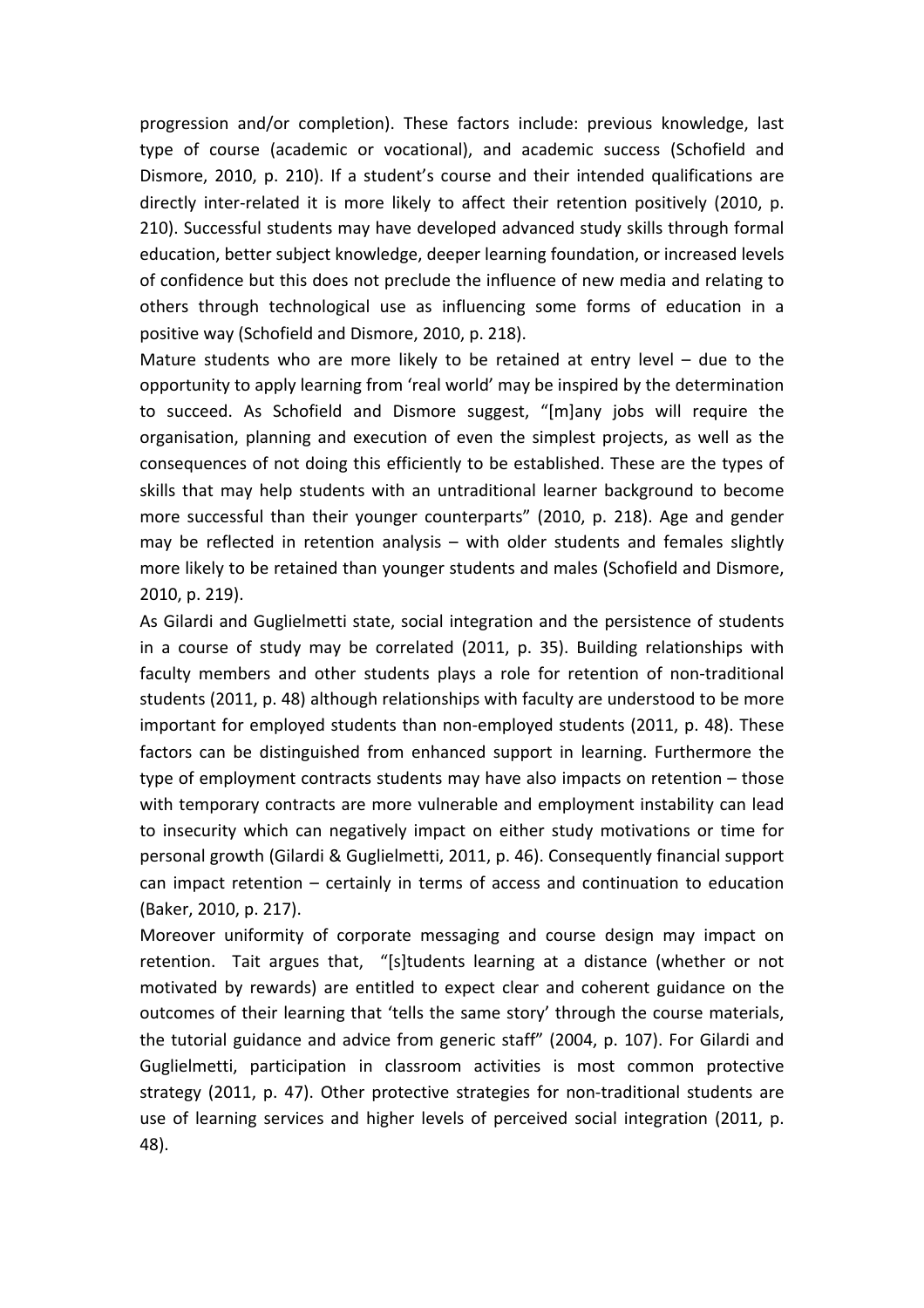There are other 'collateral effects 'of organisational structures and hierarchies that have been observed to affect engagement and retention of students, particularly those students among marginalised groups. These are explained by four concepts  $$ commodification, exploitation, reproduction, and passivity (Skorobohacz, 2013, pp. 205-206). In consideration of the first concept 'commodification', it is possible that an organisation which is focussed on revenue rather than on looking out for students or the student experience, may lead to less than fulfilling student experiences for students which may affect retention. Secondly, 'exploitation', whereby staff and students are simultaneously consumers and employees (Rhoads and Rhoades, 2005, p. 251), leads to the perverse market model in which students are paying for services which they themselves deliver. Thirdly, some higher education organisational structures are viewed as reproducing class differences and increasing the socioeconomic divide between already established socio-economically different groups that is, meritocratic achievement and upward mobility through organisational structures is limited (Greenwood and Levin, 2005, p. 44). Fourthly, there is 'passivity' whereby the organisational structure has a tendency to reinforce obedience and concentrate energies away from "external relations or responsibilities of professions" (Greenwood and Levin, 2005, p. 46).

#### **Models of retention**

There are several models of student retention. Currently one of the best known is that of Tinto. Tinto posits the 'interactionalist model' which involves levels of student engagement in the learning experience (1993, 1997). Tinto acknowledges that student commitment to learning may involve a period of emotional separation from the "values, principles, and habits of his or her reference groups and the adoption of the new principles, values and habits of the University environment" (Gilardi and Guglielmetti, 2011, p 35). However, criticism of this model involves the fact that it may assume a single mode of adaption and identification with dominant norms that is not borne out by individual experiences or which does not account for the diversity of student learning experiences. As Gilardi and Guglielmetti (2011) point out, "dual socialisation" on the part of the student may be possible, the diversity and pluralism of which in itself is a valuable learning experience (p. 36). Nevertheless behavioural social interaction  $-$  the extent to which the student engages in building social relationships with staff and students within and outside the classroom is important (2011, p. 43). Thus there are three levels of behavioural interaction: Firstly, those of participation in formal process (attendance of lectures/classes, use of online campus learning pages), secondly, interaction with faculty and students outside of formal learning, and thirdly, the degree of use of services. However, as Gilardi and Guglielmetti point out, there is a fourth level, a psychological register of the perceived quality of experiences which include i.) student perception of integration, and ii.) the meaningfulness of the learning experience (2011, p. 37). As Heaton-Shrestha, May, and Burke suggest, retention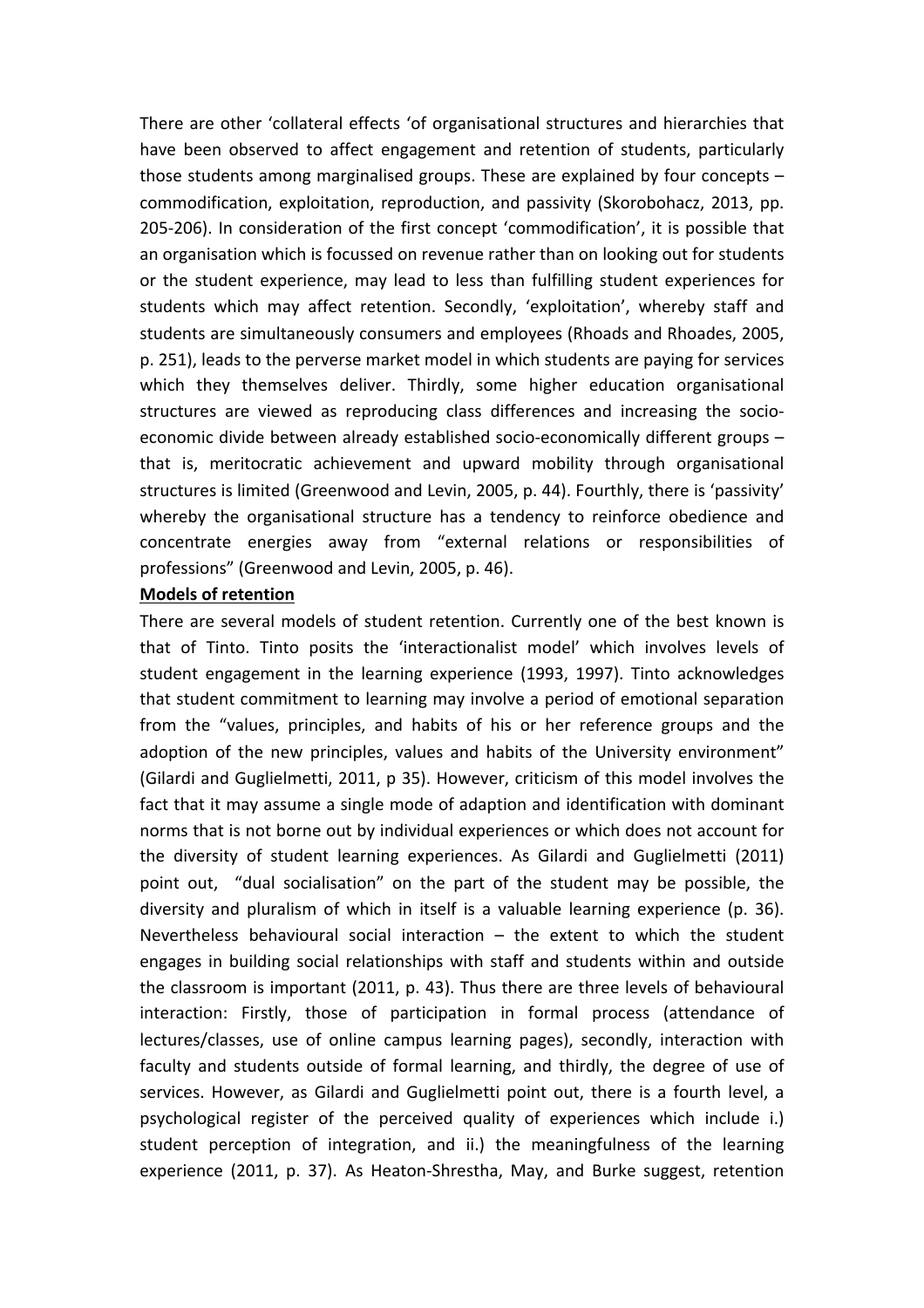likely to be aided by ways in which students can enhance their confidence and provide a sense of control and ownership of their learning experience (2011, p. 83). A further model of student retention is Cross's (1981) Chain Response Model which explores barriers to mature-ages students' participation in tertiary education. These are viewed as being situational, institutional or dispositional in nature (Carroll, Ng, and Birch, 2009, p. 198). For a more detailed view of these please see Fig, 1. Factors contributing to retention and attrition. This three barrier structure was used by Gibson and Graff in an investigation into mature-aged student retention in an undergraduate distance education context (2009, p. 198). Other barriers may be those resulting from perceived isolation. The intensity of the experience of these barriers is understood effect retention or attrition (Carroll, Ng, and Birch, 2009, p. 198).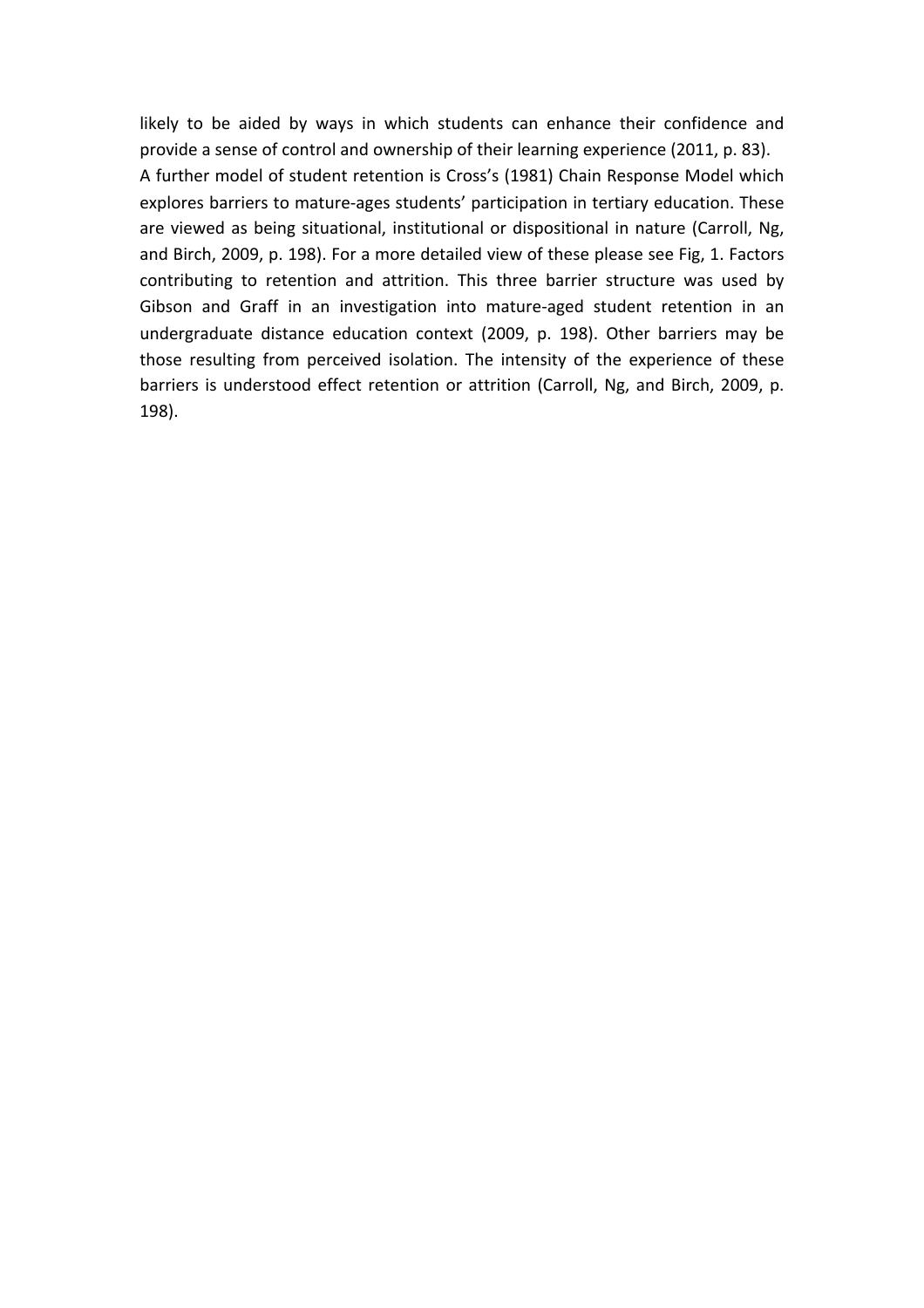

Figure 1. Factors contributing to retention and attrition.

## **Well-being and engagement**

The well-being movement defines engagement as a measure of a learner's resiliency and flourishing. As Schubert-Irastorza (2014) suggest there will be a link between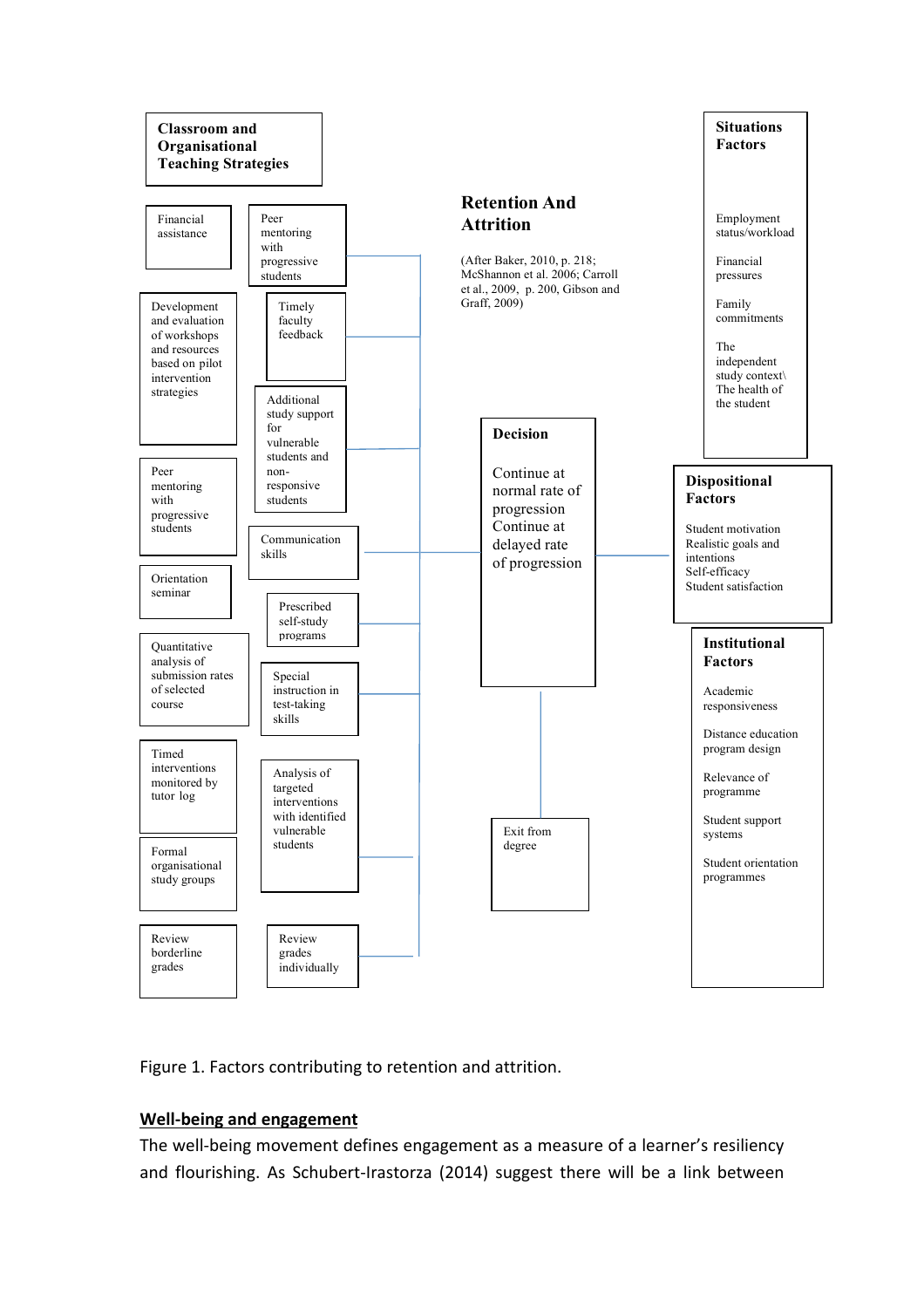increased job satisfaction and productivity, with satisfied workers being generally happier, in better health with fewer accidents or injuries. Engagement may embody the positive psychology focus in creating health and well-being, rather than during illness or fixing dysfunction (2014, p. 43). According to Spector (1997) job satisfaction consists of an intrinsic (affective) and extrinsic (cognitive) satisfaction dimension (p. 38). For, Van Saane (2003) et al., there are eleven most frequently mentioned workrelated factors. These are:

- Work content (nature of the job)
- Autonomy (individual control, decision making)
- Growth and development opportunities (training, mentorship)
- Financial rewards (pay, benefits, job security)
- Promotion opportunities (upward mobility)
- Supervision (behaviour and relationships
- Communication (internal and external)
- Co-workers (behaviour and relationships
- Meaningfulness (perceptions and significance and value)
- Workload (time and resources)
- Work demands (requirement and expectations)

The opposite of engagement is 'burnout'. The term was coined by Freudenberger in 1974 to describe the condition of being overworked, of having exhaustion, of being fatigued, or of having reduced performance. Burnout may also encompass the condition of distancing or depersonalisation, cynicism, or lack of empathy with others, or a lack of self-efficacy (Van Saane et al., 2003, p. 40). For Maslach and Leiter (2008) a learner is more likely to experience burnout if they have a 'tipping point' in the area of fairness. Workload, fairness and control of the workplace are stress points in burnout conditions. Good combinations of work and personal resources create positive reinforcement that helps employees develop the resources to cope with more stressful conditions:

The Utrecht Work Engagement Scale (UTWES) is defined by measures of (Schubert-Irastorza, 2014, p. 46):

- Dedication
- Absorption
- $\bullet$  Job demands nature of work
- Job resources interaction with colleagues, support from supervisors, performance feedback, skill variety, autonomy, opportunities for training and professional growth.
- Personal resources
- Self-efficacy (belief in own competence)
- Self-confidence (work related)
- Optimism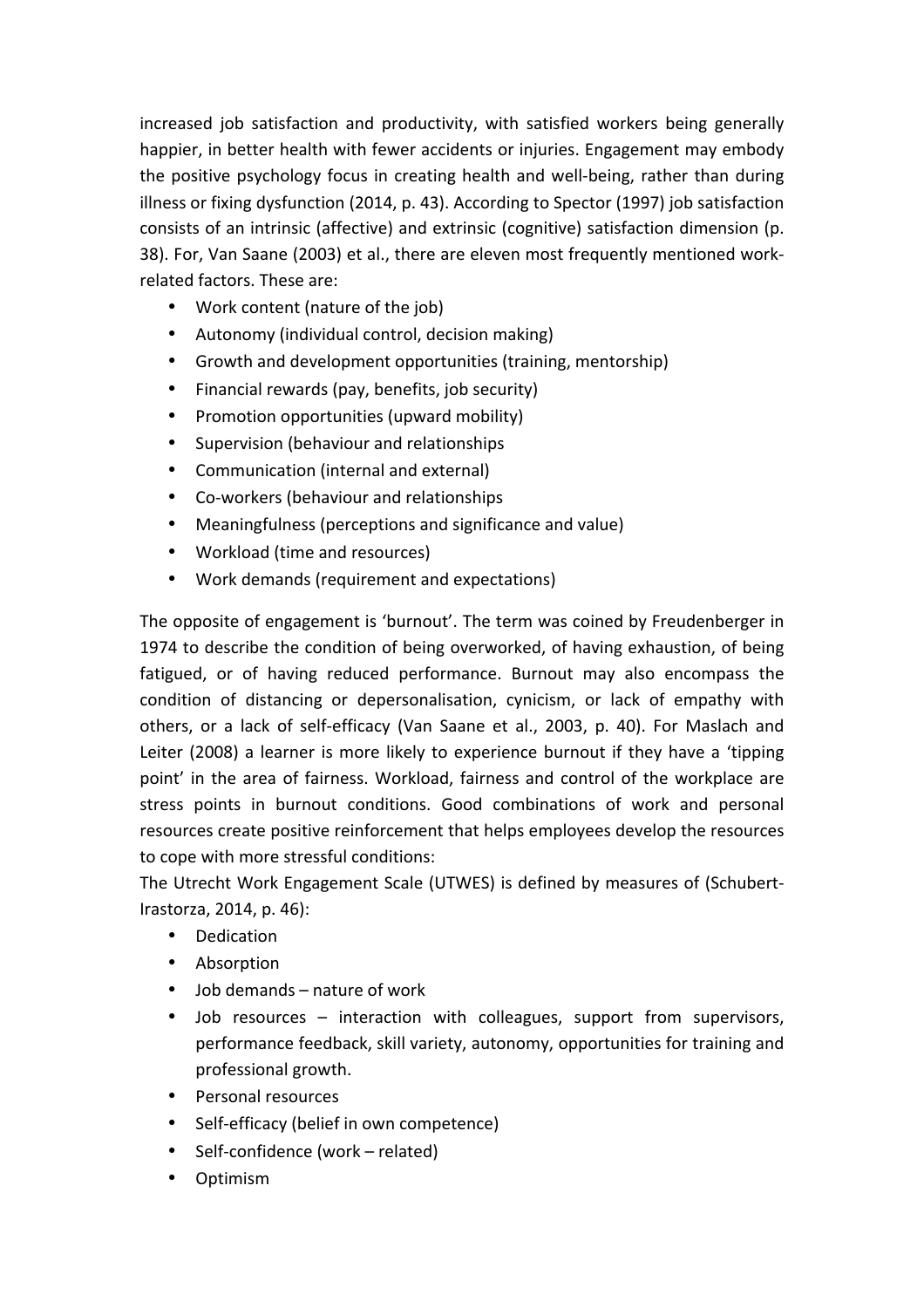- Hope
- Resilience

Thus the work-engagement scale is a measure the demands of a particular task, combined with an attitudinal ability to perform a task. Engagement in education is consequently a complex amalgam of variety of factors including: behaviour, attitude, workplace expression and organisational resource. Whilst it is tied to motivation, it also may be a social activity and dependent on individual cognitive differences. It behoves educators to think about the sustainability of their engagement, both the intensity and duration of teaching and research  $-$  to maintain optimal working conditions, pedagogical technique, and for the best use of organisational resources. If the measures of the work-engagement scale are positive, then increased productivity and well-being may be achieved.

### **Information overload and retention**

An individual student's performance will generally improve with the amount of information received but reaches a critical level where more information produces a decline in processing ability  $-$  as the information load and cognitive complexity increases integrative complexity decreases. Idea generation and information load also reach a critical point after which idea organisation decreases as information overload increases. For Klapp (1978) and Blumler (1980), the main impacts on information overload are:

- Time sensitivity  $-$  the limitation of time in which to complete a task
- Decision requirement  $-$  the time constraints of decision making
- Structure of information  $-$  the amount is less critical than extent to which information is structured  $-$  retrieving information is what is judged relevant
- The quality of information signal to noise ratio

Information overload is remediated by the three 'Fs' – *Filter, Focus, Forget*. But these may be difficult to implement because of norms about corporate teamwork, and/ or lack of organisational protocols for dealing with electronic communication and new media in the learning environment. The aim of the 3Fs is to lighten the burden of information overload, and to increase productivity, creativity, morale and business outcomes. Thus in order to avoid information overload, information filtering is needed, along with information retrieval, information customisation and email management. 

## **Generational differences in attitudes to quality of work life**

Maslach and Leiter (2004, pp. 92-100) use the 'Areas of Worklife Scale' to identify the characteristic dimensions of engagement in learning or the workplace. There are six factors on this scale. The first is work life  $-$  balance  $-$  that between job demands and worker capacity (avoiding overload); the second is 'control,' which is a measure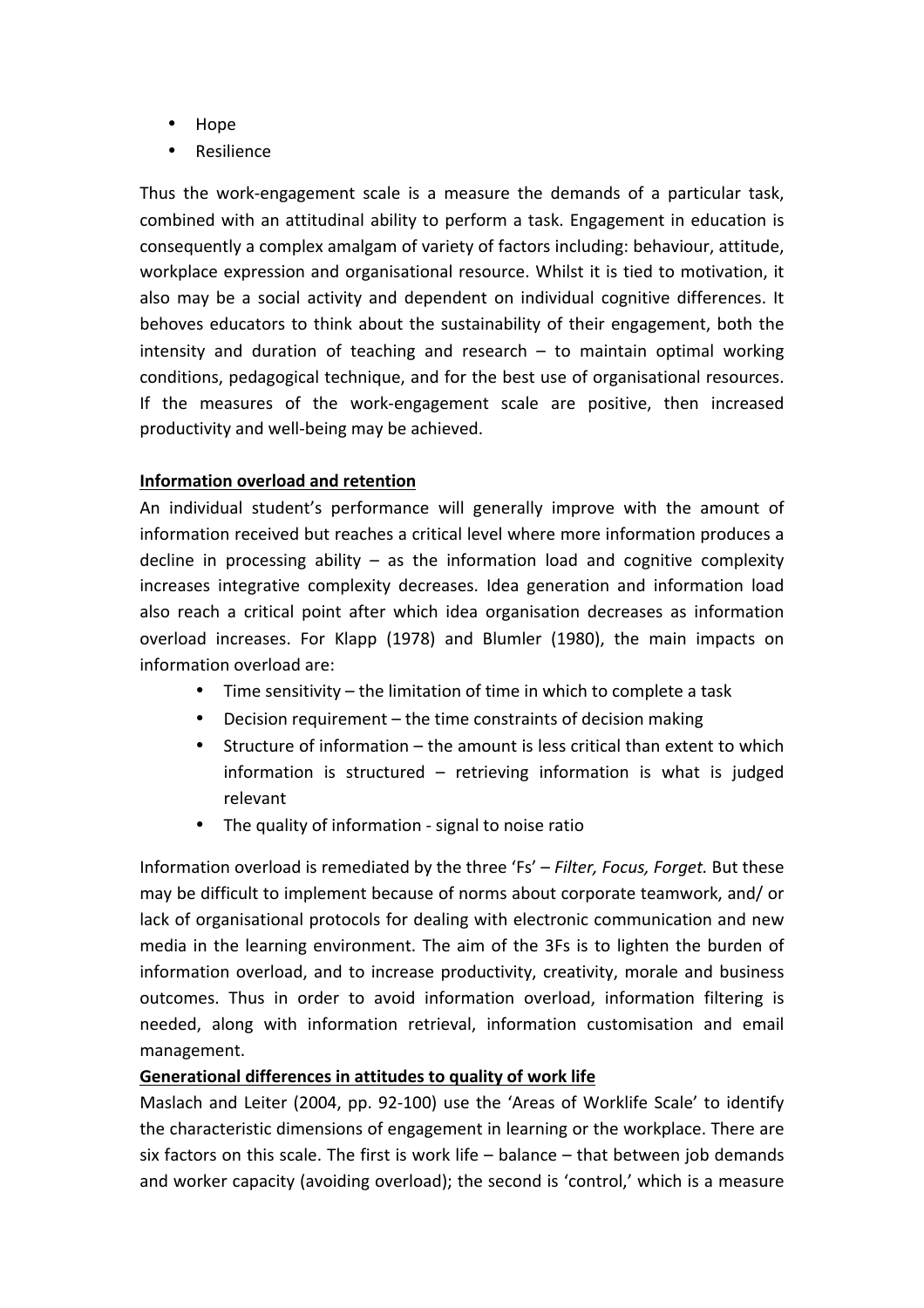of the degree of autonomy and participation in job-related decisions-making; thirdly, there is 'reward,' which is a measure of the financial, institutional or social compensation (intrinsic or extrinsic) received for work; fourthly there is a 'community' measure which assesses the overall quality or social interaction and relationships in the workplace; a fifth measure is 'fairness,' which involves the notion that perceptions of work-related decisions are equitable and fair; and sixthly, there are values which are encapsulated an organisations goals and objectives.

Moreover there may be generational differences in workplace engagements as well as functional and motivational drivers that impact on the 'Area of Worklife Scale'. For example some attitudinal differences among different generations of learners may affect the quality and kind of workplace engagement. A summary of generational attitudinal differences is provided below (after Lai, S. L., Chang, J., and Yin Hsu, L., 2012, p. 439):

## Baby Boomers (1946-1964):

- Competitive
- Diligent
- Result-orientated
- Stable working environment
- Employer loyalty
- Team work
- Commitment
- Step-by-step promotion
- Organizational loyalty

## Gen Xs (1965-1981):

- Early years day care/ later years home alone
- Freedom/individualism
- Balance between work and family life
- Motivated by quality of life
- Work to live
- Emphasize personal satisfaction of hard work
- Won't always make sacrifices
- Loyal to skill, career, and themselves
- Work alone, value flexibility
- Learn new knowledge
- Ideas heard and challenged
- Meaningful and fun contribution

# Gen Ys - Millennials, Net Gen, Gen Y, Generation Me, Gen Net, and Digital Natives (1975-1999):

• Work personal fulfilment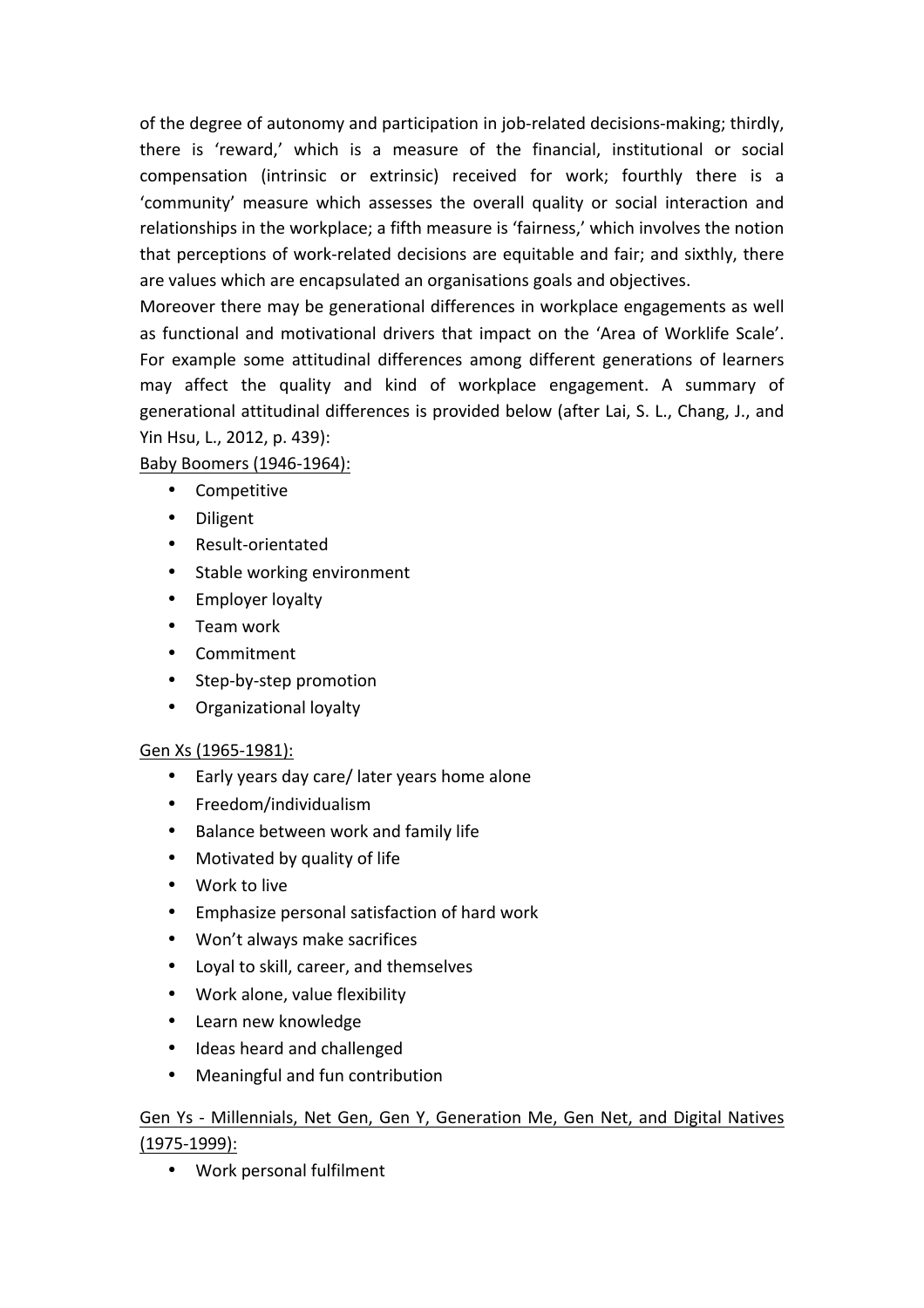- Less external rewards
- Diversity addicted to motions, changes and frequent activities
- Time more important than money
- Flexibility and leisure time
- Loyal to relationships and development plans
- Measure personal performance

Thus from the characteristics above, generational differences in the quality and kind of engagement with work are discernible. As Lai, Chang, Yin Hsu, (2012) state 'baby boomers' perceive that quality of work life may come from an increased workload, whereas generation X's believe in 'working to live' with an adjustment between work and family life. Generation Y people place more importance on leisure time, and time is prioritised over money (Lai, Chang, Yin Hsu, 2012, p. 440). Thus there are differences in styles of work-life engagement may be manifested in different ways in an educational context, by the different age groups by the time they participate in tertiary learning.

### **Conclusion:**

In conclusion a primary theory of motivation in engagement is self-determination theory and involves the complex motivational interaction of the learner with intrinsic and extrinsic stimulus. E-learning and information and computer technologies have broadened the market for learning and extended the notion of 'classroom' activities, resulting in greater scope for engagement. Retention and attrition is caused by a variety of personality, environmental, and organisational factors which may interact in complex ways but which are controllable. For learners who are upskilling, there is a link between job-satisfaction and productivity. Performance in a specific learning task can be improved by good quality information but the processing of such information reaches a critical level from which integrative complexity decreases. Attitudinal differences are observable within differing sociological generational frameworks of typified behaviours that are applicable to the concept of engagement in learning and workplace development.

Engagement in education is the shared experience of learning through the classroom context either in a virtual learning environment or the face-to-face context. As Checkoway (2013) states, engagement is different from, although may be related to, the scholarship of discovery, from pushing back the frontiers of knowledge, the integration of knowledge across disciplines and fields, or the application of knowledge to address societal issues (p. 9). As Kasworm and Abdrahim (2014) state engaged scholarship may take a variety of forms which include: service or eLearning, civic or community engagement, civic empowerment, public collaboration, the generation of knowledge, or meeting the needs of the community. Checkoway (2013) points out, that democracy requires citizens who have competencies which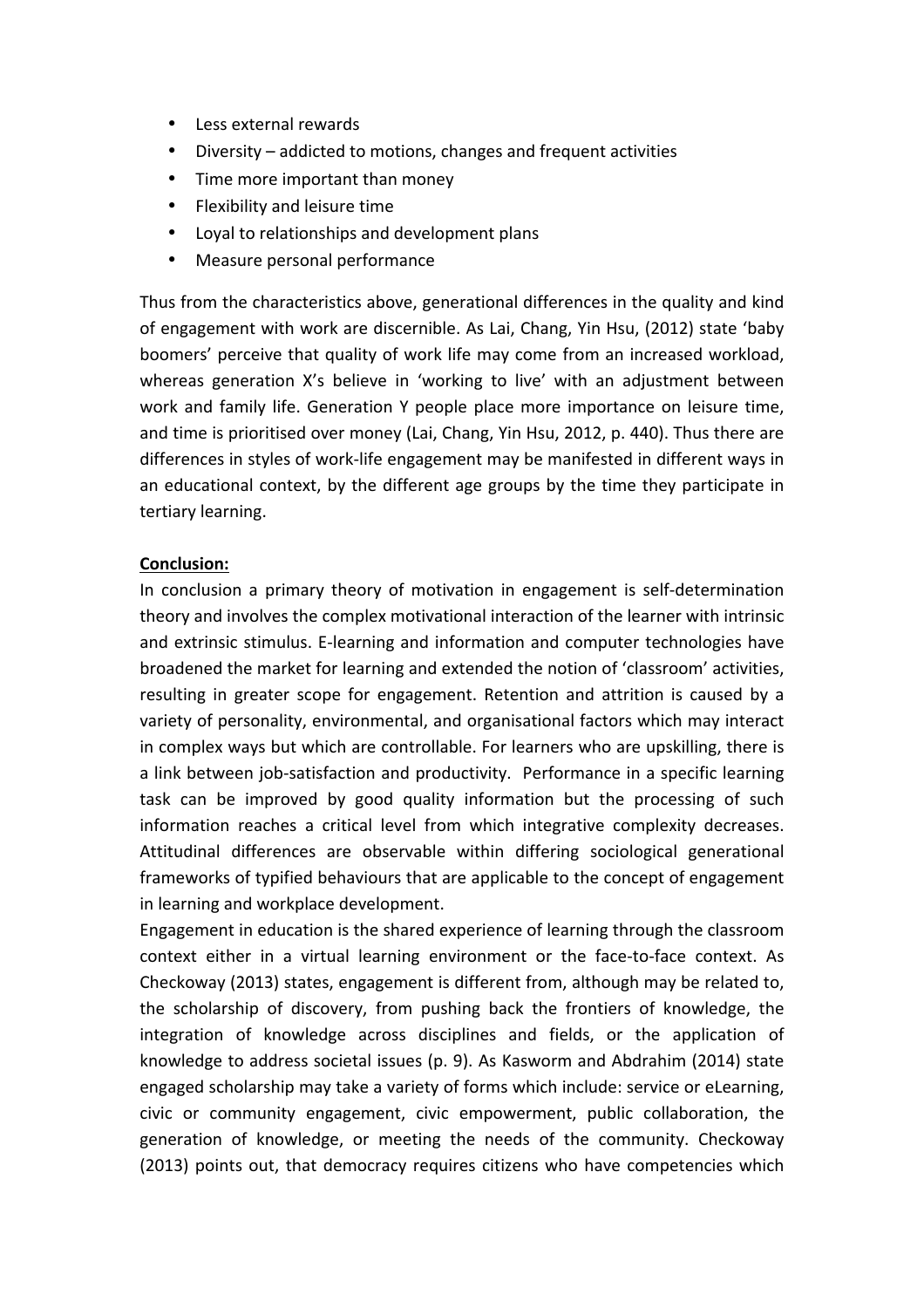include the acquisition of knowledge of public issues, civic values, the ability to think critically and to communicate effectively, to demonstrate cultural awareness, and to show responsibility toward society as well as for themselves  $(p. 10)$ . Therefore, classes in technical education need a combination of factors to influence the development of new skills amongst learners. These include transitions through life phases, exploration of curricula and other work experience, including task related training, and throughout emphasising the benefit of student engagement (Loera et al., 2013, p. 175). As Loera suggests, predictors of engagement include: educational aspirations, perceived quality of academic program of study, the assessment of enrolment factors, and satisfaction with student life  $(2013, p. 177)$ . Thus, according to Park it is not sufficient for Colleges and Universities to train students for technical competence, but rather what is required for personal and professional success is attention to the development of knowledge, skills and attitudes which support them throughout their lives also (2013, p. 46). The kinds of intellectual abilities (such as inquisitiveness, curiosity, patience) that permit people to become thoughtful members of society require a broad range of attitudes towards learning experiences (Park, 2013, p. 46) and these abilities should be encouraged to engage learners.

### **References:**

Astin, A. (1984). "Student involvement': a developmental theory for Higher Education,' Journal of College Student Development, 40 (5), 518-519.

Baker, B. H. (2010) 'Faculty Ratings of Retention Strategies for Minority Nursing Students.' *Nursing Education Perspectives*, 31 (4), 216-220.

Blumler, J. G. (1980). 'Information overload: Is there a problem?' In Human aspects *of telecommunication*, edited by E. Witte, (pp. 229–63). New York, NY: Springer-Verlag.

Boyer, E. L. (1990). *Scholarship reconsidered: Priorities of the professoriate.* Princeton, NJ: Carnegie Foundation for the Advancement of Teaching.

Boyle, F., Kwon, J., Ross, C., and Simpson, O. (2010). 'Student-student mentoring for retention and engagement in distance education.' *Open Learning*, 25 (2), 115-130.

Brammer, L. R., and Morton, A. (2014). 'Course-based Civic Engagement: Understanding Student Perspectives and Outcomes.' International Journal for the *Scholarship of Teaching and Learning*, 8(1), 1-22.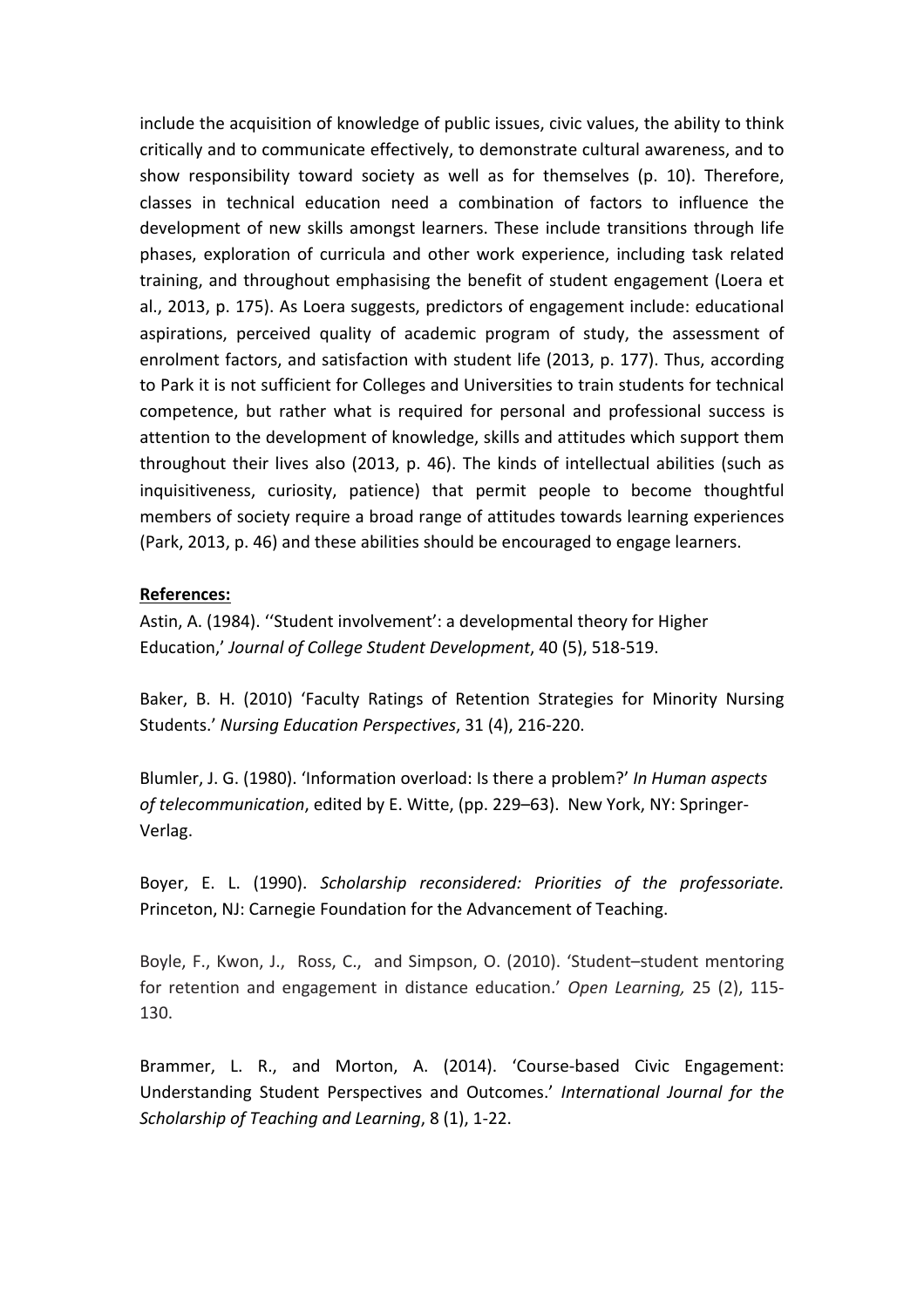Bryson, C. (Ed.) (2014). *Validating and Developing Student Engagement*. New York: Routledge.

Carroll, D., Ng, E., Birch, D. (2009). 'Retention and progression of postgraduate business students: an Australian perspective.' Open Learning, 24 (3), 197-209.

Checkoway, B. (2013). 'Strengthening the Scholarship of Engagement in Higher Education'. *Journal of Higher Education Outreach and Engagement*, 17 (4), 7-21. Cross, P. (1981). *Adults as Learners.* San Francisco: Jossey-Bass.

Davies, R. and Elias, P. (2003). *Dropping out: a study of early leavers from Higher Education*. London: Department for Education and Skills.

Freudenberger, H. J. (1974). 'Staff burn-out'. *Journal of Social Issues*, 30 (1), 159-165.

Gilardi, S. and Guglielmetti, C. (2011). 'University Life of Non-Traditional Students: Engagement Styles and Impact on Attrition'. The Journal of Higher Education, 82 (1), 33- 53.

Greenwood, D. J. and Levin, M. (2005). 'Reform of the social sciences and of universities through action research'. In N. K. Denzin and Y. S. Lincoln (Eds), *Handbook of Qualitative Research* (3<sup>rd</sup> ed., pp. 43-64). Thousand Oaks, CA: Sage Publications.

Heaton-Shrestha, C. (2009), 'Student retention in Higher education: What Role for Virtual Learning Environments?' Journal of Further and Higher Education, 33 (1), 83-92.

Kasworm, C. E., and Abdrahim, N A B. (2014). 'Scholarship of Engagement and Engaged Scholars: Through the Eyes of Exemplars'. *Journal of Higher Education Outreach and Engagement*, 18 (2), 121-148.

Klapp, O. E. (1978). *Opening and closing: Strategies of information adaptation in* society. Cambridge, UK: Cambridge University Press.

Kobeleva, P. and Strongman, L. (2012). *Research, Teaching and Learning: Pedagogy* and Practice in the Open and Distance Learning Paradigm. Florida, USA: BownWalker Press.

Kuh, G. (2001). 'Assessing what really matters to student learning'. *Change*, 33, 10-17.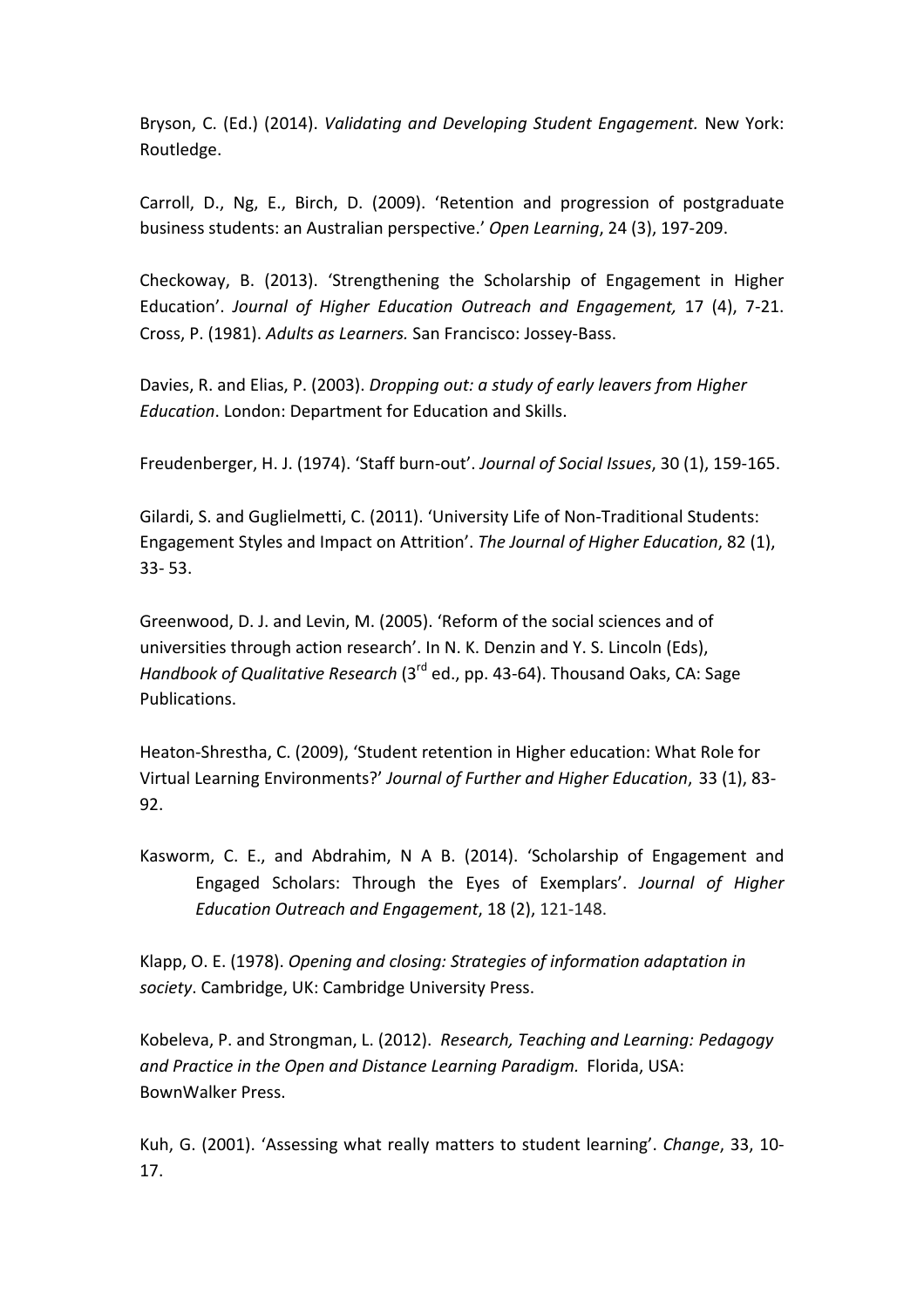Lai, S. L., Chang, J., and Yin Hsu, L. (2012). 'Does Effect of Workload on Quality of Work Life Vary With Generations?' Asia Pacific Management Review, 17 (4), 437-451.

Li, F., Qi, J., Wang, G., and Wang, X. (2014). 'Traditional Classroom VS E-learning in Higher Education: Difference between Students' Behavioural Engagement. *iJET*, (9) 2, 48-51.

Linsey, T., Katsifli, D. and Gipps, C. (2005). 'The costs and benefits of implementing a university wide VLE: some real data'. *Journal of Science Education* 6, 27–9.

Loera, G., Nakamoto, J., Joo Oh, Y., and Rueda, R. (2013). 'Factors that Promote Motivation and Academic Engagement in a Career Technical Education Context'. *Career and Technical Education Research*, 38 (3), 173-190.

Maslach, C., and Leiter, M. P. (2008). 'Early predictors of job burnout and engagement'. Journal of Applied Psychology, 93, 498-512.

Pace, R. (1982). 'Achievement and the Quality of Student Effort,' Report of the *Department of Education*, Washington, DC.

Park, S. W. (2013). The Potential of Web 2.0 Tools to Promote Reading Engagement in a General Education Course. *TechTrends*, 57 (2), 46-53.

Rhoads, R. A. and Rhoades, G. (2005). Graduate employee unionization as a symbol of and challenge to the corporatization of U. S. universities. *Journal of Higher Education*, 76 (3), 243-275.

Robinson, C. C., and Hullinger, H., (2008). New Benchmarks in Higher Education: Student Engagement in Online Learning. *Journal of Education for Business.* 84 (2), 101-108.

Schofield, C., and Dismore, H. (2010) 'Predictors of retention and achievement of higher education students within a further education context'. Journal of Further and *Higher Education.* 34 (2), 207-221

Schubert-Irastorza, C., and Fabry, D. L. (2014) Job Satisfaction, Burnout and Work Engagement in Higher Education: A Survey of Research and Best Practices. *Journal of Research in Innovative Teaching.* 7 (1), 1-167.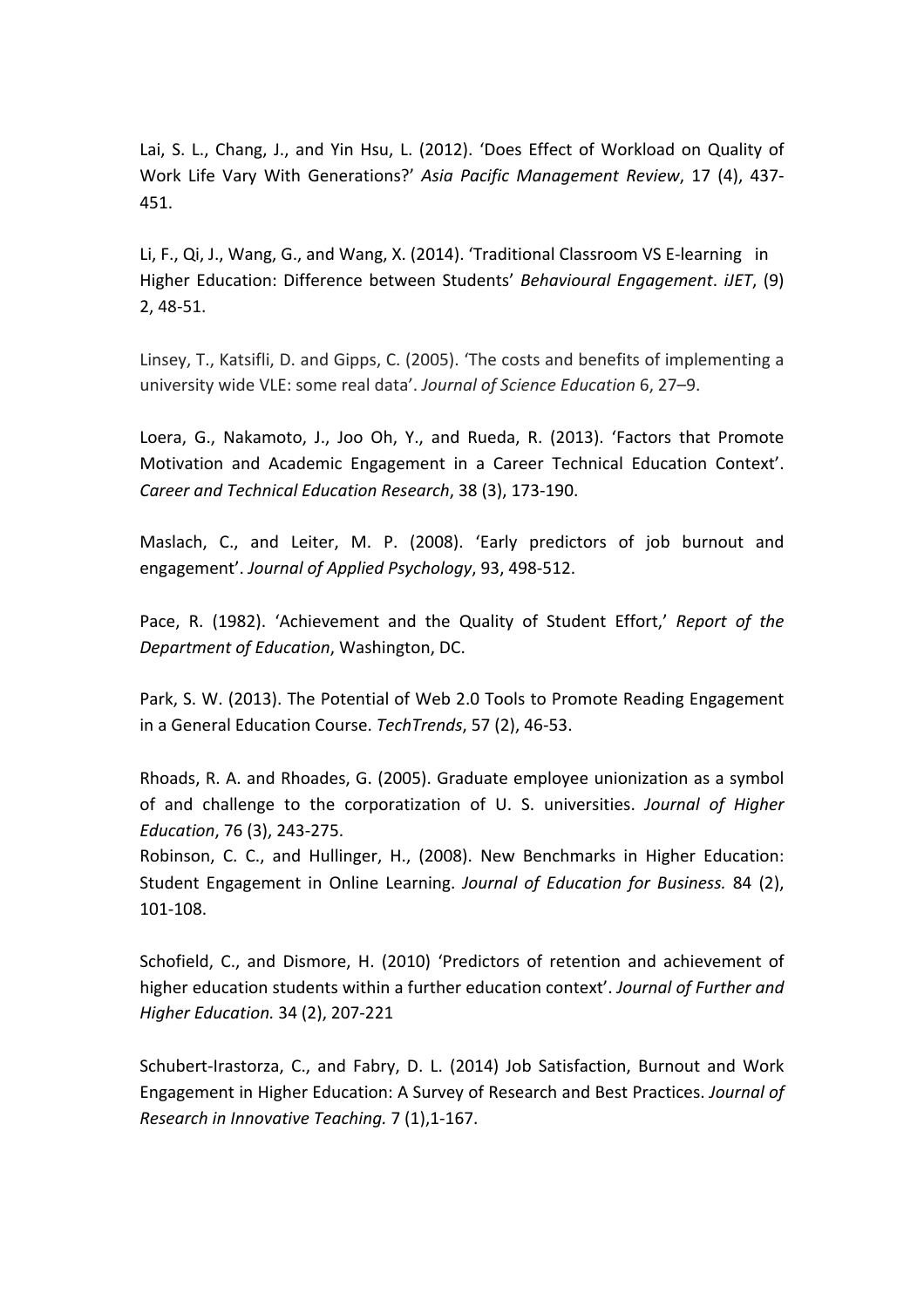Schullery, N. M. (2013). 'Workplace Engagement and Generational Differences in Values'. Business Communication Quarterly, 76 (2), 252-265.

Skorobohacz, C. 'Intersecting Roles: Tensions of Employee-Graduate Students' in Michael Kompf and Pamela M. Denicolo. (2013). (pp. 199-224). *Critical issues in Higher Education.* Dordrecht: Springer.

Smith, S. D., Salaway, G., and Caruso, J. B. (2009). 'The ECAR study of undergraduate students and information technology'. *Educause Center for Applied Research*, 6, 1-13.

Spector, P. E. (1997). Job satisfaction: Application assessment, causes and *consequences.* Thousand Oaks, CA; Sage Publications.

Tait, J. (2004). 'The tutor/ facilitator role in student retention'. Open Learning 19 (1), 97 - 109.

Tinto, V. (1993). *Leaving college: Rethinking the causes and cures of student attrition* (2nd ed.). Chicago: University of Chicago Press.

Tinto, V. (1997). Classrooms as communities: Exploring the educational character of student persistence. The Journal of Higher Education, 68(6), 599-623.

Van Saane, N., Sluiter, J. K., Verbeek, J. H. A. M., and Frings-Dresen, M. H. M. (2003). 'Reliability and validity of instruments measuring job satisfaction: A systematic review'. Occupational Medicine, 53 (3), 191-200.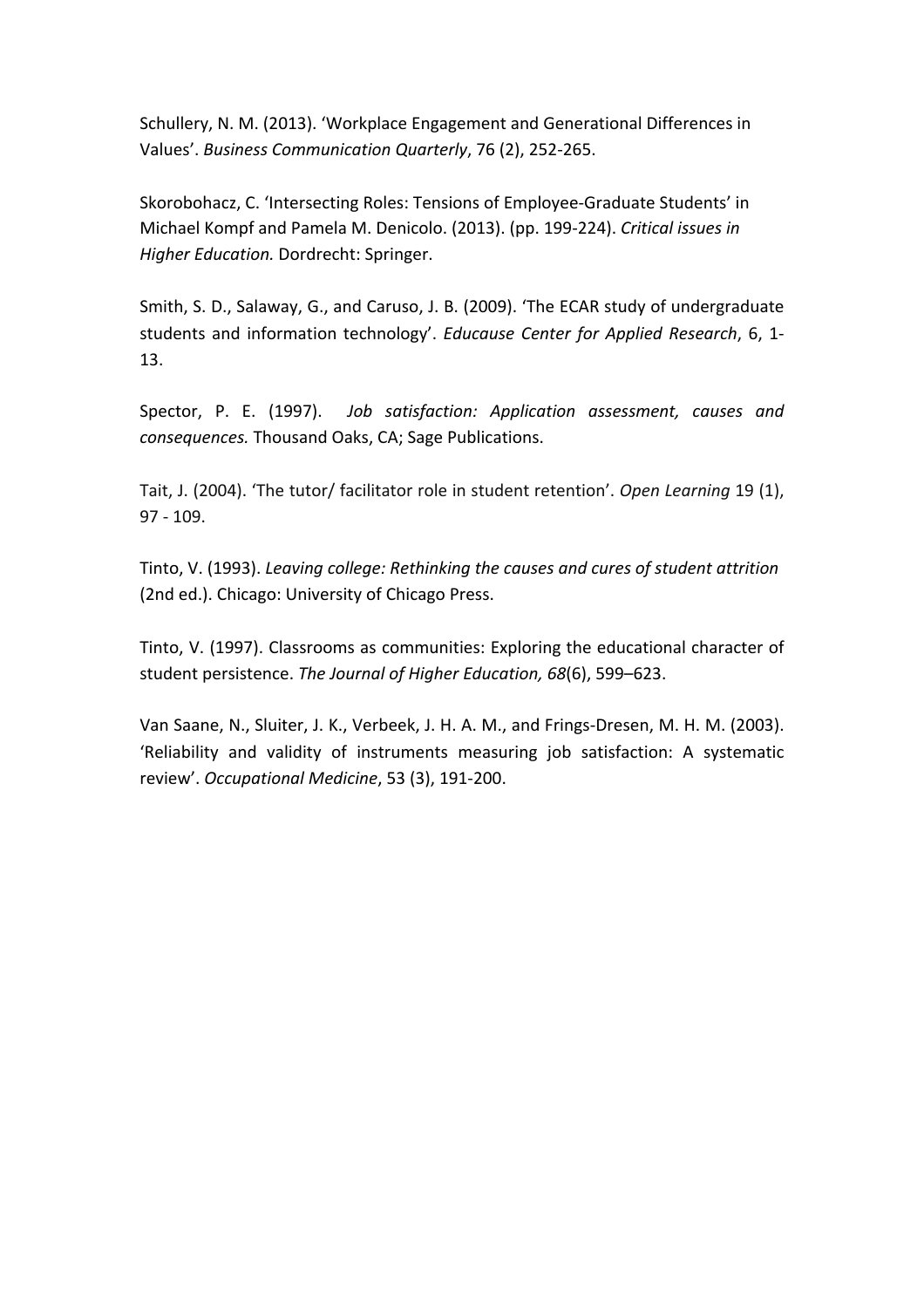

Philosophy of Education Society of Australasia

### **PESA CONFERENCE 2014**

**Author name: Glenn Toh University/institution/affiliation: Tamagawa University Email address: glenn@lit.tamagawa.ac.jp Title: Deconstructing Narratives of Acrimony as Acts of Resistance in Japanese Educational Institutions** 

### **Abstract:**

In recent times, resistance narratives by non-Japanese educators registering opposition to inequitable or contradictory institutional practices involving Japanese educational establishments have actively sought to question: (1) institutional decision making and administrative (in)competency; (2) discrimination in the employment and deployment of non-Japanese educators; and (3) outmoded curricular and pedagogical practices. While these narratives engage dialogically with unfair, illogical, mendacious or even counter-educational practices, this paper addresses the worrying manner in which what may be called a discourse of acrimony appears to be emerging from them on a regular basis. To better understand the nature of this palpably combative form of engagement with the Japanese educational establishment, I will examine the published work of non-Japanese educators capturing the way they engage with issues arising from discriminatory policies and inequitable practices on the part of institutions concerned. In my discussion, I will note that such resistance narratives are not simply expressions of opprobrium to how ambivalent bureaucratic behavior can create an overall erosion of dignity through the dehumanization and disenfranchisement of those marginalized, but are also legitimate forms of democratic participation where the space for such participation continues to remain severely limited.

**Keywords:** Openness, Closedness, Discrimination, Dialogization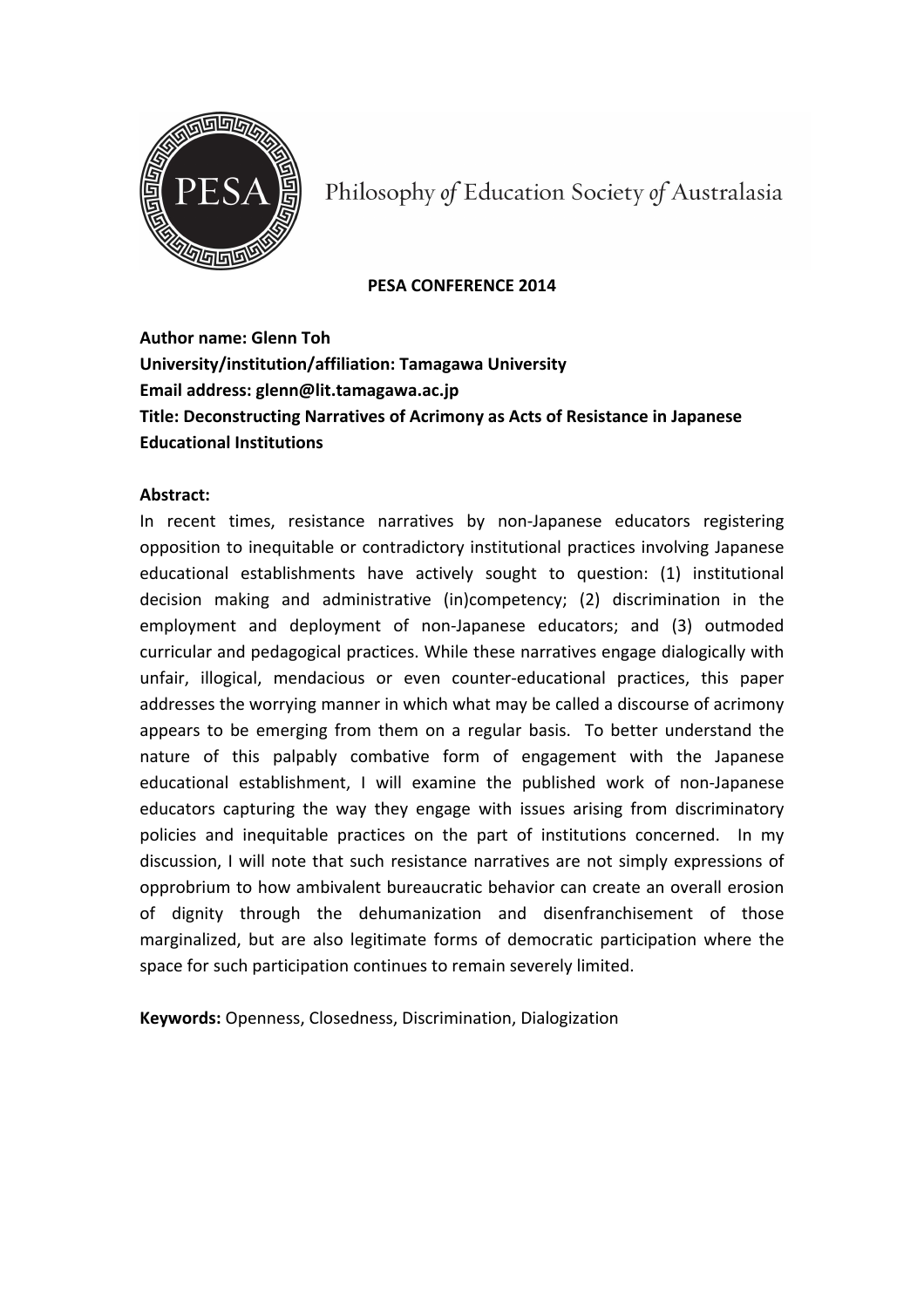*Knowledge of reality is essential for developing self-consciousness and a subsequent increase of knowledge. But if it's to be authentic, this act of knowing always requires the unveiling of its object. (Freire, 1985, p. 168)* 

*Openness has application in multiple areas of educational life and can serve as a* principle for both lifelong learning and social organization. The optimal pursuit of *openness in pedagogical settings...can be contrasted with various forms of closure, including dogmatism, excessive certainty, and an unreflective rejection of either the "old" or the "new". (Peters & Roberts, 2012, p. 44)*

*'[I]n seeking to preserve the past – retain cultural well-established cultural practices – there is never a "pure" reproduction of what has been learned from one generation to* the next...[E]ven if we are closed in our attitudes, that which we preserve and *transmit to others will always be "tainted"* – *mediated by the actions, words, thoughts, and social relations of those who participate in creating the present. Change, then, is a constant, but the question of openness arises when we examine* the dispositions, practices, and structures that facilitate or impede certain kinds of *change' (Peters & Roberts, 2012, p. 85)*

#### **INTRODUCTION**

References to the importance of internationalization among Japanese politicians time and again draw attention to the presence of non-Japanese people who live and work on Japanese soil. Among this growing number of foreign residents often referred to as *qaikokujin* (literally, 'outsiders from other countries') are the non-Japanese educators working in Japan's educational institutions ranging from the ubiquitous English conversation schools to some of the country's most revered universities. 

As one of these non-Japanese educators, I take and stake an interest in the ways non-Japanese educators have engaged with the cultural-political realities of their work situations alongside the way they negotiate the heavily ideology-laden foreigner subjectivities in the discursive spaces available to them. In this paper, I will explore the nature of these ideology-laden foreigner subjectivities through an examination of recurrent discourse patterns emerging from the published work of non-Japanese educators. In so doing, I hope into bring to greater prominence the nature of the struggles that these non-Japanese educators routinely face in their quest for equal treatment in terms of employment and deployment, which is in turn a part of a larger endeavor for human dignity and professional recognition as aliens making a living in a foreign country. In my time in Japan as an English teacher born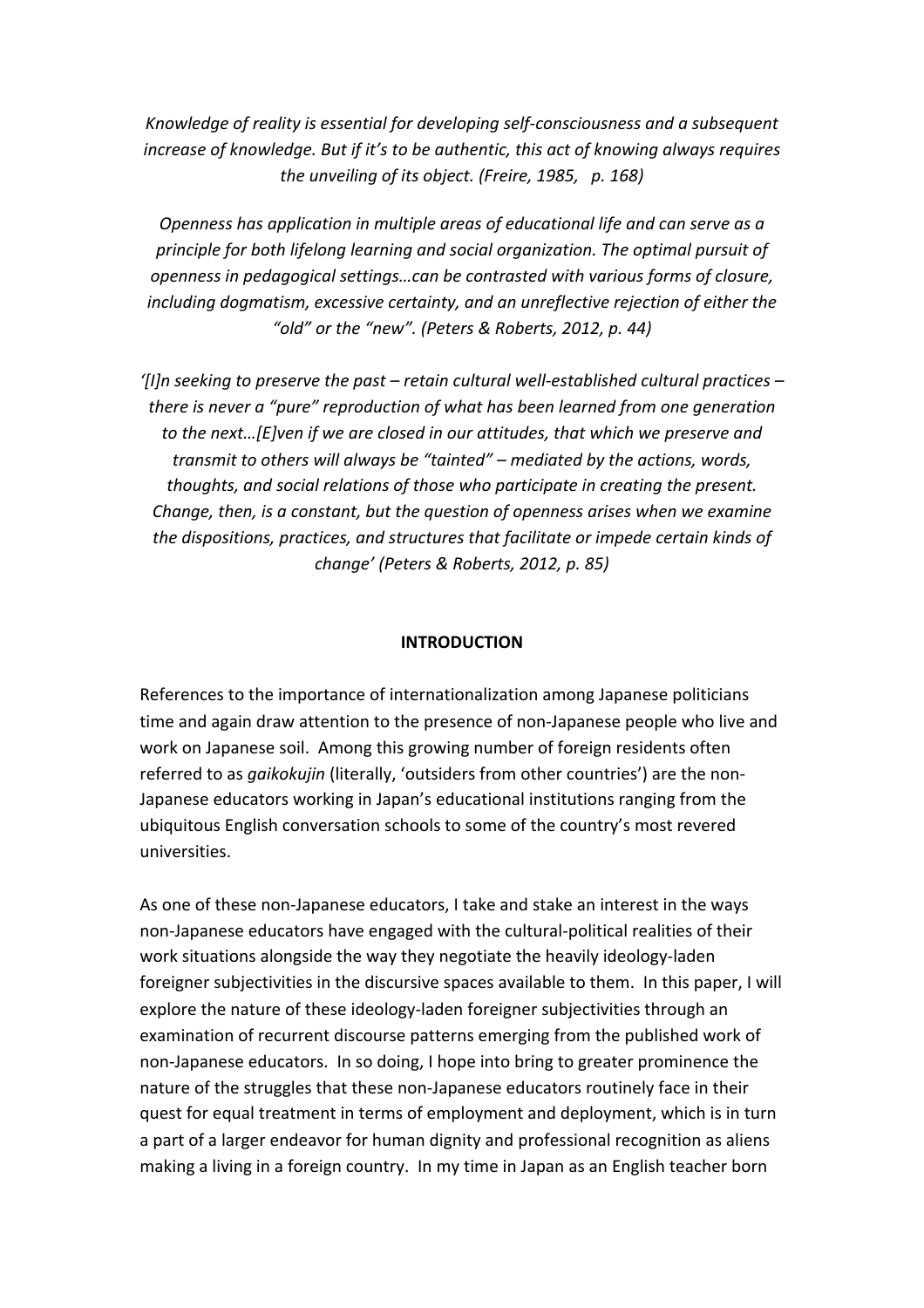and bred in Southeast Asia and married to a Japanese national, I have, as part of my professional praxis, sought to think reflexively about the lived-realities of non-Japanese educators, many of whom have been in the country for much longer than my own eight years.

#### **A DISCOURSE OF ACRIMONY**

By discourses, I refer to the performative and socially contextualized ways ideologies and power relations are enacted, signified or materialized in textual and rhetorical practices (Edwards & Usher, 2000; Scollon & Scollon, 2003; van Leeuwen, 2008). Following van Leeuwen (2008) moreover, discourses provide an inroad to understanding social beliefs and practices through the way they are represented in text, suggesting that 'it is possible to reconstruct discourses from the texts that draw on them' (van Leeuwen, 2008, p. 6). With regard to the present discussion, the discourses I seek to examine are necessarily critical ones in the way they set out to engage with dominant ideologies and institutionalized inequalities (Fairclough, 2012). To the large extent that these ideologies and inequalities impinge on matters concerning race and racism, my approach will also bear the elements of a critical race methodology (Ladson-Billings, 1999; Solorzano & Yosso, 2002; Parker, 2003) that strategizes resistance to discrimination through counter-story writing (Solorzano & Yosso, 2002). My discussion will also cover ideologies and histories behind non-Japanese educators' experiences of marginalization and alienation  $$ particularly in how these ideologies and histories trace a discourse of acrimony.

What I call a discourse of acrimony (hereafter 'Acrimony') is characterized by the prevalence of dissent, pessimism, cynicism, adversarial narratives or renditions of resistance in the writings and counter-stories of non-Japanese educators. Uncovering the inner workings of Acrimony will help explain the ontological realities and subjectivities of these non-Japanese educators as well as the prevailing ideologies that lead to their marginalization and silencing. To do this, I will examine the published works of four non-Japanese educators (Worthington, 1999; Murphey, 2004; Rivers, 2013; McVeigh, 2003 & 2006) who have written (auto)ethnographies and autobiographies of their work experiences in Japanese institutions. Their works have been chosen for their different instantiations of Acrimony spanning a time period of some ten years. My intention is to surface for commentary instances of dissent, resistance, pessimism or even cynicism before making observations on how as enactments of Acrimony, they should also be understood as legitimate attempts to engage with prevailing institutional and societal beliefs and practices.

#### **WHY FOREIGNERS?**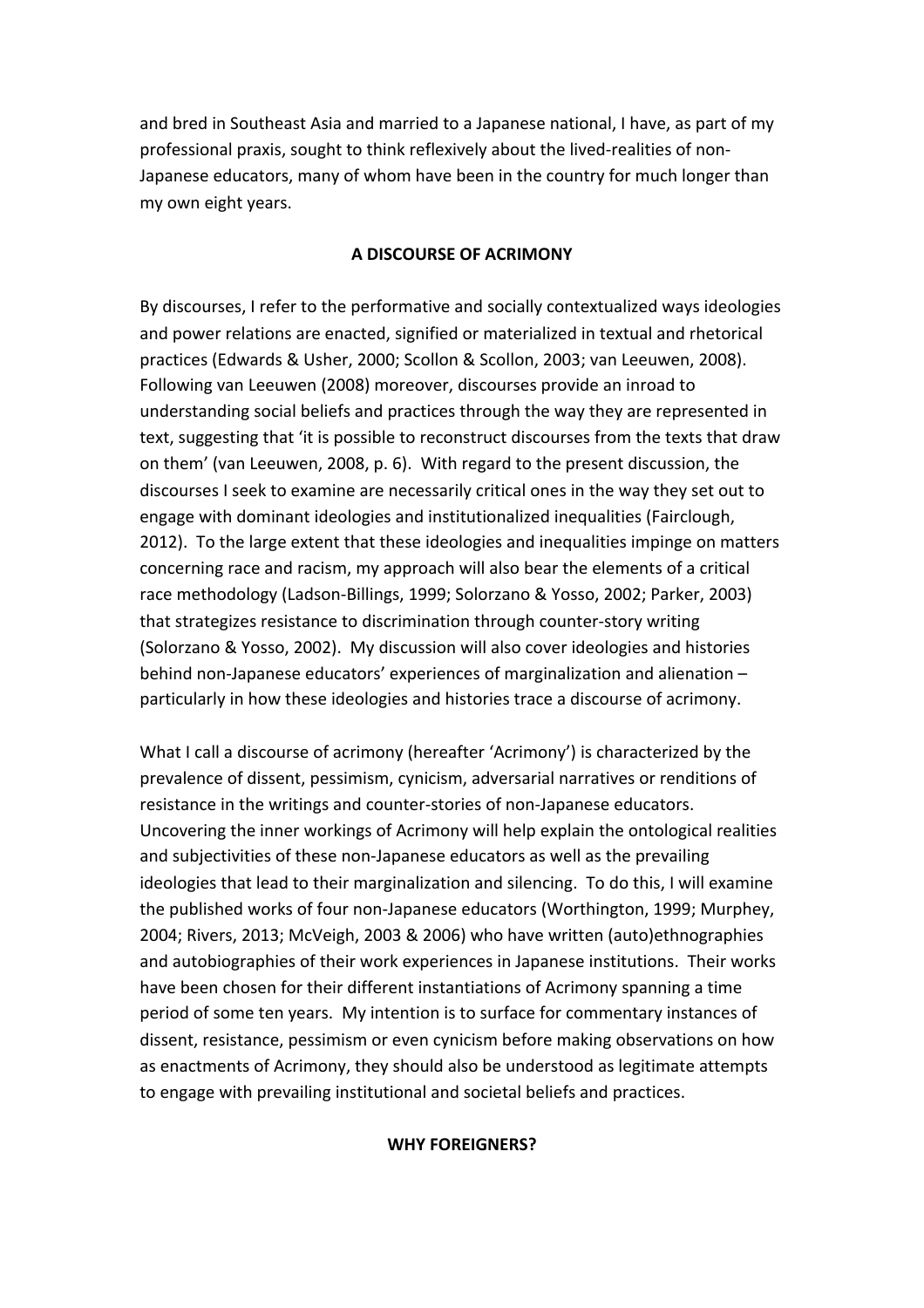The proverbial *qaikokujin* is both an Othered entity and an ideological project in Japan. By Othered entity, I mean that an overseas person living on Japanese soil is viewed not just in terms of her being an individual human being but also as a persona invoking and evoking presentiments of non-Japaneseness (McVeigh, 2003; Rivers, 2013; Worthington, 1999). Such a form of Othering is in turn part of a larger exclusivist-culturalist project of reifying 'Japaneseness' particularly through a popular genre of writing called *nihonjinron* which seeks to legitimate the Japanese as a pure, homogenous and unique race of people (Befu, 1984 & 2001; van Wolferen, 1993). The word 'foreigner' both carries racialized meanings and nationalistic antipathies in Japan where clear distinctions are made between people on the basis of whether they are local or foreign, Japanese or non-Japanese (Worthington, 1999; Befu, 2001; Masden, 2013). Nihonjinron writing as an expression of Japanese culturalism has commanded large followings especially in times of economic prosperity when Japan Inc. became symbolic of the stellar achievements of the nation's strongly symbiotic relationship between state and private business (Dower, 1999; van Wolferen, 1993).

For adherents of *nihonjinron* cosmology, to be Japanese is to have 'descended from "genetically" Japanese people who have lived on the Japanese islands and practiced Japanese culture' while 'those who have practiced Japanese culture are native speakers of Japanese' (Befu, 1984, p. 68). Thus, Befu (1984) notes that 'in the minds of Japanese the following equation holds: Japanese archipelago = genetic Japanese = Japanese culture = Japanese language' (Befu, 1984, p. 68). It has, however, been observed that such heightened feelings of uniqueness can be 'expressed in a very negative manner' in the way 'Japanese have...used their perceived uniqueness to justify all kinds of discrimination against both foreign nationals and products' (de Mente, 2005, p. 12). More importantly, *nihonjinron* beliefs in Japanese uniqueness have also been seen to have an insular effect on education policies and practices (Worthington, 1999), a matter I next explore.

### **THE ACRIMONY of EQUIVOCATION (or DUPLICITY): Worthington (1999)**

'th' equivocation of the fiend that lies like truth' (Macbeth, V.v. 43-44)

### **Description of Situation**

Worthington (1999) provides a counter-story that tells of different employment conditions for Japanese and non-Japanese educators in a prefectural university in Kyushu. It engages with matters arising from concerns over: (1) employing local and foreign educators under different contractual terms - where the locals were given tenure and full-time status but not the foreigners; (2) submitting an accreditation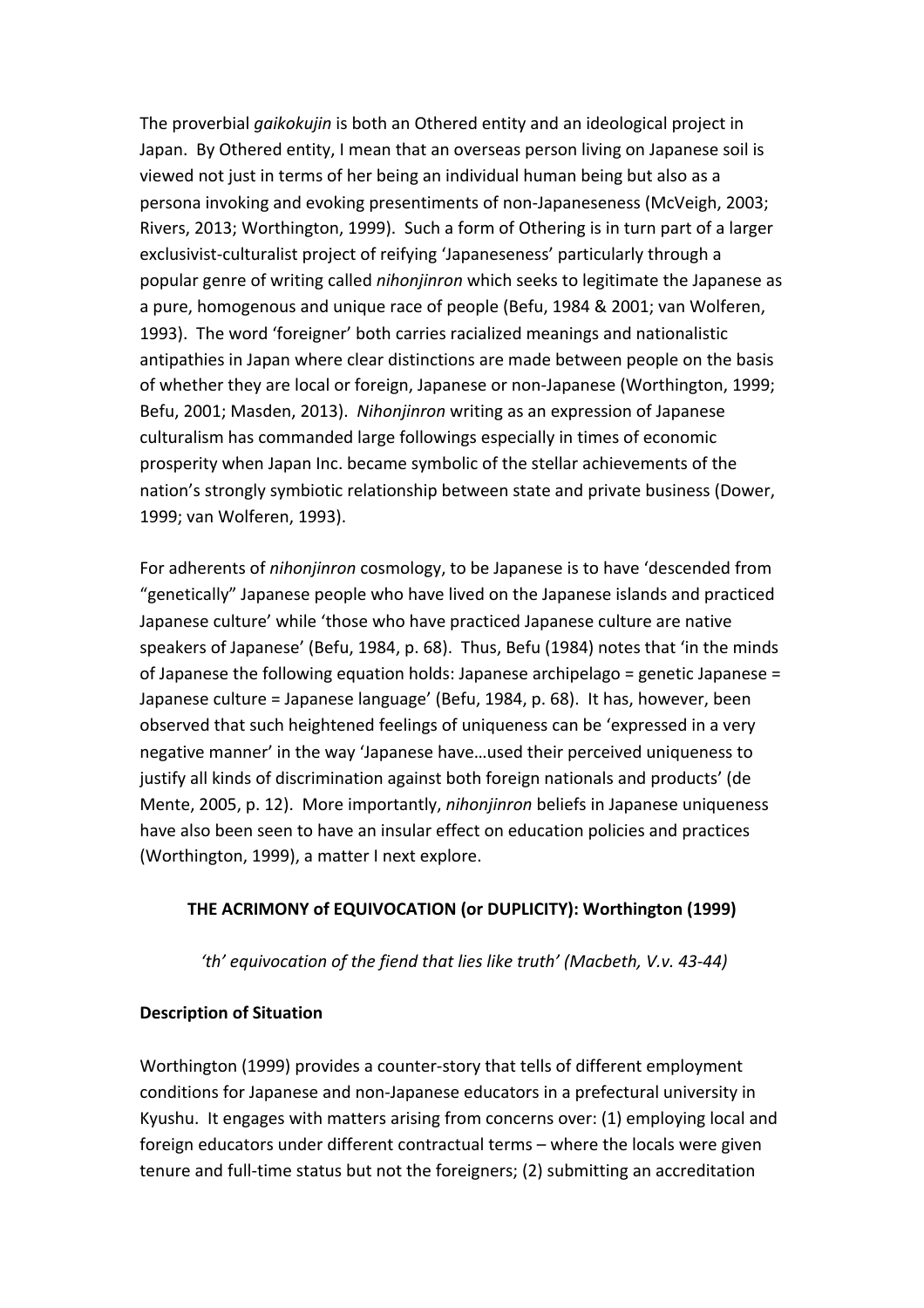application to the Education Ministry to seek approval for a new faculty using documents that led the Ministry into believing that the foreign educators were fulltime staff when they were in fact employed as part-time irregular workers; (3) continuing to allocate full-timer workloads to these foreign educators while keeping them on part-time irregular contracts; (4) dismissing the foreign educators by terminating the one-year positions in which they were incumbents.

In response to (1), the foreign educators took legal advice which led to the formation of a union (Masden, 2013; Worthington, 1999) which subsequently fought (unsuccessfully) in the courts for the reinstatement of the non-Japanese educators affected by the termination of the positions. Moreover, when queried about (2), university administrators redefined the meaning of 'full-time' to mean that the non-Japanese educators were physically based 'full-time' at the university. Worthington (1999) called this an act of linguistic contortionism in their bid to explain away an act of misrepresentation. Subsequently, the issue of race also surfaced when the administration admitted to judging the teachers based on their un-Japanese looks (Worthington, 1999). This revelation came to light during a meeting between the aggrieved teachers and the university administrators, when similarity was drawn by the administrators between the un-Japanese looks of the foreign teachers and the Latin features of Wagner Lopes, a player on the Japanese national soccer team. Even though Lopes was a Japanese national, the administrators considered him un-Japanese on account of his facial features.

### **Acrimony**

The non-Japanese teachers registered their objection to the following issues, as reported in Worthington (1999): (1) discriminatory employment practices including the way foreigners were, to use Worthington's term, 'ghettoized', through inferior employment conditions and replaced regularly with younger and fresher foreign faces; (2) the submission of documents that did not correctly represent the employment status of the non-Japanese teachers to obtain accreditation from the Ministry, in effect exploiting their qualifications and professional credentials; (3) the manipulative, equivocal and condescending manner of the university administrators including the university president and the casually dismissive way in which matters of racism were treated.

Bitter and acrimonious though the engagements were, important issues came to light in the throes of the court battle against the university and the prefecture. Worthington (1999) points out that up until the time of her writing at least, the laws of the land could not be totally depended upon by aggrieved parties like the teachers to seek redress. Their Japanese attorney advised them as early as 1996 to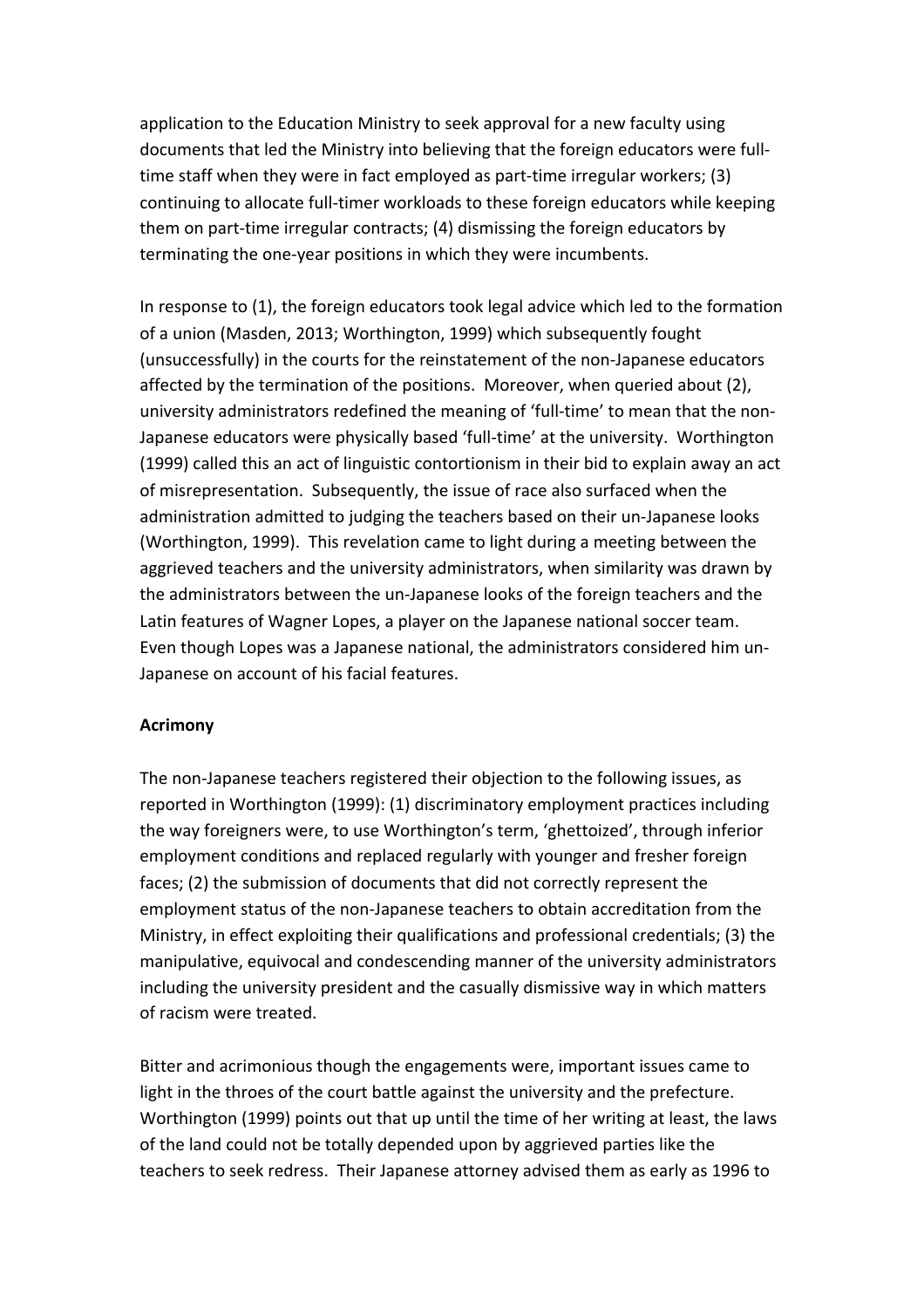put aside any hopes of relying on the law for relief from discriminatory employment practices, as the courts were known to be reluctant to challenge existing bureaucratic power structures and were in fact hostile to individual assertions of their rights to protection. Education bureaucracies were at the same time revealed to be unused to taking foreigners seriously as professionals or to being held accountable for their actions, whether reasonable or unreasonable. The 'good' coming out of the legal battle was that many Japanese people stood on principle and rallied behind the foreigners. Worthington (1999) notes that these were people who did not want to be implicated in the kind of injustice that involved what she termed as a sclerotic bureaucracy acting unfairly against vulnerable foreigners. Moreover, for these Japanese people, the shabby treatment of foreign teachers was also a matter that affected their children's education for internationalization and the promoting of a kinder discrimination-free environment.

Ending her article on a positive note, Worthington (1999) reports that at least one university responded positively to the publicity of the legal battle by deciding to employ foreign teachers on better terms. Writing some years later, McVeigh (2003) notes similarly that not all foreigners were hard done by inferior employment conditions. Some had in fact been given the opportunity to participate in administrative and committee work and some did get to attain fairly high positions with tenure, although not without other manifestations of Acrimony  $-$  as we will learn from Murphey (2004) in the following description.

## The ACRIMONY of DISIDENTFICATION: Murphey (2004)

Indeed, to transform organizations that seem to have created their own worlds of *meaning, unexpectedly critical and non-conformist points of view need to be recognized (Shahinpoor & Matt, 2007, p. 38)*

### **Description of Situation**

Murphey (2004) relates the writer's experience working in an entrance examination committee at an unnamed Japanese university. Unlike the situation described in Worthington (1999), the writer held an academic position at this particular university and taught Second Language Acquisition and Communication Psychology apart from doing teacher-training. Murphey (2004) mentions how many in-service teachers enjoyed his interactive classes but admitted that they could not use his methods because students had to be drilled for entrance examinations. Finding himself nominated to work on entrance examination committees for English, the writer's relates how he repeatedly attempted to suggest changes to the item banks. In particular, he had noticed that discrete point grammar and vocabulary items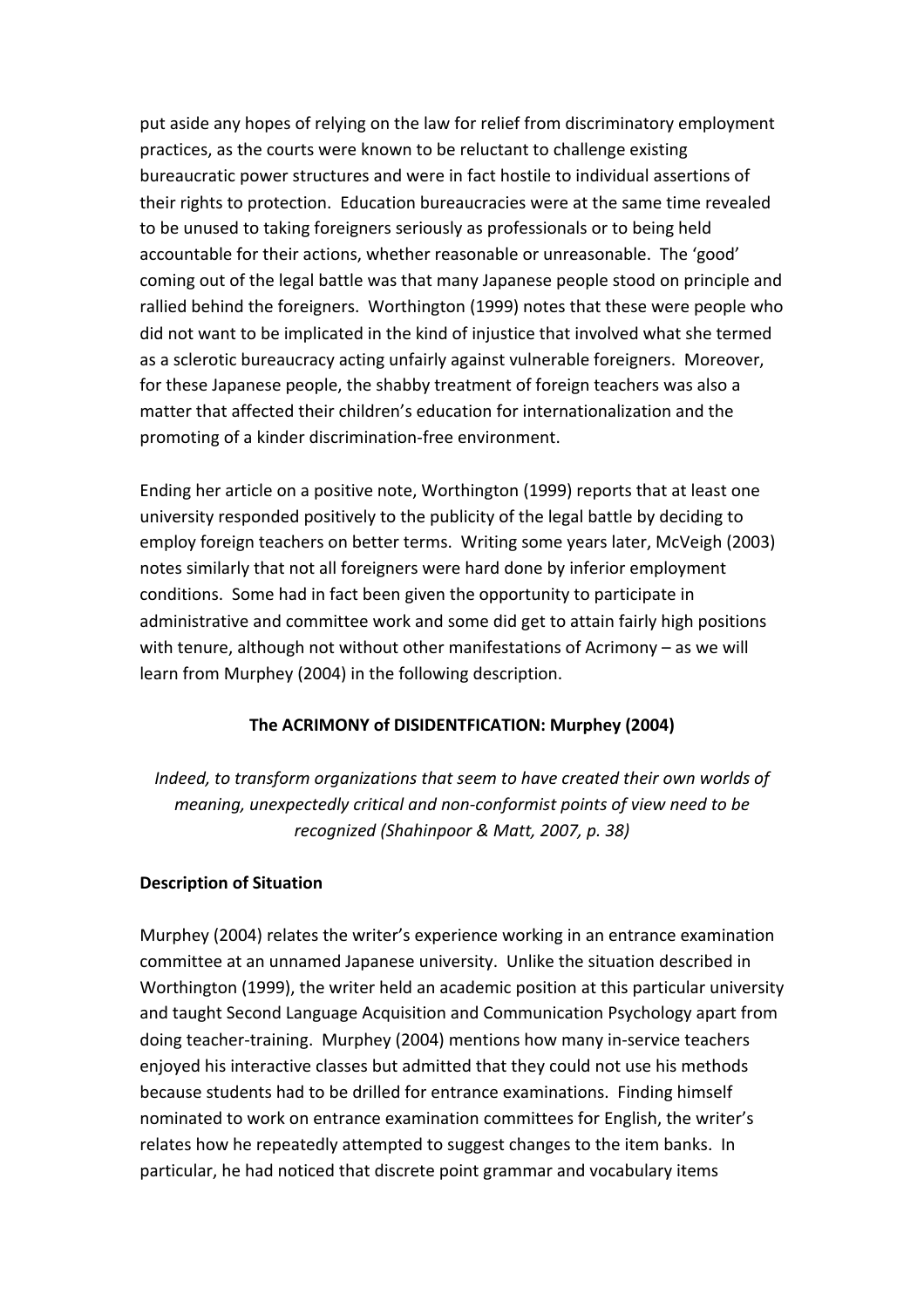compared badly with reading comprehension and listening items in terms of index of facility (IF) and index of discrimination (ID). The IF measured the number of correct responses to each question while the ID measured the number of top-scoring and low-scoring students who answered the questions correctly. Together, the IF and ID provided information about good and weak items. Murphey (2004) relates how he lobbied unsuccessfully to the administration to factor in IF and ID into the setting of entrance examinations.

### **Acrimony**

After repeated occasions sitting on entrance committees where his suggestions for change were ignored, Murphey eventually retreated into a state of dis-identification, disillusionment and non-participation. Not wanting to compromise between what he saw as the discrepancy between good test-writing practices and institutional intransigence, he tendered his resignation when he was asked to chair an examination committee, registering his objections to practices he 'perceived as grossly unjust to Japanese youth, anti-educational, and damaging to Japanese society' (p. 707). The final resort to resignation came after the administrators refused to allow changes to the examination format or to disseminate valuable IF and ID data to other committee members. The reason given was that high schools had to be notified of changes to examination formats. Since examination committees were reshuffled every year, year-to-year changes in format were alleged to be 'impossible'.

Before finally accepting Murphey's resignation, however, the university introduced a new rule that excused foreigners from sitting on examination committees – and in so doing missing (actually dissimulating) the more fundamental problem of the quality of test items. The matter was instead treated reductively as one to do with the foreignness of the person who lobbied for the changes, ironically with the intention of promoting more valid testing practices to benefit Japanese test-takers.

### The ACRIMONY of SILENCING: Rivers (2013)

*Organizational fabrications are a way of eluding or deflecting direct surveillance. (Ball, 2003, p. 225)*

### **Description of Situation**

Writing almost a decade later, Rivers (2013) problematizes similarly oppressive practices, this time concerning research and pedagogy. Rivers (2013) describes the situation in an English language center (the 'EC') of a Japanese university employing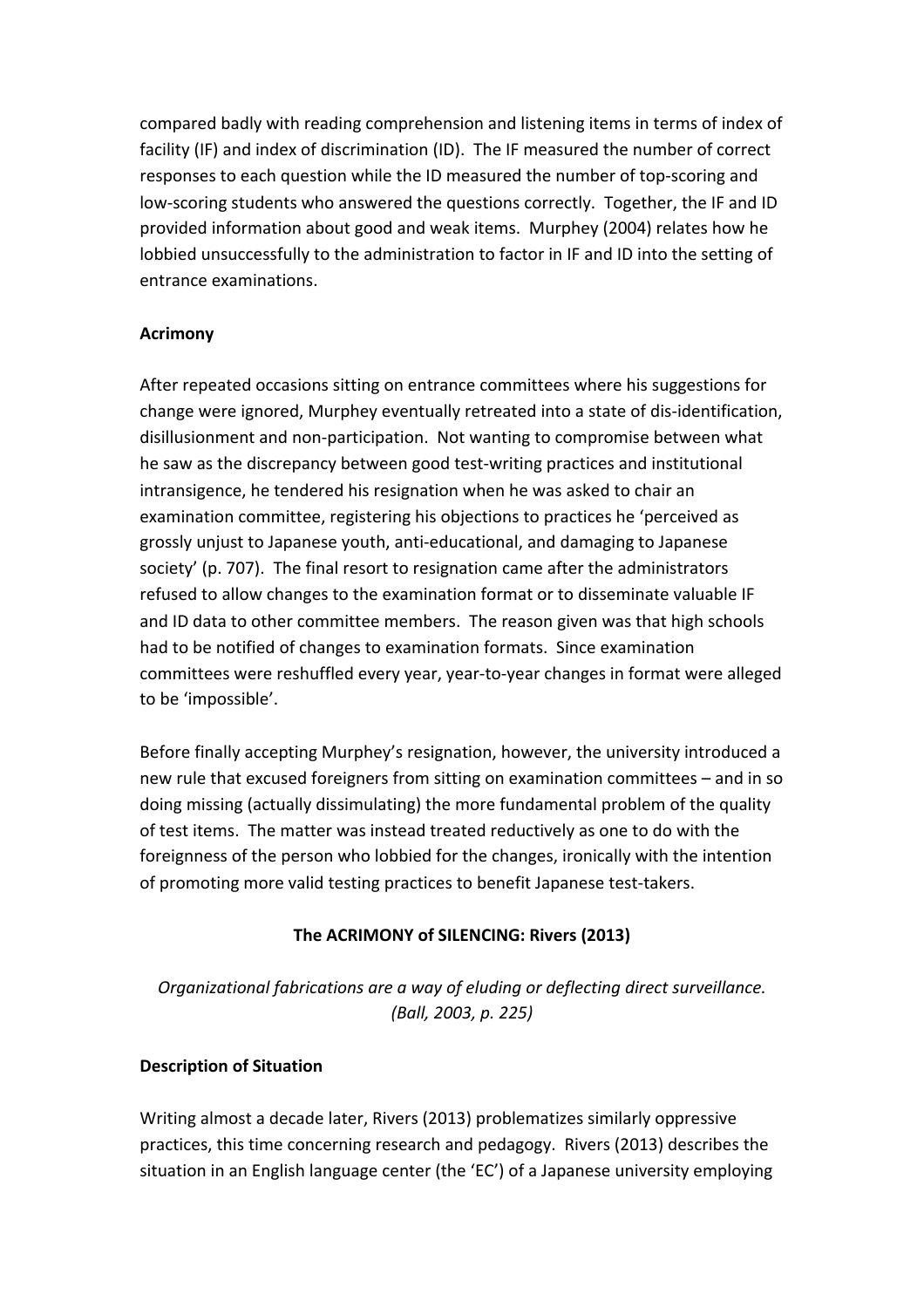native-speaker English teachers that enforced a strict English-only environment for its students and teachers. He relates how he and another colleague were advised by the center director to change their area of research interest because it questioned the fundamental assumptions behind an English-only teaching approach, something regarded by the EC administration as undermining institutional interest. They were also told by the EC director that they 'had overstepped the boundaries' of their native-speaker role (p. 85), which was interpreted monolithically to mean teaching using an English-only approach and being representatives of a foreign native-speaker culture. Rivers (2013) also took exception to the practice of using native-speakers as promotional tools, opportunistically exploiting the slippage between 'white nativespeaker of English' and 'foreigner' to create a 'fashionable exotica' (Hall, 1998, cited in Rivers, 2013, p. 82) to attract students.

### **Acrimony**

Native-speaker teachers were exploited for their foreignness and supposedly exotic looks. During promotional photo-taking sessions, they would be asked in an email to 'introduce more color into their shirts, ties, blouses and dresses' (Rivers, 2013, p. 81). For Rivers (2013), this demonstrated ignorance of 'the dehumanization of the process' that ultimately reduced the teachers 'to the role of designer mannequins' (p. 82). Moreover, when it came to academic matters, there were concerted attempts by the EC administration to censor creative research. Teachers who questioned the English-only policy and believed that the students' first language (i.e. Japanese) served as an effective tool to help them learn English were told to refrain from doing so. Rivers (2013) relates how he and his colleague, 'Steven', were asked to stop gathering data from EC teachers about the role of the students' first language in the English classroom. Rivers (2013) cites what 'Steven' had to say of their meeting with the EC director, whose ethical position is seriously called into question given the threatening manner of his warning:

> He...asked why I, with two young children and about to start a new position at a sister university, would want to publish this research and risk being fired for it. He said there were Japanese faculty members who would read the published paper and alert the chairman [of the university] and that as a result I could very well lose my job. ('Steven' cited in Rivers, 2013, p. 86).

Still more insidious was how the pressures applied by the EC director eventually meant that only a diluted version of the research findings were allowed to be published. The director's instructions were that the number of participants within the study had to be omitted in case it tallied with the staff numbers at the EC. The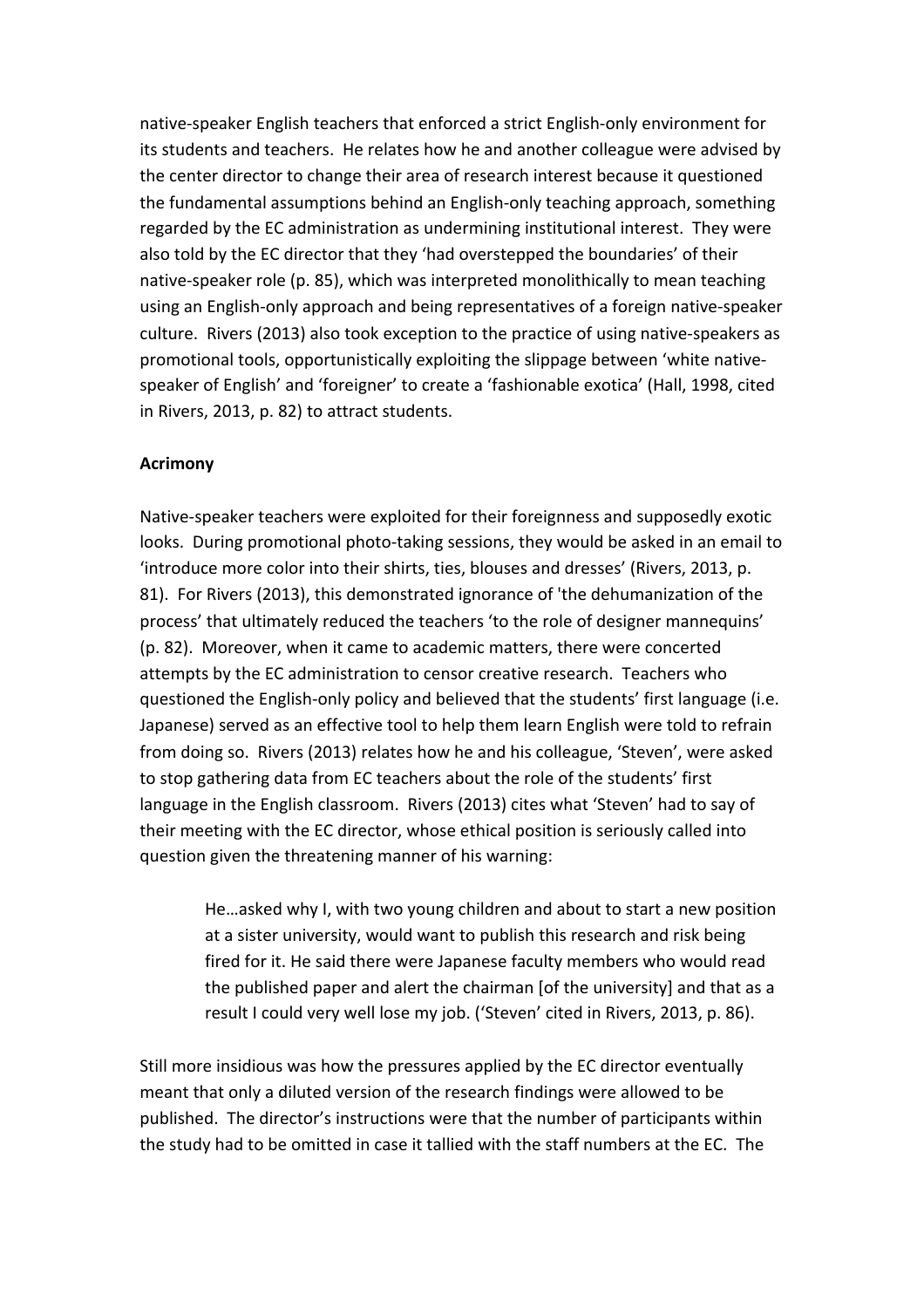researchers also had to include a decoy third author from a different university to reduce chances of the research being traced back to the EC (Rivers, 2013).

Bueno & Caesar (2003) make a relevant observation when they note that 'native English language teachers, foreigners all, can only comprehend themselves and their whole experience teaching...within the framework of a Japan that ultimately…imperils them…to explore the borders of shame when they try to speak of their experience' (p. 21). Rivers' (2013) account shows that threat and coercion can be resorted to as weapons to police conformity.

## The ACRIMONY of TOKENIZATION: McVeigh (2003 & 2006)

The heart of the education project is gouged out and left empty. Authenticity is *replaced entirely by plasticity (Ball, 2003, p. 225)* 

A dominant motif characterizing the experience of non-Japanese educators in Japanese tertiary education in the works of McVeigh (2003 & 2006) is that of playacting or theatricality. McVeigh (2003 & 2006) uses this motif to draw attention to irreconcilable differences between appearances (what is purported or pontificated as desirable for education or educational reform) and reality (dubious outcomes of anti-educational or unprofessional bureaucratic conduct). In his critiques, McVeigh describes the manipulative, mendacious and theatricalized behavior of administrators out to frustrate reform and creativity to preserve the status quo, strongly reminiscent of the descriptions of dogmatism, excessive certainty, smugness, closedness and refusal to change captured in the epigraphs (Peters & Roberts, 2012) to this paper.

In the following section, I offer a final example of Acrimony where the foreign educator involved is left powerless when he refuses to playact the para-realities of pretend education (McVeigh, 2006), foisted on him by the system. The difference (and dark irony) here is that the educator involved possesses Japanese ancestry and occupies a high position in the institution concerned.

### **Description of Situation**

McVeigh (2006) relates the case of a Japanese-American specialist in Japanese education. 'Professor Harada' (pseudonym) was appointed to be the Vice-President of a newly configured university, 'Amadera Women's University' (pseudonym), which was once a two-year college that underwent major reform set off by low standards and falling enrolments. As part of the reform initiative, drastic measures were taken. American-style GPA was introduced alongside a new semester system.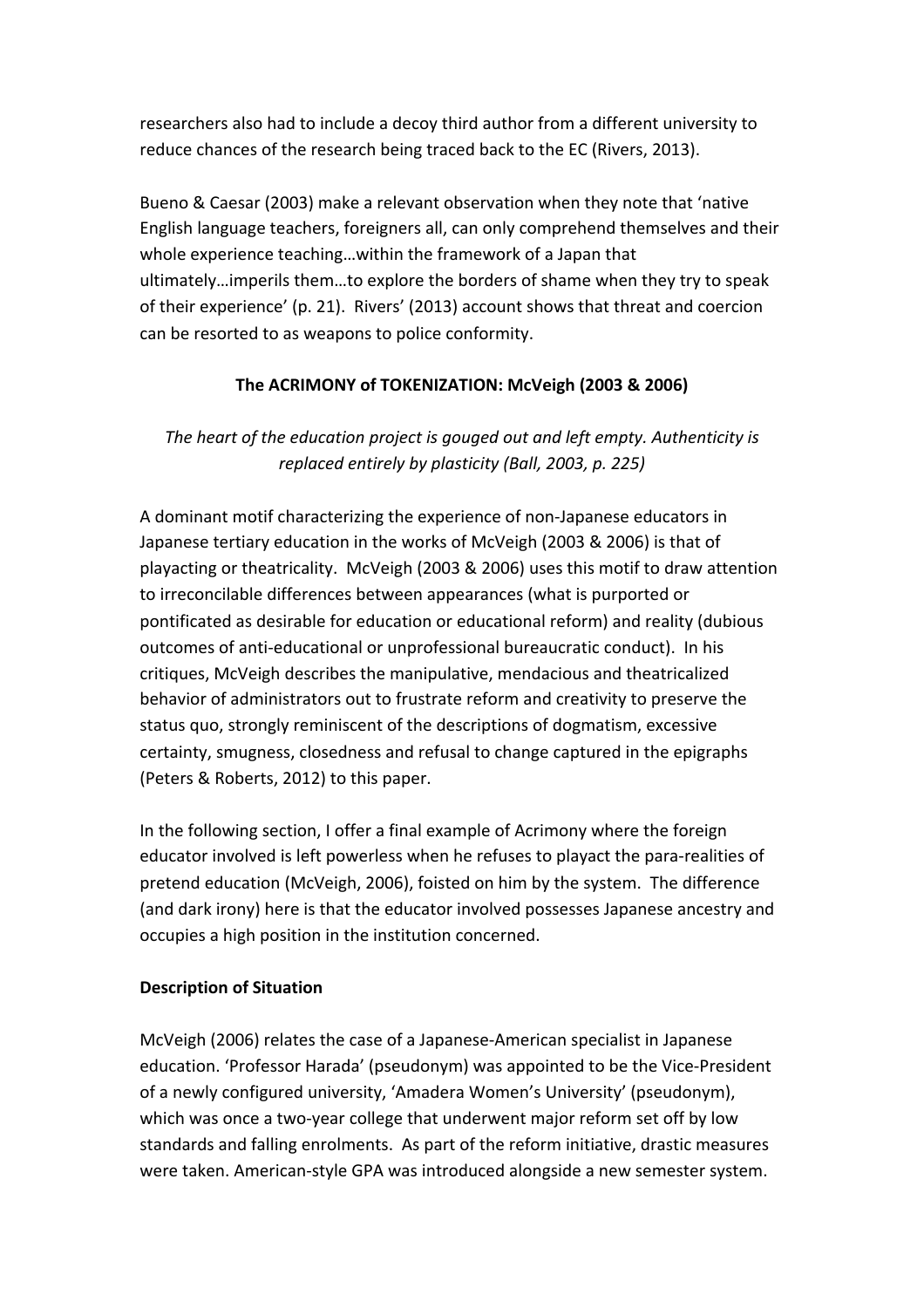Professors from the two-year college were also demoted in a bid to raise professional standards.

An important factor in Harada's appointment was his appearance. Harada's Japanese looks and Japanese ancestry were very important to his color-conscious employers. It signaled to them that 'he was considered "really" Japanese enough' (p. 131) to assume the high appointment and deal with the bureaucrats in the Central Administration, many of whom were resistant to reform. In his second year, Harada was promoted to President. However, by the third semester, Harada had 'resigned'. McVeigh (2006) reveals how Harada was actually forced out of his position 'due to frustration, "bashing" by the Central Administration, and management's constant sabotage of his reform efforts' (p. 131), including ignoring the bylaws that he and some faculty members had written.

Harada's notion of higher education as a genuinely academic endeavor meant to him that the demoted professors who sought reinstatement would have to become more academically productive. The demoted professors (and their union), in contrast, saw things differently. For them, reinstatement was not a matter of scholarship but a matter of entering into negotiations with the administration. Reinstatement was less of an academic matter and more of an administrative or bureaucratic one. Harada refused to go along with the different manifestations of anti or para-real education. His explanation of his resignation invoked the theatricality and para-reality of role playing when he said that he refused to play the role of a 'symbolic president'.

# **Acrimony**

The significance of the motif of playacting  $-$  besides sustaining a discourse of acrimony – lies in the way non-Japanese can be tokenized by being forced to play symbolic non-functional roles. Hired as tokenized or commodified forms or as window-dressing for "internationalization" purposes, there is a general disinterest in their potential to contribute professionally (McVeigh, 2006). In Harada's case, the bureaucrats from the university's administrative core were bent on upholding old institutional structures and undermining his efforts: 'More than once, President Harada complained that the Director of Administration was not doing his assigned task for the Strategic Plan' (McVeigh, 2006, p. 135). While we are told that this Director and his Associate 'did at least sit through para-real Planning and Resources Committee meetings', both of them 'ignored the President's repeated request to contribute to the discussion, passively staring down at the table when the President asked for their opinion' (McVeigh, 2006, p. 135).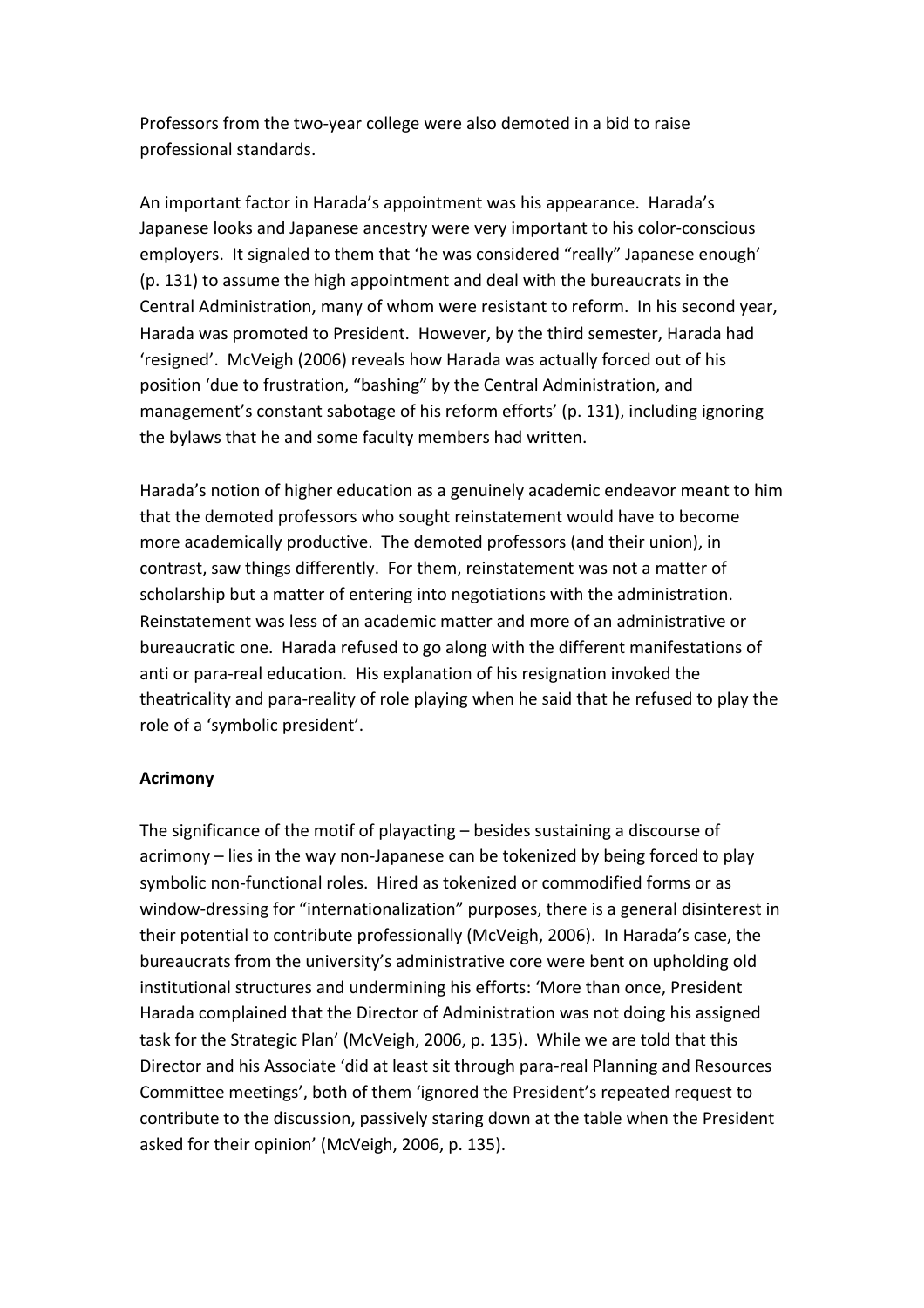Despite the fact that his Japanese looks factored highly in his appointment, McVeigh (2006) vividly relates how Harada, gallant as he was in his attempts at reform, was never truly taken seriously by the university bureaucrats. His spontaneity of thought and action was quickly attributed to his Americaness that quickly relegated him to outsider status:

> Innocent, even generous acts were regarded as attempts to undermine the administrative core...when President Harada threw a small cheese and wine party for the faculty and staff an administrator at the Daigaku [university] complained the staff had to "prepare and clean up"...A closer analysis revealed that the real issue was how the President had circumvented the Daigaku's exchange circuitry...by financing the party with his own funds, the President's kindness threatened the administrator's "control over the budget." (McVeigh, 2006, p. 141)

Seeing no way forward, Harada had no choice but to leave.

# **ACRIMONY AS A RESPONSE TO BULLYING AND SUPPRESSION OF VOICE**

The struggles highlighted in the above critiques may not be widely appreciated in circles outside Japan possibly for reasons to do with Japan's skilful management of international relations, public image (Hall, 1998), and its status as a wealthy and gracious country playing lead roles in scientific, entrepreneurial and philanthropic endeavors. Accusations of discrimination are quickly explained away by counteraccusations of arrogance or cultural imperialism on the part of the foreign critics (van Wolferen, 1993). Allegations of unfair actions are cleverly accounted for by culturalist pleadings that such actions are part of Japanese culture which foreigners are said to have no way of understanding (van Wolferen, 1993; Hall, 1998). Such culturalist explanations are mobilized as a power strategy targeted at the silencing of foreign critics: "'Culture' is, in fact, working overtime to explain the motives of every Japanese under all circumstances' (van Wolferen, 1993, p. 322).

# **Iiime versus Aisatsu**

Behind this cultural façade of graciousness and material sophistication, however, are rather uglier aspects of human relations none so well epitomized as in a longstanding culture of bullying (*ijime*) and intimidation (van Wolferen, 1993; de Mente, 2005; Sugimoto, 2010) of the weak or inferior, and those who are deemed not to be in conformity to prescribed majoritarian norms. It has been noted that '[i]ntimidation is an unavoidable and omnipresent characteristic of Japanese society' (van Wolferen, 1993, p. 452) while bullying 'mirror[s] the way in which the pressures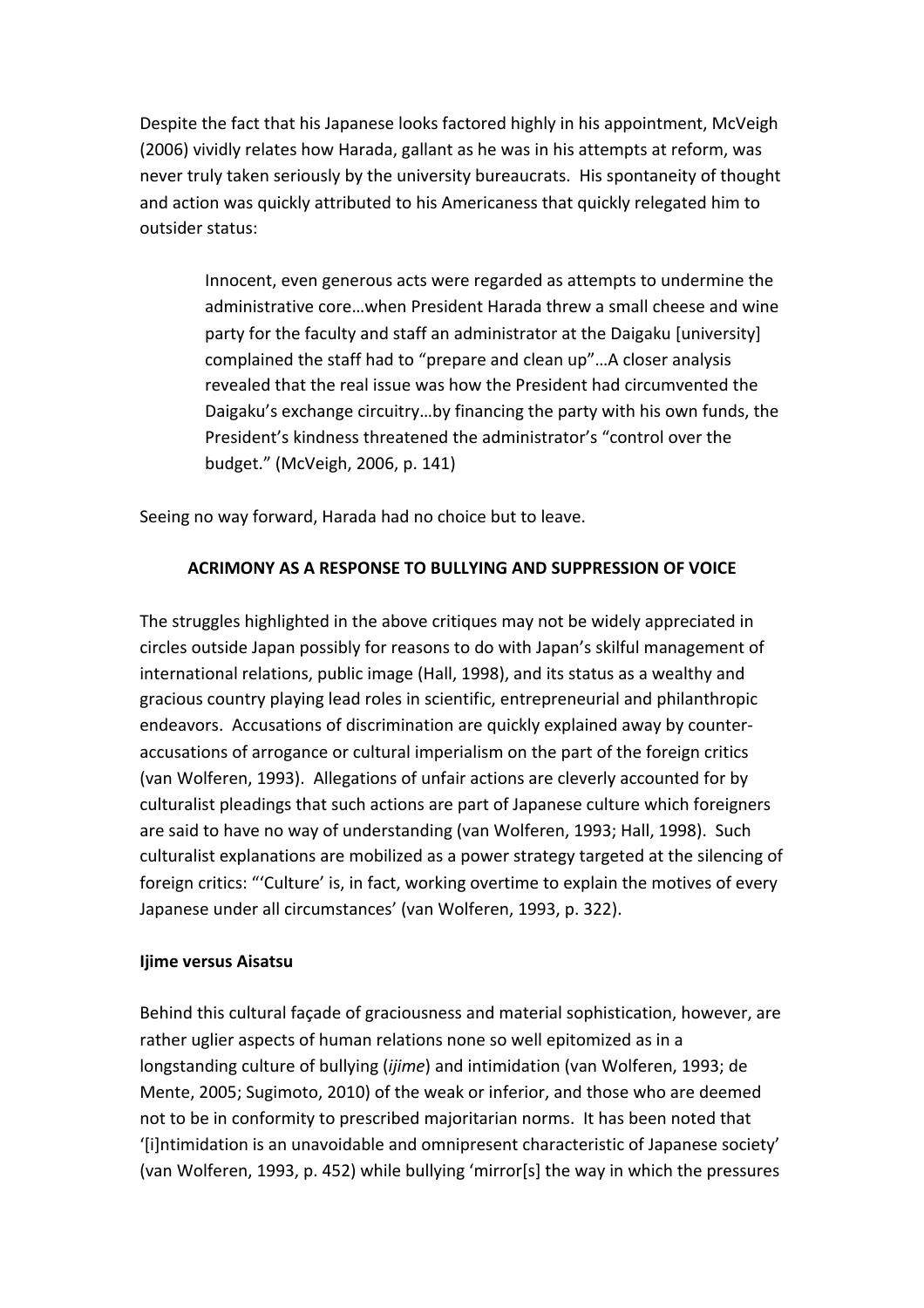of conformity and ostracism operate in work environments and the community at large' (Sugimoto, 2010, p. 147). The Acrimony in the educators' critiques draw public attention to different manifestations of *ijime* while registering the foreign educators' abhorrence of and dis-identification with such behavior. Their critiques can, in this sense, be also read as conscious acts of engaging with inconsistencies and contradictions lacerating society at large (Mayo, 2008) by '[i]ntellectuals of good conscience' (Peters and Roberts, 2008, p. 112) voicing matters of public and societal interest. 

Concerning societal interest, moreover, part of the educators' frustrations (and the Acrimony thereof), can be traced to what McVeigh (2002) highlights as a noticeable absence of a 'culturally sanctioned public sphere where individual's opinions, interests, or self may be expressed readily' (p. 131). Such expressions of opinion would be consistent with the reasonable expectation that 'educational practitioner[s] cannot avoid the exercise of professional discretion, where this may even require refusal to conform to managerial expectations or directives' (Olssen, Codd & O'Neill, 2004, p. 195). Taking the place of this vacuum is a proliferation of politeness practices and civilities observable in *aisatsu* 'which covers an entire range of sociolinguistic practices from perfunctory greetings to complex ceremonials' (McVeigh, 2002, p. 122). According to McVeigh (2002), *aisatsu*, particularly in its effuse and theatricalized forms of politeness, creates a society where people are expected to perform 'social roles enacted through etiquette practices' to the extent that 'politeness erects walls between individuals' (p. 126).

# **Politetism as Weapon and Barrier**

Effuse politeness and the barriers it erects become agents of silencing in intellectual, political and common spaces. From the standpoint of foreign educators, such 'politetism' or elaborate practices of civility can be oppressive in the way they silence genuine bids to engage with institutional and societal realities. At the height of the Worthington court case, the university president is seen coming across nonchalantly as treating the whole debacle as a matter of cultural misunderstanding if only the foreigners could understand the non-confrontatory nature of Japanese culture (Worthington, 1999). 'Politetism' in this sense becomes a politicized inundation and saturation of institutional spaces with strategized and choreographed clichés and civilities devoid of substance or meaning. Such voidance in communication invariably forestalls purposeful dialogue, critique and exploration of meanings, replacing them with hackneyed and scripted form(alities) emptied of any potential to generate deeper thought and shared knowledge creation.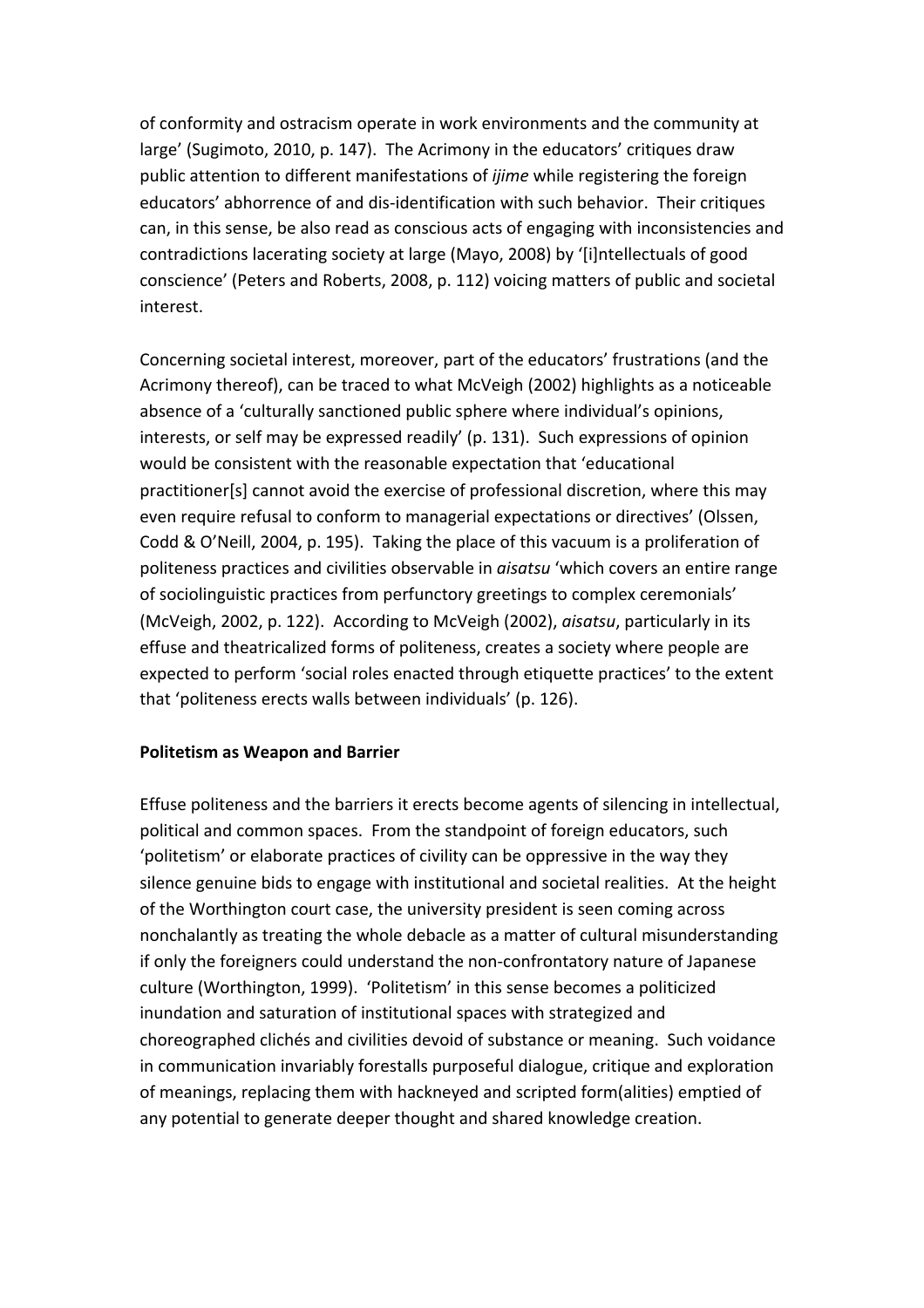Recalling earlier discussion on *nihonjinron*, politetism as the frontage and *sine qua non* of *ninhonjinron's* culturalist ideology, is a key weapon in any charm offensive aimed at silencing or placating criticism. After all, the flipside of polite ingratiation to one's good books is a sycophantic appeal to one's reticence, not to mention a hidden taunt to withhold one's honest counsel – all in a demeanor of measured bows and exquisite civility. Van Wolferen (1993) notes that:

[t]he culturalist explanation is found everywhere one turns for enlightenment... In its context, the basic determinants of Japanese sociopolitical life are implicitly placed outside the boundaries of scrutiny and criticism...And when culture is brought into the discussion, it is expected that all contentious argument should cease. (van Wolferen, 1993, p. 323)

Such an observation is, moreover, corroborated by the fact that *aisatsu* is *not* an innocent depoliticized phenomenon of exquisiteness or time-honored cultural tradition (as might be assumed) but actually a lubricant of politicized socio-economic relations and structures that plug into the country's modernist statist capitalist machinery (McVeigh, 2002) – of which foreigners are given scarcely a part (Hall, 1998). While Japanese cultural commentators continue insisting 'that professional barriers to foreigners…are of a culturally determined and therefore virtually intractable nature', these barriers are in reality the 'product of specific ordinances and historical decisions of relatively recent provenance and consequently reversible, given political will and courage' (Hall, 1998, p. 174). Indeed, the more proficient a foreigner becomes in matters of politetism and *aisatsu*, the more it is viewed as intrusiveness and presumption.

### **CONCLUSION**

Bueno & Caesar (2003) draw attention to the silencing and suppression of non-Japanese voices in Japanese public and professional spaces when they make the following call: 'We don't need more theories. We need more stories' not least because 'the whole of professional discourse is founded upon silence about things that can't be mentioned' (p. 24). In this paper, I have sought to respond to this clarion call, by providing stories that mention the unmentionable given the general lack of amenability to constructive engagement in institutional spaces.

The forms of engagement highlighted in this discussion and the discourses of acrimony they enact are not just remonstrations of objection or opprobrium against unfair practices on the part of the institutions concerned. Seen as appellations of hope for greater openness on the part of the Japanese hosts and employers, they are valid and concerted attempts at engaging powerful ideologies and social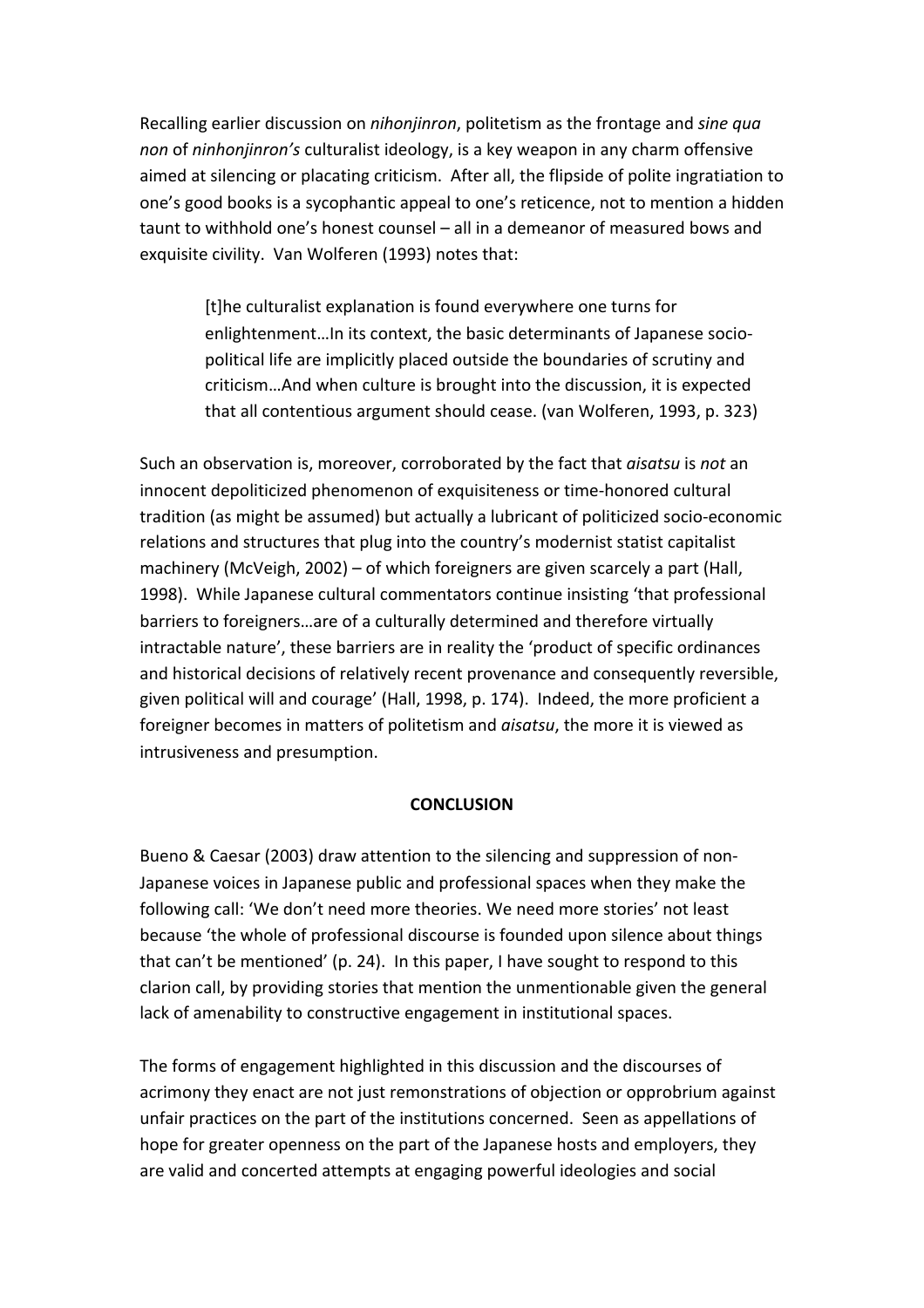histories that foist upon non-Japanese educators subaltern and marginalized subjectivities from which they must rightly seek some dignity of relief. One can only hope that these appellations will be met with greater openness rather than with platitudes, politetisms, culturalist explanations or equivocating answers.

## **References**

Ball, S. (2003). The teacher's soul and the terrors of performativity. *Journal of Education Policy*, *18*(2), 215-228.

Befu, H. (2001). *Hegemony of homogeneity.* Melbourne, Australia: Transpacific Press.

Befu, H. (1984). Civilization and culture: Japan in search of identity. Senri *Ethnological Studies,* 16, 59-75.

Bueno, E & Caesar, T. (2003). Introduction: absence, shame and comedy. In E. Bueno & T. Caesar (Eds.), *I wouldn't want anybody to know: native English teaching in Japan* (pp. 14-29). Tokyo, Japan: JPGS Press.

de Mente, B. (2005). *Japan unmasked: the character and culture of the Japanese.* Tokyo, Japan: Tuttle.

Dower, J. (1999). *Embracing defeat: Japan in the wake of World War Two*. New York, NY: W. W. Norton.

Edwards, R. & Usher, R. (2000). *Globalization and pedagogy: Space, place and* identity. London, England: Routledge.

Fairclough, N. (2012). Critical discourse analysis. In J. P. Gee & M. Handford (Eds.), The Routledge handbook of discourse analysis (pp. 9-20). London, England: Routledge.

Freire, P. (1985). The politics of education: Culture, power, and liberation. Westport, Connecticut, CT: Bergin and Garvey.

Hall, I. (1998). *Cartels of the mind: Japan's intellectual closed shop*. New York, NY: W. W. Norton.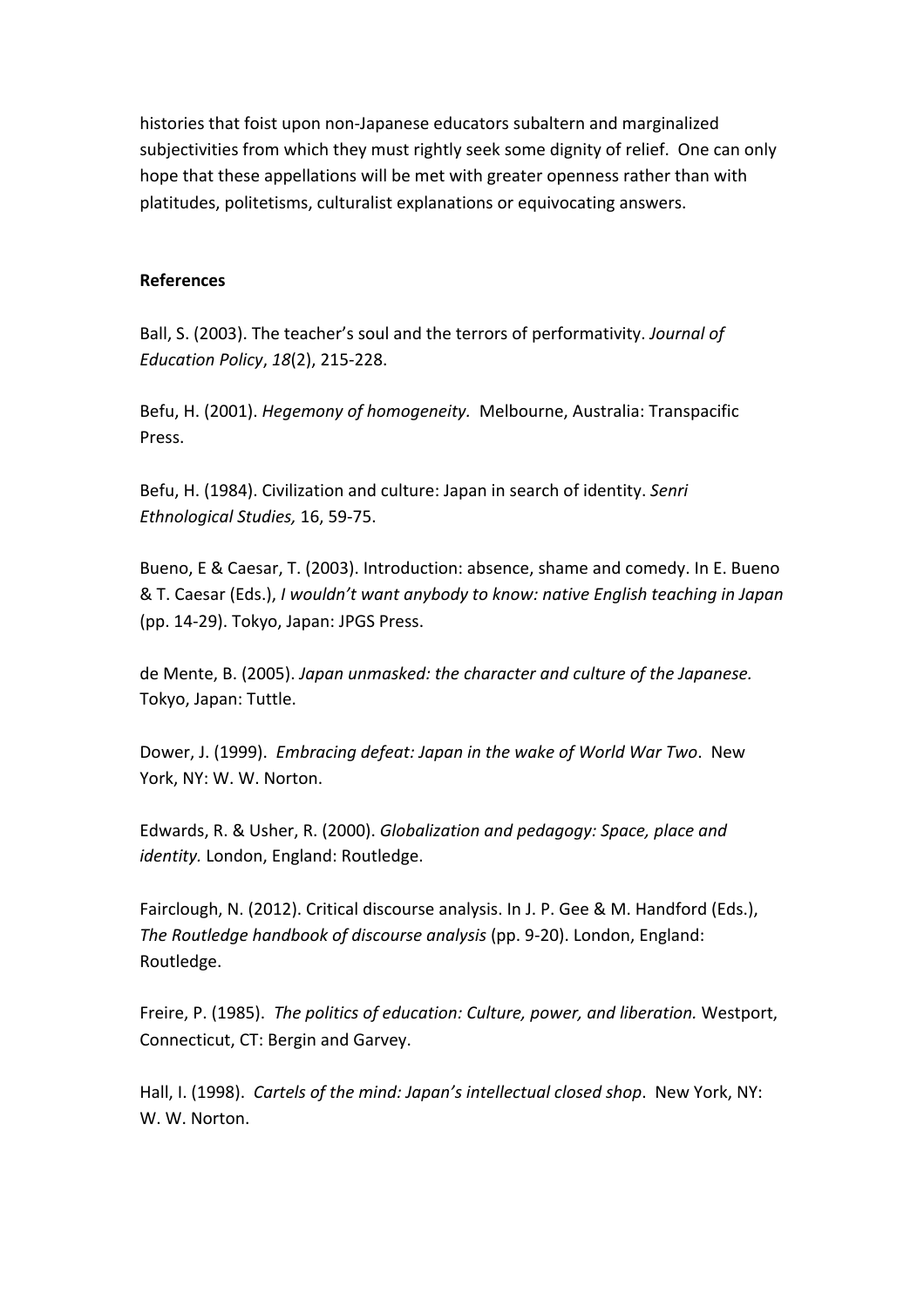Ladson-Billings, G. (1999) Just what is Critical Race Theory and what's it doing in a *nice* field like education? In L. Parker, D. Deyhle & S. Villenas (Eds.), *Race is...race isn't: Critical Race Theory and qualitative studies in education* (pp. 7-30). Boulder, CO: Westview Press.

Masden, K. (2013). Kumamoto General Union vs. the Prefectural University of Kumamoto: Reviewing the decision rendered by the Kumamoto District Court. In S. Houghton & D. Rivers (Eds.), *Native-speakerism in Japan: intergroup dynamics in foreign language education* (pp. 42-59). Bristol, England: Multilingual Matters.

Mayo, P. (2008). Antonio Gramsci and Paulo Freire: some connections and contrasts. In C. A. Torres & P. Noguera (Eds.), *Social justice education for teachers: Paulo Freire* and the possible dream (pp. 51-68). Rotterdam, Holland: Sense.

McVeigh, B. (2002). *Aisatsu*: Ritualized politeness as sociopolitical and economic management in Japan. In R. Donahue (Ed.), *Exploring Japaneseness: on Japanese enactments of culture and consciousness* (pp. 121-136). London, England: Ablex.

McVeigh, B. (2003). Performing the part of the English teacher: the role of the anthropologist and the anthropologist of roles in Japan. In E. Bueno & T. Caesar (Eds.), *I* wouldn't want anybody to know: native English teaching in Japan (pp. 134-146). Tokyo, Japan: JPGS Press.

McVeigh, B. (2006). *The state bearing gifts: deception and disaffection in Japanese higher education.* Lanham, MD: Lexington Books.

Murphey, T. (2004). Participation, (dis)identification, and Japanese university entrance exams. TESOL Quarterly, 38(4), 700-710.

Olssen, M., Codd, J. & O'Neill, A. (2004). *Education policy: globalization, citizenship and democracy – markets, professionalism, trust.* London: Sage.

Parker, L. (2003) Critical race theory in education: Possibilities and problems. In M. Peters, C. Lankshear & M. Olssen (Eds.), *Critical theory and the human condition* (pp. 184-198). New York, NY: Peter Lang.

Peters, M. & Roberts, P. (2008). *Neoliberalism, higher education and research.* Rotterdam, Holland: Sense.

Peters, M. & Roberts, P. (2012). The virtues of openness: education, science, and scholarship in the digital age. Boulder, CO: Paradigm.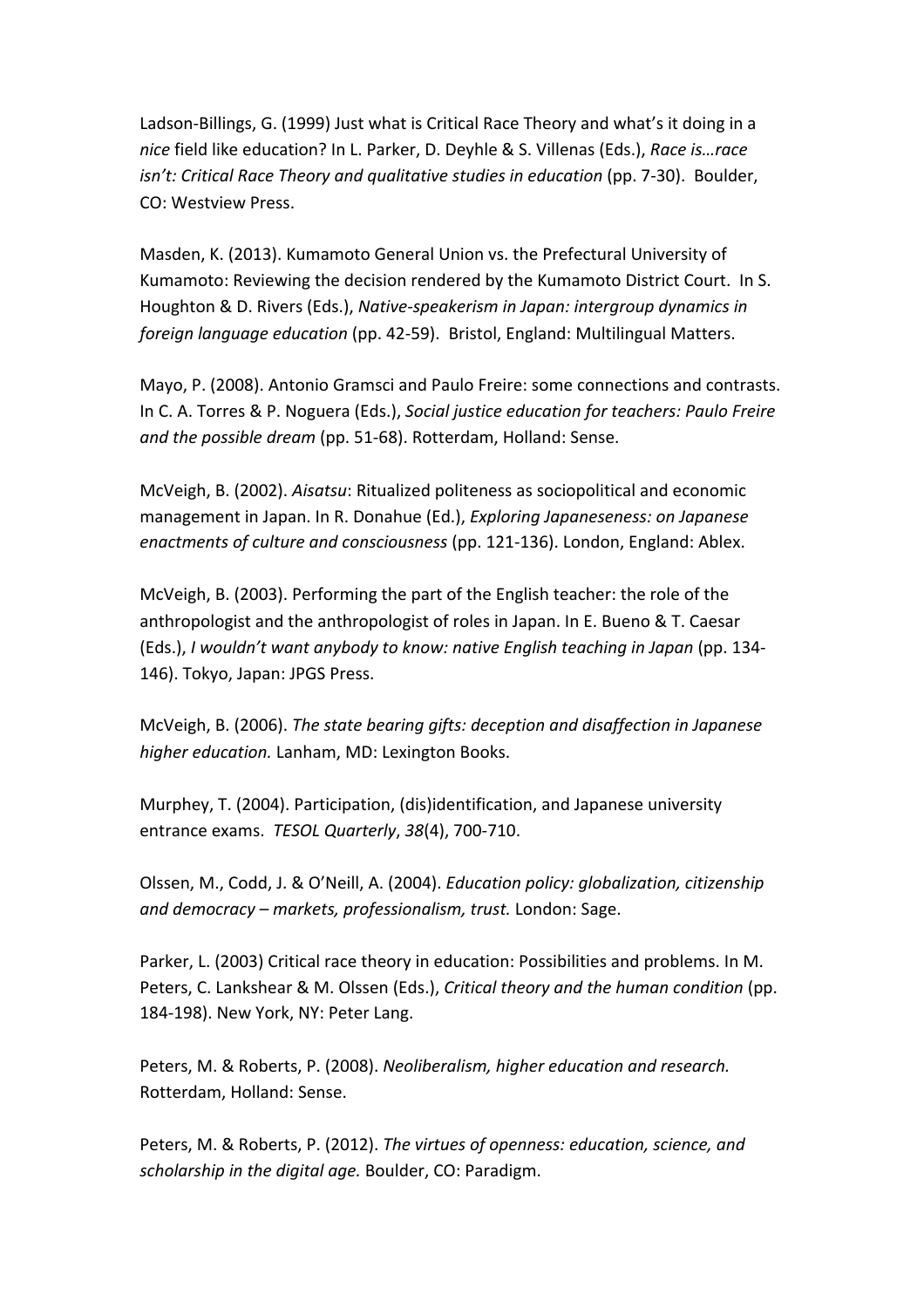Rivers, D. J. (2013). Institutionalized native-speakerism: voices of dissent and acts of resistance. In S. Houghton & D. Rivers (Eds.), *Native-speakerism in Japan: intergroup* dynamics in foreign language education (pp. 75-91). Bristol, England: Multilingual Matters.

Scollon, R. & Scollon, S. (2003). *Discourses in place: language in the material world.* London, England: Routledge.

Shahinpoor, N. & Matt, B. (2007). The power of one: dissent and organization life. *Journal of Business Ethics,* 74, 37-48.

Solorzano, D. & Yosso, T. (2002) Critical race methodology: Counter-storytelling as an analytical framework for education research. *Qualitative Inquiry*, 8(23), 23-44.

Sugimoto, Y. (2010). An introduction to Japanese society. Melbourne, Australia: Cambridge University Press.

van Leeuwen, T. (2008). Discourse and practice: new tools for critical discourse analysis. New York, NY: Oxford University Press.

van Wolferen, K. (1993). *The enigma of Japanese power*. Tokyo, Japan: Charles Tuttle.

Worthington, C. (1999). Combating discrimination at a Japanese university. *JPRI Working Paper,* 58. Retrieved from http://www.jpri.org/publications/workingpapers/wp58.html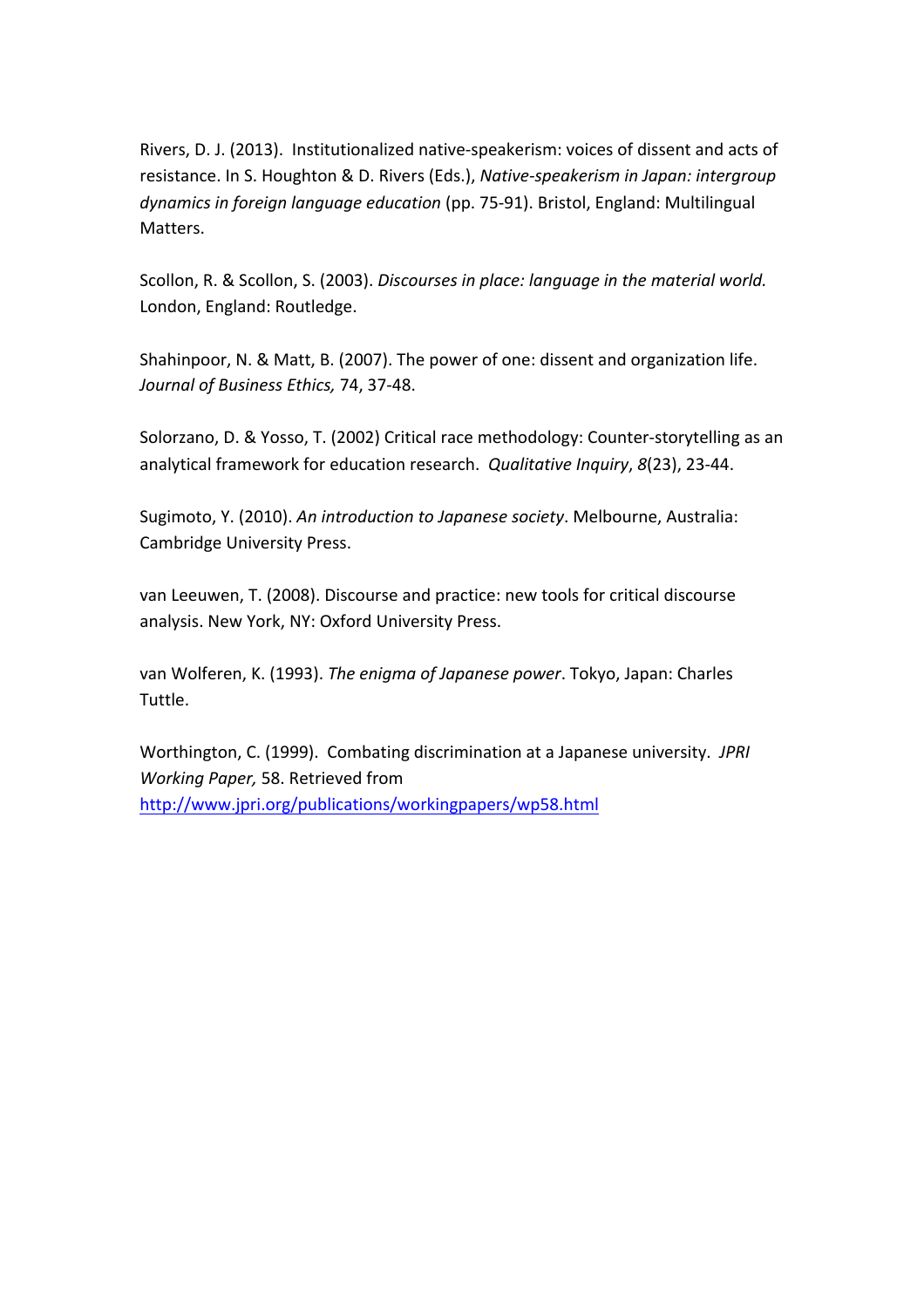

Philosophy of Education Society of Australasia

# **PESA CONFERENCE 2014**

**Author name: Raymond Aaron Younis University/institution/affiliation: University of Notre Dame (Sydney) Email address: raymond.younis@nd.edu.au Title: The Eucaimonian Question: Virtue, Ethics, Neuroscience and Higher Education**

# **Abstract:**

Many philosophies of engagement build upon pedagogical, metaphysical, epistemological and ethical frameworks, particularly Virtue Ethics frameworks. However, a glance at the literature suggests that there are many debates about the nature, meaning, value and application of such things.

In this paper, I will look at some recent empirical work (particularly in neuroscience) on virtues. I will argue that not only do such (empirical) studies enrich and deepen our understanding of virtues and indeed of virtue ethics; when combined with a reinterpretation of some key parts of virtue ethics, drawn from Aristotle, it may be possible to respond coherently to some well-known "misgivings" about virtue ethics (and indeed its range of possible applications in education), namely that

1) the previous history of virtue-educational initiatives does not augur well for the prospects of future ones';

2) the study of virtue and character lacks a clear empirical methodology';

3) "we know very little about the impact of previous interventions in this field.' (Kristjánsson, 2013)

It may also make possible a more cogent explanation of the place of eudaimonia in modern (higher) education.

**Keywords:** (Limit 6 keywords): Virtue, virtue ethics, compassion, neuroscience, *eudaimonia*

Although the philosophical literature on compassion (that is, in the western philosophical tradition), and especially on the connection between compassion and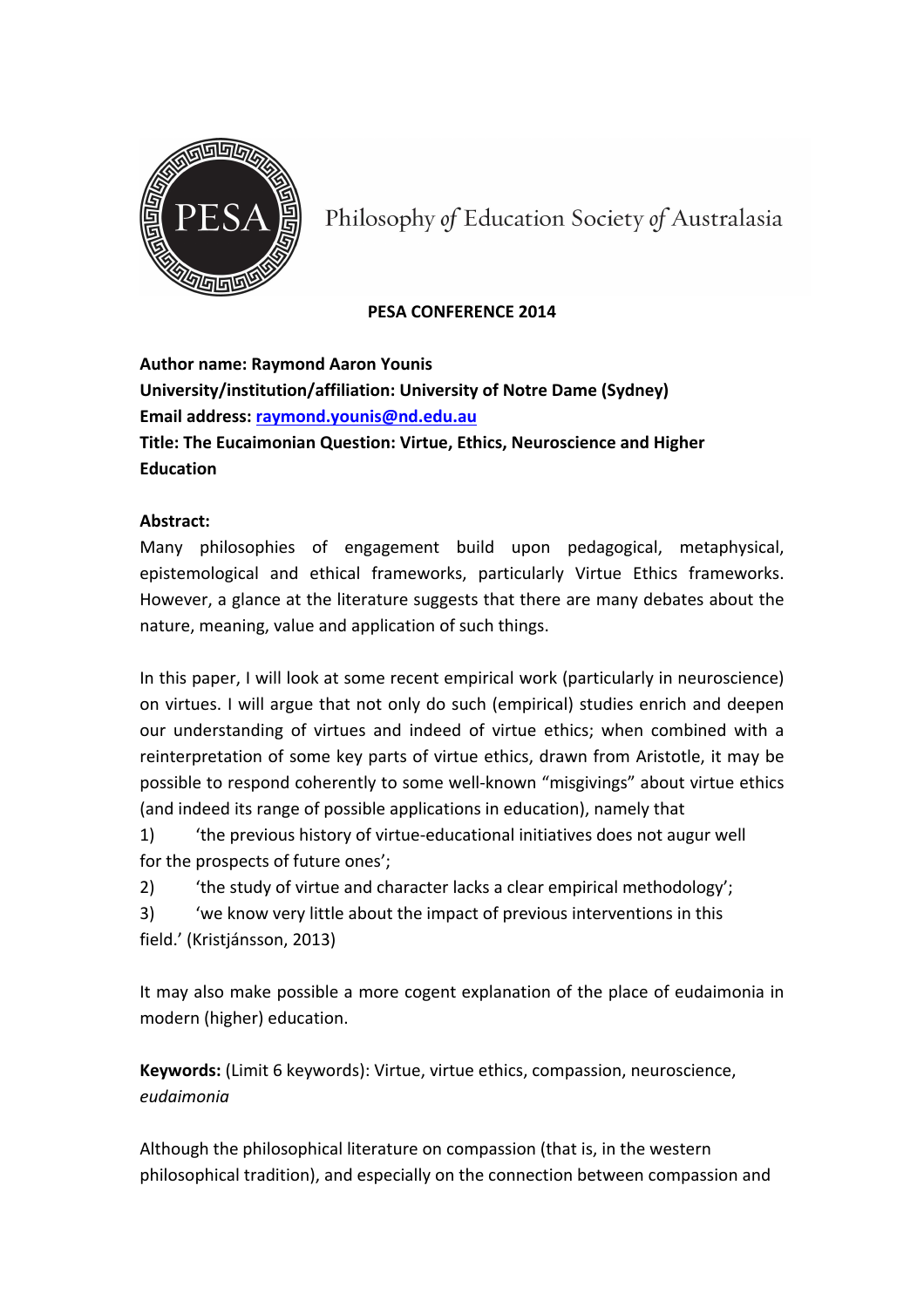virtue, is relatively scant, there has been much work done recently on compassion and its neuroscientific correlates or on neuroscience and various aspects of our affective and rational lives (see, for example, Corn, 2014; Condon, Desbordes, Miller and DeSteno, 2013; Bernhardt and Singer, 2012; Brown, Brown and Penner, 2012; Cozolino, 2012; Della Sala and Anderson, 2012; Brockman, 2011; Porges, 2011; Goodman, 2009; Racine, 2010; and Rolls, 2012; among many others). It will be argued here that compassion can reasonably be numbered among the virtues (for at least three or four reasons); that recent studies in neuroscience focussing on compassion as a virtue raise some significant implications in relation to our understanding of compassion, and by extension, of virtue; and that these approaches can help us to meet some significant reservations concerning virtue ethics and education in the  $21<sup>st</sup>$  century. Neuroscientists have certainly shown significant interest in compassion, and in compassion as a virtue, recently. These studies have shown some surprising things. But before considering some of these things it is important to clarify the relationship between compassion and virtue. II

### **On Compassion**

Certainly, we speak conventionally of compassion in terms of a kind of participation in suffering, or in terms of a fellow-feeling or a bond of sympathy. In this sense, compassion awakens in us a sense of sorrow or pity for the suffering or pain or misfortune of another. On these levels it is not obviously a virtue, not in the sense of 'hexis', a robust or relatively stable habit, and certainly not in the sense of virtues as dispositions, or traits, not mere feelings or bonds. We also speak conventionally of sorrowful emotions, even pity that disposes us towards care or succour; and it in senses such as these presumably that experimenters see an analogy between a virtue and compassion, for the latter is a disposition in a sense and it is also a state (one can *be* compassionate, *feel* compassion and be disposed towards *doing* compassionate things, again and again).

Compassion on a conventional understanding refers not just to a moral quality but also to a trait - a quality that may be seen as distinctive, especially in relation to character. So for example, if one regards a person as 'compassionate' in this kind of context, and one is correct, one does not believe that the person is compassionate only when it suits them or their own purposes, or when it serves their own inclinations; one believes that the person is compassionate in numerous situations and at many times - they are not 'compassionate' on Sunday afternoons alone! In other words, a genuinely compassionate person is one who manifests this quality in the same kind of way that a person would manifest a courageous or just disposition; it just helps to make up the sort of character virtue ethicists have in mind when they describe someone as virtuous.

One can extend the analogy (between compassion and moral courage as a virtue, for example) further in at least two ways: like moral courage or justice,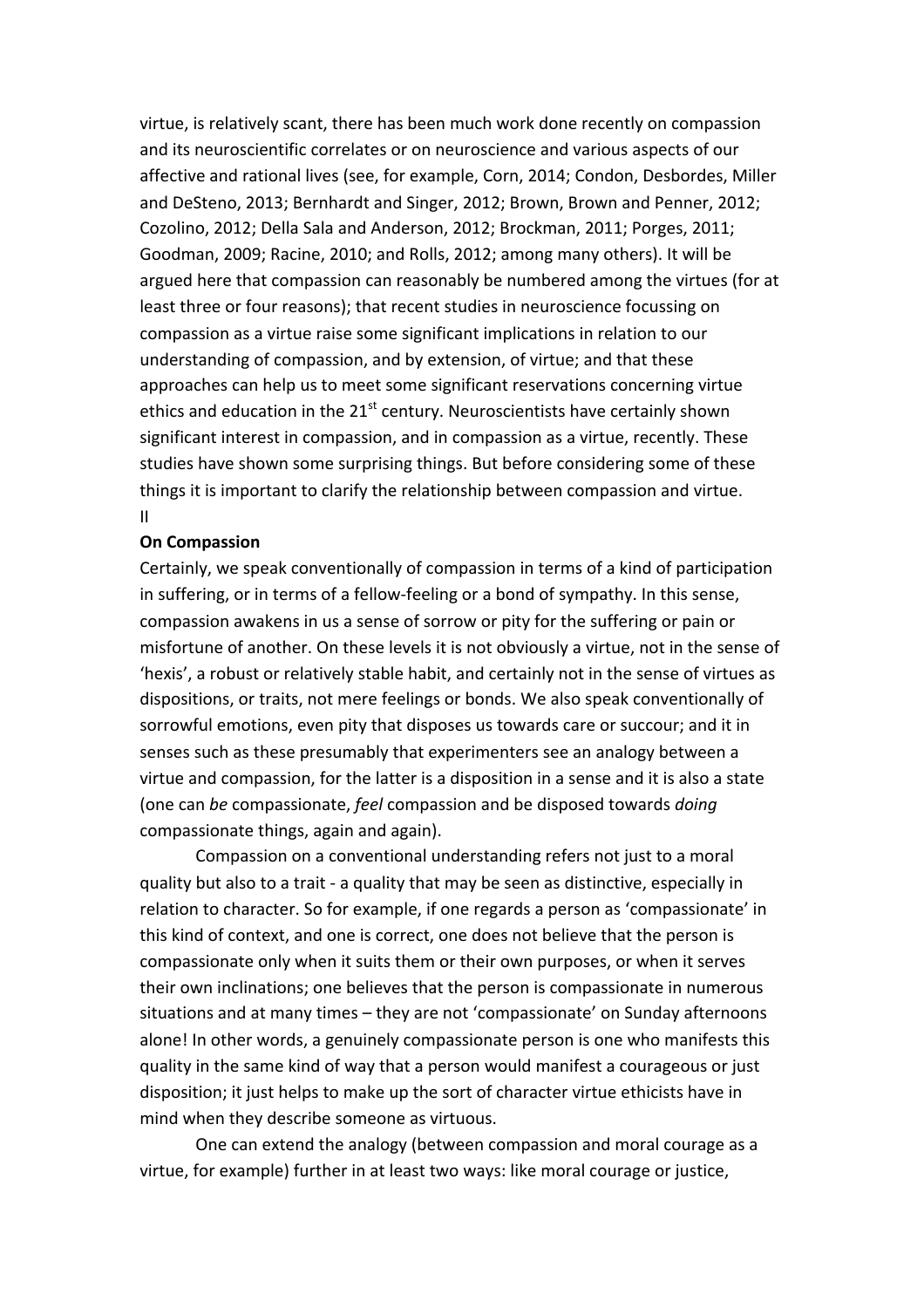compassion can be regarded reasonably as an expression of moral excellence, or in short as a form of *arete* (even though Aristotle did not include it among the Cardinal Virtues) since it can be construed as a trait or disposition, and since it can be a mark of moral excellence (so, for example, in a state of war, a compassionate response to prisoners of war would conceivably be preferable to a response that is not compassionate, speaking very generally, and in this context it could be argued that the genuinely compassionate soldier - in the sense for example, of a soldier who is acting in ways that express a desire to alleviate rather than multiply pain and suffering - is closer to moral excellence, understood as excellence in performing a function that is associated with a certain activity that us guided by reason and oriented towards some good, such as *eudaimonia*); in other words, this quality or disposition could conceivably be a mark of excellence or distinction in a moral agent. Further, it is possible to relate compassion to flourishing, if we understand flourishing in the Aristotelian sense, namely as a kind of extended realisation of functions carried out well or excellently and activities which are deliberated upon rationally and carried out in the light of virtue.

After Aristotle and Aquinas, compassion could be considered a virtue in the sense of being also a habit that produces good deeds (where "good" means pursued in the light of reason, ministering to the nobler functions of a being, such as a soldier or a carpenter, and so on, and promotes a humane or *eudaimonian* end*)*. It is a habit in the sense of being not just a relatively stable thing, not just a part of someone's being, but a trait or power that can be converted into or expressed through, activity, and over and over again. So, for example, one might feel pity or a desire to ease another's pain and suffering. One who feels this way, orients their lives in this direction, so to speak, repeatedly, if not always, and on that basis helps the person who is suffering or in pain in a way that helps them to recover, is manifesting a virtue such as compassion. But the crucial point here is that it is compassion and deliberation, or rational reflection on compassion that offers numerous possibilities in the light of the philosophical analysis and evaluation of compassion in relation to virtue. 

In this context, there is a teleological point that ought not be forgotten: if we assume that some rational persons, at least, are capable of feeling compassion; if we assume that some such beings, at least, are also capable of reflecting or deliberating upon the idea or concept and the feeling of compassion, and more broadly, the nature of compassion itself, and in turn, on the connection between compassion and activities which are in accordance with such emotions (for example, sparing and/or caring for someone who needs help) then it would follow that compassion and virtue could conceivably be connected in a number of ways - certainly in ways that would be recognisable to the virtue ethicist.

The habit or trait here and the ability to deliberate rationally upon it (and in turn on one's own activity) would be teleological in the sense that it could conceivably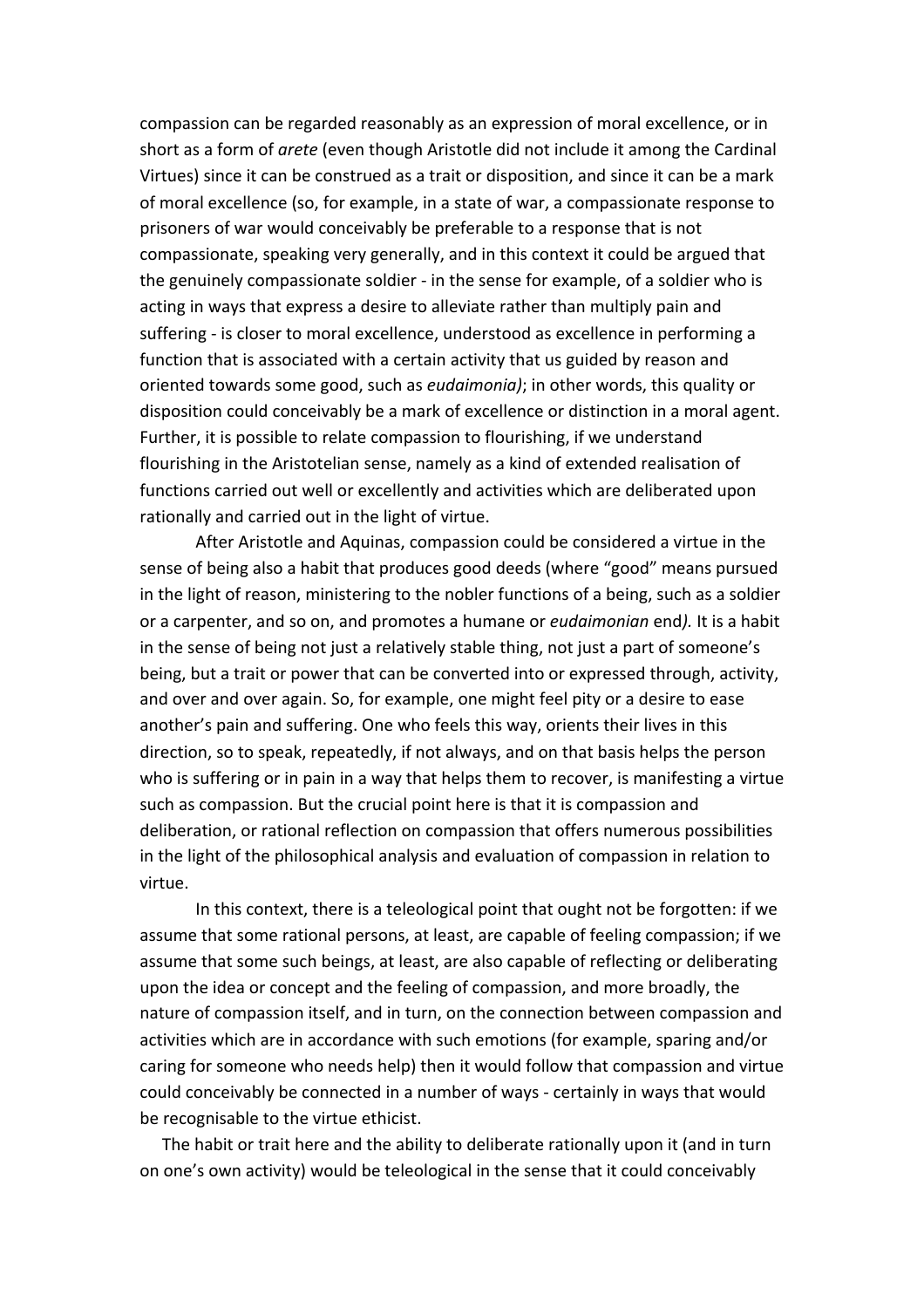promote flourishing not just in oneself but also in the one who is helped in these kinds of ways (where "flourishing" means in Aristotelian terms, the practise of virtue regularly or repeatedly or consistently, and in deliberative and carefully considered ways). The habit or trait and rational deliberation upon it, could entail an activity that is taken out of the sphere of mere potentiality, that is, if you like, taken out of the sphere of one's own feelings and emotions - or part of the fabric, metaphorically speaking, of one's own being - and one's own affective states, and into the sphere of one's thought, function and activity; and as a corollary, into the sphere of interpersonal relations. (So, for example, a soldier who takes compassion upon an injured, captured, enemy combatant who is also defenceless, and does not stop there, that is, the soldier actively exercises a range of their functions as a soldier, for example, helping the injured or protecting the defenceless, and carry out activities that are rationally considered, or deliberated upon, in this light, in the name of caring for the other, would be manifesting a habit or a trait or, indeed, a form of efficacy, that would not necessarily be inconsistent with the practise of virtue or the function of a virtuous being).

One of the thinkers who defends compassion in relation to virtue is Martha Nussbaum. She recognises its meaning and value within an ethical life (and indeed defends it as an integral part of an ethical vision and as part of the culture of just institutions, so that institutions and states, not just citizens, can help those who are in need, in *Upheavals of Thought*) - in her account, this is part of 'being able to live with and toward others' just as it plays a significant part in 'the social bases of selfrespect' (Nussbaum, 1996, p.417) Thinking about compassion as a virtue is important according to her account not just because it promotes a virtuous, ethical life, but also because it highlights the connection between a person and a community. In her words:

First, compassion, in the philosophical tradition, is a central bridge between the individual and the community; it is conceived of as our species' way of hooking the interests of others to our own personal goods. It would therefore be a good thing to think hard about the structure of this moral sentiment, so that we might understand better how to produce it and how to remove obstacles to it.

Second, some modern moral theories  $-$  liberal and individualist moral theories in particular  $-$  have treated compassion as an irrational force in human affairs, one that is likely to mislead or distract us when we are trying to think well about social policy. (I shall give some examples of this below.) Once again, it would behoove us to scrutinize this claim by investigating the structure of compassion. I shall argue that such an investigation will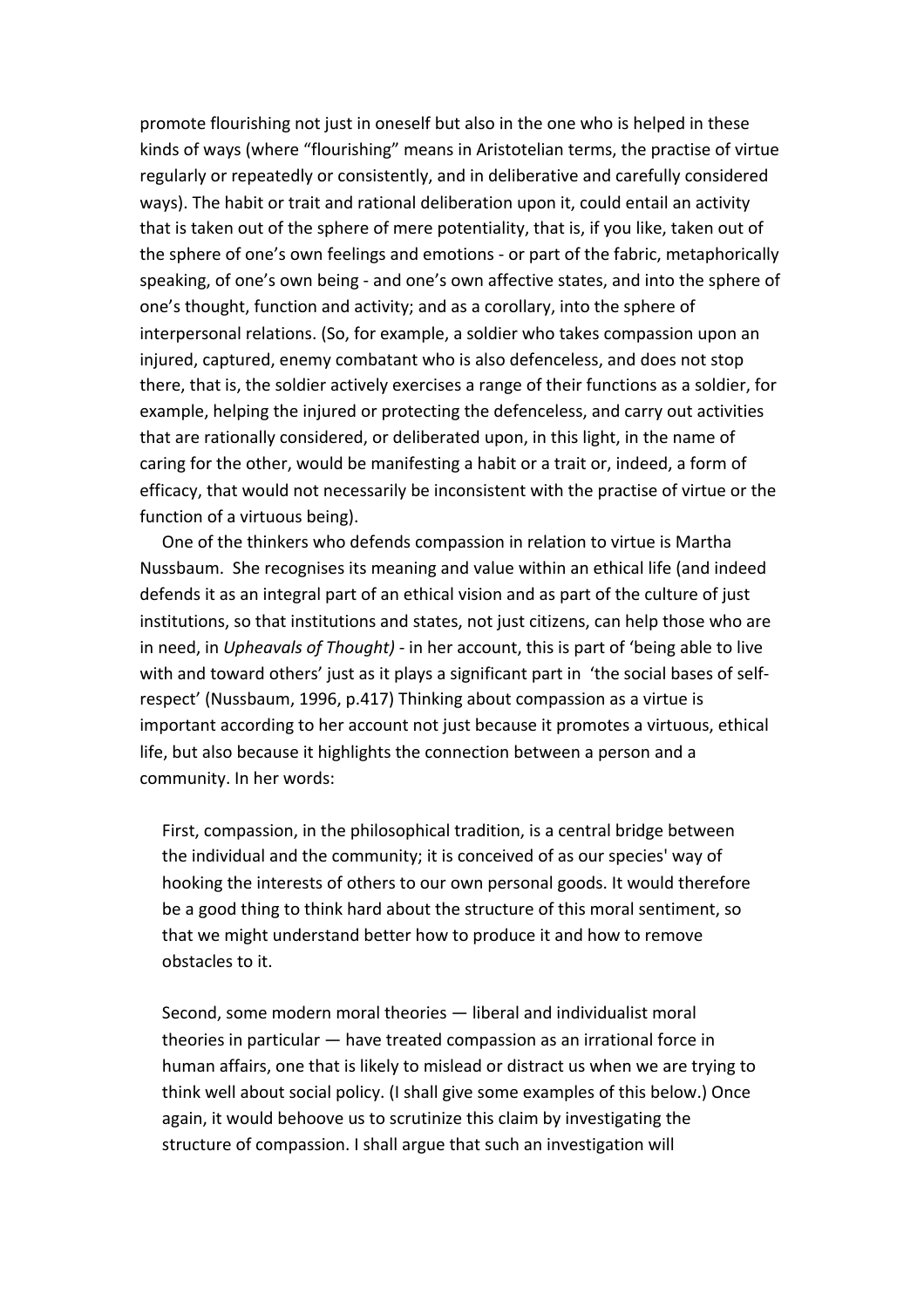undermine the simple dismissal of the emotion and will show it to be based on thought and evaluation.

Third, this simple opposition between emotion and reason has also been invoked by communitarian critics of liberalism, who have suggested that if we are to make room for sentiments such as compassion, which do not seem to be much honored in liberal theory, this will mean basing political judgment upon a force that is affective rather than cognitive, instinctual rather than concerned with judgment and thought.2 The analysis of compassion for which I shall argue will undermine that claim as well, by showing that compassion is, above all, a certain sort of thought about the well-being of others. The upshot of this will be to show that a certain type of objection to the project of the Enlightenment fails, and that Enlightenment thinkers (such as Kant and John Rawls) who do not give this emotion a central place could do so without altering very much in the substance of their moral theories. If we want a compassionate community, we can have one without sacrificing the Enlightenment's commitment to reason and reflection—because compassion is a certain sort of reasoning. (Nussbaum, 1996, p.27)

This is an important passage and it deserves careful consideration (though the level of detail required is beyond the scope of this paper); first it should be said that in the virtue ethics tradition which Nussbaum is presumably alluding to as part of the broader 'philosophical tradition', it is not just compassion that 'is a central bridge between the individual and the community'; the possibility of that kind of bridge requires not just compassion as an emotion, but a *rational element* (as Aristotle would have it, for example, in Book 1 of the *Nicomachean Ethics*), that is to say, rational deliberation on compassion, its nature, meaning and the possibilities it open up into our understanding of individuals (and their habits, traits and dispositions), not to mention the nature, meaning and the possibilities of communities in themselves and in relation to individuals. This point is not a point of disagreement to be sure; it is a point of clarification and elaboration. If the point is valid, then it would therefore be a good thing to deliberate not just on the structure of such a moral sentiment, but also the structure of its relevance and possible and actual applications to persons, communities, institutions, habits, dispositions and activity, so that we might understand not just how we can better produce it and how better we can remove obstacles to it, but also how we can understand more deeply the vital bond, if that is what it is, between compassion, persons and communities.

Second, Nussbaum's critique of modern moral theories ('liberal and individualist moral theories in particular') which have represented compassion 'as an irrational force in human affairs, one that is likely to mislead or distract us' when we are 'trying to think well', is a cogent one. It needs to be said however that it is not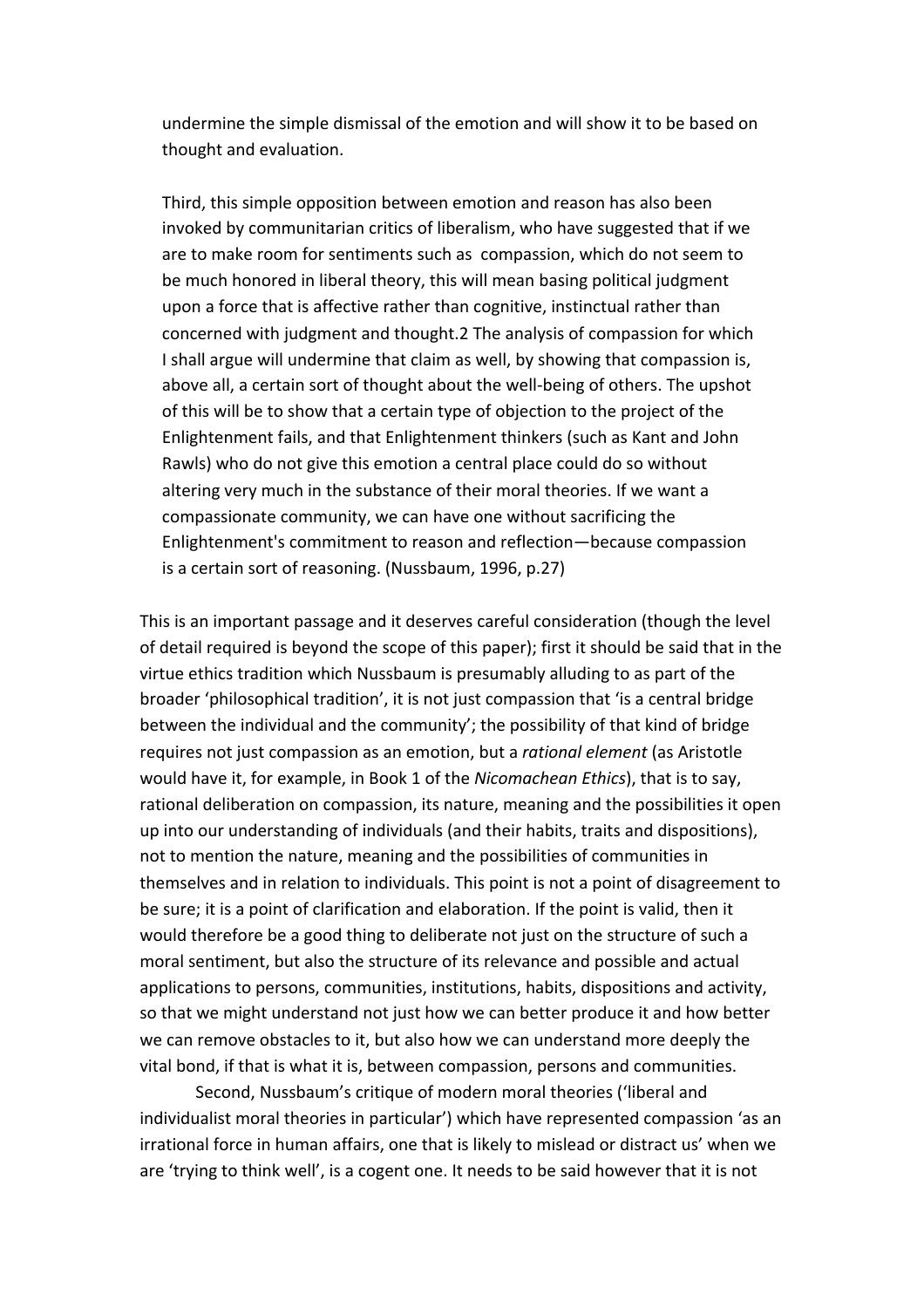sufficient to investigate the "structure of compassion" alone. Nussbaum argues that compassion is 'based on thought and evaluation', but this proposition is not just ambiguous, it is also a little vague. It might mean that thought and evaluation are required at a fundamental level in order for compassion to arise; or it might mean that without thought and evaluation compassion cannot become manifest; or it might mean that compassion *emerges from* (and only from?) thought and evaluation. But even if one grants all of these interpretations, they do not seem to be self-evident or true. For example, if thought and evaluation are required at a fundamental level in order for compassion to arise, how can compassion emerge or be expressed on an affective level (rather that at the level of reasoning or deliberation)? It is *logically* conceivable, at the very least, that we can feel compassion without thought or evaluation. For example, one can reach out to someone else without thinking about this (for example, we just feel for them, so to speak, and we need not know why or how) - in this sense, compassion is a feeling that orients us towards others who are suffering and the relation that emerges can be defined in an affective rather than in a reflective or thoughtful way. (This is not to say that it is thoughtless, to be sure, but it is primarily a matter of feeling not a matter of having ideas or concepts and being conscious of these, or of having these.)

This distinction is important: we can feel compassion in one context (we are just moved to tears, for example, and it is the fact that we are moved in this kind of way that really defines the encounter, at least initially, one that can be authentic and characterised by a visceral or an affective connection with another person). Thought and evaluation, of course, can take place generally and perhaps subsequently, that is, after the initial experience (affective or visceral, for example) but the temporal, logical and empirical order of the elements that comprise such connections or affections would need more careful analysis, elucidation and attention here. One might say that the affective experience occurs and thought and evaluation *may or may not* accompany it (it is sometimes difficult to say, even in controlled conditions) - or these may follow from that experience. In any case, it cannot be assumed logically that feelings and ideas, for example, are the same things. It is important to observe the distinction between the affective or visceral nature of the experience and the nature of the rational deliberation that accompanies or follows; the order in which the elements unfold becomes crucial. Though Nussbaum's attempt to undermine the 'simple dismissal of the emotion' is an important and valid one, strictly speaking, she does not show either logically, temporally or empirically, that compassion is *generally* or *always* 'based upon' thought and evaluation. What is required then is an investigation of the 'structure of compassion' certainly, but also a detailed, nuanced and careful investigation of the structure of the connections between compassion, feeling, reason, thought and evaluation. This point does not require the assumption that there is a 'simple opposition between emotion and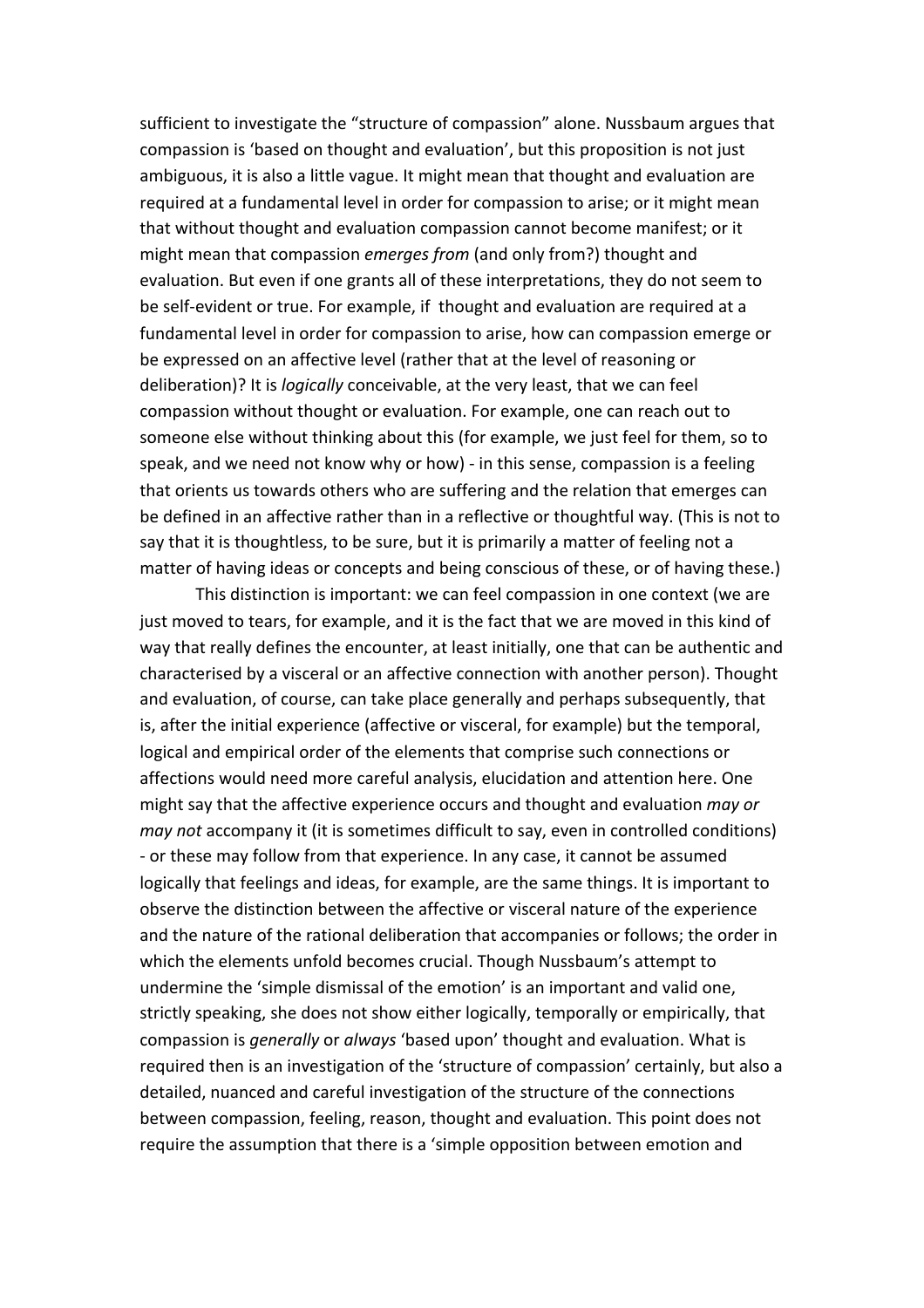reason' either; it is granted that emotion and reason can be related, possibly or actually. 

Three questions arise here though: first, it is important to establish what it means to say that they are related, if they are; second, it is important to establish whether or not they are always related or related generally; third, it is important to establish the nature of this relation or connection and whether or not it is *necessary* and sufficient. The relation itself needs to be set out in various clear ways (for example, logically, temporally and empirically). In other words, Nussbaum needs to show clearly and rigorously that compassion *is* 'a certain sort of reasoning'. It is possible to argue that in some situations and in some contexts compassion, in logical terms, is a feeling and not a 'certain sort of reasoning' (the phrase is vague, it must be said, but in some senses there is an important *logical* distinction between feeling and emotion on the one hand, and reasoning, on the other hand, as for example, the well-known fallacy of appealing to emotion illustrates).

These difficulties can be illustrated in the following way: for example, I may be moved to tears at the sight of a suffering child and I may feel pity or sorrow for them quite intensely; in that moment it is not at all self-evident that I am reasoning about the child who is suffering nor am I reasoning about the fact that I am standing there looking at a child suffering. I weep and the tears just keep falling. In this situation, logical questions arise, for example, concerning the distinction between reasoning and feeling; epistemological questions arise, for example, concerning whether or not we can know for certain that someone is feeling compassion and in some sense going though a 'certain sort of reasoning' (no pun intended!); metaphysical questions also arise, for example, concerning the existence of these putative (interior) states and their specific ontology and teleology. If 'evaluating' means rationally assessing or reflecting upon what is in front of me, it is by no means obvious or clear, in logical terms, that when one feels compassion towards another person there is some kind of identity or relation between this feeling and the process or *activity* of evaluating – there are questions that arise here especially in phenomenological, logical and epistemic terms, among others.

One may say in response that all of this does not mean that I am not drawing on reasoning, in some sense, when I feel compassion; but this counter-claim is open to an objection, namely, that compassion in this context is not (self-evidently at least) presumably the same thing, logically, as thinking about compassion, feeling compassion, thinking about feeling compassion, or evaluating the fact that I am feeling compassion and some sort of connection with another person. In this context, it is difficult to see any kind of (logical, at least) identity between compassion and 'a certain sort of reasoning', in the sense that reasoning involves, generally, such things as propositions, premises and conclusions; syllogisms and chains of inference; deductive, inductive and analogical forms of thinking; and so on. It would sound not a little odd to assert, logically, that compassion *just is essentially*,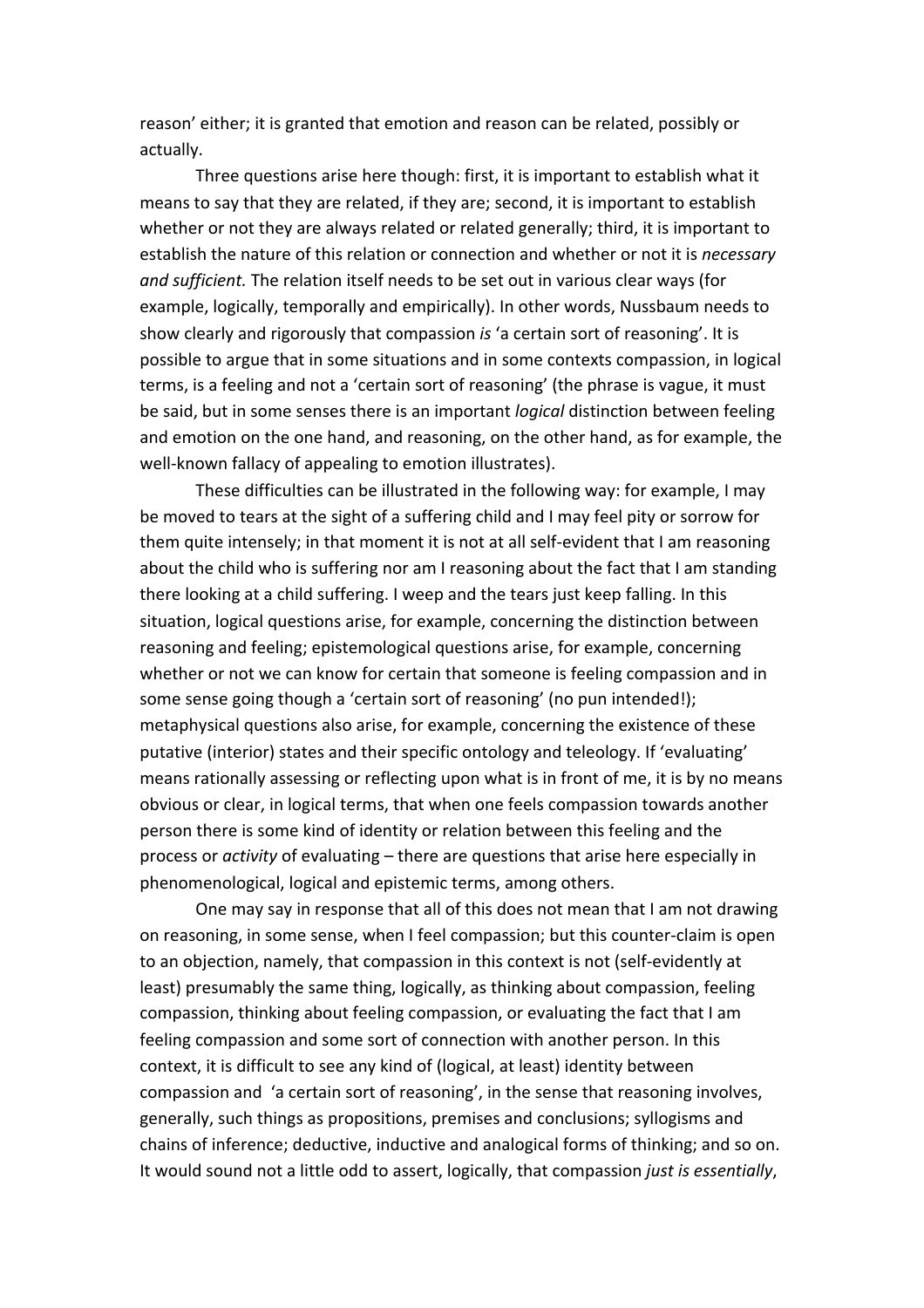or *is fundamentally,* or *is generally,* comprised of such things as propositions, premises and conclusions; syllogisms and chains of inference; deductive, inductive and other forms of rational thinking. (This is not to claim of course that compassion and reasoning are not related at all; as stated earlier, the logical, temporal and empirical elements that comprise the structure of any such possible or actual relation would need to be set out clearly, rigorously and demonstratively.)

III

## **On compassion, virtue and neuroscience**

In an important study, Helen Weng and her team (2013) report that young adults were taught to engage in compassion meditation (a form of meditation derived from an ancient Buddhist technique of increasing compassion, that is, a feeling of care or concern, for others who are suffering). The investigators are interested in the link between compassion and selfless (altruistic) behaviour. They note that relatively little is known about our ability to develop compassion through education or training. They looked at the question of whether compassion can be developed systematically, that is whether or not "short-term compassion training" can increase altruistic behaviour and whether or not individual differences in such behaviour can be linked to changes brought about by training (that is changes in neural responses to examples of suffering).

They found that in healthy men and women, 'compassion training' increased their (altruistic) redistribution of money from an available pool of funds to a person who had been treated unfairly  $-$  a 'victim' they encounter after training. The investigators asked participants to think of someone who has suffered and then wish that this suffering is overcome. By repeating sentences (like *may you be free from* suffering) and practising this with people they know and love, friends and family members or colleagues. This 'compassion training' is given to two groups, including a control group that had also been taught 'cognitive reappraisal', a technique which allows them to learn how to alter their thinking so as to generate more positive emotions. 

A 'Redistribution Game' is involved in which the subjects can choose to give money to those who need assistance; each plays this game on the World Wide Web with two other unidentified players known as 'the Dictator' and 'the Victim'; 'The Dictator' gives an unjust sum of money (for example, a small fraction of \$20.00) to 'the Victim', and the observer would decide how much of their own funds to give (for example, a fraction of \$5.00) to 'the Victim', so that the injustice could be addressed. The investigators found that those who had been trained in compassion, so to speak, were actually more likely to give their money and for seemingly selfless reasons (in the sense of not expecting recognition or reward for their activity) to those whom they thought deserved this. The investigators also found that they were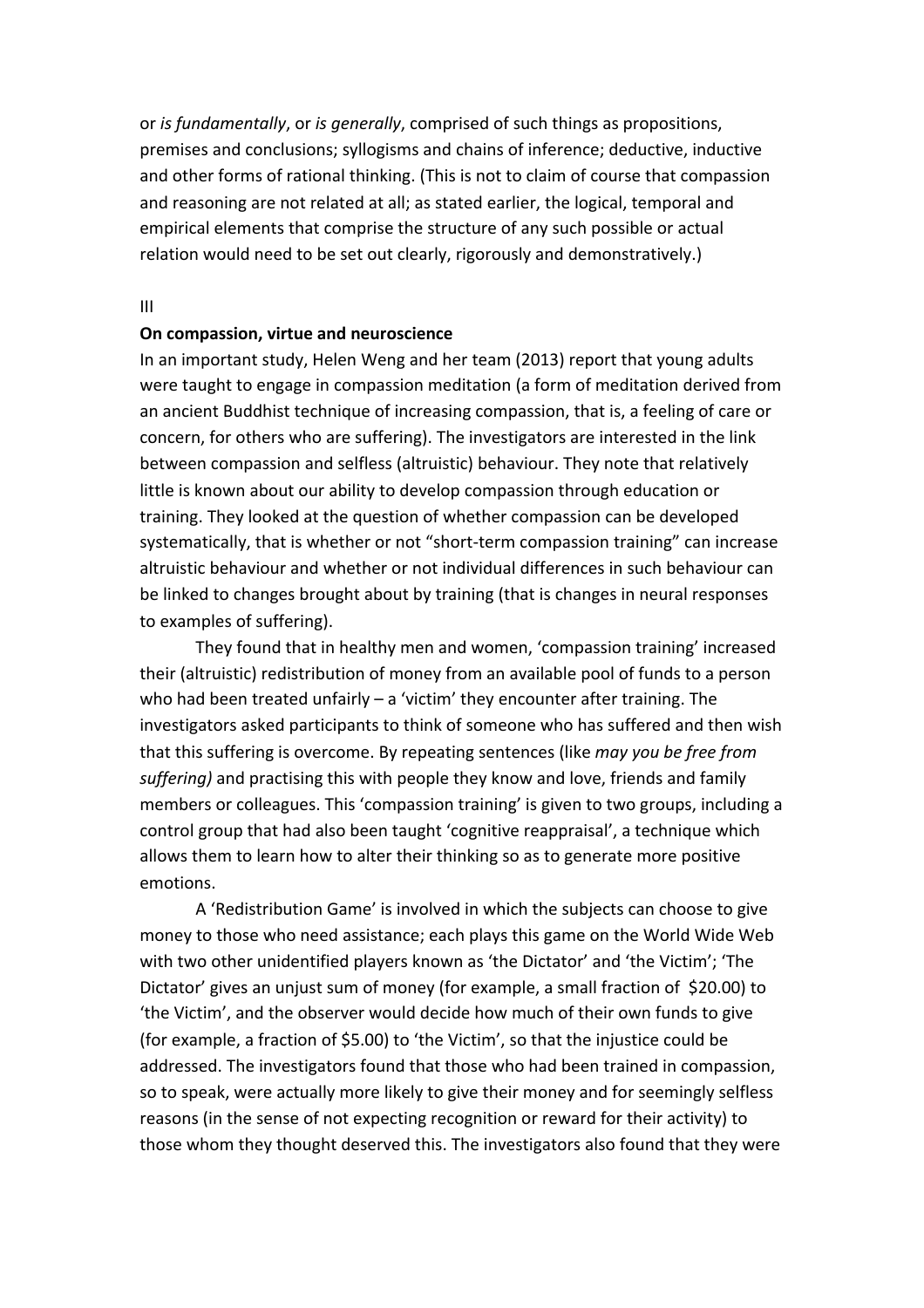more likely to give this money away than the others who had been taught 'cognitive reappraisal'.

The investigators studied changes, before and after, in the brains of these subjects (for example, those who had given more money in the game) using functional MRI. In other tests, subjects would see images of suffering (such as a distressed child) and feel compassion by making use of the techniques they had been taught. The images would also be shown to the control group in order to try and form positive responses ('cognitive reappraisal'). The investigators found a correlation between unselfish (altruistic) behaviour (after compassion training) and increased changes in the brains of these subjects when they looked upon images of suffering; in particular, they identify increased evidence of activity in the inferior parietal cortex (which they point out is associated with empathy and an understanding of the responses of other subjects), in the dorsolateral prefrontal cortex, and its connection to the nucleus accumbens (these are brain regions and circuits which they point out are active in the regulation of emotions, such as compassion and the desire to help others).

So, it seems possible to train subjects in compassion; it is possible to make subjects more aware of their own emotional landscape so to speak, to help them regulate their own responses and also be more aware of the suffering of others and the injustice or unfairness that may be part of the witnessed situation. The investigators argue that these outcomes suggest that compassion can be developed through targeted training and that more selfless (or altruistic) behaviour can be brought about by significant changes in neural systems which are associated with our understanding of the suffering of others, the regulation of emotions and the dynamics of reward (and, by extension, punishment). (A logico-critical account of the assumed identity of selflessness and altruism is beyond the scope of this paper.)

In other studies which reinforce or complement such findings (but whose content is outside the scope of this paper), O.M. Klimecki, S. Leiberg, C. Lamm and T. Singer (2013) found that 'compassion training' increases positive emotions even at those times at which subjects witness others suffering. The findings suggest that once compassion is developed or taught (further), new coping strategies become possible that engender positive emotions. In a 2014 study, Klimecki, Leiberg, Ricard and Singer found that 'compassion training' is associated with increased activity in a 'non-overlapping brain network spanning the ventral striatum, pregenual anterior cingulate cortex and medial orbitofrontal cortex' (p.1). In short, it seems that teaching compassion may constitute a strategy of coping in which empathic distress can be overcome by positive affect. Empathy and its neural correlates have been studied by many neuroscientists, including B.C. Bernhardt and T. Singer. (An analysis of the logical and empirical relation between compassion, empathy and deep affect is also beyond the scope of this immediate paper).

\_\_\_\_\_\_\_\_\_\_\_\_\_\_\_\_\_\_\_\_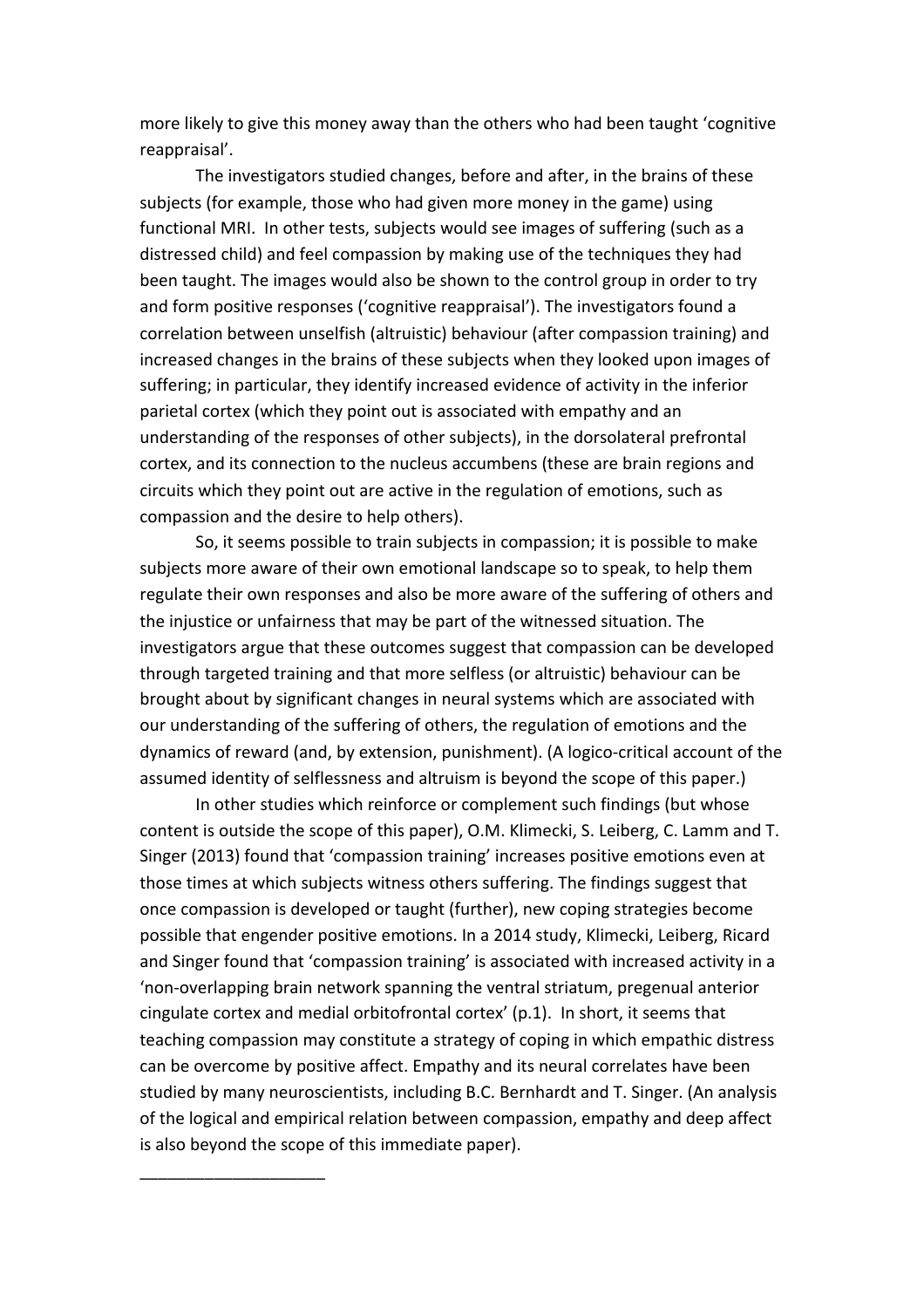#### IV

#### Compassion, neuroscience, virtue and ethics: some misgivings addressed

Kristjánsson  $(2013, p.3)$  grants, like Nussbaum, that compassion is a virtue. If that is correct, then compassion comes into the orbit of virtue ethics, in the sense that virtue ethics is concerned fundamentally with the question of the relation between virtue, function, activity, reason and *eudaimonia*. Certainly, compassion would meet his criteria for human excellences, namely *irreplaceability* (a person who gives up on compassion may find excellence harder to achieve); *depth*, in the sense that compassion can transform one's relation to another and indeed one's own moral life; and *scope or ubiquity*, that is, such virtues enable us to actualise our ethical function as human beings well or excellently. But he states some misgivings which he argues are 'well founded' (pp.12-14). It is possible to address these if the earlier sections of the argument presented here are sound.

If compassion is indeed a virtue, and if as a virtue, it ought to be included within the orbit of a theory (virtue ethics) which is concerned with the nature of virtues and their relation to habits, dispositions, activity, excellence and flourishing; if neuroscientists manage to establish that teaching a virtue is achievable and by extension, that the teaching of this virtue leads to increased activity of a selfless or altruistic kind (that is, activity in terms not just of brain regions and neural circuits, but also conscious, directed, voluntary behaviour after a course of training or learning), then it becomes entirely possible to meet a number of critiques of virtue ethics (and, more broadly, critiques of appeals to virtue as anchors of our understanding of what constitutes a *eudaimonian* life, in part or as a whole). The first misgiving he states is that 'the previous history of virtue-educational initiatives does not augur well for the prospects of future ones' (p.12). He notes that Britain has a 'long history' of less than effective attempts at education that aims at character development. He attributes this to 'endless flavour-of-the-month varieties that have been on offer, one after the other  $-$  gaining or losing core-subject status on the whims of each new government – which have created a dismissive cry-wolf attitude among teacher as well as simple initiative fatigue' (pp.12-13). He also cites the absence of 'common language in which those efforts could be couched' (p.13); and to educational theories which 'lurch' from one position to another (p.13). What is needed, he argues, is a 'passkey – some sort of a moral GPS – to guide us through the labyrinth of terms, theories and approaches' (p.13). Crucially, he notes that we need urgently an effective theory of virtue that combines social science philosophical virtue ethics, which in turn is grounded 'in the empirical knowledge of how people actually think about virtues and the way virtues actually inform their character'  $(p.13)$ . Much of this is defensible, but the point about history and failure or frustration is a problematic one: what the first neuroscientific study shows is that virtue, in at least one sense, can be taught effectively (and in a relatively short period of time, in fact, a matter of weeks not months or years). 'Virtue education initiatives'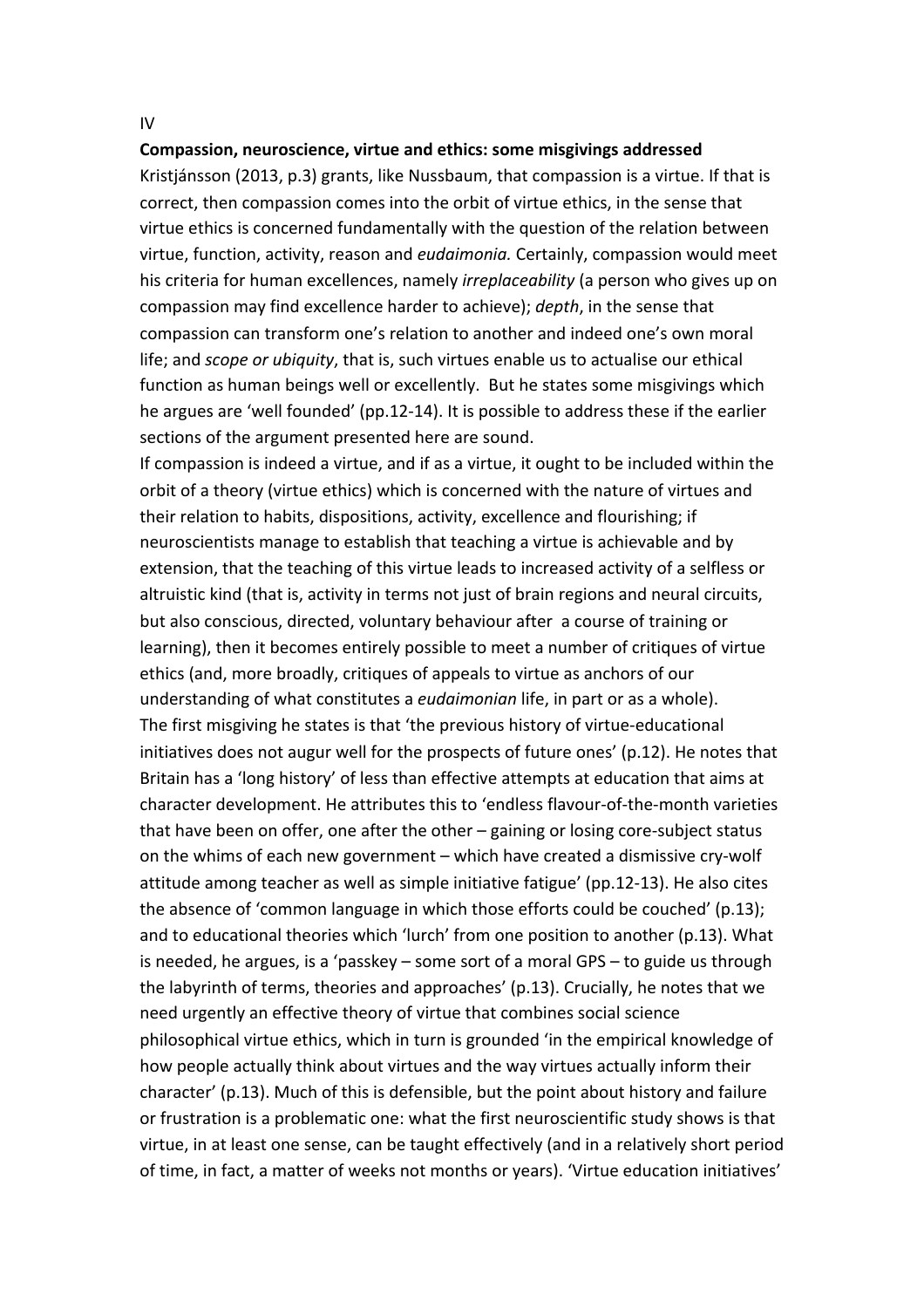do not have to repeat this history; there is no compelling reason to assume here that the future will repeat the errors, misjudgements and the ineffective strategies of the past; and 'flavour of the month' varieties also do not have to be privileged, particularly if familiar techniques of training and education can have such significant neural affective and behavioural effects - and in the short term. There is an important pedagogical question too: all the interdisciplinary knowledge and all the well informed theories in the world will not necessarily translate to effective teaching or training, in terms of virtue, increases in selfless activity, significant character development or meaningful change (particularly change which is underscored by correlations in brain regions and neural circuits associated with empathy and positive affect).

The second misgiving concerns the absence of a 'clear empirical methodology' in the study of virtue. He argues that moral naturalists are 'realists about morality; they believe that such moral properties as honesty or wickedness really exist as parts of the natural world' (p.13) and importantly, that the 'great majority of existing instruments to measure character  $-$  for instance the positive psychological VIA-instruments for youth and adults... - are, however, simple selfreport questionnaires' (p.13). He does note that the lack of 'tried-and-tested instruments to measure moral character' does raise doubts about the 'idea of virtueeducational projects at school' since ideally, these ought to 'establish their scientific credibility – pre-and-post tests of impact on moral virtue' (p.13). This is an ideal, it has to be noted, since there is no good reason to assume that credibility is only to be found in scientific tests or in scientific forms. And it is, of course, important to remain circumspect, as he notes, but a number of points ought to be made here: at times the argument concerns the study of virtue; at times the argument concerns measurement of 'moral character'; at times the argument concerns the measurement of moral virtue. Now one needs to be very circumspect here: the study of virtue is not the same thing, logically, as the measurement of moral virtue; and neither of these is the same thing, necessarily, as the measurement of 'moral character' in general. All of these are worth studying, to be sure, and ideally their credibility would *also* meet rigorous scientific and empirical standards, but the methodologies would also have to meet rigorous scientific *and logical* standards. It is one thing to show increased activity which can reasonably be called compassionate (and therefore, virtuous) and increased activation in various neural circuits and structures over a short period of time; it is however another thing to measure "moral character" (for much would depend on what all of the constituents of 'moral character', taken as a whole, are). If this point is sound, it is not necessary to call into doubt all 'virtue-educational projects at school' so long, of course, as some of these projects build upon some of the recent breakthroughs in relation to virtue learning in neuroscience. (And of course the limits of these methodologies ought not to be neglected or forgotten.)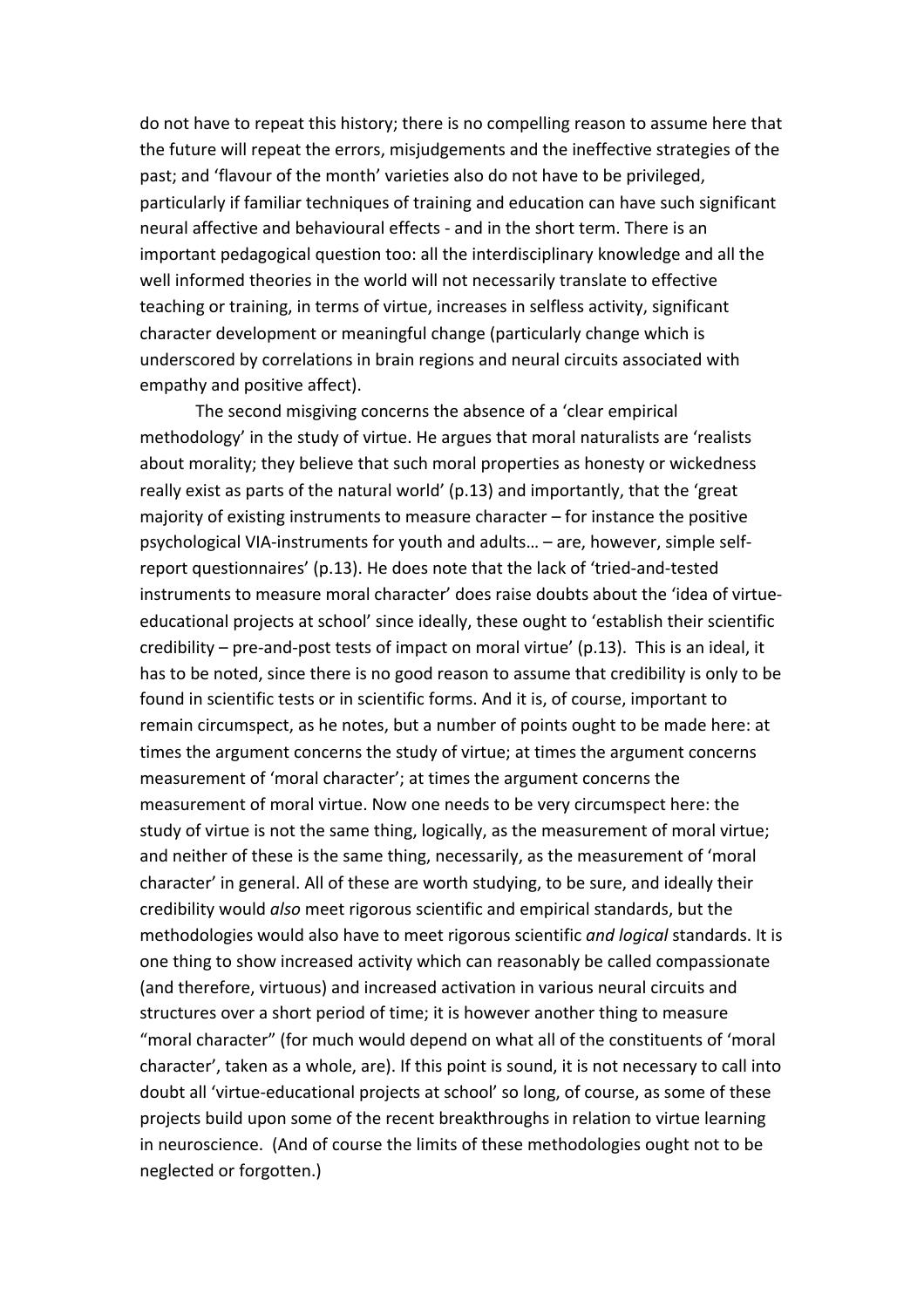The third misgiving concerns how little we know about the 'impact of previous interventions in this field' (p.13). This point applies to 'character education' and its evaluation. He notes that in the 'last few years, meta-analyses of impact have started to appear - some presenting rather positive results and helpful recommendations about "what works" in character education' but again, selfreports and other kinds of reports set a limit. What is required according to this argument, are 'purely objective criteria' ('for example the number of violent incidents in the school yard') (p.14) though problems remain concerning the interpretation of 'positive findings: Do they really mean that there has been an improvement in virtue/character, or only that students have devised better ways of not being found out?'  $-$  p.14). Now it is not clear what would constitute 'purely objective criteria', nor is it clear that these sorts of criteria are, in fact, necessary. Much needs to be unpacked, clarified and justified here. The point about the limits of self reporting is well made but the research in neuroscience provides much more than data derived from self-reporting and such things.

Neuroscience is certainly exciting in this respect, though it is of course a very young science, so to speak. Nonetheless, in terms of *its* 'positive findings', and the replication of its results, not to mention the results of studies which are analogous or complementary, it can help us to begin to provide a fuller and more detailed answer, with a scientific basis, to questions such as 'do they really mean that there has been an improvement in virtue?' (where 'improvement in virtue' means improvement in activity which is in accordance with virtue, and more specifically, in accordance with a virtue such as compassion). Much work needs to be done, to be sure, and much more time needs to be given to the analysis, elucidation and evaluation of the methods, studies and results, but if these neuroscientific studies are sound, if virtue can be taught in these kinds of ways, if the virtue learning, so to speak, can lead to increases in selfless or altruistic activity, and if this activity can be related clearly to increased activation of brain structures and neural circuits which are known to be associated with emotions such as empathy and the regulation of positive emotions, more generally, then the future of virtue education may not be nearly as troubling as its recent history in some parts of the world may suggest. And perhaps it is not just the arts and humanities that will help us to develop virtues such as compassion, as Nussbaum argues in *Upheavals of Thought*; perhaps the arts and humanities will find a worthy and substantial ally and platform in the sciences and in particular, in neuroscience.

## **Bibliography**

Biess, Frank. (2014). *Science and emotions after 1945* [electronic resource]: *a transatlantic perspective.* Chicago: University of Chicago Press.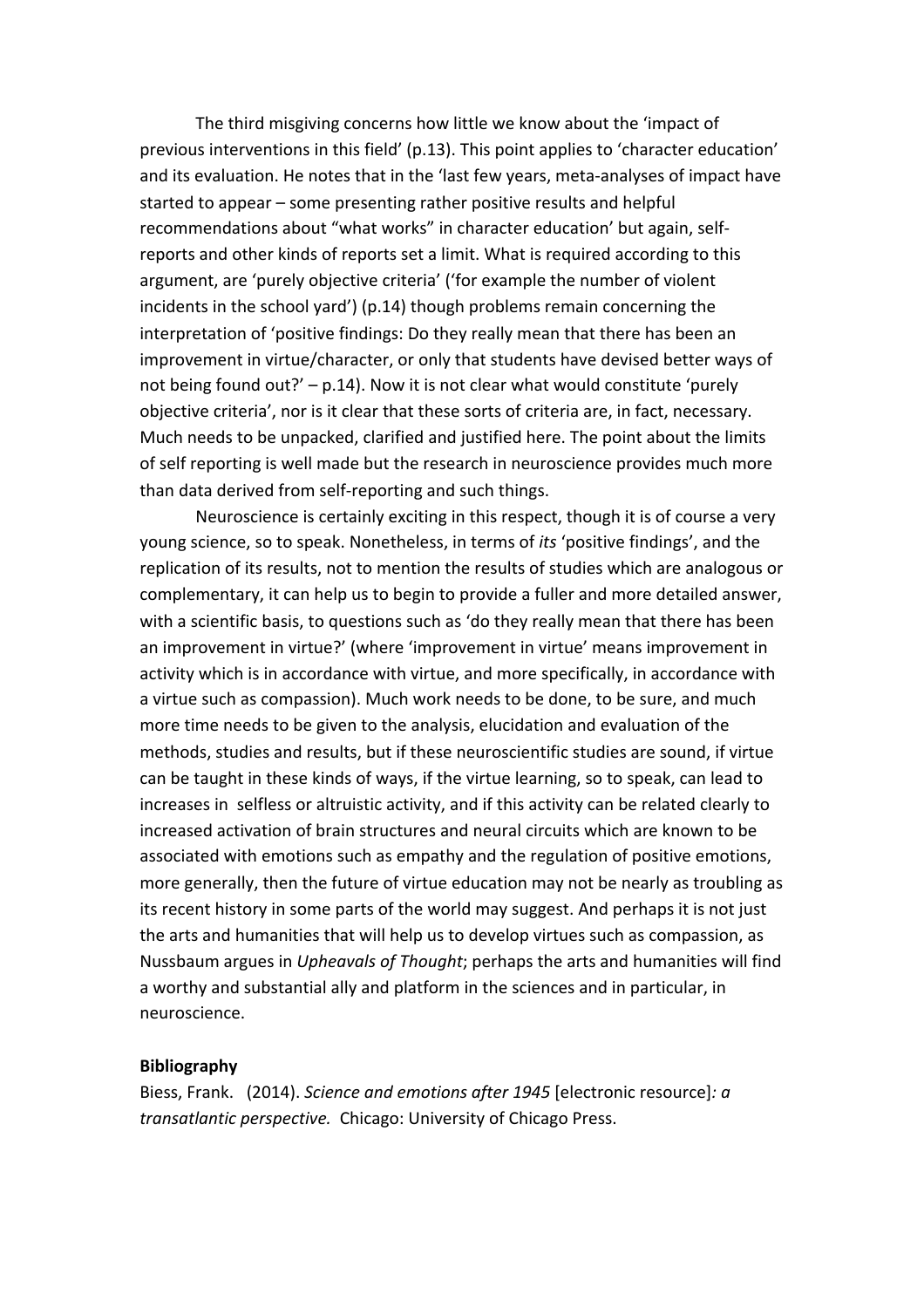Bernhardt, B.C., Singer, T., 'The neural basis of empathy', *Annual Review of Neuroscience*. 2012, Volume 35, pp.-23. DOI: 10.1146/annurev-neuro-062111- 150536. (Available here: http://www.ncbi.nlm.nih.gov/pubmed/22715878 accessed August 28 2014)

Birch, Charles. (1993). *Regaining compassion for humanity and nature*. Kensington, N.S.W.: New South Wales University Press.

Brockman, J. (2011). *The mind: leading scientists explore the brain, memory. personality, and happiness.* New York: Harper Perennial. Brown, S., Brown R.M. and Penner, L.A. (Eds.). (2012). *Moving beyond self-interest: perspectives from evolutionary biology, neuroscience, and the social sciences.* New York: Oxford University Press.

Carmody, Denise Lardner. (1996). *Serene compassion : a Christian appreciation of* **Buddhist holiness. New York: Oxford University Press.** 

Condon, P., Desbordes, G., Miller, W.B. and DeSteno, D. (2013). 'Meditation increases compassionate responses to suffering'. *Psychological Science*, volume 24, Number 10, pp. 2125-2127 (October 2013). Available at: http://pss.sagepub.com/content/24/10/2125.full (accessed August 25 2014)

Corn, B.W. (2014). 'Acquisition of compassion among physicians: why is this rite different from all other rites?'.*Journal of Clinical psychology*, Volume 32, Number 14, pp. 1516-1517 (April, 2014)

Cozolino, Louis J. (2012). *The neuroscience of psychotherapy: healing the social brain*. New York: W.W. Norton & Co.

Decety, J. (2012). *Empathy: from bench to bedside.* Cambridge, Mass.; London: MIT Press.

\_\_\_\_\_\_\_\_. And Ickes, W. (Eds.). (2009) *The social neuroscience of empathy.* Cambridge, Mass. : MIT Press.

Davidson, R. and Harrington, A. (Eds.). (2002). *Visions of compassion : western* scientists and Tibetan Buddhists examine human nature. Oxford: Oxford University Press.

Della Sala, S. and Anderson, M. (Eds.). (2012). *Neuroscience in Education: the good, the bad and the ugly.* New York: Oxford University Press.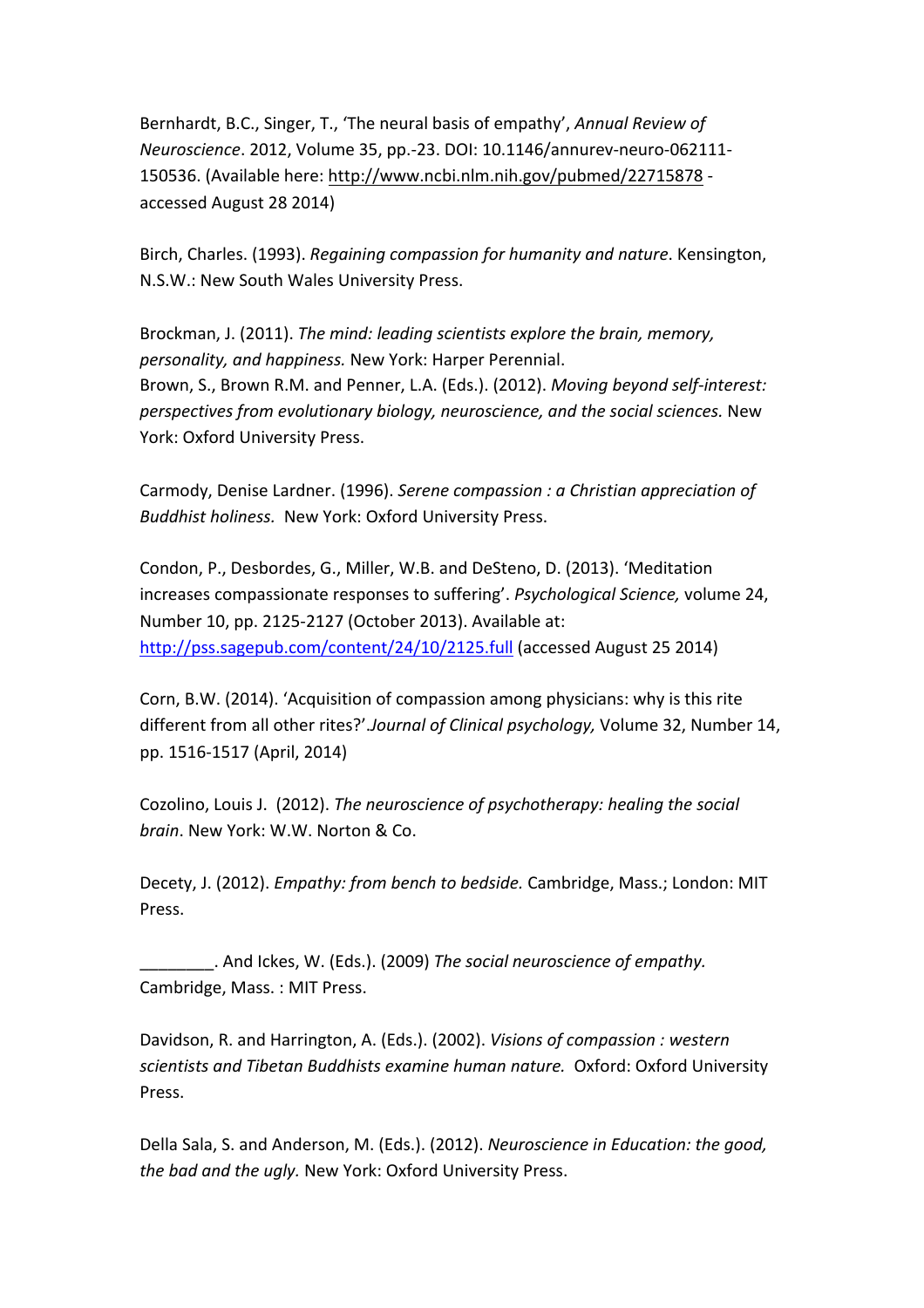Eppsteiner, F. (1988). *The Path of compassion: writings on socially engaged Buddhism.* Berkeley, California: Parallax Press.

Fritz, D. (Summer 2003) 'Review of Conceiving Emotions: Martha Nussbaum's "Upheavals of Thought"', The Journal of Religious Ethics, Volume 31, No. 2, pp. 325-341. (URL: http://www.jstor.org/stable/40018171 Accessed: 24/08/2014).

Gilbert, Paul. (Editor). (2005). *Compassion: conceptualisations research, and use in psychotherapy.* New York: Brunner-Routledge.

Gilbert, P. (2004). Editor. *Compassion: The Culture and Politics of an Emotion.* New York: Routledge.

Goodman, Charles. (2009). *Consequences of Compassion* [electronic resource]. New York: Oxford University Press.

Grinde, Bjørn, (2012). *The biology of happiness*. Dordrecht: Springer. Hiers, Richard H. (2010). Justice and compassion in biblical law. London: T & T Clark.

Hopkins, Jeffrey. (2001). *Cultivating compassion: a Buddhist perspective*. New York: Broadway Books.

Klimecki, O.M., Leiberg, S., Lamm, C., and Singer, T., 'Functional neural plasticity and associated changes in positive affect after compassion training', *Cerebral Cortex* July Volume 23, Number 7, pp.1552-61 2013. DOI: 10.1093/cercor/bhs142. At http://www.ncbi.nlm.nih.gov/pubmed/22661409

Klimecki, O.M., Leiberg, S., Ricard, M., Singer, T., 'Differential pattern of functional brain plasticity after compassion and empathy training', *Social Cognition Affect Neuroscience, June 2014, Volume 9, Number 6, pp. 873-9. DOI:* 10.1093/scan/nst060. Epub 2013 Apr 10. At http://www.ncbi.nlm.nih.gov/pubmed/23576808

Kristjánsson, Kristján. (2014). 'Ten myths about character, virtue and virtue education - plus three well-founded misgivings'. Philosophy of Education Society of Great Britain [selected papers] at https://www.philosophy-ofeducation.org/uploads/2013%20Conference/Papers/Kristjansson.pdf (accessed August 25 2014).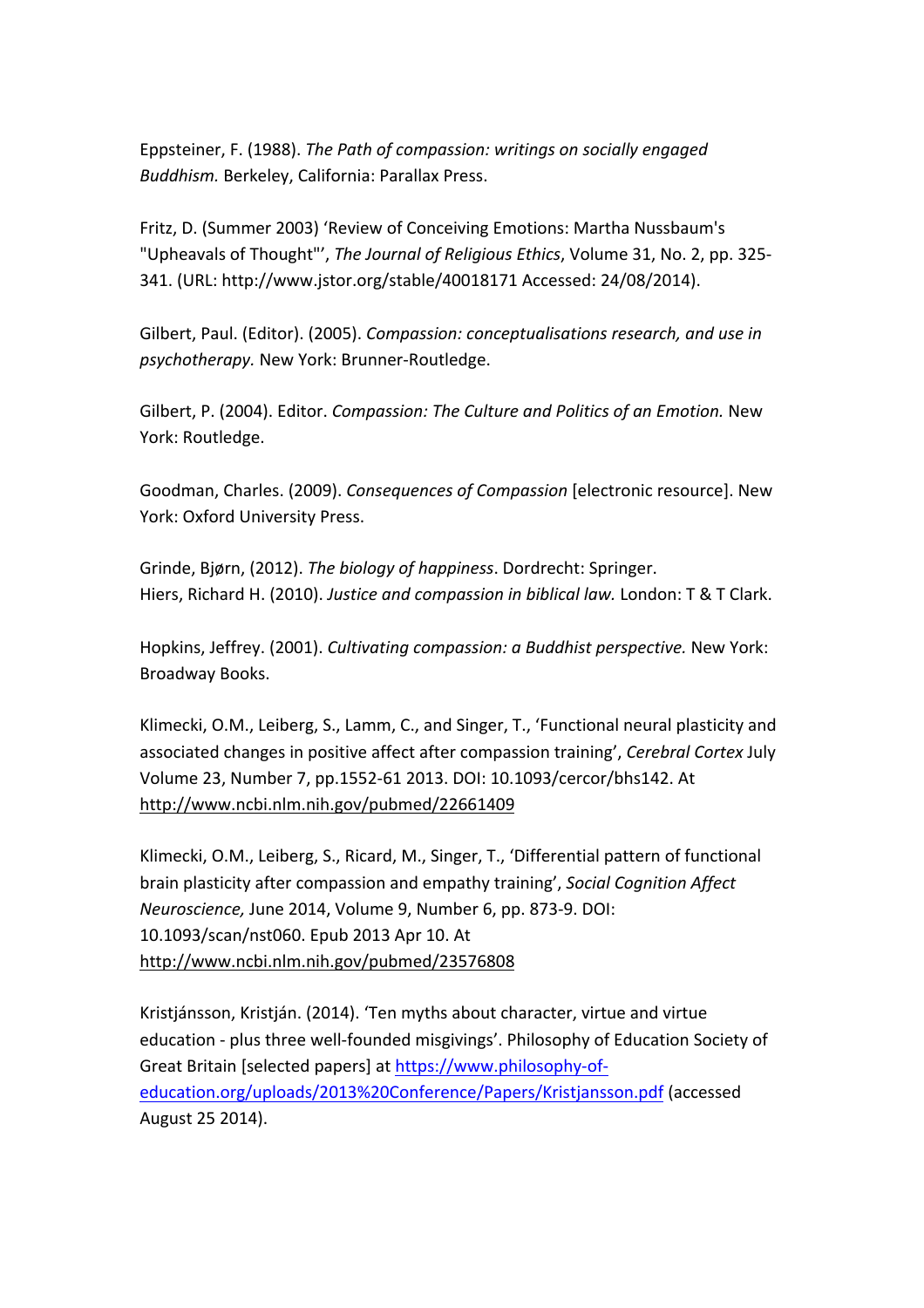Kristjánsson, Kristján. (2013). *Virtues and Vices in Positive Psychology*. Cambridge: Cambridge University Press.

Laden, M.. (2011). 'Nussbaum Explains Her Concepts of Compassion and Justice' October 5, 2011 at http://www.law.uchicago.edu/news/nussbaum-explains-herconcepts-compassion-and-justice (accessed August 28 2014).

Monroe, Kristen R. (2004). *The hand of compassion : portraits of moral choice during the Holocaust.* Princeton, NJ.: Princeton University Press.

Nussbaum, Martha. 'Compassion & Terror'. *Daedalus* Volume 132, No. 1, Winter, 2003, pp. 10-26. Nussbaum, Martha. (2003). "Compassionate Citizenship" at http://www.humanity.org/voices/commencements/martha-nussbaum-georgetownuniversity-speech-2003 (accessed August 25 2014). Nussbaum, Martha. The Fragility of Goodness: Luck and Ethics in Greek Tragedy and Philosophy. Cambridge University Press. 1987, Updated 2001.

Nussbaum, Martha. (2001). *Upheavals of Thought: The Intelligence of Emotions.* Cambridge: Cambridge University Press.

Nussbaum, Martha. (2001). The Fragility of Goodness: Luck and Ethics in Greek *Tragedy and Philosophy.* Cambridge: Cambridge University Press.

Nussbaum, Martha. (1997). *Cultivating Humanity: A Classical Defense of Reform in* Liberal Education. Cambridge, MA: Harvard University Press.

Nussbaum, 'Compassion: The Basic Social Emotion', Social Philosophy and Policy, Volume 13, Issue 01, December 1996, pp 27-58 Also here: http://journals.cambridge.org/action/displayFulltext?type=1&fid=3094508&jid=SOY &volumeId=13&issueId=01&aid=3094500

Nussbaum, Martha and Sen, Amartya. (Eds.). (1993). The Quality of Life. Oxford: Clarendon Press, 1993.

Peters, R. S. (Richard Stanley). (1972). *Reason and compassion; the Lindsay memorial lectures delivered at the University of Keele, and the Swarthmore lecture delivered to* the Society of Friends. London, Boston: Routledge & K. Paul.